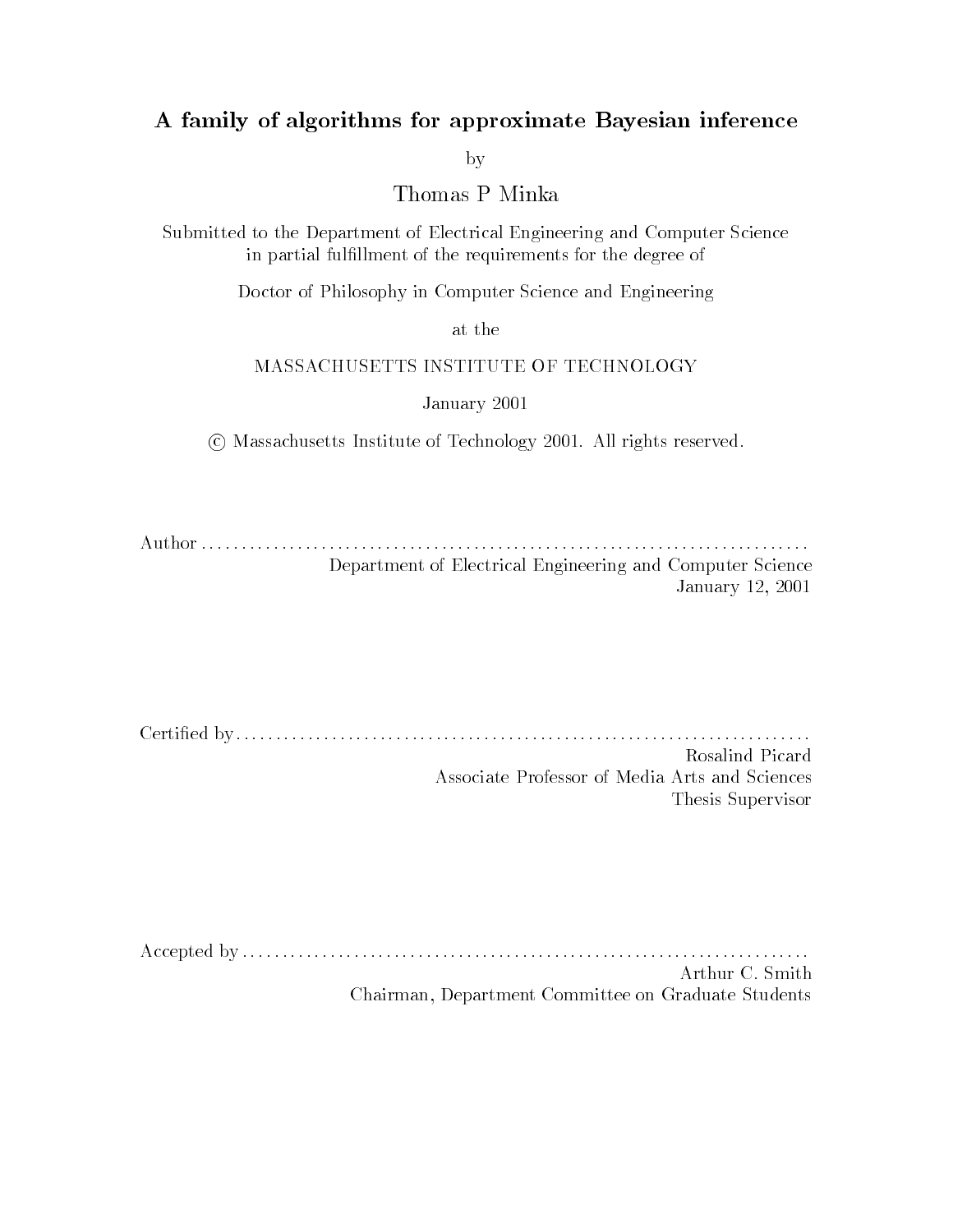#### A family of algorithms for approximate Bayesian inference  $\mathbf{b}$ v by the contract of the contract of the contract of the contract of the contract of the contract of the contract of the contract of the contract of the contract of the contract of the contract of the contract of the contrac Thomas P Minka

Submitted to the Department of Electrical Engineering and Computer Science on January - - in partial fulllment of the requirements for the degree of Doctor of Philosophy in Computer Science and Engineering

### Abstract

One of the ma jor obstacles to using Bayesian methods for pattern recognition has been its computational expense This thesis presents an approximation technique that can per form Bayesian inference faster and more accurately than previously possible. This method, Expectation Propagation unies and generalizes two previous techniques assumed density filtering, an extension of the Kalman filter, and loopy belief propagation, an extension of belief propagation in Bayesian networks The unication shows how both of these algorithms can be viewed as approximating the true posterior distribution with a simpler distribution, which is close in the sense of KL-divergence. Expectation Propagation exploits the best of both algorithms the generality of assumeddensity ltering and the accuracy of loopy belief propagation

Loopy belief propagation, because it propagates exact belief states, is useful for limited types of belief networks, such as purely discrete networks. Expectation Propagation approximates the belief states with expectations such as means and variances giving it much wider scope Expectation Propagation also extends belief propagation in the op posite direction—propagating richer belief states which incorporate correlations between variables

This framework is demonstrated in a variety of statistical models using synthetic and real-world data. On Gaussian mixture problems, Expectation Propagation is found, for the same amount of computation, to be convincingly better than rival approximation techniques: Monte Carlo, Laplace's method, and variational Bayes. For pattern recognition, Expectation Propagation provides an algorithm for training Bayes Point Machine classifiers that is faster and more accurate than any previously known. The resulting classifiers outperform Support Vector Machines on several standard datasets in addition to having a comparable training time Expectation Propagation can also be used to choose an appropriate feature set for classification, via Bayesian model selection.

These Supervisors Supervisors Supervisors Supervisors Supervisors Supervisors Supervisors Supervisors Supervisors Supervisors Supervisors Supervisors Supervisors Supervisors Supervisors Supervisors Supervisors Supervisors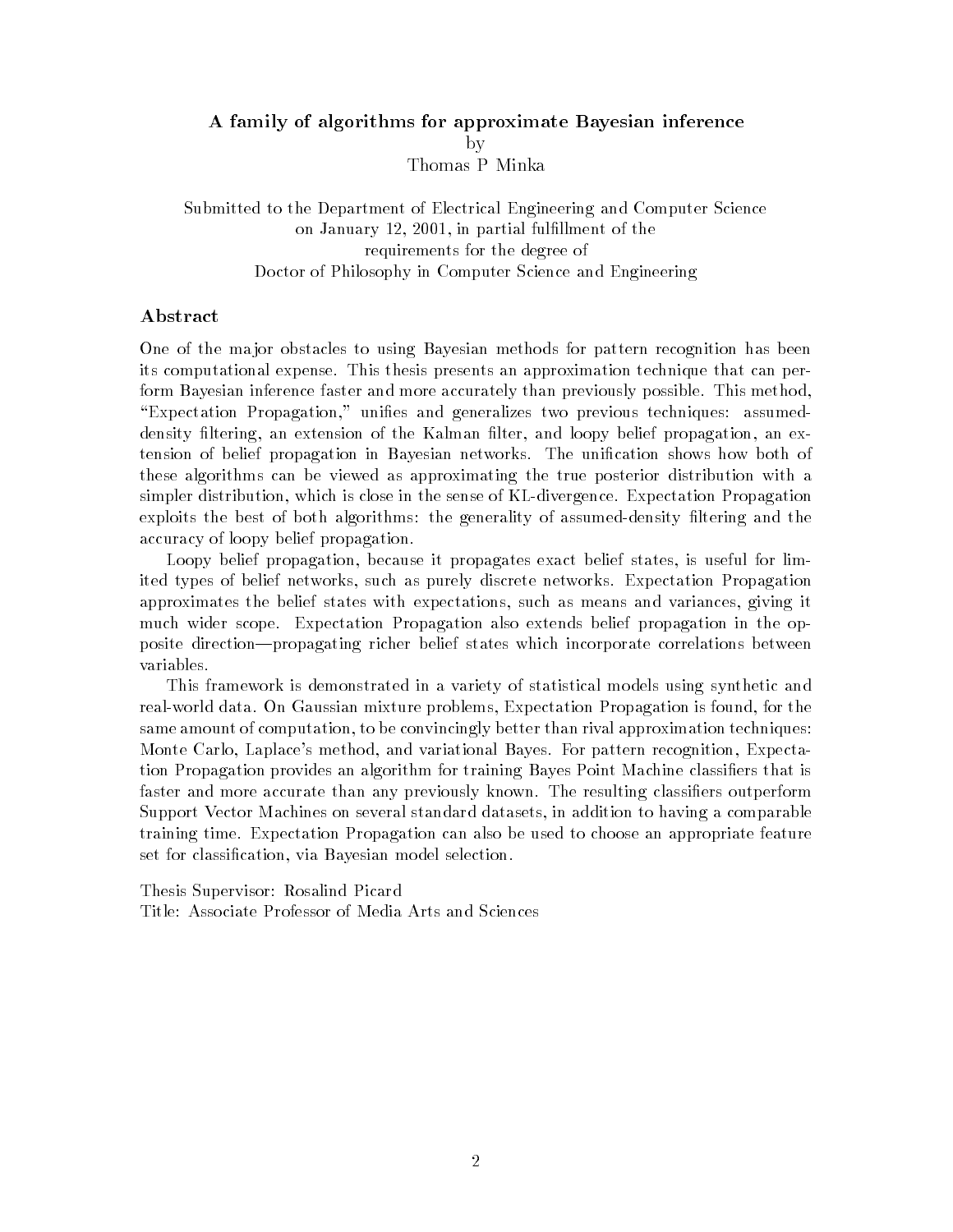### Acknowledgments

I wish to thank Rosalind Picard for giving me the freedom to satisfy my curiosity not only in this project but many others before it. When I started as a graduate student six years ago, she said her job was to help me to get the most out of MIT. That she has done. For comments on drafts of this thesis, I thank Rosalind Picard, Yuan Qi, and my readers, Tommi Jaakkola and Trevor Darrell. This work was generously supported by members of the Things That Think and Digital Life Consortia at the MIT Media Lab

I wish to thank Kris Popat for inducing me to go to graduate school in the first place and encouraging me to use probability theory for solving problems in machine learning. Thanks also to Andrew McCallum for hosting me at Justsystem Pittsburgh Research Center, where key groundwork for this thesis was performed

It has been a pleasure to exchange ideas with everyone at the Vision and Modeling group at the MIT Media Lab, especially Martin Szummer, Flavia Sparacino, Ali Rahimi, and Yuan Qi. Thanks to Sumit Basu for providing his code for the billiard algorithm.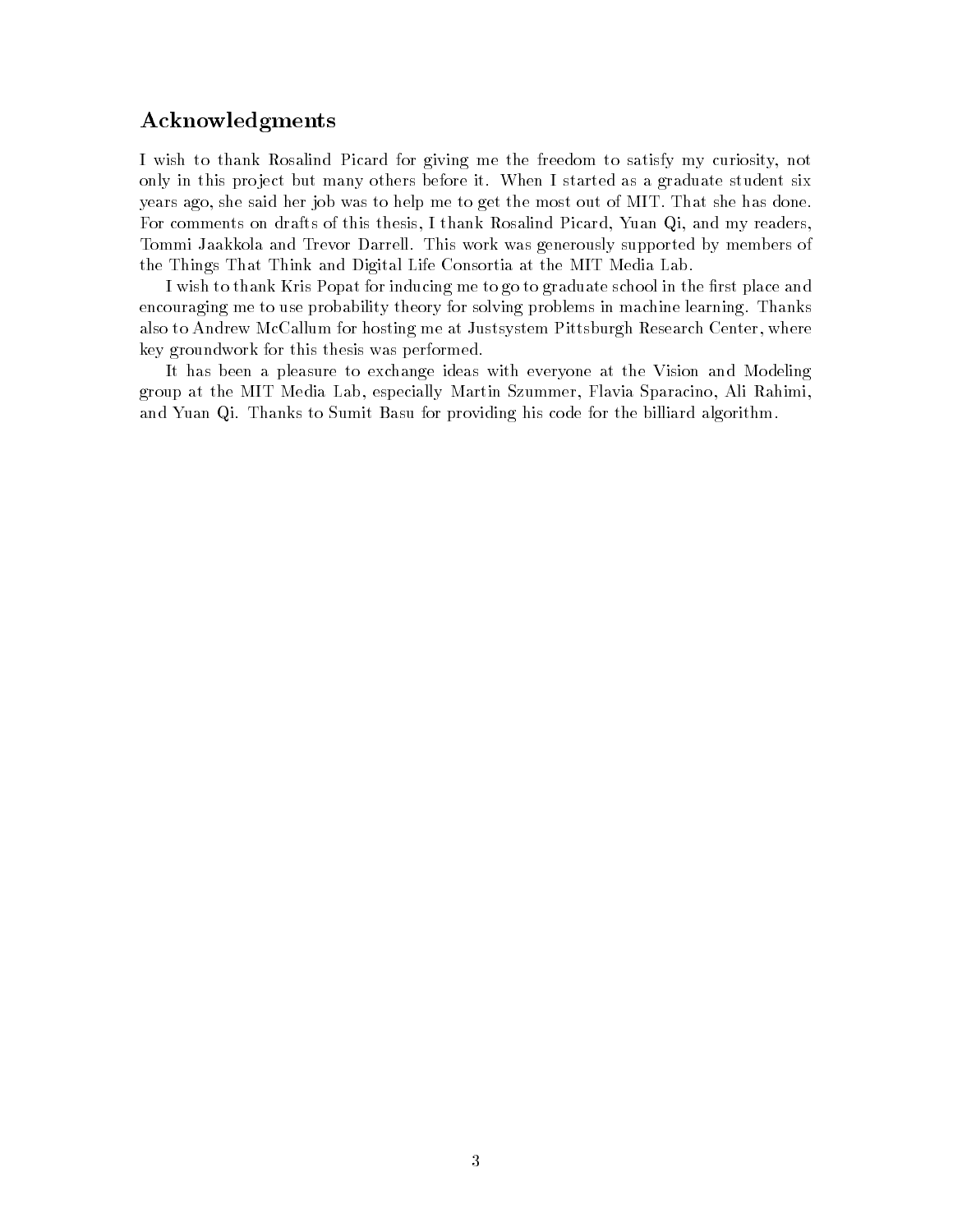## Contents

| 1                | Introduction                                   | 5  |
|------------------|------------------------------------------------|----|
| $\boldsymbol{2}$ | Methods of numerical integration               | 8  |
| 3                | <b>Expectation Propagation</b>                 | 13 |
|                  | 3.1                                            | 13 |
|                  | 3.2                                            | 17 |
|                  | 3.2.1                                          | 21 |
|                  | 3.2.2                                          | 22 |
|                  | 3.3                                            | 27 |
|                  | 3.3.1                                          | 27 |
|                  | 3.3.2                                          | 28 |
|                  | 3.3.3                                          | 29 |
|                  | 3.3.4                                          | 30 |
| 4                | Disconnected approximations of belief networks | 31 |
|                  | 4.1                                            | 31 |
|                  | 4.2                                            | 35 |
|                  | 4.2.1                                          | 36 |
|                  | 4.2.2<br>Partially disconnected approximations | 37 |
|                  | 4.2.3                                          | 40 |
|                  | 4.2.4                                          | 41 |
| 5                | Classification using the Bayes Point           | 42 |
|                  | 5.1                                            | 42 |
|                  | 5.2                                            | 44 |
|                  | 5.3                                            | 45 |
|                  | 5.4                                            | 48 |
|                  | 5.5                                            | 50 |
|                  | 5.6                                            | 56 |
|                  | 5.7                                            | 62 |
|                  | 5.8                                            | 65 |
| 6                | Summary and future work                        | 68 |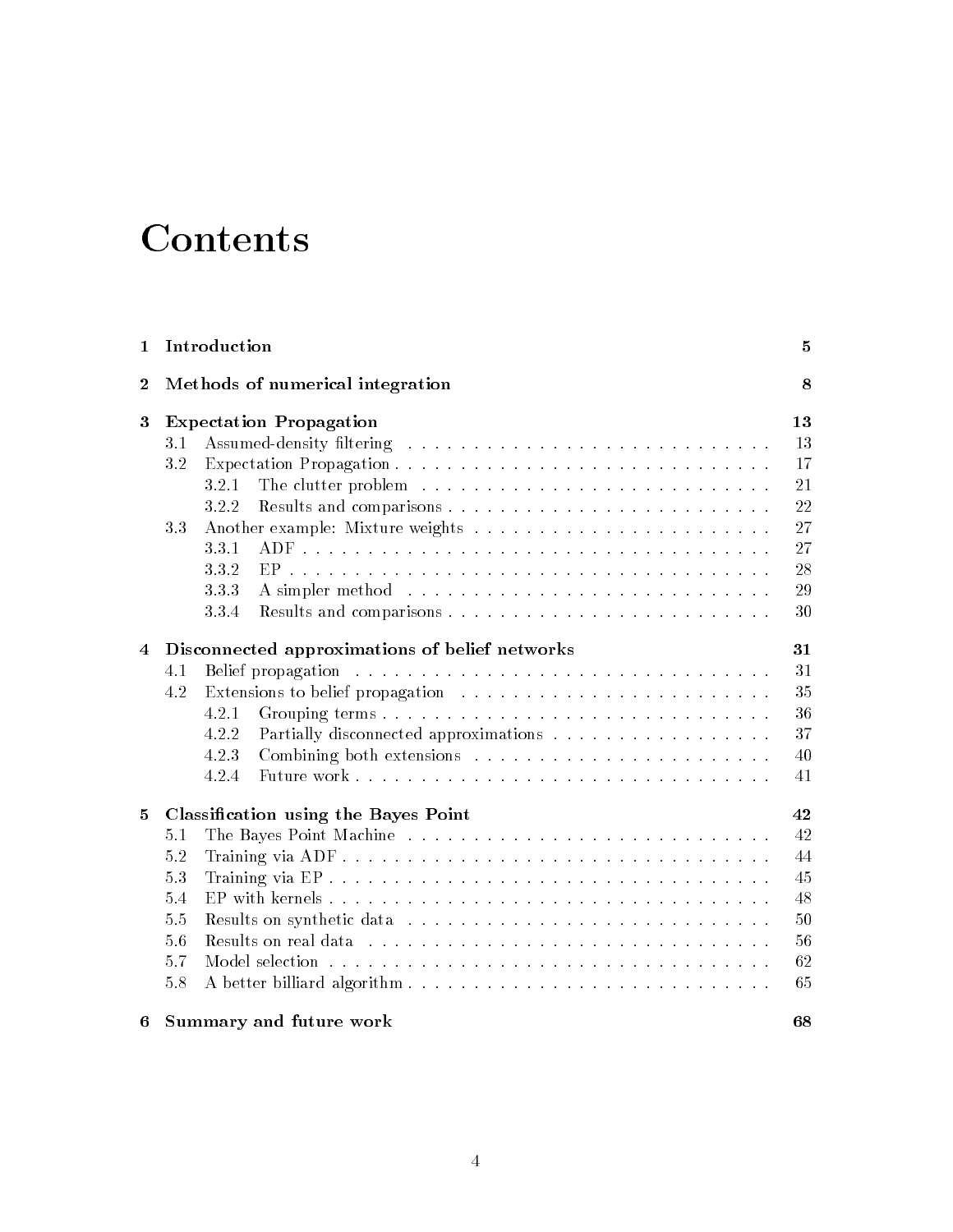# Chapter 1 Introduction

The dominant computational task in Bayesian inference is numerical integration New methods for fast and accurate integration are therefore very important and can have great impact This dissertation presents a new deterministic approximation framework Expecta tion Propagation which achieves higher accuracy than existing integration algorithms with similar computational cost

The general scenario of Bayesian inference is that there is some observed data and some unobserved quantity of interest Inferences about the unknown x are based on its posterior distribution given the observed  $D$ :

$$
p(x|D) = \frac{p(x,D)}{p(D)} = \frac{p(x,D)}{\int_{x} p(x,D)dx}
$$
\n(1.1)

For example, we may want to know the posterior mean and variance of the unknown, which are integrals over the posterior

$$
E[x|D] = \int_x x p(x|D) dx = \frac{\int_x x p(x,D) dx}{\int_x p(x,D) dx}
$$
\n(1.2)

$$
E[x^{2}|D] = \int_{x} x^{2} p(x|D) dx = \frac{\int_{x} x^{2} p(x,D) dx}{\int_{x} p(x,D) dx}
$$
 (1.3)

$$
var(x|D) = E[x^2|D] - E[x|D]^2
$$
\n(1.4)

In real situations, there are many unknowns, not just the one we are interested in. In Bayesian inference, these must be marginalized out of the joint distribution, which involves yet more integrals

$$
p(x|D) = \frac{\int_{y,z} p(x,y,z,D)}{\int_{x,y,z} p(x,y,z,D)}
$$
(1.5)

Thus numerical integration goes hand in hand with practical Bayesian inference

Numerical integration algorithms can be principally divided into deterministic vs non deterministic methods Deterministic methods try to approximate the integrand with some thing whose integral is known exactly. They work from properties of the integrand like its maxima and curvature Nondeterministic methods sample the integrand at random points to get a stochastic estimate of the integral This approach is more general since it works for almost any integrand, but it also requires a great deal more computation than deterministic approximation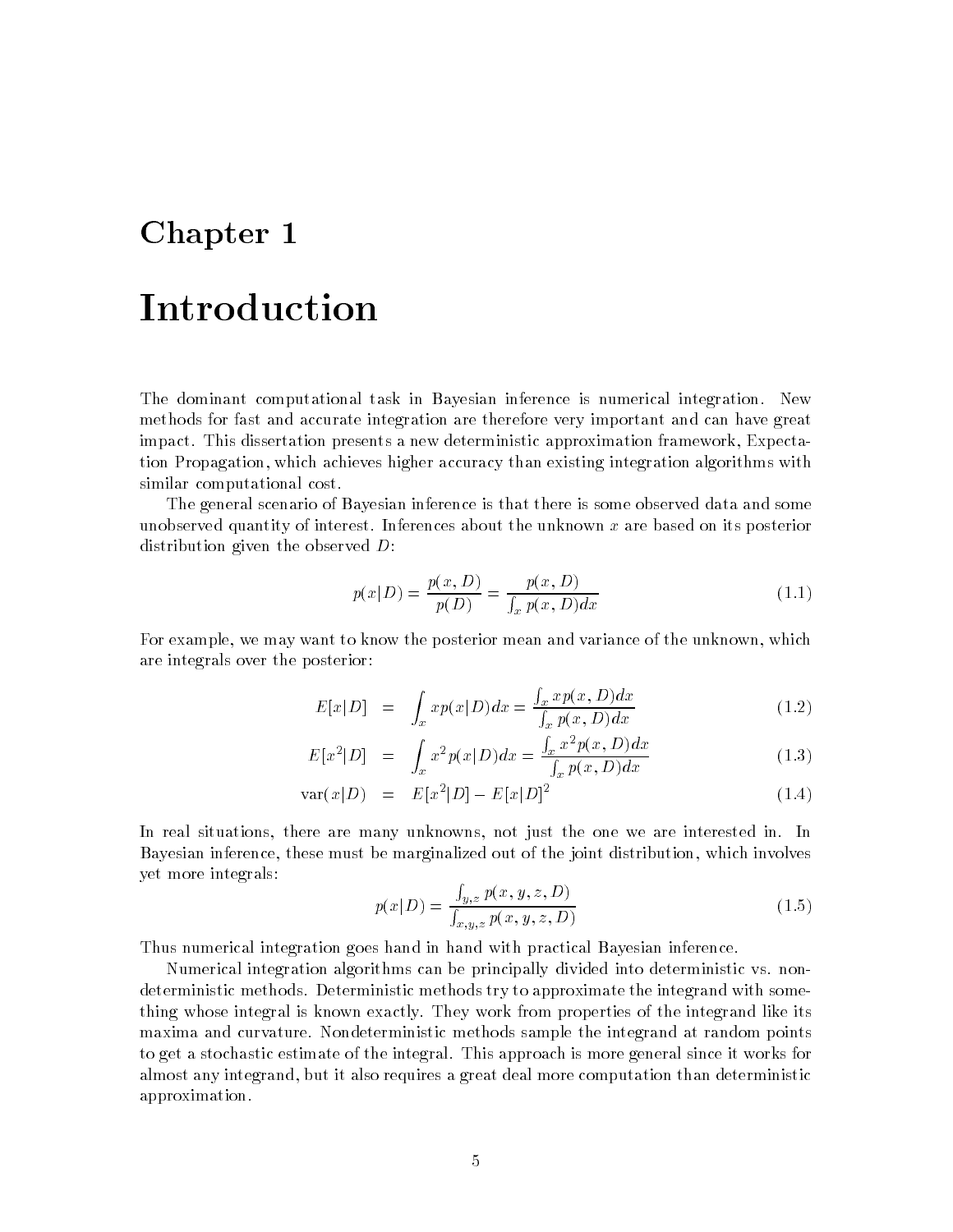The proposed method, Expectation Propagation, is a deterministic approximation method It is an extension to assumeddensity -ltering ADF Maybeck - Lauritzen - Bernardo Giron Stephens Boyen Koller b Barber Sollich Opper Winther Frey et al - a onepass sequential method for comput ing an approximate posterior distribution. In ADF, observations are processed one by one, updating the posterior distribution which is then approximated before processing the next observation. For example, we might replace the exact one-step posterior with a Gaussian having the same mean and same variance Maybeck - Lauritzen - Barber Sol lich, 1999; Opper & Winther, 1999). Or we might replace a posterior over many variables with one that renders the variables independent (Boyen & Koller, 1998b) or approximates the as Markovian Free, it also all - and the approximate posterior is found by the approximate  $\alpha$  , minimizing KL-divergence, which amounts to preserving a specific set of posterior *expecta*tions. Note that the statistical model in question need not be a time series model, and the processing order of observations need not correspond with time of arrival The weakness of ADF stems from its sequential nature information that is discarded early on may turn out to be important later. Even if ADF is augmented with a backward pass (Boyen & Koller,  $1998a$ , this information cannot be recovered. ADF is also sensitive to observation ordering. which is undesirable in a batch context

Expectation Propagation EP extends ADF to incorporate iterative re-nement of the approximations by making additional passes The information from later observations re fines the choices made earlier, so that the most important information is retained. When the refinement converges, the resulting posterior is independent of ordering and more accurate. Iterative refinement has previously been used in conjunction with sampling (Koller et al. 1999) and extended Kalman filtering (Shachter, 1990). Expectation Propagation differs by applying this idea to the *deterministic* approximation of *general* distributions, not just Gaussian distributions as in Shachter  $(1990)$ . EP is more expensive than ADF by only a constant factor—the number of refinement passes (typically  $4$  or  $5$ ). As shown in chapter 3, the accuracy of EP is significantly better than ADF as well as rival approximation methods: Monte Carlo, Laplace's method, and variational Bayes.

Thinking in this framework has a number of benefits. For example, in belief networks with loops it is known that approximate marginal distributions can be obtained by iterating the belief propagation recursions, a process known as loopy belief propagation (Frey  $\&$ MacKay, 1997; Murphy et al., 1999). As described in chapter 4, it turns out that this heuristic procedure is a special case of Expectation Propagation, where the approximate posterior is a completely disconnected network with no other constraints on functional form In other words, loopy belief propagation is a direct generalization of the ADF algorithm of Boyen  $&$  Koller (1998b).

Expectation Propagation can therefore be seen as a way of generalizing loopy belief propagation—to less restrictive approximations that are not completely disconnected and to useful constraints on functional form such as multivariate Gaussian Partially disconnected approximations are useful for improving accuracy just as in variational methods Jordan et al., 1999), while constraints on functional form are useful for reducing computation. Instead of propagating exact belief states, which may be intractable, EP only needs to propagate expectations relevant to the chosen approximating distribution (e.g. means and variances). Hence the name "Expectation Propagation."

Expectation Propagation also has connections to statistical physics techniques Yedidia et al - have shown that belief propagation tries to minimize an approximate free en ergy on discrete networks. This is known as the TAP approach in statistical physics. Opper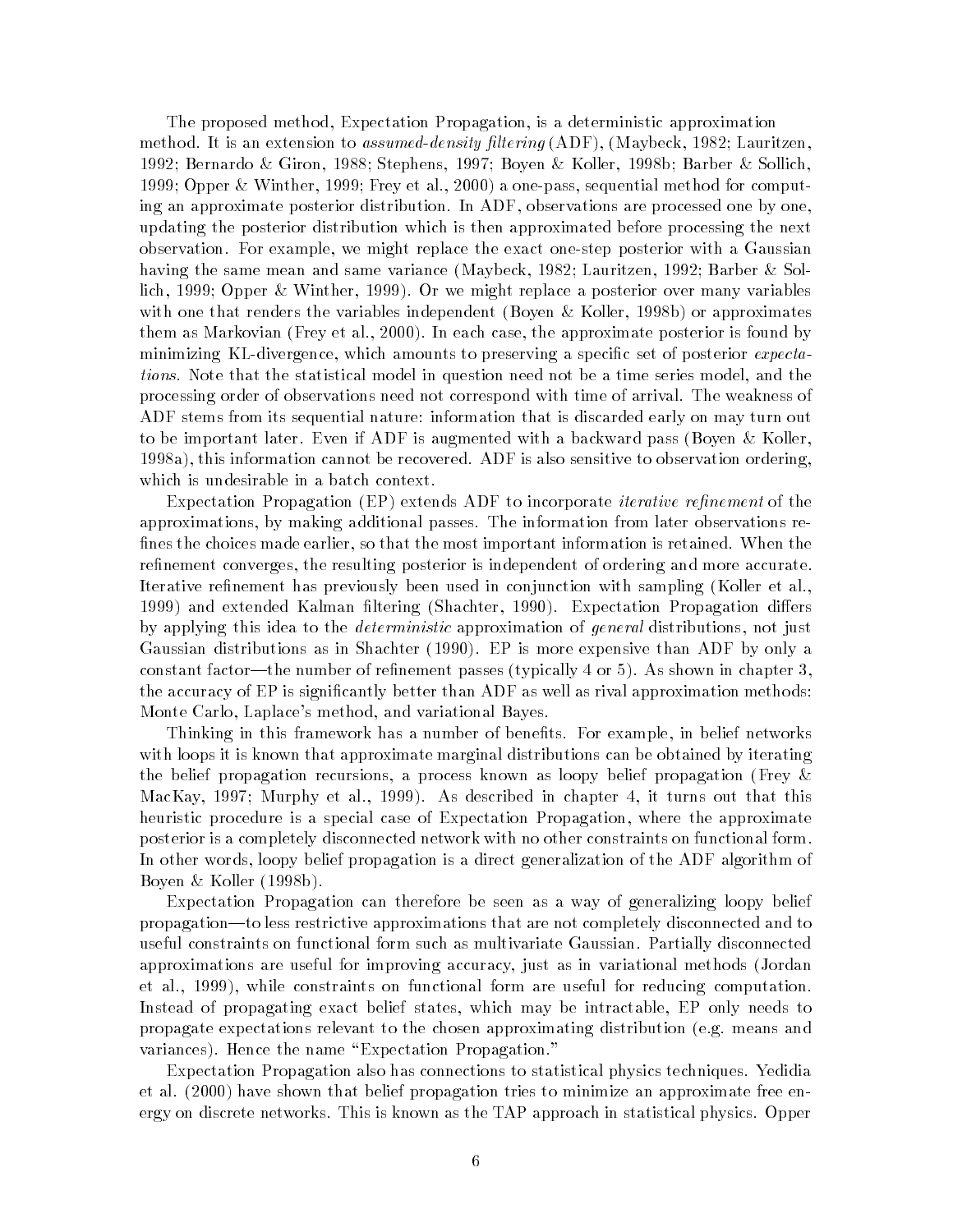winther (with  $\alpha$  ) and TAP approach to the TAP approach to the TAP approach to the TAP approach to the TAP approach to the TAP approach to the TAP approach to the TAP approach to the TAP approach to the TAP approach to t and discrete nodes via the cavity method, and applied it to Gaussian process classifiers is the continuous controlling algorithm which is the controlled algorithm which we construct the controlling of has excellent performance, is a special case of Expectation Propagation where the posterior approximation is Gaussian In this sense Expectation Propagation as a generalization of belief propagation parallels the cavity method as a generalization of TAP

Expectation Propagation, as a general framework for approximate Bayesian inference, can be applied to many real-world tasks. Chapter 5 demonstrates its use for the general task of discriminating ob jects into classes Classication via Bayesian averaging has long been popular in the theoretical community, but difficult to implement in a computationally competitive way. An excellent example of this is the Bayes Point Machine (Rujan, 1997; Herbrich et al., 1999). With Expectation Propagation, the advantages of Bayesian averaging can be achieved at less expense than previously possible

In short

- Chapter reviews the prior work in approximate Bayesian inference excluding ADF
- Chapter 
 reviews ADF and introduces Expectation Propagation Both are illustrated on simple statistical models
- Chapter addresses belief networks describing how loopy belief propagation is a special case of Expectation Propagation and how belief propagation may be extended
- Chapter applies Expectation Propagation to the Bayes Point Machine classier
- Chapter summarizes the results and oers suggestions for future work on Expecta tion Propagation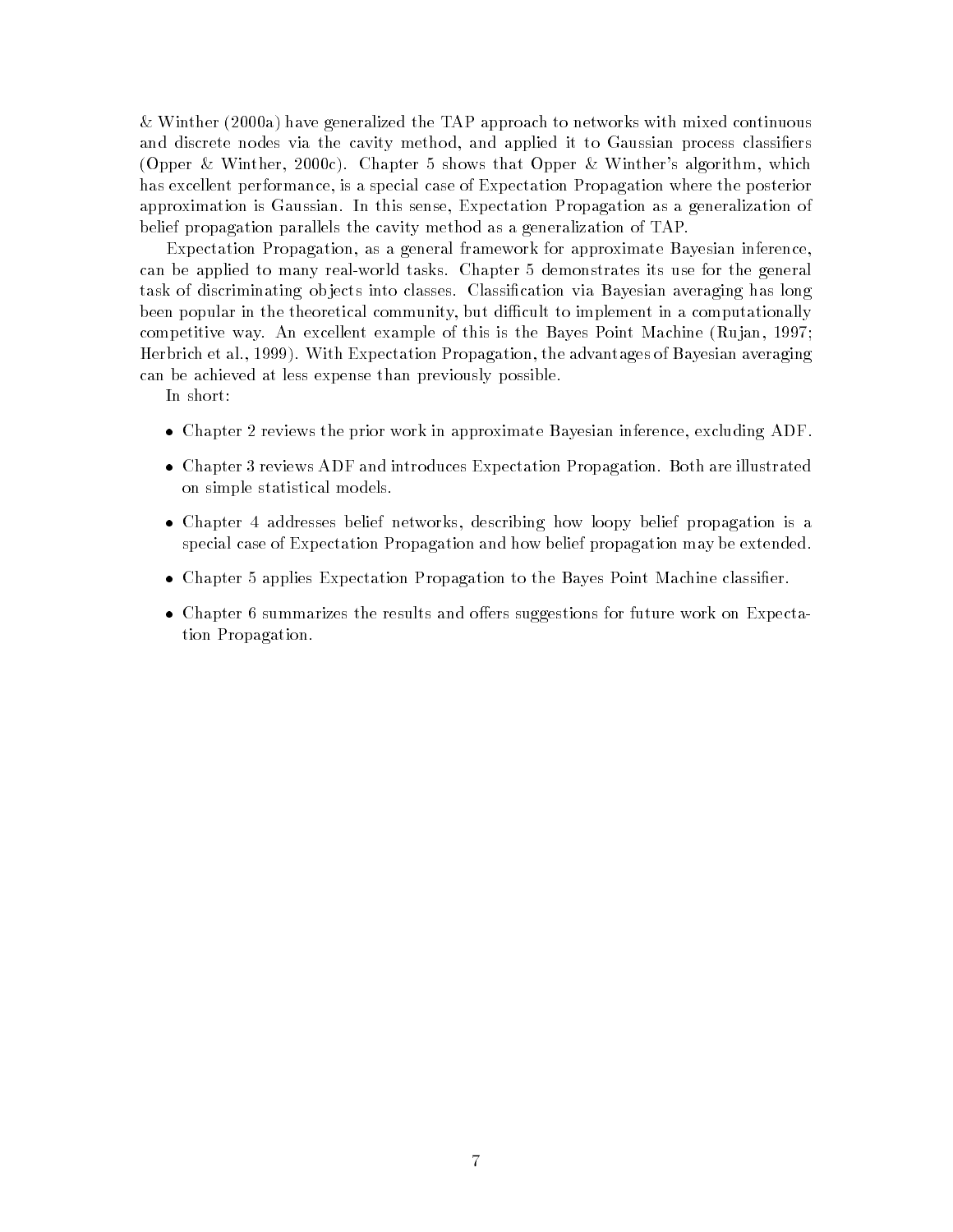## Chapter 2

## Methods of numerical integration

This chapter describes prior work in approximate Bayesian inference. The outline is:

- 1. Numerical quadrature
- is a finite contract that the contract sampling  $\mathcal{A}$  , which is a finite part of
- 3. Laplace's method
- 4. Variational bound on the integral using Jensen's inequality
- 5. Variational bound on the integrand; variational Bayes
- Statistical physics methods
- 7. Sequential filtering

The classical approach to numerical integration is quadrature (Davis & Rabinowitz, 1984). In this deterministic approach, the integrand is evaluated at several locations  $(knots)$  and a function is constructed that interpolates these values. The interpolant is chosen from a simple family that can be integrated analytically, e.g. polynomials or splines. The integral of the interpolant approximates the desired integral, and with enough knots the approximation can be made arbitrarily accurate. By using a set of predefined knots  $\Box$  interpretation and integration and integration procedure can be computed down to a simple down to a simple down to a simple down to a simple down to a simple down to a simple down to a simple down to a simple down to summation of weighted function values:

$$
I = \int_{A} f(\mathbf{x}) d\mathbf{x} \tag{2.1}
$$

$$
\hat{I} = \sum_{i=1}^{n} w_i f(\mathbf{x}_i) \tag{2.2}
$$

where the weights  $w_i$  are known. This method is excellent with integrands that are simple, i.e. that are easy to interpolate. In one dimension, quadrature is nearly unbeatable. But in high dimensions it is infeasible, because of the vast number of knots required to get a good interpolant of a complex function. In Bayesian inference problems, the integrands are mostly zero except in small regions, i.e. they are *sparse*, which makes the situation even worse—most of the knots will be wasted. Newer deterministic techniques try to avoid these problems by exploiting more properties of the integrand than just its value at given points Another approach is nondeterminism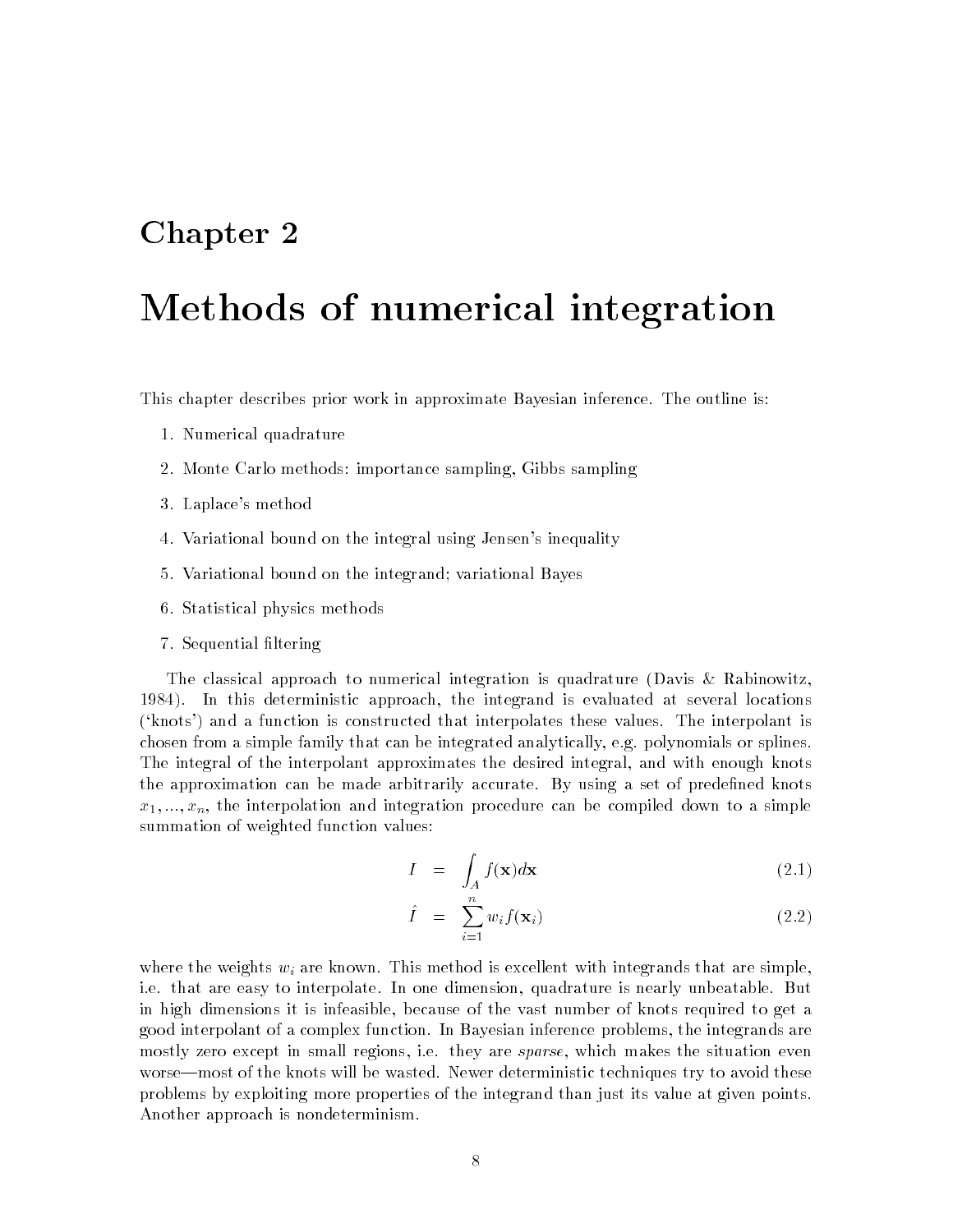Nondeterministic ie Monte Carlo methods do not try to interpolate or otherwise approximate the integrand at all—they merely appeal to the law of large numbers. In the simplest approach, we sample knots uniformly in the region of integration  $A$ . The expected value  $E[f(\mathbf{x})]$  under such a sampling must be the desired integral I divided by the area of A. Hence the estimate

$$
\hat{I} = \frac{|A|}{n} \sum_{i=1}^{n} f(\mathbf{x}_i)
$$
\n(2.3)

will converge to the true value, given enough samples, and this happens independent of dimensionality and independent of the complexity of  $f$ . Thus while Monte Carlo is rather inefficient in low dimensions, requiring thousands of knots when quadrature would only need around 10, it is often the only feasible method in high dimensions. In Bayesian inference problems, the sparsity of the integrand can be addressed by the technique of *importance* sampling. Instead of sampling uniformly in A, we sample from a proposal distribution  $p(\mathbf{x})$ that matches the shape of  $|f|$  as well as possible. Then the estimate

$$
\hat{I} = \frac{1}{n} \sum_{i=1}^{n} \frac{f(\mathbf{x}_i)}{p(\mathbf{x}_i)}\tag{2.4}
$$

also converges to I and much faster than - would Importance sampling also has the advantage of working for infinite regions  $A$ . Various enhancements to the basic importance sampling procedure are possible Ventura - With importance sampling the diculties of numerical integration are replaced by the difficulties of sampling from a complex distribution. Good proposal distributions may be hard to sample from. In this case, one can apply Markov Chain Monte Carlo methods (Neal, 1993; Liu, 1999), such as Metropolis sampling and Gibbs sampling. In these methods, we generate samples that are *approximately* from parameter the then apply and the careful monitoring and restarting and restarting and restarting and restarting is required to ensure that the samples adequately represent  $p(x)$ . The Billiard algorithm for Bayes Point Machines, discussed in chapter 5, is a particularly clever Markov Chain Monte Carlo algorithm

To learn about a function, we can compute its value at a large number of knots, but we could also compute a large number of derivatives at a single knot This is the basic idea of Taylor expansion. By finite differences, a given number of knots translates into an equivalent number of derivatives, so theoretically this approach has no advantage over quadrature. But for Bayesian inference problems it has certain conceptual advantages Since the integrand is sparse it makes sense to focus on one area where the action is Interpolation is also simpler since we just match derivatives The most popular application of this idea in statistics is Laplace's method (Kass & Raftery, 1993), where we expand  $log(f)$  about its mode:

$$
\log(f(\mathbf{x})) \approx \log(f(\hat{\mathbf{x}})) + \mathbf{g}^{T}(\mathbf{x} - \hat{\mathbf{x}}) + \frac{1}{2}(\mathbf{x} - \hat{\mathbf{x}})^{T} \mathbf{A}(\mathbf{x} - \hat{\mathbf{x}})
$$
(2.5)

$$
\mathbf{g} = \left(\frac{d \log(f(\mathbf{x}))}{d\mathbf{x}}\right)_{\mathbf{x} = \hat{\mathbf{x}}}
$$
(2.6)

$$
\mathbf{H} = \frac{d^2 \log f(\mathbf{x})}{d\mathbf{x}d\mathbf{x}^{\mathrm{T}}} \bigg|_{\mathbf{x} = \hat{\mathbf{x}}} \tag{2.7}
$$

Because  $\hat{\mathbf{x}}$  is the mode,  $\mathbf{g} = \mathbf{0}$  and we get

$$
f(\mathbf{x}) \approx f(\hat{\mathbf{x}}) \exp(\frac{1}{2}(\mathbf{x} - \hat{\mathbf{x}})^{\mathrm{T}} \mathbf{H}(\mathbf{x} - \hat{\mathbf{x}}))
$$
 (2.8)

$$
I = \int_{A} f(\mathbf{x})d\mathbf{x} \approx f(\hat{\mathbf{x}})(2\pi)^{\text{rows}(\mathbf{H})/2} |-\mathbf{H}|^{-1/2}
$$
(2.9)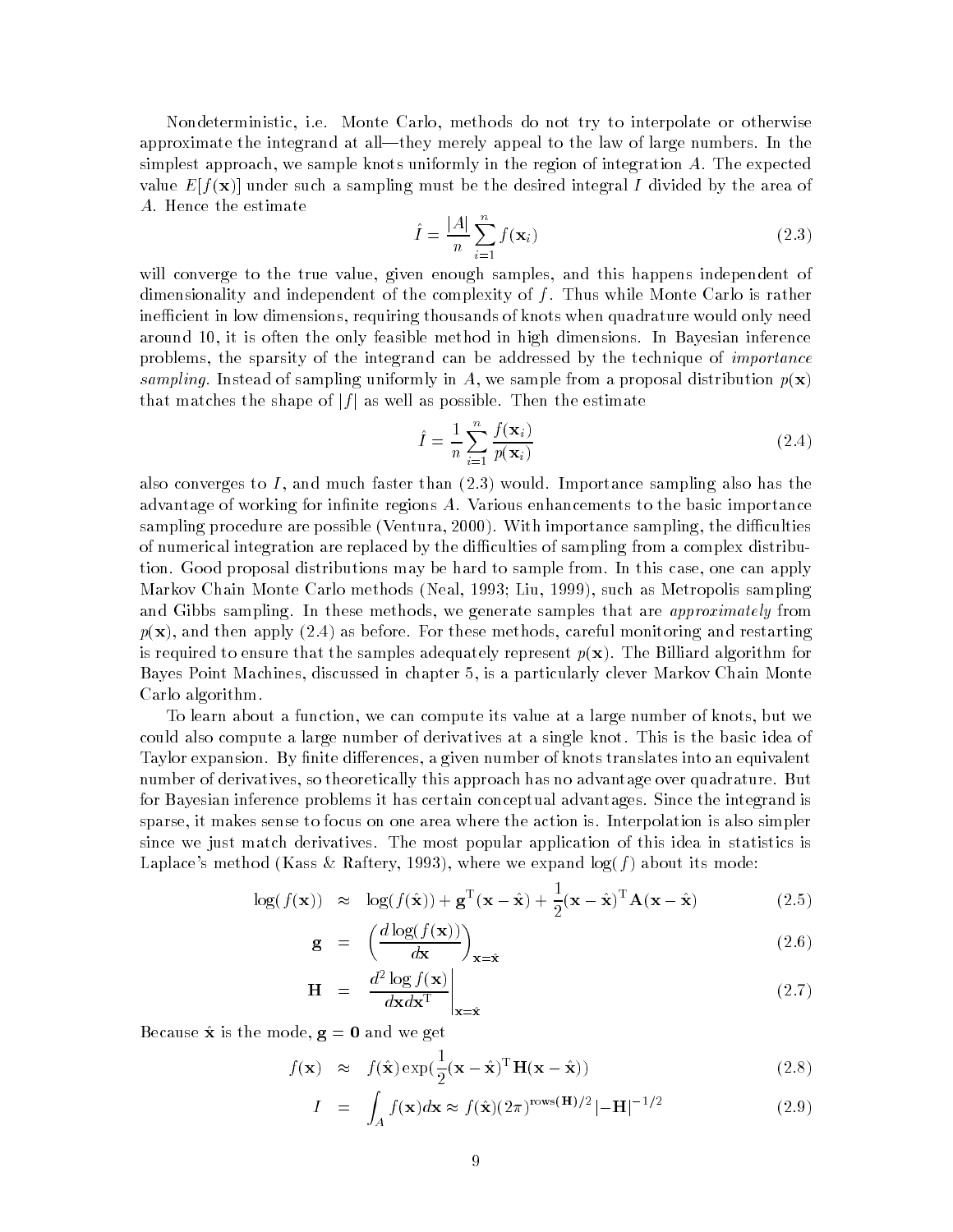

Figure - Deterministic methods for integration try to approximate the integrand a Laplace's method uses a Gaussian that has the correct curvature at the mode. It produces approximations that are too local. (b) In one type of variational bound, the integrand is bounded everywhere. It produces approximations that are too inaccurate.  $(c)$  The proposed method, Expectation Propagation, tries to minimize KL-divergence, a global measure of deviation. It produces the most accurate integrals.

What Laplace's method does is approximate  $f$  by a scaled Gaussian density that matches the value rst derivative and second derivatives of f at x Figure - shows an example The drawback of this method is that it is difficult to use higher order derivatives, resulting in an approximation that is limited in its accuracy and scope

Variational bounding is a deterministic approach more global than Laplace's method. We start by introducing an arbitrary function  $q(\mathbf{x})$ :

$$
I = \int_{\mathbf{x}} q(\mathbf{x}) \frac{f(\mathbf{x})}{q(\mathbf{x})} d\mathbf{x}
$$
 (2.10)

Jensen's inequality for convex functions says that (in the case of logarithm)

$$
\log \int_{\mathbf{x}} q(\mathbf{x}) g(\mathbf{x}) d\mathbf{x} \ge \int_{\mathbf{x}} q(\mathbf{x}) \log g(\mathbf{x}) d\mathbf{x} \tag{2.11}
$$

$$
\text{if } \int_{\mathbf{x}} q(\mathbf{x}) d\mathbf{x} = 1 \tag{2.12}
$$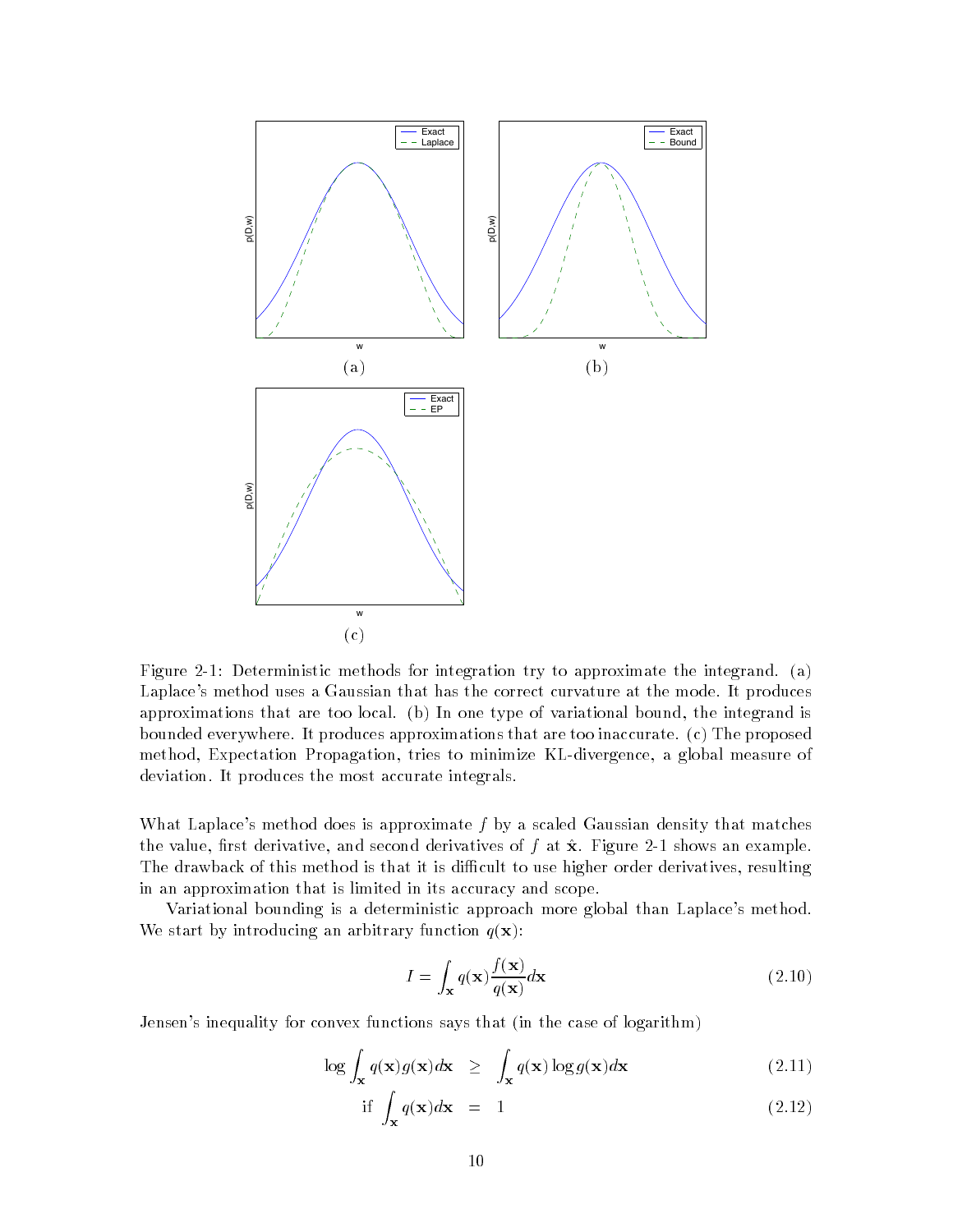commission of  $\alpha$  , and  $\alpha$  is the following on  $\alpha$  is the following bound on  $\alpha$ 

$$
I \ge \exp\left(\int_{\mathbf{x}} q(\mathbf{x}) \log \frac{f(\mathbf{x})}{q(\mathbf{x})} d\mathbf{x}\right)
$$
 (2.13)

This of course requires that  $f(\mathbf{x})$  is positive, a condition that is satisfied for most (but not all) integrals in Bayesian inference. We are free to choose  $q(\mathbf{x})$  to get the tightest bound, which corresponds to maximizing the right hand side of  $\{ \pm \tau x, \tau y \}$  , is easy that the right function to minimizing the (reversed) KL-divergence

$$
D(q \parallel f) = \int_{\mathbf{x}} q(\mathbf{x}) \log \frac{q(\mathbf{x})}{f(\mathbf{x})} d\mathbf{x}
$$
 (2.14)

over  $\mathbf{I}$  , we constraint  $\mathbf{I}$  and  $\mathbf{I}$  and  $\mathbf{I}$  and  $\mathbf{I}$  and  $\mathbf{I}$  and  $\mathbf{I}$  and  $\mathbf{I}$ at  $q(\mathbf{x}) = f(\mathbf{x})$  and the bound matches the original integral. To achieve a simplification in the integral, we must constrain  $q(x)$  in some way. Typically,  $q(x)$  is constrained to be Gaussian (Hinton & van Camp, 1993; Barber & Bishop, 1997; Seeger, 1999) but mixture distributions have also been suggested (Jaakkola & Jordan, 1999c). Having a lower bound is useful since it provides a firm guarantee about the true value of the integral—something none of the other methods can do. However it tends to be very computational and is feasible in a limited number of cases. Jensen's inequality takes advantage of the fact that  $log(f(\mathbf{x}))$ is often easy to integrate when  $f(\mathbf{x})$  is not. But this is not always true. For example, in a mixture problem such as discussed in chapter 3,  $f$  is a product of sums, which does not simplify under a logarithm. And in chapter 5, the likelihood is a step function which reaches zero. The step function could be softened into a sigmoid to make the Jensen bound well-defined, but we could not expect a good fit to result.

A less accurate but simpler way to obtain a variational bound is to bound the integrand and then integrate the bound

$$
f(\mathbf{x}) \geq g(\mathbf{x}) \text{ for all } \mathbf{x} \tag{2.15}
$$

$$
I \geq \int_{\mathbf{x}} g(\mathbf{x}) d\mathbf{x} \tag{2.16}
$$

Figure - shows an example Unlike the previous variational method this approach can be used in mixture problems. This approach was used explicitly by Jaakkola & Jordan (1999a; 1999b) and implicitly by Waterhouse et al. (1995); Attias (1999); Ghahramani  $\&$ Beal (1999), under the name "variational Bayes." The implicit approach introduces hidden variables to define a bound. Start by writing  $f(\mathbf{x})$  in terms of  $h(\mathbf{x}, \mathbf{y})$ :

$$
f(\mathbf{x}) = \int_{\mathbf{y}} h(\mathbf{x}, \mathbf{y}) d\mathbf{y}
$$
 (2.17)

Apply the Jensen bound to get

$$
I = \int_{\mathbf{x}, \mathbf{y}} h(\mathbf{x}, \mathbf{y}) d\mathbf{y} d\mathbf{x}
$$
 (2.18)

$$
\geq \exp\left(\int_{\mathbf{x},\mathbf{y}} q(\mathbf{x},\mathbf{y}) \log \frac{h(\mathbf{x},\mathbf{y})}{q(\mathbf{x},\mathbf{y})} d\mathbf{y} d\mathbf{x}\right) \tag{2.19}
$$

At this point, we constrain  $q(x, y)$  to factor into separate functions for x and for y:

$$
q(\mathbf{x}, \mathbf{y}) = q_x(\mathbf{x})q_y(\mathbf{y})
$$
\n(2.20)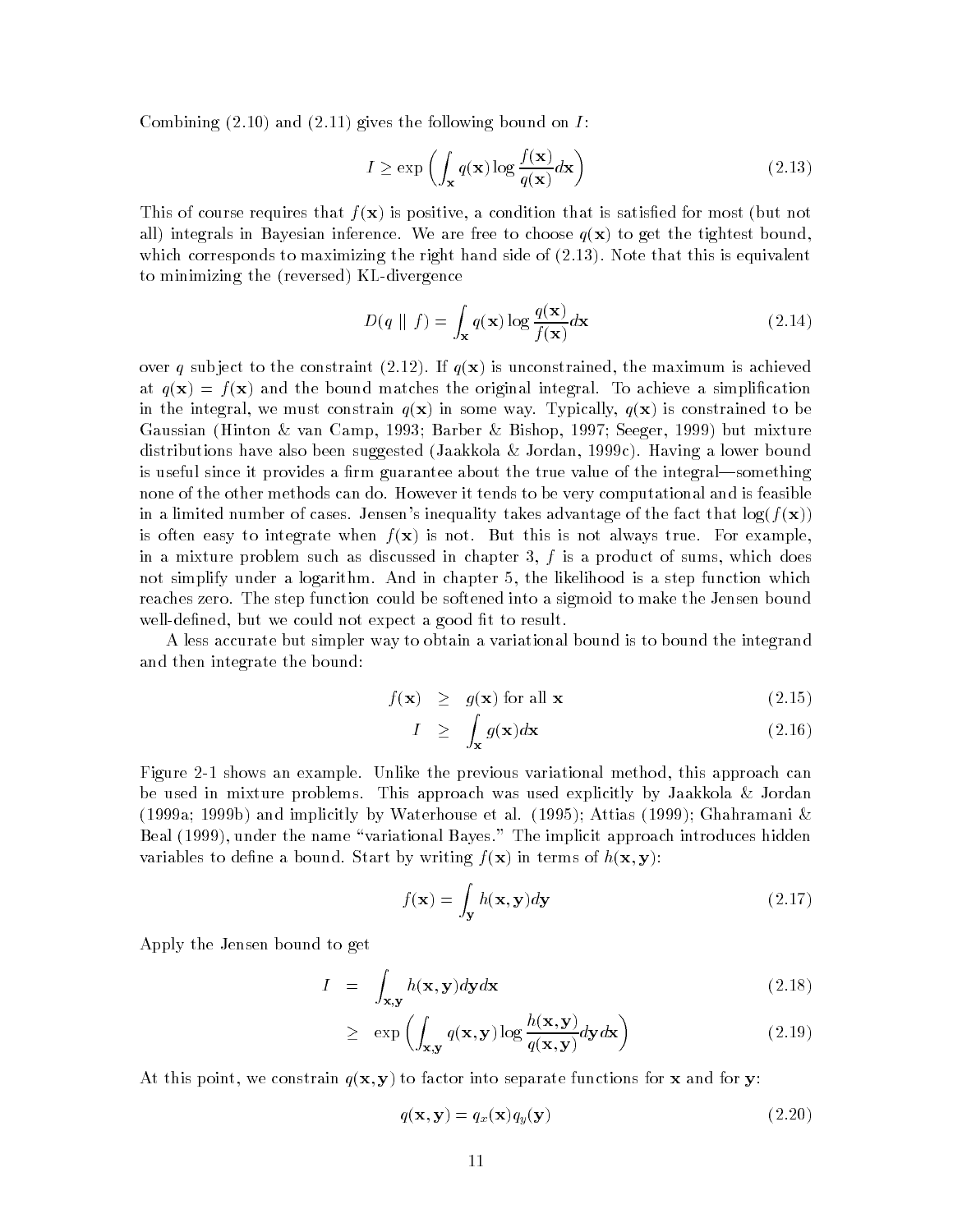with no other constraints on functional form. The  $q_x$  and  $q_y$  functions are iteratively optimized to maximized the value of the bound To see the bound To see the bound To see the this is equivalent that for any  $q_y$  we can solve analytically for the optimal  $q_x$ , which is

$$
q_x(\mathbf{x}) = \frac{g(\mathbf{x})}{\int_{\mathbf{x}} g(\mathbf{x}) d\mathbf{x}} \tag{2.21}
$$

where 
$$
g(\mathbf{x}) = \exp\left(\int_{\mathbf{y}} q_y(\mathbf{y}) \log \frac{h(\mathbf{x}, \mathbf{y})}{q_y(\mathbf{y})} d\mathbf{y}\right)
$$
 (2.22)

When we substitute this  $q_x$ , the bound becomes

$$
I \geq \int_{\mathbf{x}} g(\mathbf{x}) d\mathbf{x} \tag{2.23}
$$

Regardless of which approach we use—implicit or explicit—we can optimize the bound via the EM algorithm This is described in  $\mathbb{R}^n$  . This is described in Minka -  $\mathbb{R}^n$ 

Besides variational bounds, there are other integration techniques that are inspired by mean-field statistical physics. Most of these are extensions of TAP, such as the cavity method Operation - And Plefka experience and Plefka experience and Plefka experience and Plefka experience and pansion Kappen Wiegerinck - So far they have been applied to regular structures such as the Boltzmann machine and rarely to general probabilistic models, where it is less obvious how to apply the exception of the this is the paper by Opper Winthert (International) The algorithm they derive is new and accurate, yet coincides with the framework proposed in this thesis. It will be interesting to see what other algorithms come out of this mean-field line of research

For approximating an integral, we thus find ourselves in the following position. We have methods that work well for simple functions in low dimensions (quadrature) and complex functions in high dimensions (Monte Carlo). We have methods that are simple and fast but inaccurate (Laplace's method, variational Bayes). We have methods that apply in special cases (Jensen bound, TAP). What is missing is a general and accurate deterministic method in high dimensions at least for simple functions That is what this thesis provides

The approach taken by this thesis continues the path started by the extended Kalman filter  $(EKF)$ . The EKF is a sequential method developed for inference in dynamical systems with nonlinear dynamics. It is not a general method for integration. But there are several variations on the EKF Maybeck - that have promise One is sequential Monte Carlo a family of nondeterministic techniques (measures and another except and all another processes and another all is the assumed-density filter, a general deterministic method that approximately minimizes the KL-divergence  $D(f \mid q)$  between  $f(\mathbf{x})$  and its approximation  $q(\mathbf{x})$ , as shown in figure 2-1. The next chapter discusses the assumed-density filter and its extension to Expectation Propagation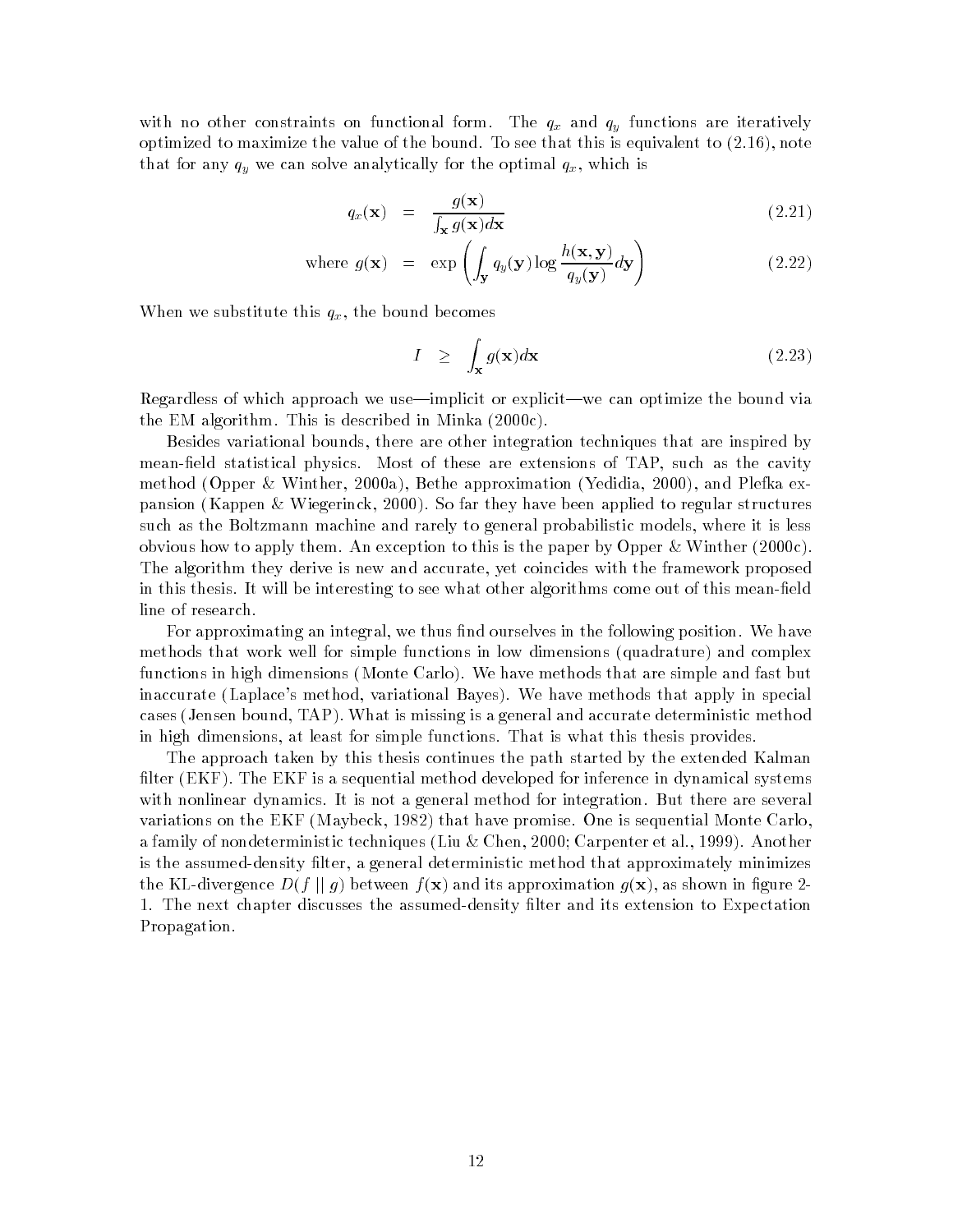## Chapter 3

## Expectation Propagation

This chapter describes recursive approximation techniques that try to minimize the KL divergence between the true posterior and the approximation. Assumed-density filtering is a fast sequential method for this purpose Expectation Propagation is introduced as an extension of assumed-density filtering to batch situations. It has higher accuracy than assumed-density filtering and other comparable methods for approximate inference.

#### $3.1$ Assumed-density filtering

This section reviews the idea of assumed-density filtering (ADF), to lay groundwork for Expectation Propagation. Assumed-density filtering is a general technique for computing approximate posteriors in Bayesian networks and other statistical models ADF has been in dependently proposed in the statistics Lauritzen - In the statistics of the statistics of the stephension 1997), artificial intelligence (Boyen & Koller, 1998b; Opper & Winther, 1999; Barber & Sollich Frey et al - and control literature Kushner Budhira ja - Maybeck - Assumeddensity ltering is the name used in control other names include on line Bayesian learning," "moment matching," and "weak marginalization." ADF applies when we have postulated a joint distribution  $p(D, \theta)$  where D has been observed and  $\theta$  is hidden. We would like to know the posterior over  $\theta$ ,  $p(\theta|D)$ , as well as the probability of the observed data (or evidence for the model),  $p(D)$ . The former is useful for estimation while the latter is useful for model selection.

For example, suppose we have observations from a Gaussian distribution embedded in a sea of unrelated clutter, so that the observation density is a mixture of two Gaussians:

$$
p(\mathbf{x}|\theta) = (1 - w)\mathcal{N}(\mathbf{x}; \theta, \mathbf{I}) + w\mathcal{N}(\mathbf{x}; \mathbf{0}, 10\mathbf{I})
$$
\n(3.1)

$$
\mathcal{N}(\mathbf{x}; \mathbf{m}, \mathbf{V}) = \frac{1}{|2\pi \mathbf{V}|^{1/2}} \exp(-\frac{1}{2}(\mathbf{x} - \mathbf{m})^{\mathrm{T}} \mathbf{V}^{-1}(\mathbf{x} - \mathbf{m}))
$$
(3.2)

The first component contains the parameter of interest, while the other component describes clutter. The constant w is the known ratio of clutter. Let the d-dimensional vector  $\theta$  have a Gaussian prior distribution

$$
p(\theta) \sim \mathcal{N}(\mathbf{0}, 100\mathbf{I}_d) \tag{3.3}
$$

The joint distribution of  $\theta$  and n independent observations  $D = {\mathbf{x}_1, ..., \mathbf{x}_n}$  is therefore:

$$
p(D, \theta) = p(\theta) \prod_{i} p(\mathbf{x}_i | \theta)
$$
\n(3.4)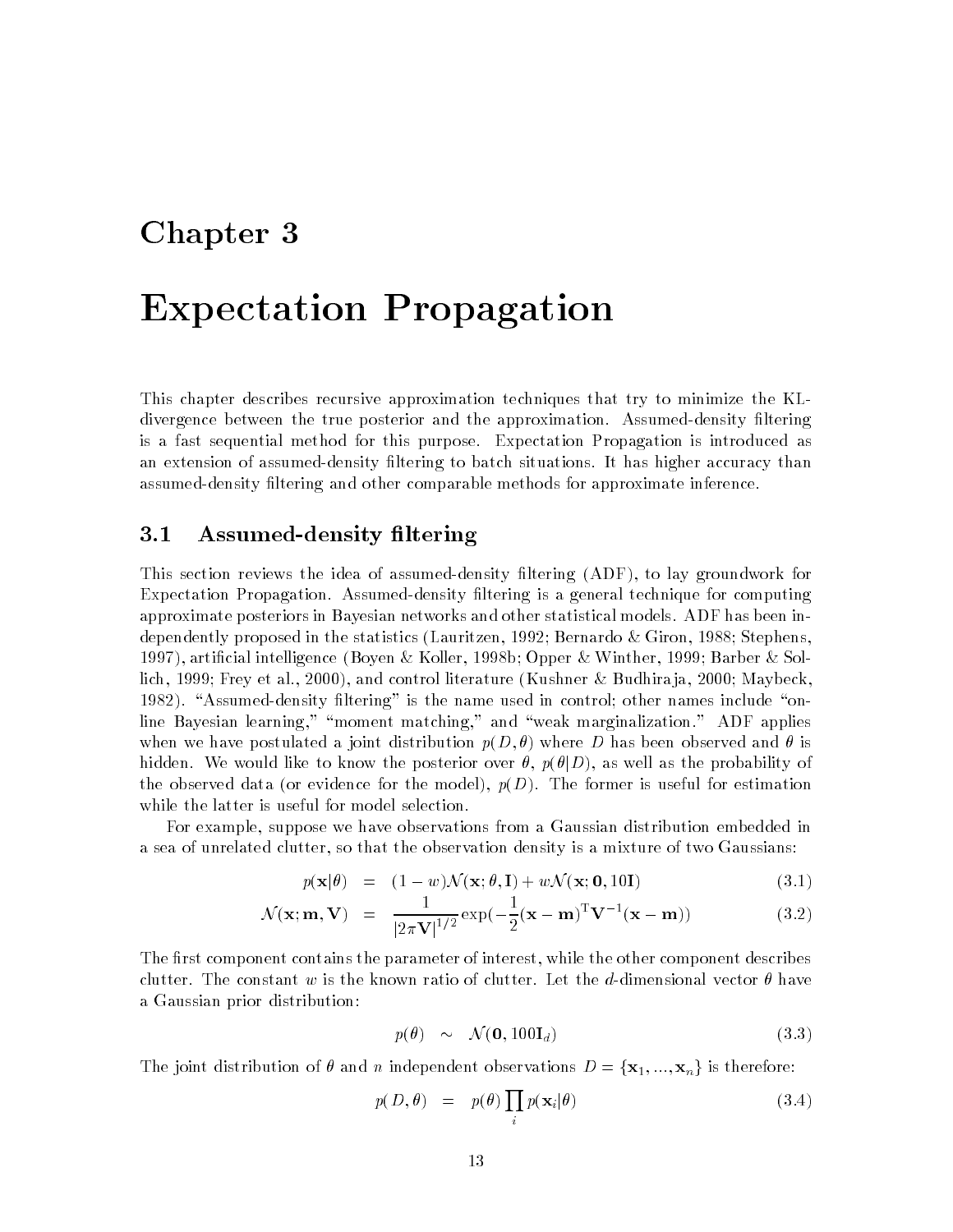$$
\frac{q(\theta)}{t_1(\theta)} \xrightarrow{f(\theta)} \frac{\hat{p}(\theta)}{t_3(\theta)} \xrightarrow{t_4(\theta)} \frac{t_5(\theta)}{t_5(\theta)}
$$
\n
$$
\overbrace{q^{new}(\theta)}^{new}(\theta)
$$

Figure Assumeddensity ltering computes an exact onestep posterior p and then approximates it to get  $q^{new}(\theta)$ .

To apply ADF, we first factor the joint distribution  $p(D, \theta)$  into a product of simple terms

$$
p(D, \theta) = \prod_i t_i(\theta) \tag{3.5}
$$

There are many ways to do this. As a rule of thumb, fewer terms are better, since it entails fewer approximations However we need each term to be simple enough to propagate expectations through. In the mixture example, we can use the factoring into  $n + 1$  terms implied by  $(3.4)$ :

$$
t_0(\theta) = p(\theta) \tag{3.6}
$$

$$
t_i(\theta) = p(\mathbf{x}_i|\theta) \tag{3.7}
$$

For a general Bayesian network, we would use the factoring into conditional probability tables:  $\prod_{\text{nodes } Y} p(Y | \text{pa}(Y)),$  where  $\text{pa}(Y)$  is the parents of node Y in the graph.

The second step is to choose a parametric approximating distribution. It is essential that the distribution be in the exponential family, so that only a fixed number of expectations (the sufficient statistics) need to be propagated. Usually the nature and domain of  $\theta$  constrains the distribution enough that there is no choice left to make. In the clutter problem, a spherical Gaussian distribution is appropriate The approximate posterior is therefore propriate. The approximate posterior is therefore<br>  $q(\theta) \sim \mathcal{N}(\mathbf{m}_{\theta}, v_{\theta} \mathbf{I})$  (3.8)

$$
q(\theta) \sim \mathcal{N}(\mathbf{m}_{\theta}, v_{\theta} \mathbf{I})
$$
\n(3.8)

Finally, we sequence through and incorporate the terms  $t_i$  into the approximate posterior. At each step we move from an old  $q(\theta)$  to a new  $q(\theta)$ , as shown in figure 3-1. (For notational simplicity, we drop the dependence of  $q(\theta)$  on i.) Initialize with  $q(\theta) = 1$ . Incorporating the prior term is trivial, with no approximation needed. To incorporate the next term  $t_i(\theta)$ , take the exact posterior

$$
\hat{p}(\theta) = \frac{t_i(\theta)q(\theta)}{\int_{\theta} t_i(\theta)q(\theta)d\theta}
$$
\n(3.9)

and minimize the KL-divergence  $D(\hat{p}(\theta)||q^{new}(\theta))$  subject to the constraint that  $q^{new}(\theta)$  is a Gaussian distribution. Zeroing the gradient with respect to  $(\mathbf{m}_{\theta}, v_{\theta})$  gives the conditions

$$
\mathbf{m}_{\theta}^{new} = \int_{\theta} \hat{p}(\theta) \theta \, d\theta \tag{3.10}
$$

$$
v_{\theta}^{new}d + (\mathbf{m}_{\theta}^{new})^{\mathrm{T}}(\mathbf{m}_{\theta}^{new}) = \int_{\theta} \hat{p}(\theta) \theta^{\mathrm{T}} \theta \, d\theta \qquad (3.11)
$$

or in other words, expectation constraints:

$$
E_{q^{new}}[\theta] = E_{\hat{p}}[\theta] \tag{3.12}
$$

$$
E_{q^{new}}[\theta^{\mathrm{T}}\theta] = E_{\hat{p}}[\theta^{\mathrm{T}}\theta] \tag{3.13}
$$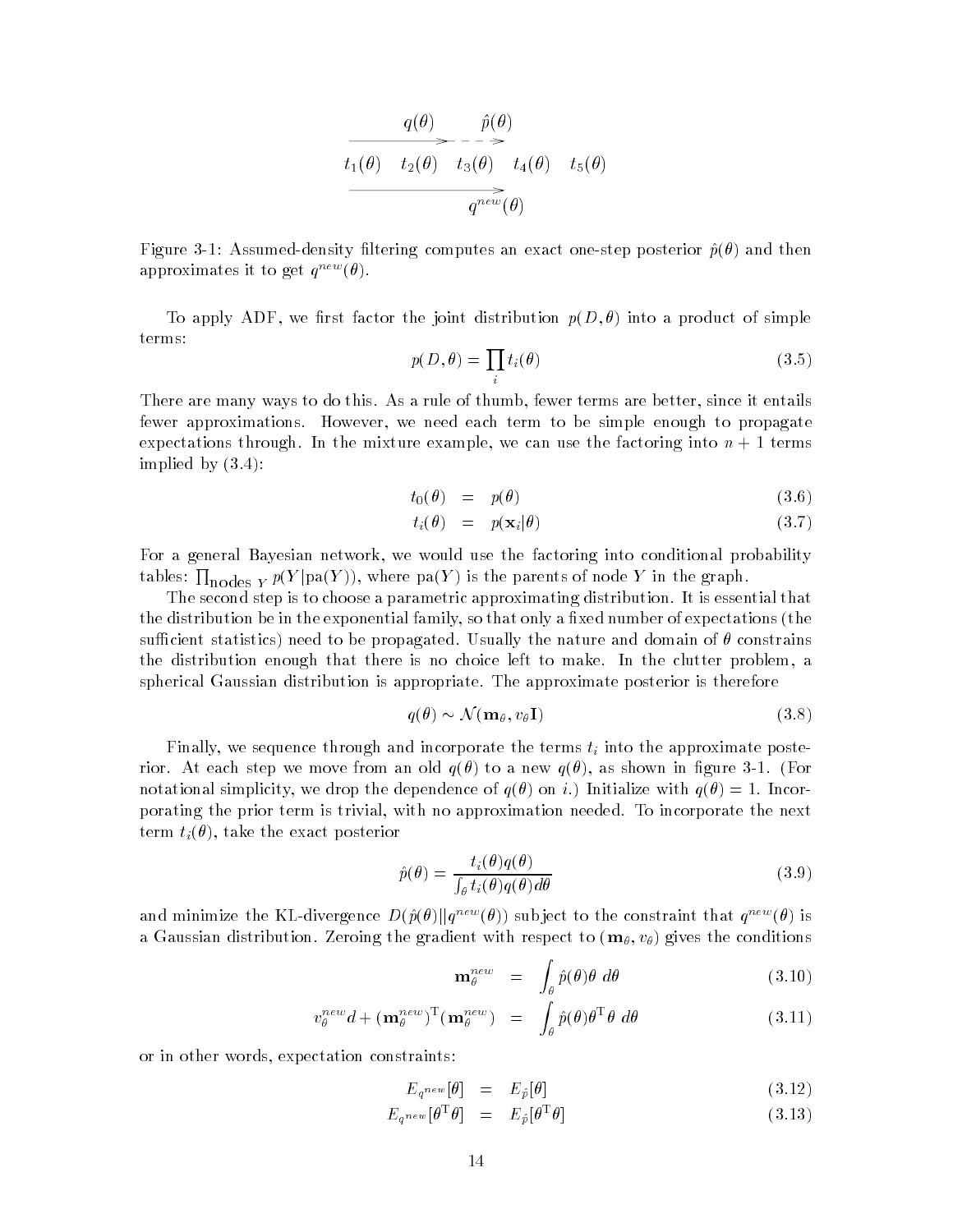We see that the spherical Gaussian distribution is characterized by the expectations  $(E[\sigma],E[\sigma^-\sigma])$ . For other members of the exponential family, we will get constraints on different expectations, as illustrated in section  $3.3$ .

To compute these expectations, it is helpful to exploit the following relations:

$$
Z(\mathbf{m}_{\theta}, v_{\theta}) = \int_{\theta} t(\theta)q(\theta) d\theta \qquad (3.14)
$$

$$
= \int_{\theta} \frac{t(\theta)}{(2\pi v_{\theta})^{d/2}} \exp(-\frac{1}{2v_{\theta}}(\theta - \mathbf{m}_{\theta})^{\mathrm{T}}(\theta - \mathbf{m}_{\theta})) d\theta \qquad (3.15)
$$

$$
\nabla_m \log Z(\mathbf{m}_{\theta}, v_{\theta}) = \frac{1}{Z} \int_{\theta} \frac{(\theta - \mathbf{m}_{\theta})}{v_{\theta}} \frac{t(\theta)}{(2\pi v_{\theta})^{d/2}} \exp(-\frac{1}{2v_{\theta}}(\theta - \mathbf{m}_{\theta})^{\mathrm{T}}(\theta - \mathbf{m}_{\theta})) d\theta 3.16)
$$

$$
= \frac{E_{\hat{p}}[\theta]}{v_{\theta}} - \frac{\mathbf{m}_{\theta}}{v_{\theta}} \tag{3.17}
$$

$$
E_{\hat{p}}[\theta] = \mathbf{m}_{\theta} + v_{\theta} \nabla_m \log Z(\mathbf{m}_{\theta}, v_{\theta}) \qquad (3.18)
$$

$$
E_{\hat{p}}[\theta^{\mathrm{T}}\theta] - E_{\hat{p}}[\theta]^{\mathrm{T}}E_{\hat{p}}[\theta] = v_{\theta}d - v_{\theta}^{2}(\nabla_{m}^{\mathrm{T}}\nabla_{m} - 2\nabla_{v}\log Z(\mathbf{m}_{\theta}, v_{\theta}))
$$
\n(3.19)

These relations are a property of the Gaussian distribution and hold for any  $t(\theta)$ . In the clutter problem, we have

$$
Z(\mathbf{m}_{\theta}, v_{\theta}) = (1 - w)\mathcal{N}(\mathbf{x}; \mathbf{m}_{\theta}, (v_{\theta} + 1)\mathbf{I}) + w\mathcal{N}(\mathbf{x}; \mathbf{0}, 10\mathbf{I}) \tag{3.20}
$$

$$
r = \frac{(1 - w)\mathcal{N}(\mathbf{x}; \mathbf{m}_{\theta}, (v_{\theta} + 1)\mathbf{I})}{(1 - w)\mathcal{N}(\mathbf{x}; \mathbf{m}_{\theta}, (v_{\theta} + 1)\mathbf{I})} \tag{3.21}
$$

$$
V = \frac{1}{(1-w)\mathcal{N}(\mathbf{x}; \mathbf{m}_{\theta}, (v_{\theta}+1)\mathbf{I}) + w\mathcal{N}(\mathbf{x}; \mathbf{0}, 10\mathbf{I})} \tag{9.21}
$$

$$
\nabla_m \log Z(\mathbf{m}_{\theta}, v_{\theta}) = r \frac{\mathbf{x} - \mathbf{m}_{\theta}}{v_{\theta} + 1}
$$
 (3.22)

$$
\nabla_v \log Z(\mathbf{m}_{\theta}, v_{\theta}) = -\frac{rd}{2(v_{\theta}+1)} + \frac{r(\mathbf{x}-\mathbf{m}_{\theta})^{\mathrm{T}}(\mathbf{x}-\mathbf{m}_{\theta})}{2(v_{\theta}+1)^2}
$$
(3.23)

$$
\nabla_m^{\mathrm{T}} \nabla_m - 2 \nabla_v \log Z(\mathbf{m}_{\theta}, v_{\theta}) = \frac{rd}{v_{\theta} + 1} - r(1 - r) \frac{(\mathbf{x} - \mathbf{m}_{\theta})^{\mathrm{T}} (\mathbf{x} - \mathbf{m}_{\theta})}{(v_{\theta} + 1)^2}
$$
(3.24)

An estimate of the probability of the data,  $p(D)$ , is a trivial byproduct of ADF. Simply accumulate the normalization factors  $Z_i(\mathbf{m}_{\theta}, v_{\theta})$  produced by each update, to get an overall normalization for the posterior. This normalizer estimates  $p(D)$  because  $p(D, \theta)$  $p(\theta|D)p(D).$ 

The final ADF algorithm is:

- 1. Initialize  $\mathbf{m}_{\theta} = \mathbf{0}$ ,  $v_{\theta} = 100$  (the prior). Initialize  $s = 1$  (the scale factor).
- For each data point xi update m v s according to

$$
\mathbf{m}_{\theta}^{new} = \mathbf{m}_{\theta} + v_{\theta} r_i \frac{\mathbf{x}_i - \mathbf{m}_{\theta}}{v_{\theta} + 1}
$$
 (3.25)

$$
v_{\theta}^{new} = v_{\theta} - r_i \frac{v_{\theta}^2}{v_{\theta} + 1} + r_i (1 - r_i) \frac{v_{\theta}^2 (\mathbf{x}_i - \mathbf{m}_{\theta})^{\mathrm{T}} (\mathbf{x}_i - \mathbf{m}_{\theta})}{d(v_{\theta} + 1)^2}
$$
(3.26)

$$
s^{new} = s \times Z_i(\mathbf{m}_{\theta}, v_{\theta}) \tag{3.27}
$$

This algorithm can be understood in an intuitive way for each data point we compute its probability r of not being clutter, make a soft update to our estimate of  $\theta$  ( $m_\theta$ ), and change our confidence in the estimate  $(v_{\theta})$ . However, it is clear that this algorithm will depend on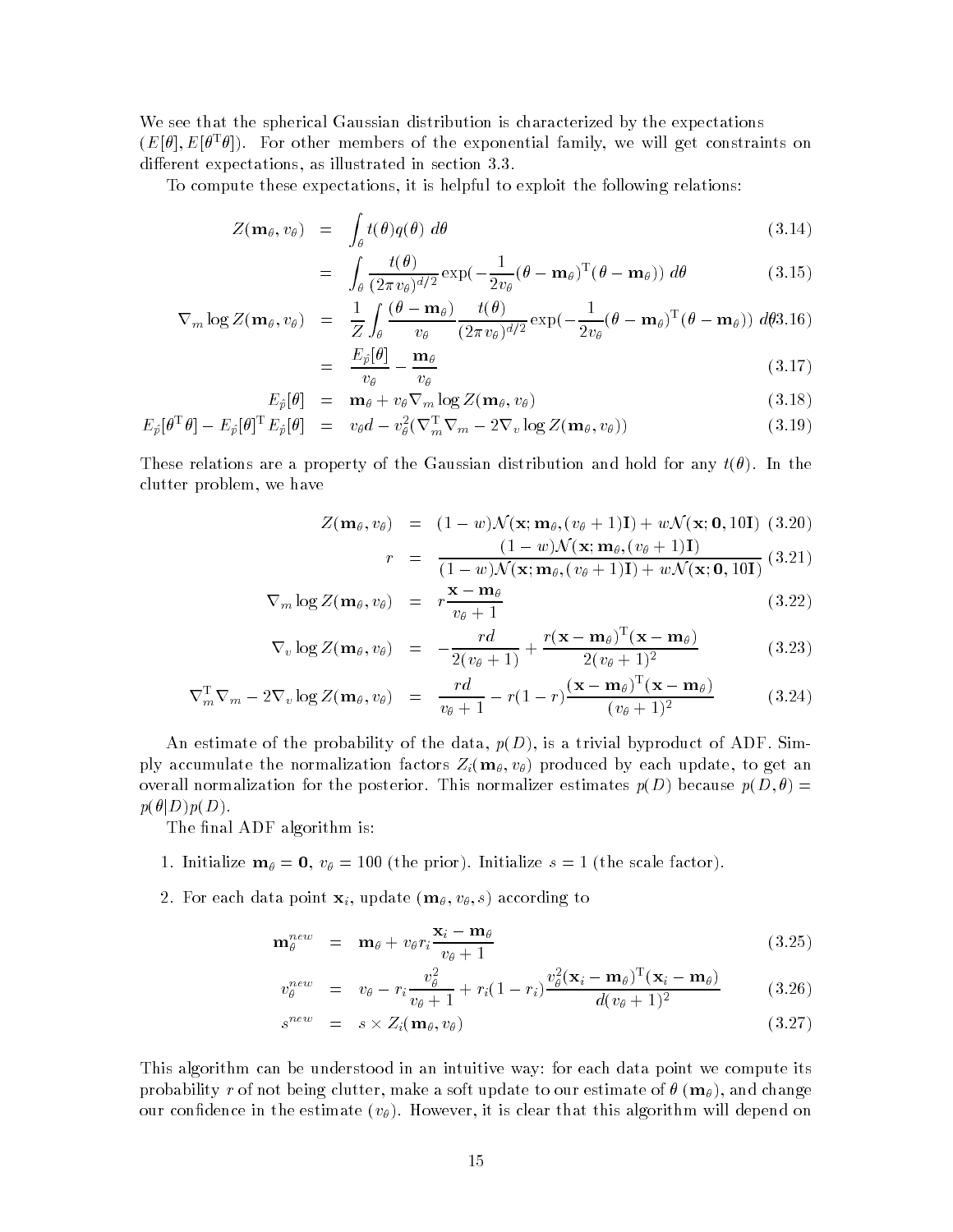the order in which data is processed, because the clutter probability depends on the current estimate of  $\theta$ .

This algorithm was derived using a spherical Gaussian approximating distribution If we use a richer set of distributions like diagonal or full-covariance Gaussians, we can get a better result, since more expectations will be preserved. Unlike fitting models to data, there is no overfitting problem when fitting approximations to posteriors. The only penalty is computational cost

Figure 
- shows the output of this algorithm using three random orderings of the same data Synthetic data was generated using which were the set of the continues of for how ADF varies with ordering, but some empirical observations can be made. The error increases whenever similar data points are processed together. Processing the data in sorted order is especially bad. This is because the algorithm overcommits to one part of input space, only to realize that there is also data somewhere else. The approximate mean and especially the variance will suffer because of this. So one approach to improve ADF is to find an ordering that best reflects the natural variation in the data, if this can be quantified somehow. Another approach is to modify ADF to eliminate the dependence on ordering, which is described in the next section.



Figure 
- The approximate posterior resulting from ADF using three dierent orderings of the same data. The posterior is scaled by the evidence estimate,  $p(D)$ .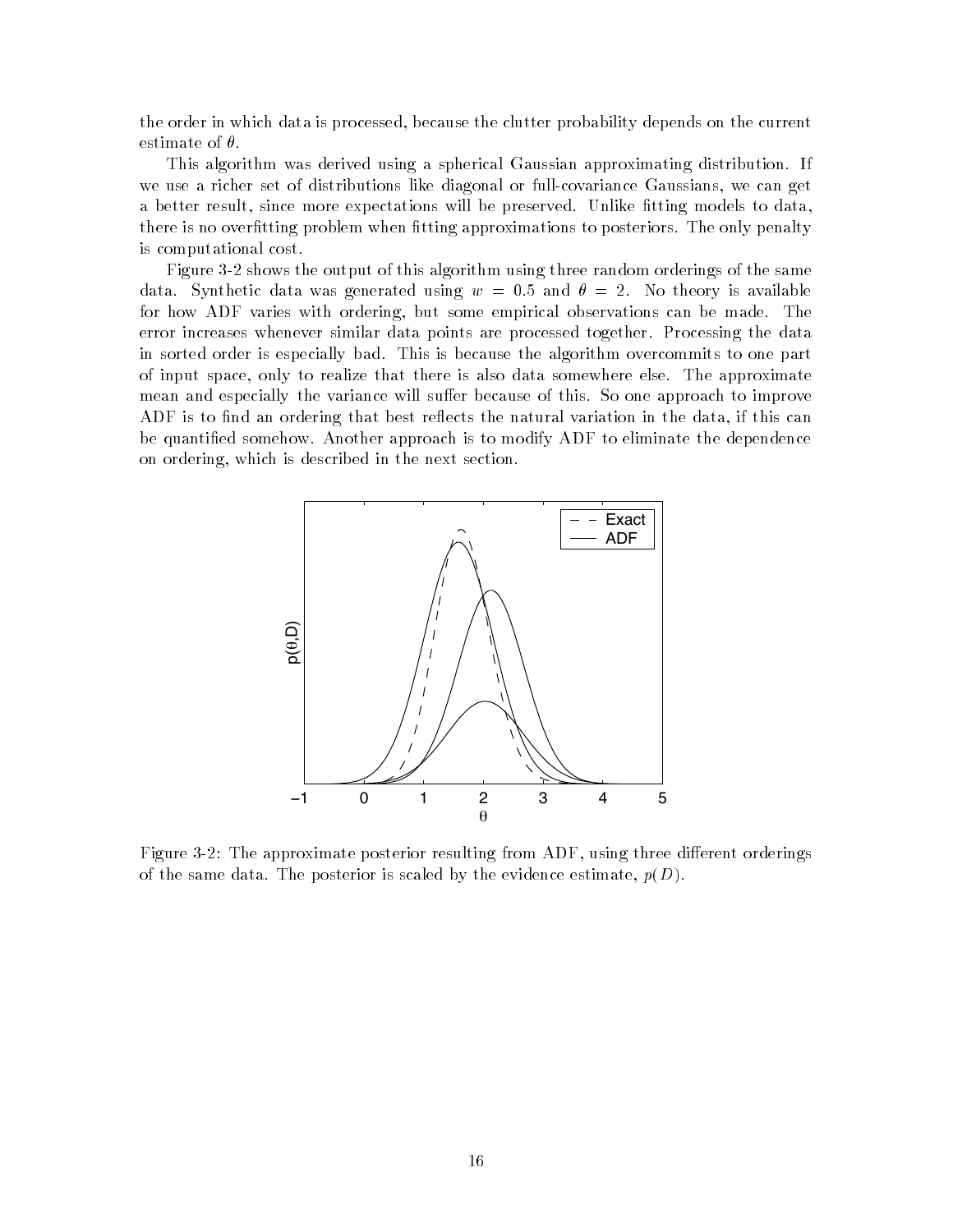$$
\begin{array}{c|c|c} \hline & q(\theta) \\ \hline \tilde{t}_1(\theta) & \tilde{t}_2(\theta) & t_3(\theta) & t_4(\theta) & t_5(\theta) \\ & & & & & \\ \hline & & & & \\ \hline & & & & \\ \hline & & & & \\ \hline & & & & \\ \hline & & & & \\ \hline & & & & \\ \hline & & & & \\ \hline & & & & \\ \hline & & & & \\ \hline & & & & \\ \hline & & & & \\ \hline & & & & \\ \hline & & & & \\ \hline & & & & \\ \hline & & & & \\ \hline & & & & \\ \hline & & & & \\ \hline & & & & \\ \hline & & & & \\ \hline & & & & \\ \hline & & & & \\ \hline & & & & \\ \hline & & & & \\ \hline & & & & \\ \hline & & & & \\ \hline & & & & \\ \hline & & & & \\ \hline & & & & \\ \hline & & & & \\ \hline & & & & \\ \hline & & & & \\ \hline & & & & \\ \hline & & & & \\ \hline & & & & \\ \hline & & & & \\ \hline & & & & \\ \hline & & & & & \\ \hline & & & & & \\ \hline & & & & & \\ \hline & & & & & \\ \hline & & & & & \\ \hline & & & & & \\ \hline & & & & & \\ \hline & & & & & \\ \hline & & & & & \\ \hline & & & & & \\ \hline & & & & & \\ \hline & & & & & \\ \hline & & & & & \\ \hline & & & & & \\ \hline & & & & & \\ \hline & & & & & \\ \hline & & & & & \\ \hline & & & & & \\ \hline & & & & & \\ \hline & & & & & \\ \hline & & & & & \\ \hline & & & & & \\ \hline & & & & & \\ \hline & & & & & \\ \hline & & & & & \\ \hline & & & & & \\ \hline & & & & & \\ \hline & & & & & \\ \hline & & & & & \\ \hline & & & & & \\ \hline & & & & & \\ \hline & & & & & \\ \hline & & & & & \\ \hline & & & & & \\ \hline & & & & & \\ \hline & & & & & \\ \hline & & & & & \\ \hline & & & & & \\ \hline & & & & & \\ \hline & & & & & & \\ \hline & & & & & & \\ \hline & & & & & & \\ \hline & & & & & & \\ \hline & & & & & &
$$

Figure An alternative view of ADF as approximating each term and then computing  $q^{new}(\theta)$  exactly. EP refines each term in the context of all other terms.

#### $3.2\,$ Expectation Propagation

This section describes the Expectation Propagation algorithm and demonstrates its use on the clutter problem Expectation Propagation is based on a novel interpretation of assumed-density filtering. Normally we think of ADF as treating each observation term  $t_i$ exactly and then approximating the posterior that includes  $t_i$ . But we can also think of it as more approximating  $\epsilon_l$  with some  $\epsilon_l$  and then using an exact posterior with  $\epsilon_l$  (ngure  $\sigma$   $\sigma_l$ , This interpretation is always possible because we can denne the approximate term  $i_l$  to be the ratio of the new posterior to the old posterior times a constant

$$
\tilde{t}(\theta) = Z \frac{q^{new}(\theta)}{q(\theta)}
$$
\n(3.28)

Multiplying this approximate term by  $q(\theta)$  gives  $q^{new}(\theta)$ , as desired. An important property is that if the approximate posterior is Gaussian, i.e. an exponentiated quadratic in  $\theta$ , then the equivalent term approximation, which is a ratio of these, will also be an exponentiated quadratic. If the approximate posterior is any distribution in the exponential family, then the term approximations will have the same functional form as that distribution

The algorithm of the previous section can thus be interpreted as sequentially comput  $\max$  a Gaussian approximation  $v_i$  (v) to every observation term  $v_i$  (v), then combining these approximations analytically to get a Gaussian posterior on  $\theta$ . Under this perspective, the approximations do not have any required order—the ordering only determined how we made the approximations. We are free to go back and refine the approximations, in any order. From this idea we get Expectation Propagation

Consider how this new interpretation applies to the previous section From the ratio of spherical Gaussians, we get the following term approximation:

$$
Z_i(\mathbf{m}_{\theta}, v_{\theta}) = \int_{\theta} t_i(\theta) q(\theta) d\theta \qquad (3.29)
$$

$$
\tilde{t}_i(\theta) = Z_i(\mathbf{m}_{\theta}, v_{\theta}) \frac{q^{new}(\theta)}{q(\theta)}
$$
\n(3.30)

$$
= Z_i(\mathbf{m}_{\theta}, v_{\theta}) \left(\frac{v_{\theta}}{v_{\theta}^{new}}\right)^{d/2} \exp\left(-\frac{1}{2v_{\theta}^{new}}(\theta - \mathbf{m}_{\theta}^{new})^{\mathrm{T}}(\theta - \mathbf{m}_{\theta}^{new})\right)
$$

$$
\exp\left(\frac{1}{2v_{\theta}}(\theta - \mathbf{m}_{\theta})^{\mathrm{T}}(\theta - \mathbf{m}_{\theta})\right) \tag{3.31}
$$

Now define  $(\mathbf{m}_i, v_i)$  according to

$$
v_i^{-1} = (v_\theta^{new})^{-1} - v_\theta^{-1} \tag{3.32}
$$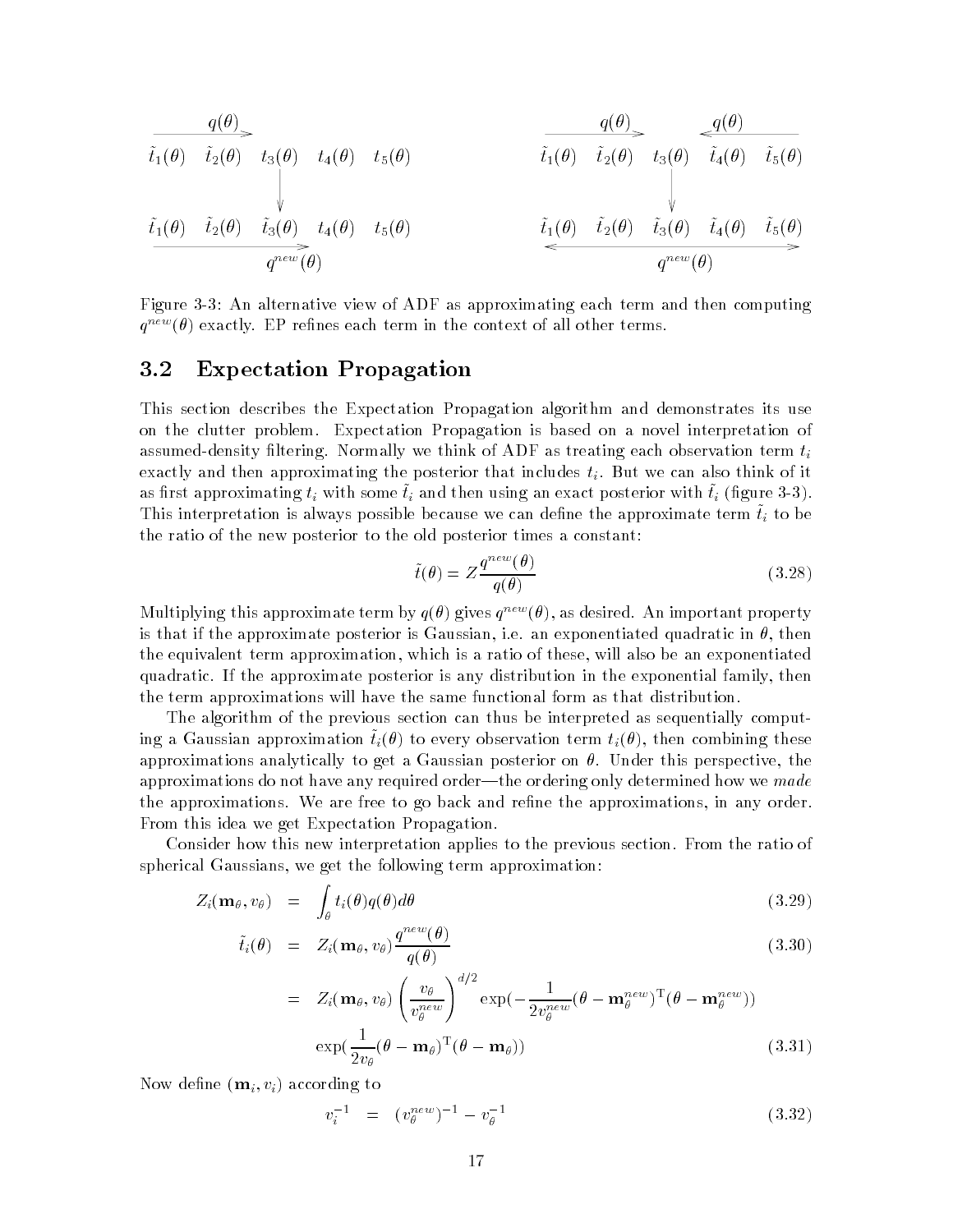$$
\mathbf{m}_i = v_i (v_\theta^{new})^{-1} \mathbf{m}_\theta^{new} - v_i v_\theta^{-1} \mathbf{m}_\theta \tag{3.33}
$$

$$
= \mathbf{m}_{\theta} + (v_i + v_{\theta})v_{\theta}^{-1}(\mathbf{m}_{\theta}^{new} - \mathbf{m}_{\theta}) \qquad (3.34)
$$

to get the simplication

$$
\tilde{t}_i(\theta) = Z_i(\mathbf{m}_{\theta}, v_{\theta}) \left(\frac{v_i + v_{\theta}}{v_i}\right)^{d/2} \exp\left(-\frac{1}{2v_i}(\theta - \mathbf{m}_i)^{\mathrm{T}}(\theta - \mathbf{m}_i)\right) \exp\left(\frac{1}{2(v_i + v_{\theta})}(\mathbf{m}_i - \mathbf{m}_{\theta})^{\mathrm{T}}(\mathbf{m}_i - \mathbf{m}_{\theta})\right)
$$
\n(3.35)

$$
= \frac{Z_i(\mathbf{m}_{\theta}, v_{\theta})}{\mathcal{N}(\mathbf{m}_i; \mathbf{m}_{\theta}, (v_i + v_{\theta})\mathbf{I})} \mathcal{N}(\theta; \mathbf{m}_i, v_i \mathbf{I})
$$
(3.36)

By construction, multiplying  $q(\theta)$  by this approximation gives exactly the ADF update, with the proper scale factor. The  $\mathcal N$  notation is here used formally as shorthand, not to imply a proper density. The approximation is an exponentiated quadratic in  $\theta$ , which has the form of a Gaussian with mean  $m_i$  and variance  $v_i$ , times a scale factor. What makes this approximation different from a Gaussian is that the variance  $v_i$  may be negative or  $\min\limits_{i=1}^{\infty}$  which for  $v_i$  is perfectly fine. In and variance corresponds to a function that curves upward and infinite variance corresponds to a constant.

**Figure**  $\sigma$  + individues  $v_i(\sigma)$  and  $v_i(\sigma)$  for the eration problem. The exact term  $v_i(\sigma)$  =  $p(\mathbf{x}_i|\theta)$  is a Gaussian in  $\theta$ , raised by a constant. The approximate term  $\tilde{t}_i(\theta)$  is an exponentiated quadratic. The current posterior  $q(\theta)$  determines where the approximation will be accurate. When  $q(\theta)$  is narrow, i.e.  $v_{\theta}$  is small, then  $\tilde{t}_i(\theta)$  is accurate only in a narrow range of  $\theta$  values, determined by  $\mathbf{m}_{\theta}$ . When  $v_{\theta}$  is large, then  $\tilde{t}_i(\theta)$  tries to approximate  $t_i(\theta)$ more broadly, and  $\mathbf{m}_{\theta}$  is less important.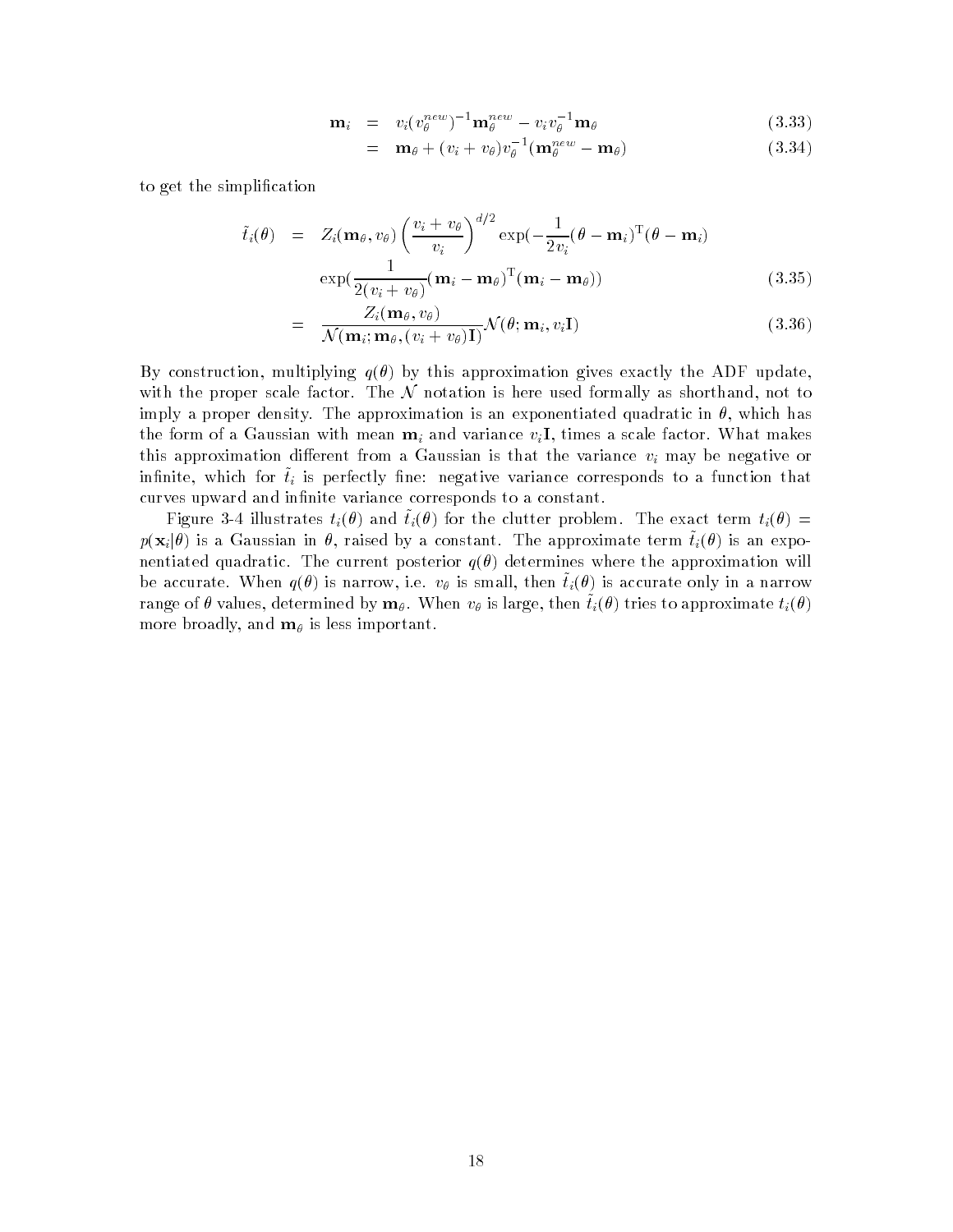

 $\Gamma$ igure  $\sigma$  -r. The approximate term  $\iota(\sigma)$  as a function of  $\sigma$ , protted versus the exact term  $t(\theta)$  and the current posterior  $q(\theta)$ . The current posterior controls where the approximation will be accurate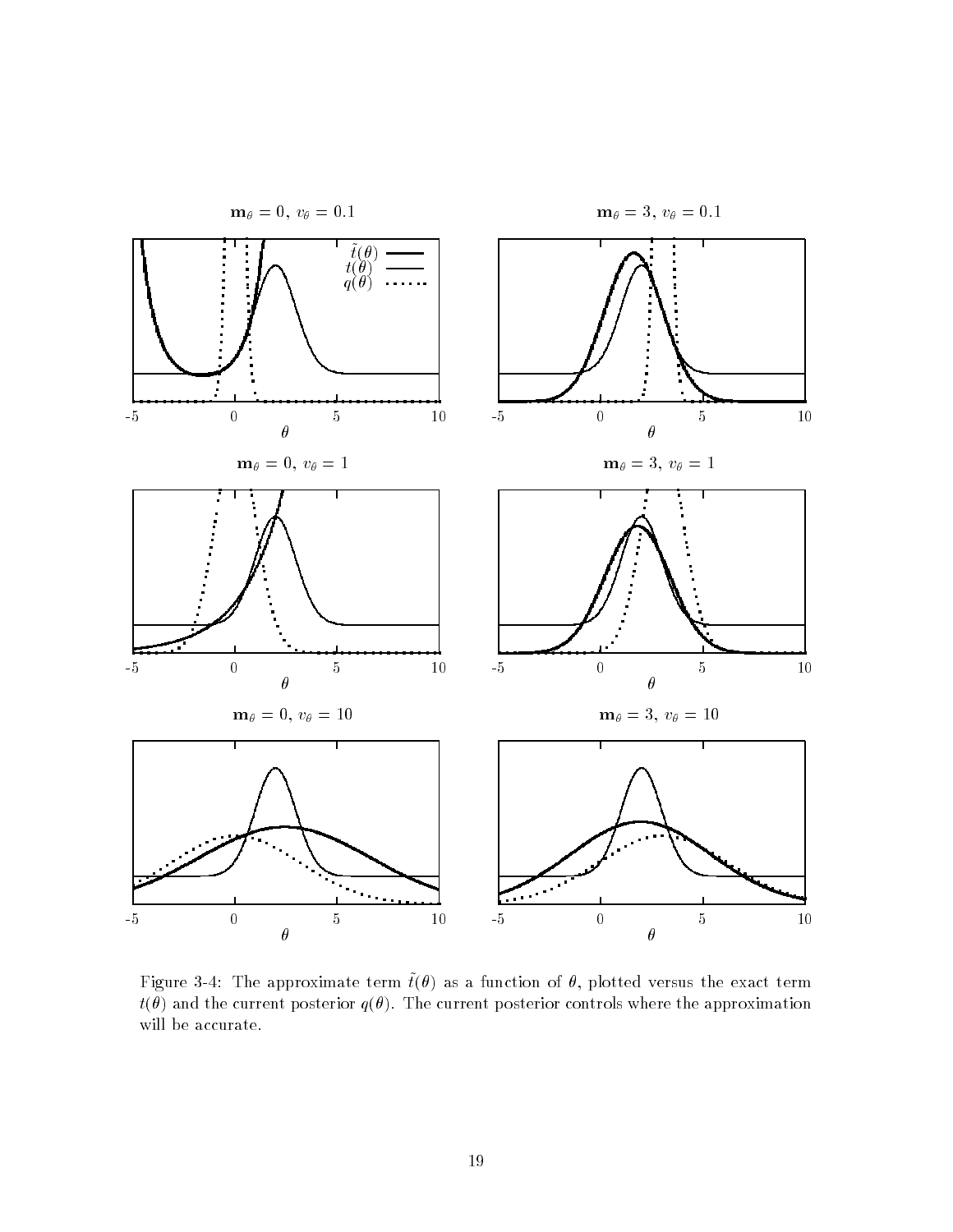So far we have just rewritten the ADF updates in a different way. To get EP, we refine the term variables  $(\mathbf{m}_i, v_i)$  based on all of the other approximations. The general EP algorithm is

- 1. Initialize the term approximations  $\tilde{t}_i$
- $\mathcal{L}$ . Compute the posterior for  $\theta$  from the product of  $v_i$ .

$$
q^{new}(\theta) = \frac{\prod_{i} \tilde{t}_{i}(\theta)}{\int \prod_{i} \tilde{t}_{i}(\theta) d\theta}
$$
\n(3.37)

- $\mathbf{v}$ . Until all  $v_i$  converge.
	- (a) Choose a  $\tilde{t}_i$  to refine
	- (b) Remove  $i_l$  from the posterior to get an old posterior  $q(v_j, v_j)$  dividing and normalizing

$$
q(\theta) \propto \frac{q^{new}(\theta)}{\tilde{t}_i(\theta)}\tag{3.38}
$$

(For notational simplicity, we drop the dependence of  $q(\theta)$  on i. However  $q^{new}(\theta)$ is not a function of  $i$ .)

- (c) Compute the posterior  $q^{new}(\theta)$  and normalizing factor  $Z_i$  from  $q(\theta)$  and  $t_i(\theta)$  via ADF
- $(d)$  Set

$$
\tilde{t}_i = Z_i \frac{q^{new}(\theta)}{q(\theta)}\tag{3.39}
$$

4. Use the normalizing constant of  $q^{new}(\theta)$  (from (3.37)) as an approximation to  $p(D)$ :

$$
p(D) \approx \int \prod_i \tilde{t}_i(\theta) d\theta \tag{3.40}
$$

At convergence, the result will be independent of processing order, as desired. In this  $a$ igorithm, we have used division to remove  $t_i$  from the posterior. Diep ob can also be performed without division, by accumulating all terms except for  $\tilde{t}_i$ :

$$
q(\theta) \propto \prod_{j \neq i} \tilde{t}_j(\theta) \tag{3.41}
$$

but division is usually more efficient.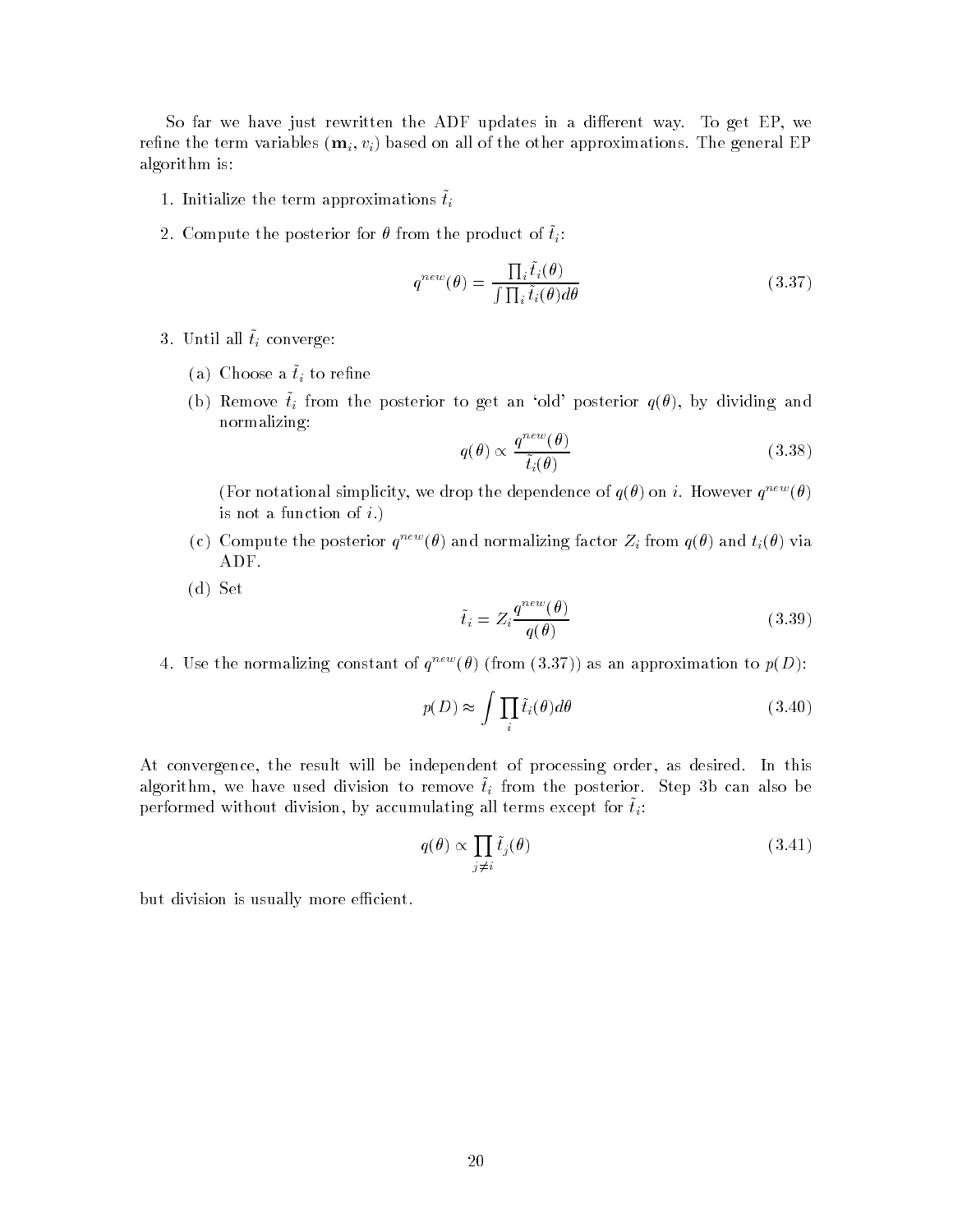### The clutter problem

For the clutter problem of the previous section, the EP algorithm is:

1. The term approximations have the form

$$
\tilde{t}_i(\theta) = s_i \exp\left(-\frac{1}{2v_i}(\theta - \mathbf{m}_i)^{\mathrm{T}}(\theta - \mathbf{m}_i)\right) \tag{3.42}
$$

Initialize the prior term to itself Initialize the data terms to

$$
v_0 = 100 \t(3.43) \t v_i = \infty \t(3.46) \nm_0 = 0 \t(3.44) \t m_i = 0 \t(3.47) \ns_0 = (2\pi v_0)^{-d/2} \t(3.45) \t s_i = 1 \t(3.48)
$$

- 2.  $\mathbf{m}_{\theta}^{\perp} = \mathbf{m}_0, v_{\theta}^{\perp} = v_0$
- $\sigma$ . Until all  $(\mathbf{m}_i, v_i, s_i)$  converge (changes are less than T0  $^{-1}$ ).

loop in the state of the state of the state of the state of the state of the state of the state of the state o

(a) Remove  $\tilde{t}_i$  from the posterior to get an 'old' posterior:

$$
v_{\theta}^{-1} = (v_{\theta}^{new})^{-1} - v_i^{-1}
$$
 (3.49)

$$
\mathbf{m}_{\theta} = v_{\theta}(v_{\theta}^{new})^{-1} \mathbf{m}_{\theta}^{new} - v_{\theta}v_{i}^{-1}\mathbf{m}_{i} = \mathbf{m}_{\theta}^{new} + v_{\theta}v_{i}^{-1}(\mathbf{m}_{\theta}^{new} - \mathbf{m}_{i}) \ (3.50)
$$

(b) Recompute  $(\mathbf{m}_{\theta}^{\text{max}}, v_{\theta}^{\text{max}}, z_i)$  from  $(\mathbf{m}_{\theta}, v_{\theta})$  (this is the same as ADF):

$$
r_i = \frac{(1 - w)\mathcal{N}(\mathbf{x}_i; \mathbf{m}_{\theta}, (v_{\theta} + 1)\mathbf{I})}{(1 - w)\mathcal{N}(\mathbf{x}_i; \mathbf{m}_{\theta}, (v_{\theta} + 1)\mathbf{I}) + w\mathcal{N}(\mathbf{x}_i; \mathbf{0}, 10\mathbf{I})}
$$
(3.51)

$$
\mathbf{m}_{\theta}^{new} = \mathbf{m}_{\theta} + v_{\theta} r_i \frac{\mathbf{x}_i - \mathbf{m}_{\theta}}{v_{\theta} + 1}
$$
 (3.52)

$$
v_{\theta}^{new} = v_{\theta} - r_i \frac{v_{\theta}^2}{v_{\theta} + 1} + r_i (1 - r_i) \frac{v_{\theta}^2 (\mathbf{x}_i - \mathbf{m}_{\theta})^{\mathrm{T}} (\mathbf{x}_i - \mathbf{m}_{\theta})}{d(v_{\theta} + 1)^2}
$$
(3.53)

$$
Z_i = (1 - w)\mathcal{N}(\mathbf{x}_i; \mathbf{m}_{\theta}, (v_{\theta} + 1)\mathbf{I}) + w\mathcal{N}(\mathbf{x}_i; \mathbf{0}, 10\mathbf{I})
$$
(3.54)

 $\{c_j\}$  opdate  $v_i$ .

$$
v_i^{-1} = (v_\theta^{new})^{-1} - v_\theta^{-1} \tag{3.55}
$$

$$
= \left(\frac{r_i}{v_{\theta}+1} - r_i(1-r_i)\frac{(\mathbf{x}_i - \mathbf{m}_{\theta})^{\mathrm{T}}(\mathbf{x}_i - \mathbf{m}_{\theta})}{d(v_{\theta}+1)^2}\right)^{-1} - v_{\theta} \qquad (3.56)
$$

$$
\mathbf{m}_i = \mathbf{m}_\theta + (v_i + v_\theta)v_\theta^{-1}(\mathbf{m}_\theta^{new} - \mathbf{m}_\theta) \tag{3.57}
$$

$$
= \mathbf{m}_{\theta} + (v_i + v_{\theta}) r_i \frac{\mathbf{x}_i - \mathbf{m}_{\theta}}{v_{\theta} + 1}
$$
 (3.58)

$$
s_i = \frac{Z_i}{(2\pi v_i)^{d/2} \mathcal{N}(\mathbf{m}_i; \mathbf{m}_\theta, (v_i + v_\theta)\mathbf{I})}
$$
(3.59)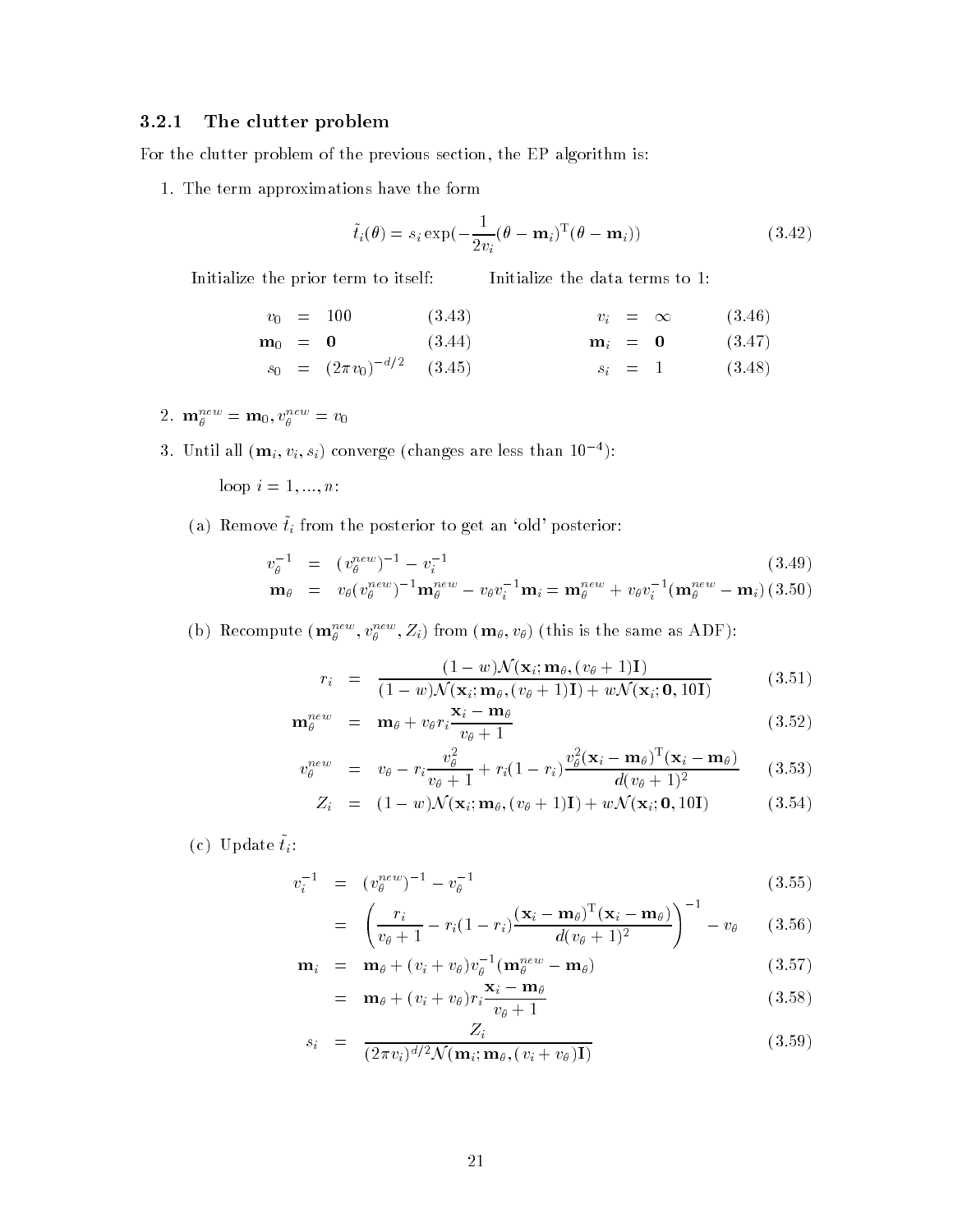4. Compute the normalizing constant:

$$
B = \frac{(\mathbf{m}_{\theta}^{new})^{\mathrm{T}} \mathbf{m}_{\theta}^{new}}{v_{\theta}^{new}} - \sum_{i} \frac{\mathbf{m}_{i}^{\mathrm{T}} \mathbf{m}_{i}}{v_{i}} \tag{3.60}
$$

$$
p(D) \approx \int \prod_i \tilde{t}_i(\theta) d\theta \qquad (3.61)
$$

$$
= (2\pi v_\theta^{new})^{d/2} \exp(B/2) \prod_{i=0}^n s_i \qquad (3.62)
$$

Because the term approximations start at 1, the result after one pass through the data is identical to ADF. On later passes, the refinement may sometimes fail due to a negative value for  $v_{\theta}$ . This happens when many of the  $v_i$  are negative and we wish to refine a term with positive  $v_i$ . In the subtraction step (5.49), we subtract a positive value from  $v_\theta$  and are left with something negative. From this  $Z_i$  does not exist and the algorithm fails.

Another problem is that the term approximations may oscillate without ever converging This tends to occur in conjunction with negative  $v_i$ 's, which suggests a simple work-around: force all  $v_i > 0$  by relaxing some of the expectation constraints. Whenever a  $v_i$  would become negative, make it large (10°) instead and set  $v_\theta^{\rm new} = v_\theta$  (because  $v_\theta^{\rm new} = (v_\theta^{\rm new} + v_i^{\rm new})^{-1}$ ). This trick does provide convergence, but leads to inaccurate posteriors since we are effectively ignoring some of the data. When EP does converge with negative  $v_i$ 's, the result is always better than having forced  $v_i > 0$ . So a better solution would be to use a refinement algorithm with better convergence properties—see the discussion at the end of section  $4.1$ .

#### Results and comparisons

This section evaluates ADF and EP on the clutter problem and compares them to four other algorithms for approximate inference Laplaces method variational Bayes importance sampling (specifically likelihood-weighted sampling), and Gibbs sampling.

In Laplace's method, we first run EM to get a MAP estimate of  $\theta$ . Then we construct a Gaussian approximation to the posterior by using the curvature of the posterior at This curvature is matter in the curvature in the curvature in the curvature in the curvature in the curvature in the curvature in the curvature in the curvature in the curvature in the curvature in the curvature in the curvatur

$$
\mathbf{H} = \nabla_{\theta \theta^{\mathrm{T}}} \log p(\theta | D) = -\frac{1}{100} \mathbf{I} - \sum_{i} r_i \mathbf{I} + \sum_{i} r_i (1 - r_i) (\mathbf{x}_i - \hat{\theta}) (\mathbf{x}_i - \hat{\theta})^{\mathrm{T}} \quad (3.63)
$$

$$
r_i = \frac{(1 - w)\mathcal{N}(\mathbf{x}; \hat{\theta}, \mathbf{I})}{(1 - w)\mathcal{N}(\mathbf{x}; \hat{\theta}, \mathbf{I}) + w\mathcal{N}(\mathbf{x}; \mathbf{0}, 10\mathbf{I})}
$$
(3.64)

The Gaussian approximation and normalizing constant are

$$
p(\theta|D) \approx \mathcal{N}(\hat{\theta}, -\mathbf{H}^{-1}) \tag{3.65}
$$

$$
p(D) \approx p(D, \hat{\theta})(2\pi)^{d/2} |-\mathbf{H}|^{-1/2}
$$
\n(3.66)

For variational Bayes, we lower bound the joint distribution by bounding each data term Minka -c

$$
p(\mathbf{x}_i|\theta) \geq \left(\frac{(1-w)\mathcal{N}(\mathbf{x};\theta,\mathbf{I})}{q_{i1}}\right)^{q_{i1}} \left(\frac{w\mathcal{N}(\mathbf{x};\mathbf{0},10\mathbf{I})}{q_{i2}}\right)^{q_{i2}} \tag{3.67}
$$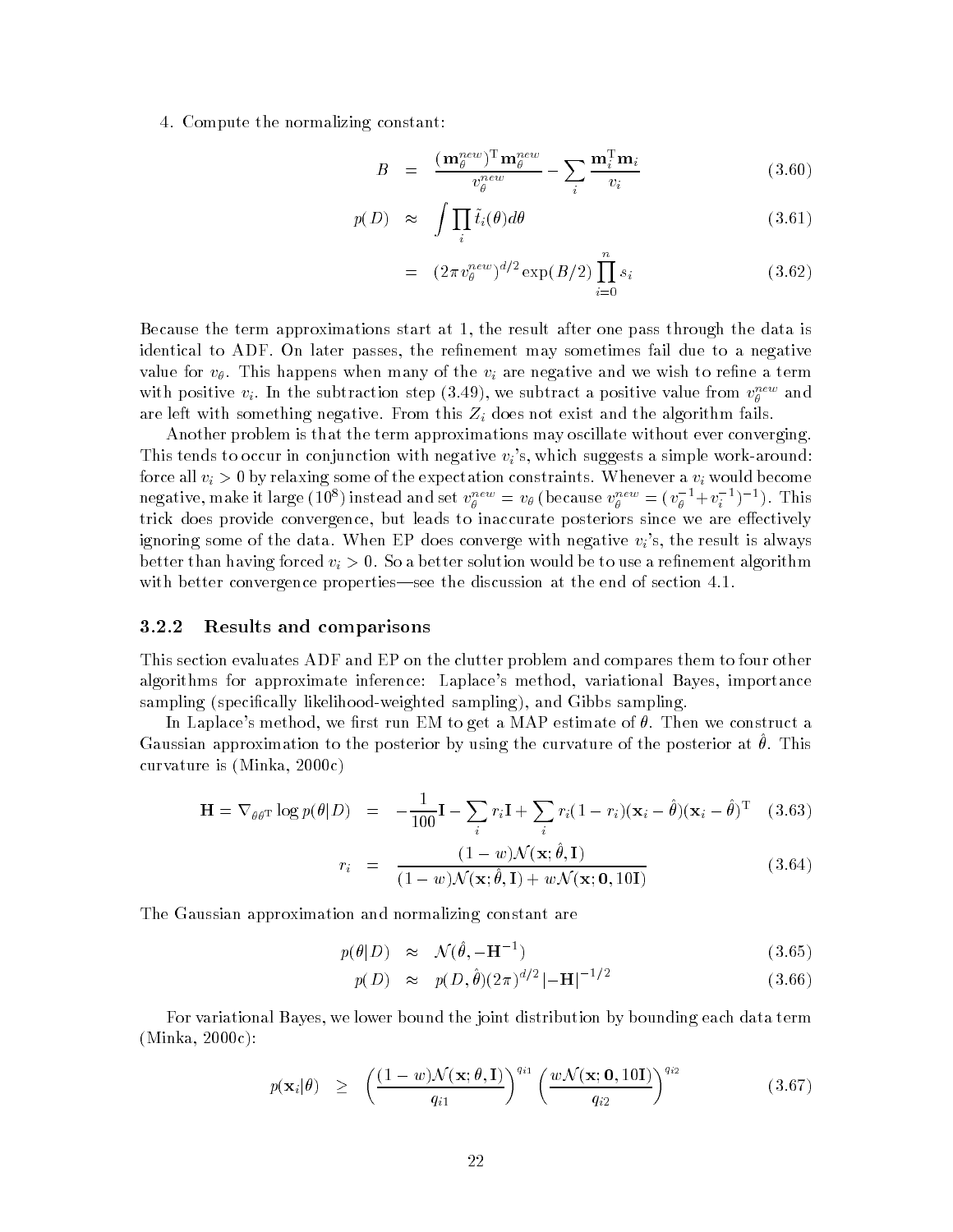The variational parameters  $q_{ij}$  are optimized to give the tightest bound. Given the bounds, the posterior for  $\theta$  is Gaussian:

$$
K_j = \sum_i q_{ij} \tag{3.68}
$$

$$
\bar{\mathbf{x}}_j = \frac{1}{K_j} \sum_i q_{ij} \mathbf{x}_i \tag{3.69}
$$

$$
S_j = \sum_i q_{ij} (\mathbf{x}_i - \bar{\mathbf{x}}_j) (\mathbf{x}_i - \bar{\mathbf{x}}_j)^{\mathrm{T}}
$$
(3.70)

$$
\mathbf{V}_{\theta} = \left(K_1 \mathbf{I} + \frac{\mathbf{I}}{100}\right)^{-1} \tag{3.71}
$$

$$
\mathbf{m}_{\theta} = \mathbf{V}_{\theta} K_1 \bar{\mathbf{x}}_1 \tag{3.72}
$$

$$
p(\theta|D) \approx \mathcal{N}(\mathbf{m}_{\theta}, \mathbf{V}_{\theta}) \tag{3.73}
$$

$$
p(D) \geq \frac{1}{(2\pi)^{d(K_1-1)/2} K_1^{d/2}} \mathcal{N}(\bar{\mathbf{x}}_1; \mathbf{0}, \mathbf{I}/K_1 + 100) \exp(-\frac{1}{2} \text{tr}(\mathbf{S}_1))
$$
 (3.74)

$$
\frac{1}{(2\pi 10)^{d(K_2-1)/2} K_2^{d/2}} \mathcal{N}(\bar{\mathbf{x}}_2; \mathbf{0}, 10\mathbf{I}/K_2) \exp(-\frac{1}{2} \text{tr}(\mathbf{S}_2/10))
$$
(3.75)

$$
\prod_{i} \left(\frac{w}{q_{i1}}\right)^{q_{i1}} \left(\frac{1-w}{q_{i2}}\right)^{q_{i2}} \tag{3.76}
$$

For importance sampling, or more specifically likelihood-weighted sampling, we draw samples  $\{\theta_1, ..., \theta_S\}$  from  $p(\theta)$  and approximate the integrals via

$$
p(D) \approx \frac{1}{S} \sum_{i=1}^{S} p(D|\theta_i)
$$
\n(3.77)

$$
E[\theta|D] \approx \frac{\sum_{i=1}^{S} \theta_i p(D|\theta_i)}{\sum_{i=1}^{S} p(D|\theta_i)}
$$
(3.78)

For Gibbs sampling, we introduce hidden variables  $c_i$  which indicate whether  $\mathbf{x}_i$  is clutter or not. Given a choice for  $\theta$ , we sample  $c_i$  from a Bernoulli distribution with mean  $r_i$ . Then given  $c_i$ , we form an exact Gaussian posterior for  $\theta$  and sample a new  $\theta$ . The average of the  $\theta$ 's that arise from this process is our estimate of the posterior mean.

The three deterministic algorithms, EP, Laplace, and VB all obtain approximate posteriors close to the true one. The sampling algorithms only estimate specific integrals. To compare the algorithms quantitatively, we compute the absolute difference between the estimated and exact evidence and the estimated and exact posterior mean. Figure 3-5 shows the results on a typical run with data size  $\alpha$  . It is a size  $\alpha$  or an accuracy variable costs of the algorithms on the two integrals. Accuracy is measured by absolute difference from the true integral. Cost is measured by the number of floating point operations (FLOPS) in Matlab, via Matlab's flops function. This is better than using CPU time because FLOPS ignores interpretation overhead

The exact shape of these curves, especially the EP curve, should not be taken too seriously since the convergence properties of EP, including whether it converges at all, can be substantially affected by the particular dataset and data ordering. The Laplace curve is generated by apprying (5.00) to intermediate values of  $v$ , even though the gradient may not be zero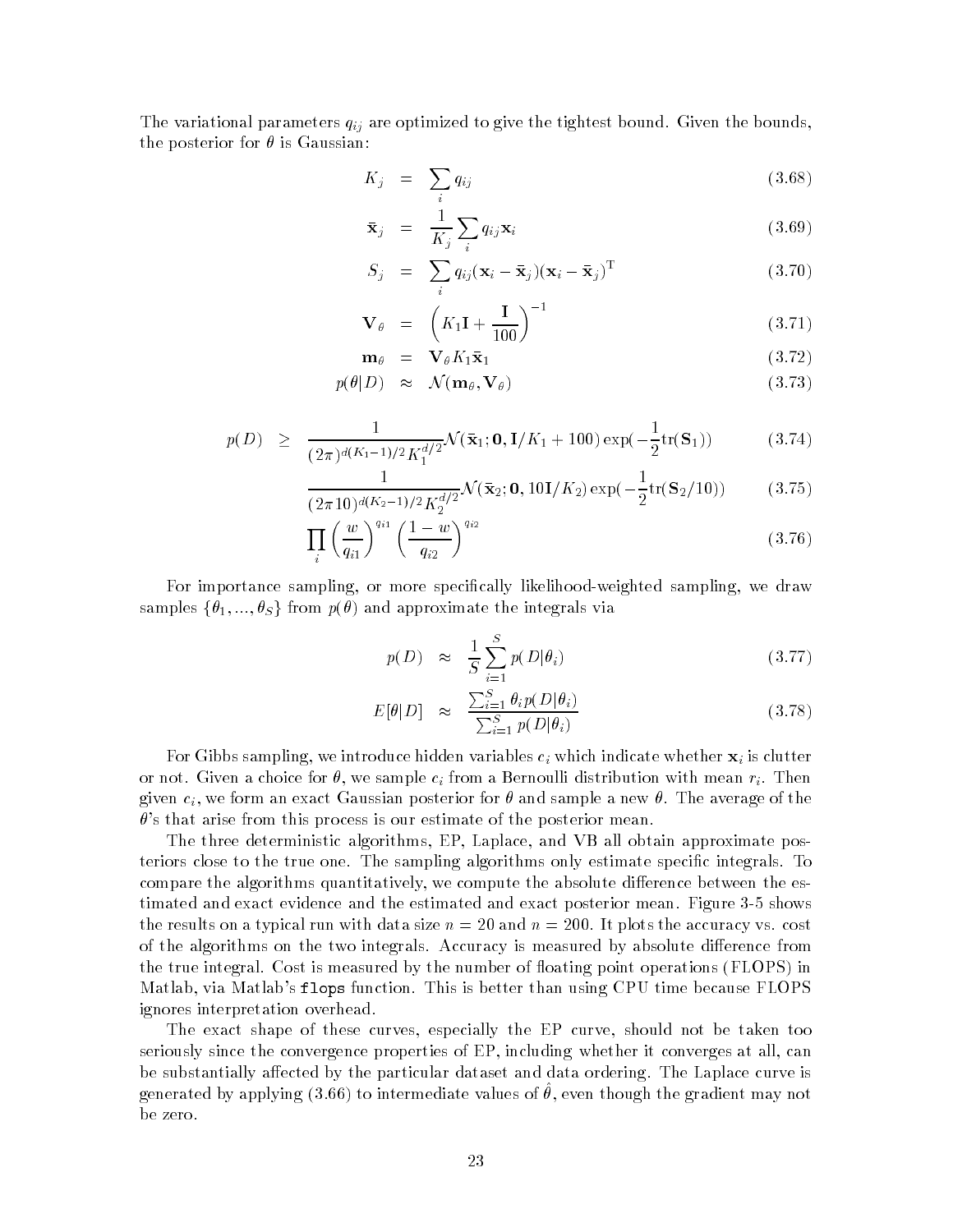

Figure Cost vs accuracy curves for expectation propagation EP Laplaces method variational Bayes  $(VB)$ , importance sampling, and Gibbs sampling on the clutter problem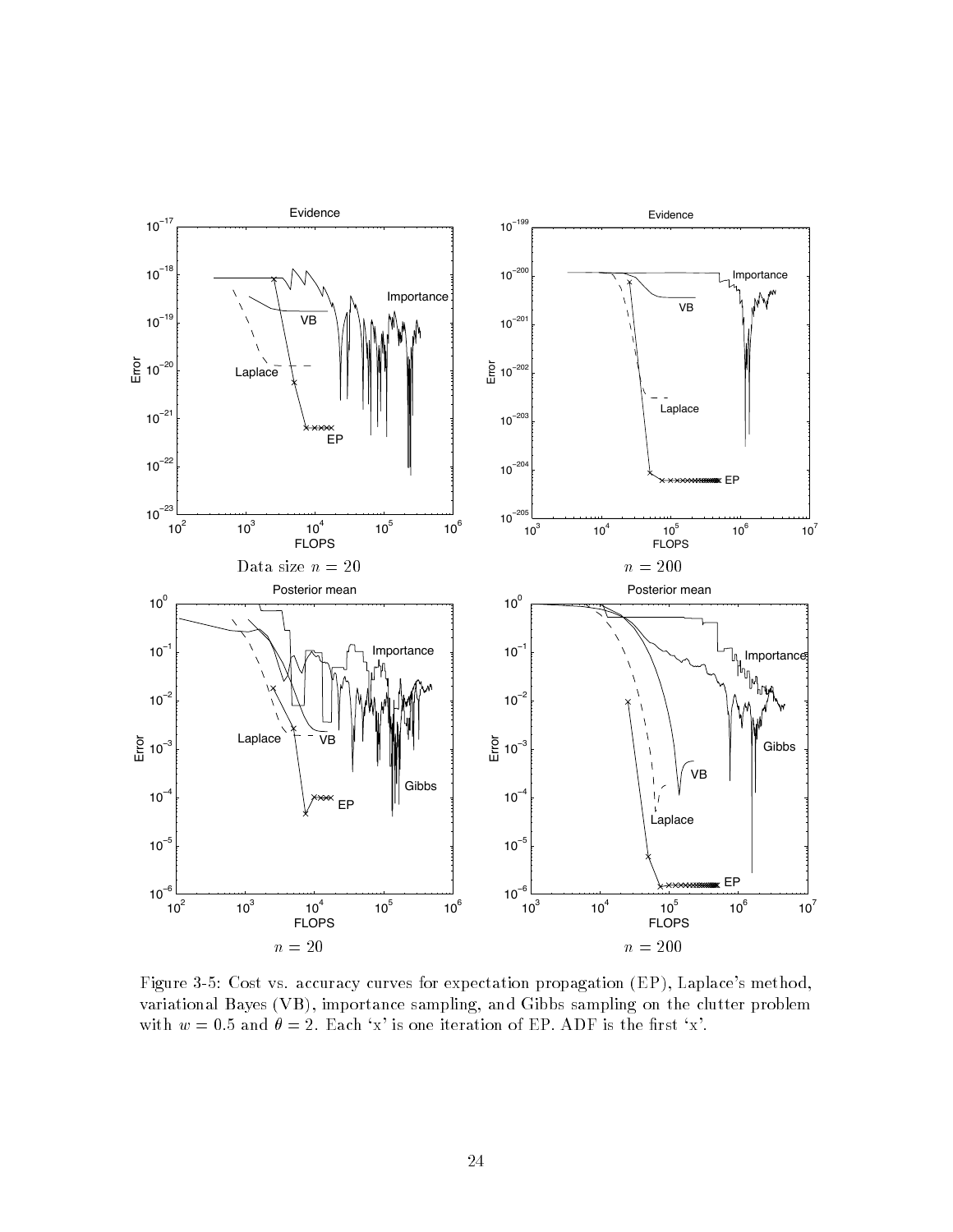ADF is equivalent to the first iteration of EP (the first 'x' on the curve). It performs significantly worse than variational Bayes and Laplace's method, which are offline algorithms. Yet by refining the ADF approximations, we move from last place to first. The worth of an algorithm is not always what it seems

It is interesting to see how the different properties of the algorithms manifest themselves. EP, Laplace, and VB all try to approximate the posterior with a Gaussian, and their performance depends on how well this assumption holds. With more data, the posterior becomes more Gaussian so they all improve. Sampling methods, by contrast, assume very little about the posterior and consequently cannot exploit the fact that it is becoming more Gaussian

However, this disadvantage turns into an advantage when the posterior has a complex shape Figure 
 shows a run with n - where the true posterior has three distinct modes. EP crashes on this data, due to negative variances. Restricted EP, which forces all  $v_i > 0$ , does converge but to a poor result that captures only a single mode. Laplace's method and variational Bayes are even worse. For all three algorithms, the error in the posterior mean increases with more iterations, as they focus on a single mode. Sampling methods, by contrast, are only slightly challenged by this posterior.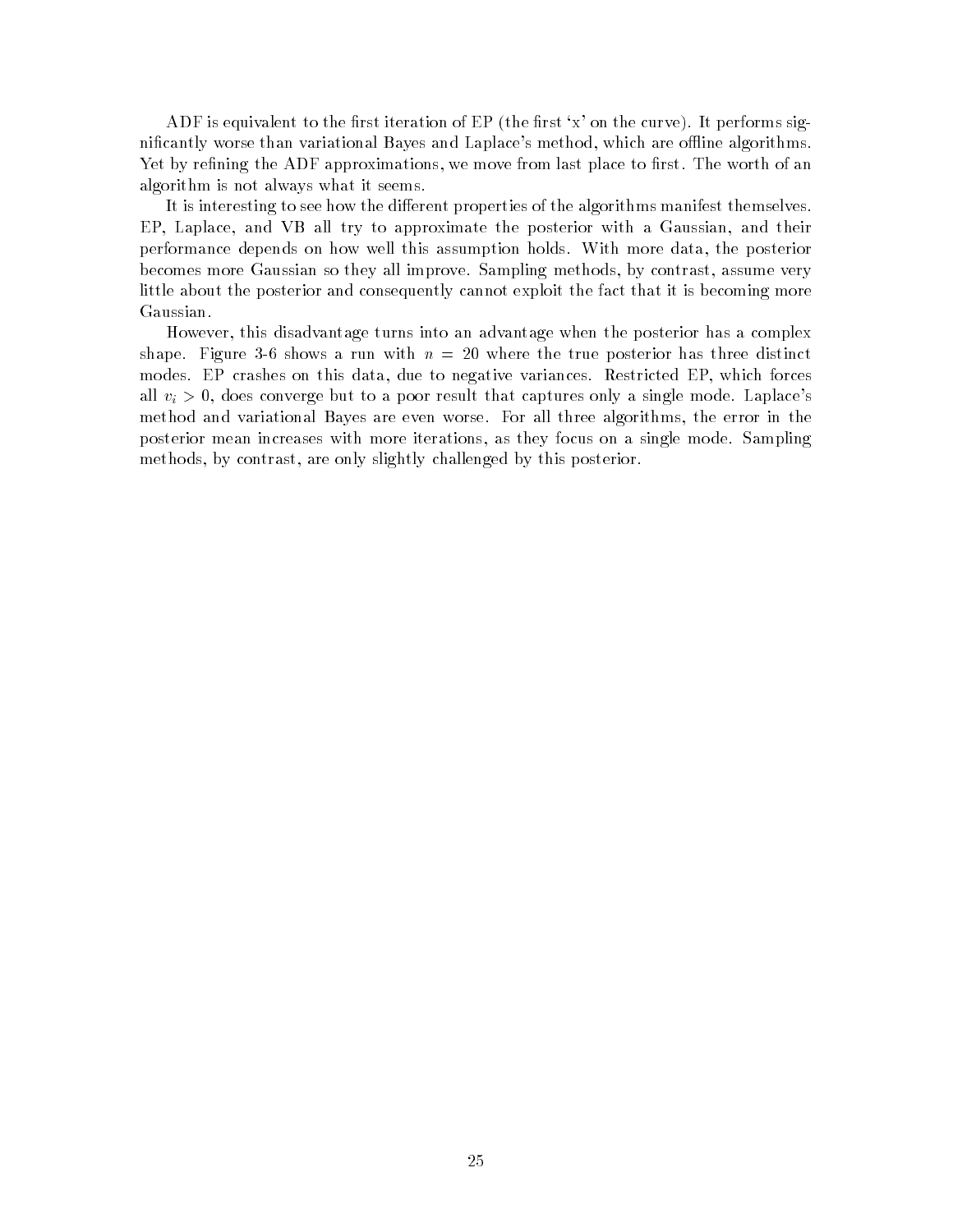

Figure A complex posterior in the clutter problem a Exact posterior vs approx imations obtained by Restricted EP, Laplace's method, and variational Bayes. (b) Exact posterior vs approximation obtained by Gibbs sampling and complete conditional density averaging (Gelfand & Smith, 1990).  $(c,d)$  Cost vs. accuracy. EP only converged when restricted to positive  $v_i$ .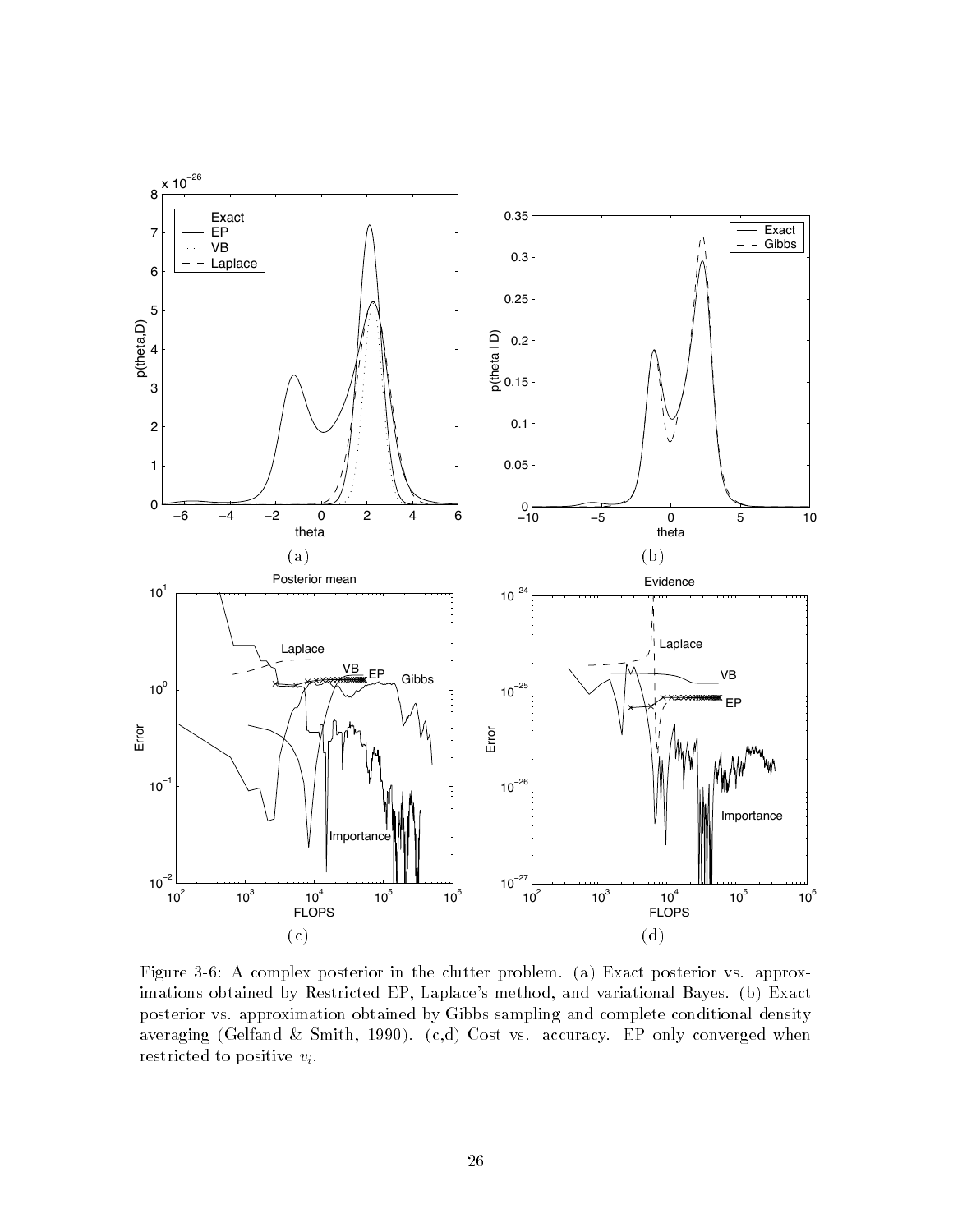#### 3.3 Another example: Mixture weights

This section demonstrates how the structure of ADF and EP are preserved with a different approximating distribution—a Dirichlet distribution. Let the probabilistic model be a mixture of K known densities p-x --- pKx with unknown mixing weights w

$$
p(x|\mathbf{w}) = \sum_{k} w_k p_k(x) \tag{3.79}
$$

$$
\sum_{k} w_k = 1 \tag{3.80}
$$

$$
p(\mathbf{w}) = 1 \tag{3.81}
$$

$$
p(D, \mathbf{w}) = p(\mathbf{w}) \prod_{i} p(x_i | \mathbf{w})
$$
\n(3.82)

We want to compute the posterior  $p(\mathbf{w}|D)$  and the evidence  $p(D)$ . ADF was applied to this problem by Bernardo  $\&$  Giron (1988) and Stephens (1997).

Break the joint distribution pD w into n terms as given by 
- The parameter vector **w** must lie in the simplex  $\sum_k w_k = 1$ , so a Dirichlet distribution is an appropriate approximation to the posterior The approximate posterior will have the form

$$
q(\mathbf{w}) = \frac{\Gamma(\sum_{k} a_k)}{\prod_{k} \Gamma(a_k)} \prod_{k} w_k^{a_k - 1}
$$
 (3.83)

#### ADF

For ADF, we sequence through and incorporate the terms  $t_i$  into the approximate posterior. The prior is a Dirichlet distribution, so we initialize with that. To incorporate a data term  $t_i(\mathbf{w})$ , take the exact posterior

$$
\hat{p}(\mathbf{w}) = \frac{t_i(\mathbf{w})q(\mathbf{w})}{\int_{\mathbf{w}} t_i(\mathbf{w})q(\mathbf{w})d\mathbf{w}} \tag{3.84}
$$

and minimize the KL-divergence  $D(\hat{p}(\mathbf{w})||q^{new}(\mathbf{w}))$  subject to the constraint that  $q^{new}(\mathbf{w})$ is a Dirichlet distribution. Zeroing the gradient with respect to  $a_k^{\tau,-}$  gives the conditions  $k$  -  $k$  -  $k$  -  $k$  -  $k$  -  $k$  -  $k$  -  $k$  -  $k$  -  $k$  -  $k$  -  $k$  -  $k$  -  $k$  -  $k$  -  $k$  -  $k$  -  $k$  -  $k$  -  $k$  -  $k$  -  $k$  -  $k$  -  $k$  -  $k$  -  $k$  -  $k$  -  $k$  -  $k$  -  $k$  -  $k$  -  $k$  -  $k$  -  $k$  -  $k$  -  $k$  -  $k$  -

$$
\Psi(a_k^{new}) - \Psi(\sum_j a_j^{new}) = \int_{\mathbf{w}} \hat{p}(\mathbf{w}) \log(w_k) d\mathbf{w}
$$
\n(3.85)

where 
$$
\Psi(a) = \frac{d \log \Gamma(a)}{da}
$$
 (3.86)

As usual, these are expectation constraints:

$$
E_{q^{new}}[\log(w_k)] = E_{\hat{p}}[\log(w_k)] \qquad k = 1, ..., K \qquad (3.87)
$$

The Dirichlet distribution is characterized by the expectations  $E[\log(w_k)]$ .

How do we solve for  $a^{new}$ ? Given the values  $E_{\hat{p}}[log(w_k)]$ , Newton's method is very effective and EMlike algorithms are also possible Minka -b To compute the expectations use integration by parts to find

$$
Z(\mathbf{a}) = \int_{\mathbf{w}} t(\mathbf{w}) q(\mathbf{w}) d\mathbf{w}
$$
 (3.88)

$$
E_{\hat{p}}[\log(w_k)] = \Psi(a_k) - \Psi(\sum_j a_j) + \nabla_{a_k} \log Z(\mathbf{a}) \qquad (3.89)
$$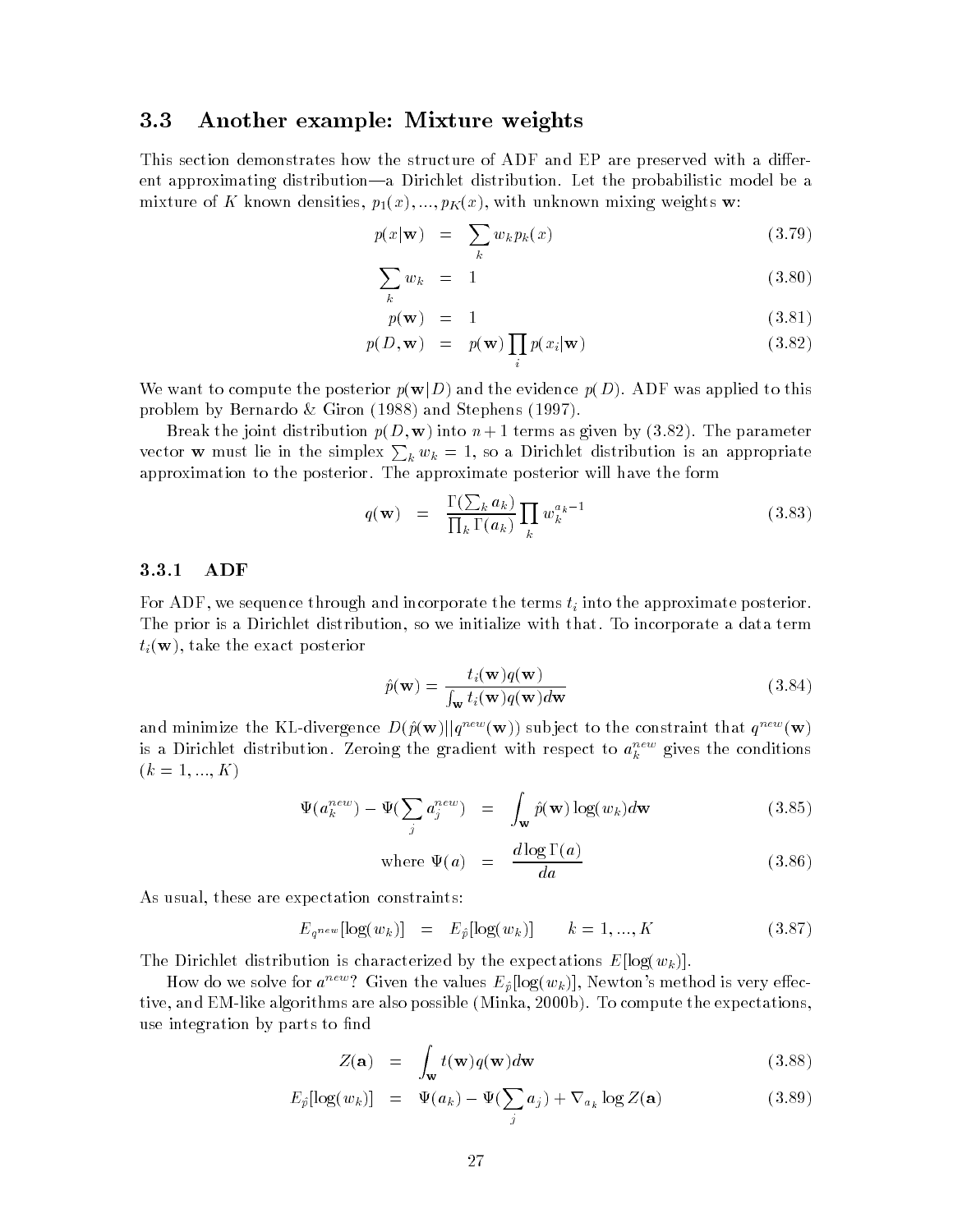This is a property of the Dirichlet distribution, valid for any  $t(\mathbf{w})$ . In the mixture weight problem, we have

$$
t(\mathbf{w}) = \sum_{k} p_k(x) w_k \tag{3.90}
$$

$$
Z(\mathbf{a}) = \sum_{k} p_k(x) E_q[w_k] = \frac{\sum_{k} p_k(x) a_k}{\sum_{k} a_k} \tag{3.91}
$$

$$
\nabla_{a_k} \log Z(\mathbf{a}) = \left( \frac{p_k(x)}{\sum_j a_j} - \frac{\sum_j p_j(x) a_j}{(\sum_j a_j)^2} \right) / Z(\mathbf{a}) \tag{3.92}
$$

$$
= \frac{p_k(x)}{\sum_j p_j(x)a_j} - \frac{1}{\sum_j a_j} \tag{3.93}
$$

So the final ADF algorithm is

- 1. Initialize  $a = 1$  (the prior). Initialize  $s = 1$  (the scale factor).
- For each data point xi in turn solve the equations k --- K

$$
\Psi(a_k^{new}) - \Psi(\sum_j a_j^{new}) = \Psi(a_k) - \Psi(\sum_j a_j) + \frac{p_k(x_i)}{\sum_j p_j(x_i) a_j} - \frac{1}{\sum_j a_j} (3.94)
$$

to get  $\mathbf{a}^{new}$ . Update s via

$$
s^{new} = s \times Z_i(\mathbf{a}) = s \frac{\sum_j p_j(x_i) a_j}{\sum_j a_j} \tag{3.95}
$$

Bernardo & Giron  $(1988)$  and Stephens  $(1997)$  show that this algorithm performs better than simpler rules like Directed Decision and Probabilistic Teacher. With a little extra work we can get an EP algorithm that is even better

#### EP

Divide the new posterior by the old to get a term approximation parameterized by **b**:

$$
\tilde{t}(\theta) = Z \frac{q^{new}(\theta)}{q(\theta)} \tag{3.96}
$$

$$
= Z \frac{\Gamma(\sum_{k} a_{k}^{new})}{\prod_{k} \Gamma(a_{k}^{new})} \frac{\prod_{k} \Gamma(a_{k})}{\Gamma(\sum_{k} a_{k})} \prod_{k} w_{k}^{b_{k}}
$$
(3.97)

where 
$$
b_k = a_k^{new} - a_k
$$
 (3.98)

The EP algorithm is

1. The term approximations have the form

$$
\tilde{t}_i(\theta) = s_i \prod_k w_k^{b_{ik}} \tag{3.99}
$$

Initialize the prior term to itself

Initialize the data terms to

 $\mathbf{b}_0 = \mathbf{0}$  $(3.100)$  $s_0 = 1$  $(3.101)$  $\mathbf{b}_i = \mathbf{0}$  $(3.102)$  $s_i = 1$  (3.103)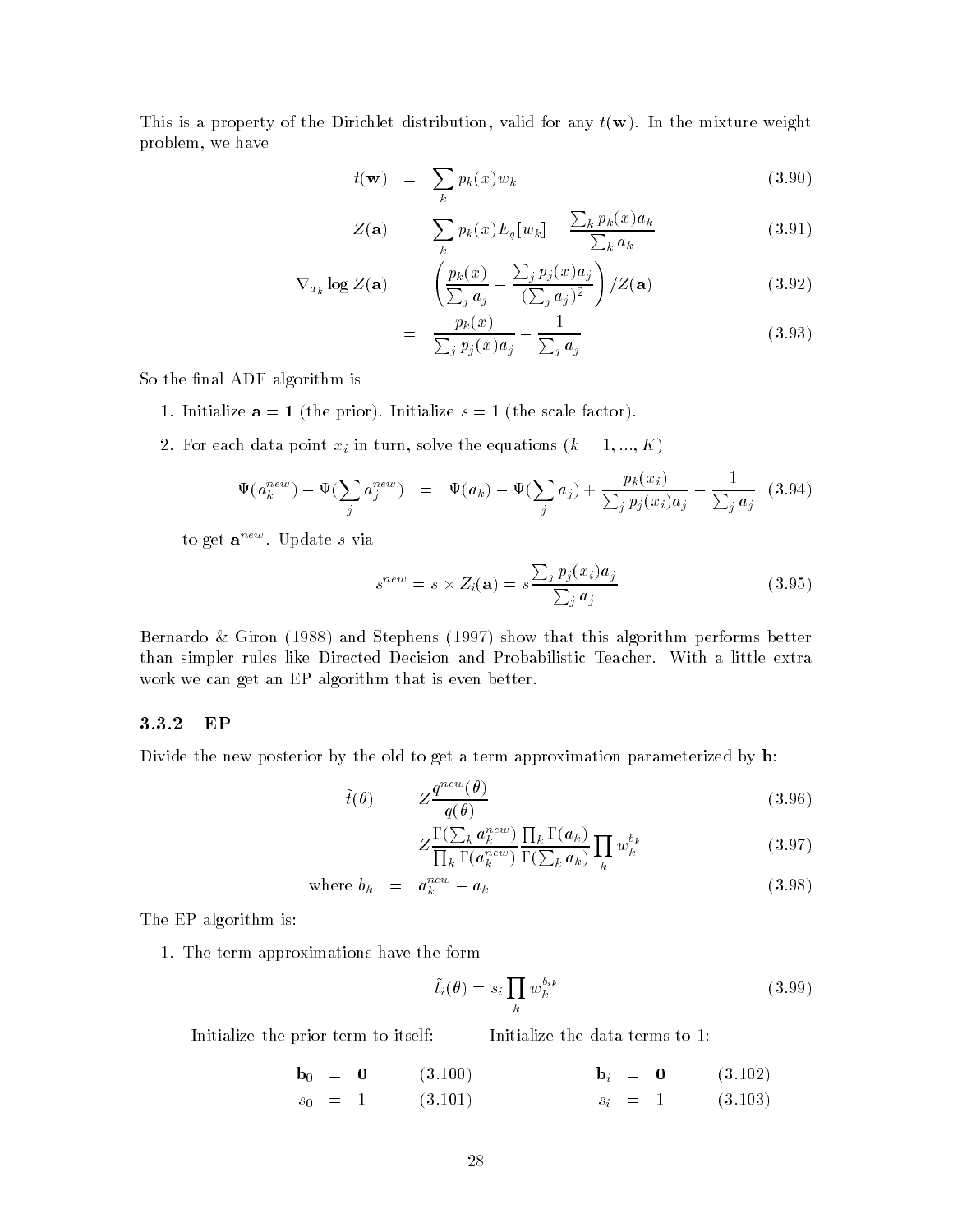- 2.  $a_k^{new} = 1 + \sum_{i=0}^n b_{ik} = 1$
- 3. Until all  $(\mathbf{b}_i, s_i)$  converge:

loop i --- n

(a) Remove  $\tilde{t}_i$  from the posterior to get an 'old' posterior:

$$
\mathbf{a} = \mathbf{a}^{new} - \mathbf{b}_i \tag{3.104}
$$

(b) Recompute  ${\bf a}^{n-1}$  from a by solving  $\kappa = 1, ..., n$ )

$$
\Psi(a_k^{new}) - \Psi(\sum_j a_j^{new}) = \Psi(a_k) - \Psi(\sum_j a_j) + \frac{p_k(x_i)}{\sum_j p_j(x_i) a_j} - \frac{1}{\sum_j a_j} (3.105)
$$

 $\{c_j\}$  c put to  $v_i$ .

$$
\mathbf{b}_i = \mathbf{a}^{new} - \mathbf{a} \tag{3.106}
$$

$$
s_i = Z_i(\mathbf{a}) \frac{\Gamma(\sum_k a_k^{new})}{\prod_k \Gamma(a_k^{new})} \frac{\prod_k \Gamma(a_k)}{\Gamma(\sum_k a_k)} \tag{3.107}
$$

4. Compute the normalizing constant:

$$
p(D) \approx \frac{\prod_{k} \Gamma(a_k^{new})}{\Gamma(\sum_{k} a_k^{new})} \prod_{i=0}^{n} s_i
$$
\n(3.108)

#### A simpler method

The complexity of this algorithm results from preserving the expectations  $E[\log(w_k)]$ . Cowell et al. (1996) suggest instead preserving only the first two moments of the posterior distribution, i.e. the expectations  $(E[w_k], \sum_k E[w_k^2])$ . Preserving these expectations will not minimize KL-divergence, but allows a closed-form update. Their proposed ADF update is:

$$
m_k = E_{\hat{p}}[w_k] \tag{3.109}
$$

$$
= \frac{a_k}{Z_i(\mathbf{a})\sum_j a_j} \frac{p_k(x_i) + \sum_j p_j(x_i)a_j}{1 + \sum_j a_j} \tag{3.110}
$$

$$
m_k^{(2)} = E_{\hat{p}}[w_k^2]
$$
\n
$$
(a_k + 1)a_k \qquad \qquad 2p_k(x_i) + \sum_j p_j(x_i)a_j
$$
\n
$$
(3.111)
$$

$$
= \frac{(a_k+1)a_k}{Z_i(\mathbf{a})(1+\sum_j a_j)(\sum_j a_j)} \frac{2p_k(x_i)+\sum_j p_j(x_i)a_j}{2+\sum_j a_j} \tag{3.112}
$$

$$
a_k^{new} = \left(\frac{\sum_k (m_k - m_k^{(2)})}{\sum_k (m_k^{(2)} - m_k^2)}\right) m_k \tag{3.113}
$$

This update can be incorporated into EP by replacing  $(3.105)$ . The benefit of this change is determined empirically in the next section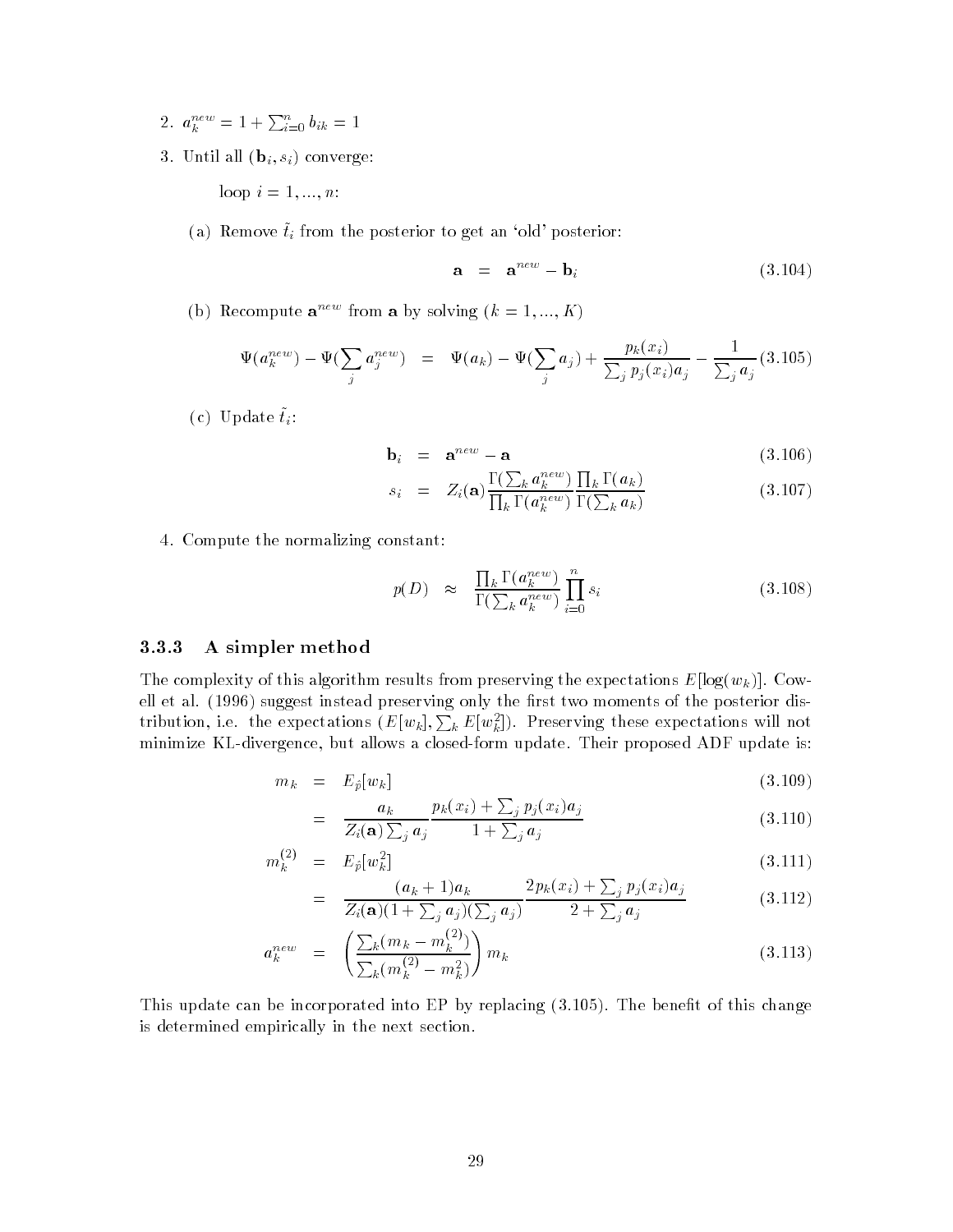

Figure a Exact posterior vs approximations scaled by evidence pD The varia tional Bayes approximation is a lower bound while the others are not The approximation from EP- is very similar to EP b Cost vs accuracy in approximating pD ADF is the rst x on the EP curve EP- uses the fast update of Cowell et al

### Results and comparisons

EP is compared against Laplace's method and variational Bayes. For Laplace's method, we use a softmax parameterization of  $w$  (MacKay, 1998), which makes the approximate posterior a logistic-normal distribution (the result of passing a Gaussian random variable through the logistic function) (Aitchison & Shen, 1980). For variational Bayes, we use a Jensen bound as before to get a Dirichlet approximation Minka -c

Figure 
 shows a typical example with w - - n The component densities were two closely spaced Gaussians

$$
p_1(x) \sim \mathcal{N}(0,3) \tag{3.114}
$$

$$
p_2(x) \sim \mathcal{N}(1,3) \tag{3.115}
$$

The accuracy of the three methods at estimating  $p(D)$  can be seen immediately from the different posterior approximations. EP, using either the exact update or the fast update, is the most accurate. Even ADF, the first iteration of EP, is very accurate. The success of the fast update illustrates that it is sometimes good to consider criteria other than KL divergence.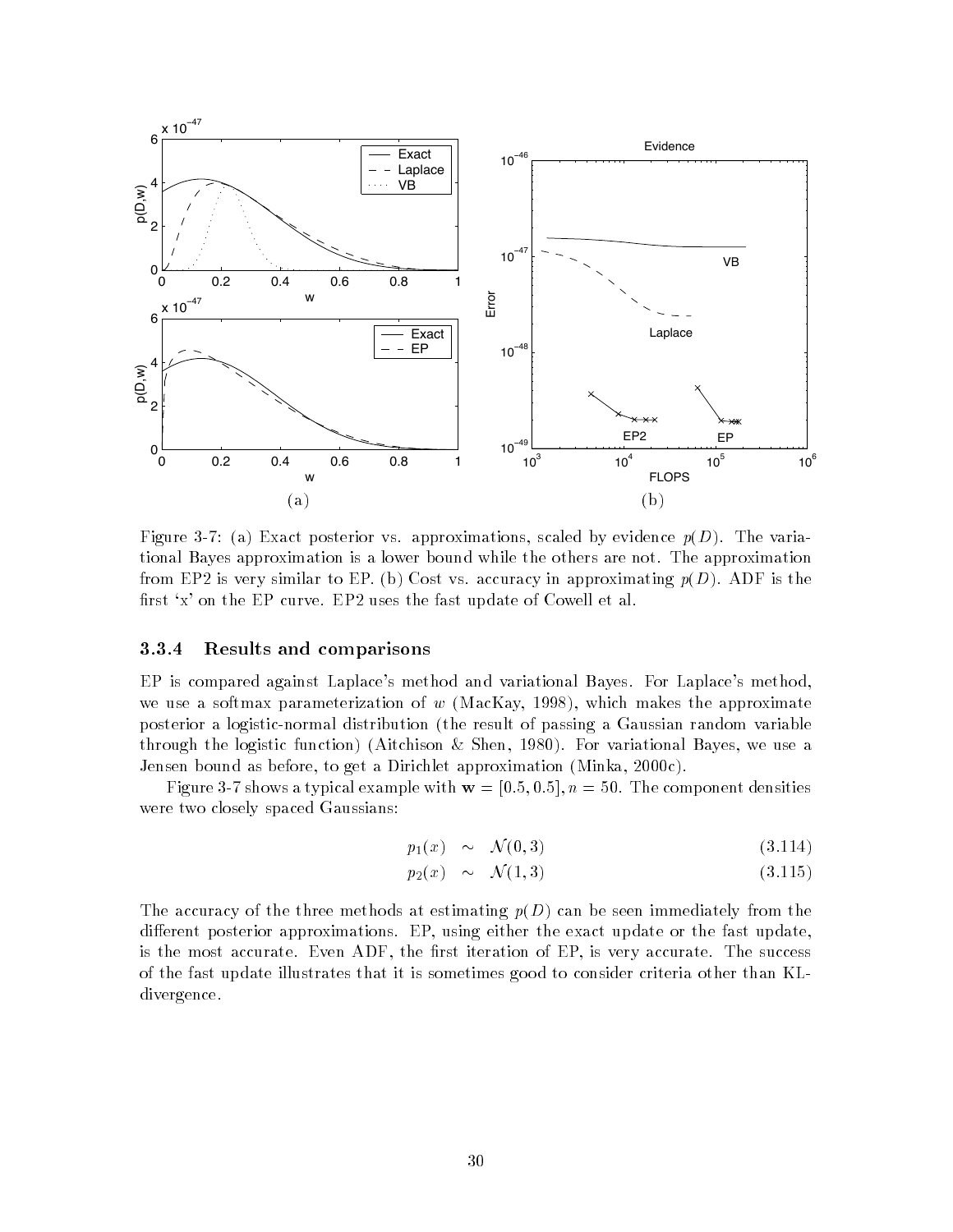### Chapter 4

## Disconnected approximations of  $\mathbf{b}$  is a set of the set of the set of the set of the set of the set of the set of the set of the set of the set of the set of the set of the set of the set of the set of the set of the set of the set of the set of th

This chapter describes how Expectation Propagation can be used to approximate a belief network by a simpler network with fewer edges. Such networks are called *disconnected* approximations

#### $4.1$ Belief propagation

Belief propagation is normally considered an algorithm for exact marginalization in tree structured graphs. But it can also be applied to graphs with loops, to get approximate marginals (Frey & MacKay, 1997; Murphy et al., 1999). In this section, it is shown that belief propagation applied in this heuristic way is actually a special case of Expectation Propagation Loopy belief propagation arises when the approximating network in EP is required to be completely disconnected (all variables independent). This is interesting because loopy belief propagation is normally considered distinct from techniques that compute approximate models (but see Rusmevichientong  $\&$  Roy (1999) for a similar interpretation). The equivalence also suggests how to improve both algorithms.

First consider the ADF case, where a completely disconnected approximation was studied by Boyen and  $\mathbf{E}$  and  $\mathbf{E}$  and  $\mathbf{E}$  and  $\mathbf{E}$  is a set of  $\mathbf{E}$ observed variables into  $D = \{y_1, ..., y_N\}$ . A completely disconnected distribution for **x** has



Figure Loopy belief propagation corresponds to approximating a complex Bayesian network by a disconnected network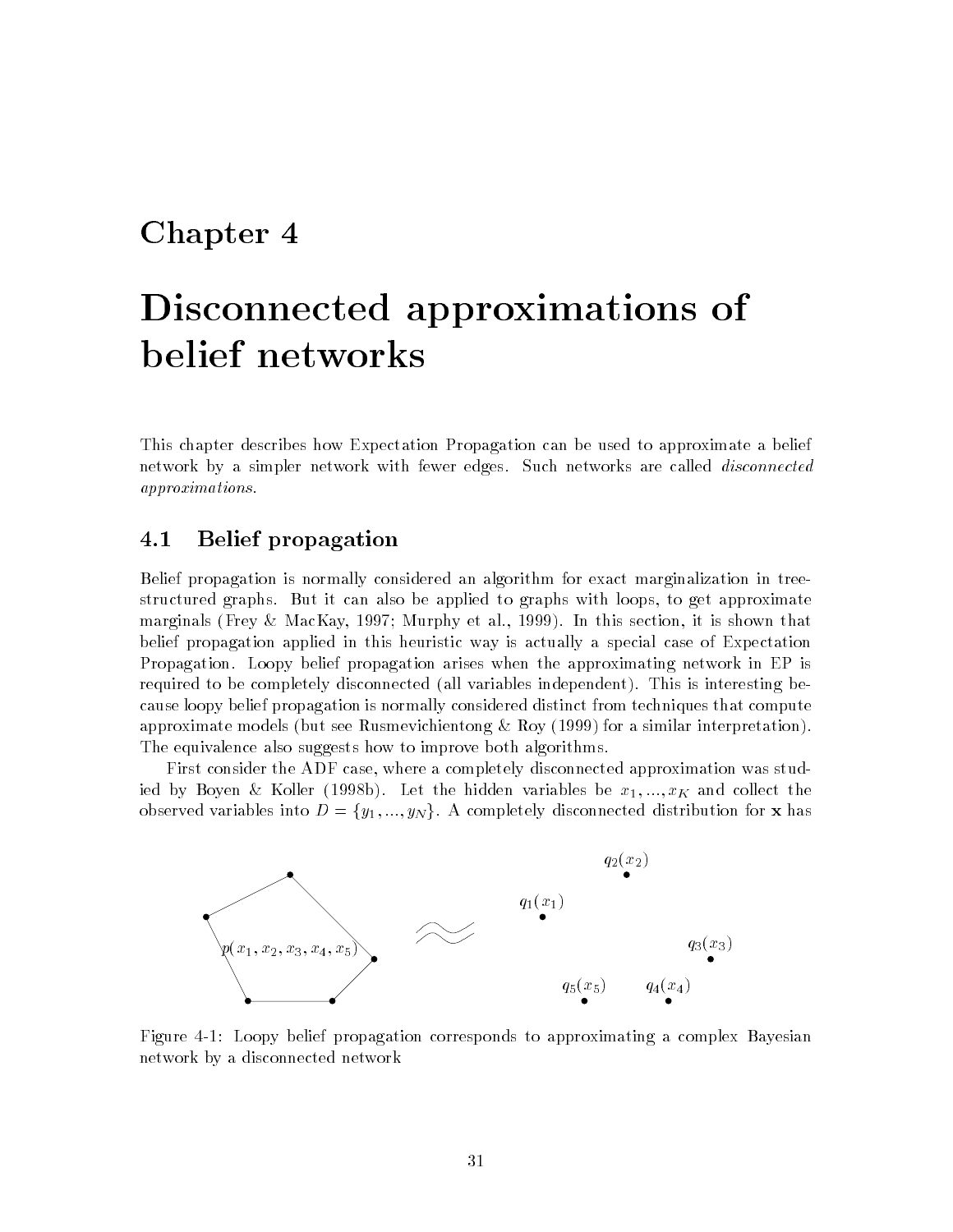the form (figure  $4-1$ )

$$
q(\mathbf{x}) = \prod_{k=1}^{K} q_k(x_k)
$$
\n(4.1)

To incorporate a term  $t_i(\mathbf{x})$ , take the exact posterior

$$
\hat{p}(\mathbf{x}) = \frac{t_i(\mathbf{x})q(\mathbf{x})}{\sum_{\mathbf{x}} t_i(\mathbf{x})q(\mathbf{x})}
$$
(4.2)

and minimize the KL-divergence  $D(\hat{p}(\mathbf{x})||q^{new}(\mathbf{x}))$  subject to the constraint that  $q^{new}(\mathbf{x})$  is completely disconnected. Zeroing the gradient with respect to  $q_k$  and gives the conditions

$$
q_k^{new}(x_k) = \hat{p}(x_k) = \sum_{\mathbf{x}\backslash x_k} \hat{p}(\mathbf{x}) \qquad k = 1, ..., K
$$
 (4.3)

i.e. the marginals of  $q^{new}$  and  $\hat{p}$  must match. As usual, these are expectation constraints:

$$
E_{q^{new}}[\delta(x_k - v)] = E_{\hat{p}}[\delta(x_k - v)] \qquad k = 1, ..., K, \text{ all values of } v \qquad (4.4)
$$

From this we arrive at the algorithm of Boyen  $\&$  Koller (1998b):

- 1. Initialize  $q_k(x_k) = 1$  and  $s = 1$
- 2. For each term  $v_i(\mathbf{x})$  in turn, set  $q_i$  and the kth marginal of p:

$$
q_k^{new}(x_k) = \sum_{\mathbf{x}\setminus x_k} \hat{p}(\mathbf{x}) \tag{4.5}
$$

$$
= \frac{1}{Z_i} \sum_{\mathbf{x} \setminus x_k} t_i(\mathbf{x}) q(\mathbf{x}) \tag{4.6}
$$

where 
$$
Z_i = \sum_{\mathbf{x}} t_i(\mathbf{x}) q(\mathbf{x})
$$
 (4.7)

Update s via

$$
s^{new} = s \times Z_i \tag{4.8}
$$

While it appears that we have circumvented the exponential family, in practice we must still use it. The marginals of  $\hat{p}$  are feasibly computed and stored only if  $\hat{p}$  is in the exponential family, which means  $q(\mathbf{x})$  and  $t_i(\mathbf{x})$  must also be in the family. The most common use of belief propagation is for discrete x where  $\hat{p}$  is a multinomial distribution.

Now we turn this into an EP algorithm. From the ratio  $q^{new}/q$ , we see that the approx- $\lim_{\alpha\to\infty}$  terms  $\iota_i(\mathbf{x})$  are completely disconnected. The EP algorithm is thus.

1. The term approximations have the form

$$
\tilde{t}_i(\mathbf{x}) = \prod_k \tilde{t}_{ik}(x_k)
$$
\n(4.9)

Initialize  $\tilde{t}_i(\mathbf{x}) = 1$ .

 $\mathcal{L}$ . Compute the posterior for  $\mathbf{x}$  from the product of  $v_i$ .

$$
q_k^{new}(x_k) \propto \prod_i \tilde{t}_{ik}(x_k)
$$
\n(4.10)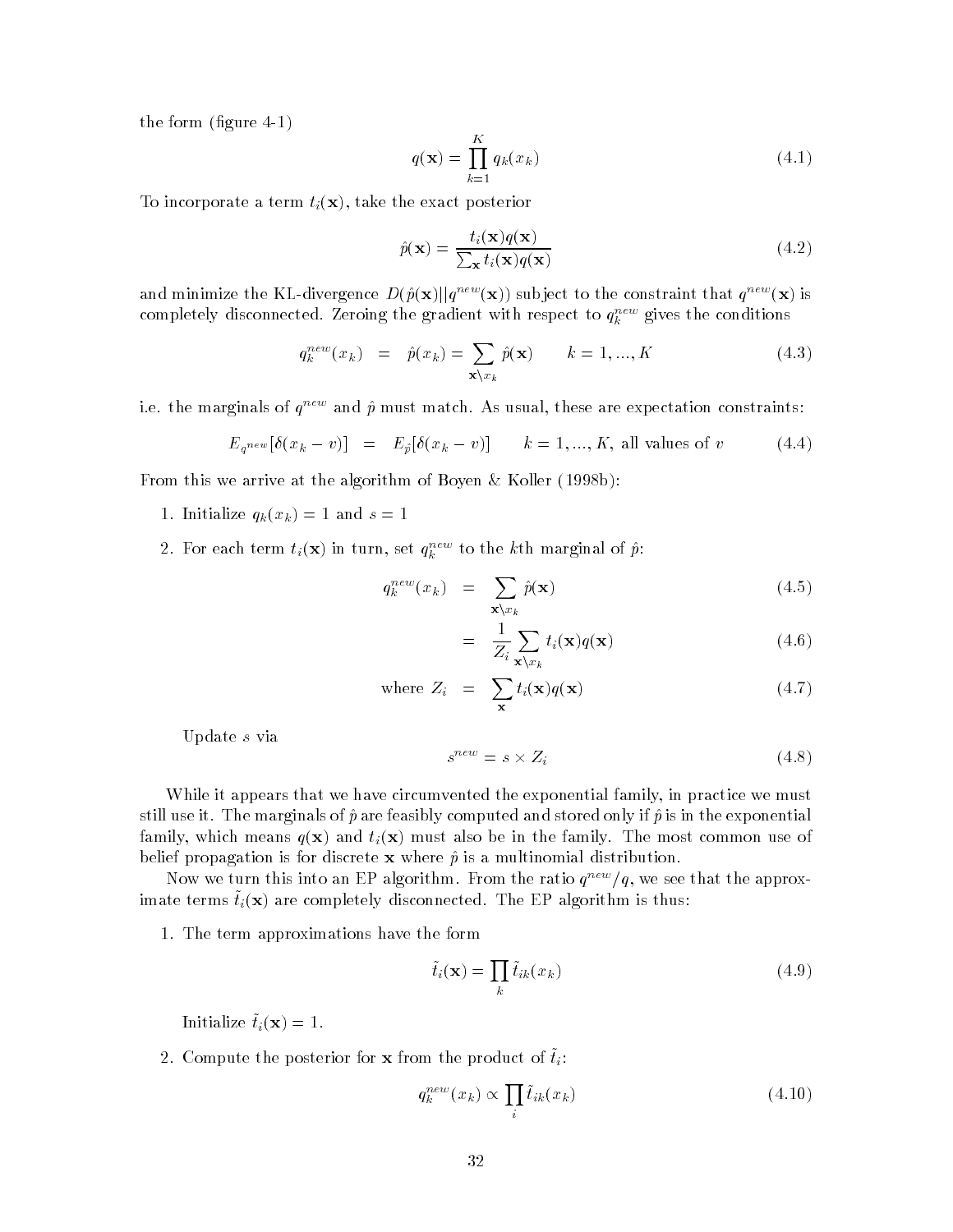- $\sigma$ . Until all  $v_i$  converge.
	- (a) Choose a  $\tilde{t}_i$  to refine
	- (b) Remove  $\tilde{t}_i$  from the posterior. For all k:

$$
q_k(x_k) \propto \frac{q_k^{new}(x_k)}{\tilde{t}_{ik}(x_k)} \tag{4.11}
$$

$$
\propto \prod_{j \neq i} \tilde{t}_{jk}(x_k) \tag{4.12}
$$

(c) Recompute  $q^{new}(\mathbf{x})$  from  $q(\mathbf{x})$  as in ADF.

$$
q_k^{new}(x_k) = \frac{1}{Z_i} \sum_{\mathbf{x} \setminus x_k} t_i(\mathbf{x}) q(\mathbf{x}) \tag{4.13}
$$

$$
Z_i = \sum_{\mathbf{x}} t_i(\mathbf{x}) q(\mathbf{x}) \tag{4.14}
$$

 $(d)$  Set

$$
\tilde{t}_{ik}(x_k) = Z_i \frac{q_k^{new}(x_k)}{q_k(x_k)} = \frac{\sum_{\mathbf{x} \setminus x_k} t_i(\mathbf{x}) q(\mathbf{x})}{q_k(x_k)} \tag{4.15}
$$

$$
= \sum_{\mathbf{x}\backslash x_k} t_i(\mathbf{x}) \prod_{j\neq k} q_j(x_j) \tag{4.16}
$$

4. Compute the normalizing constant:

$$
p(D) \approx \prod_{k} \left( \sum_{x_k} \prod_{i} \tilde{t}_{ik}(x_k) \right) \tag{4.17}
$$

To make this equivalent to belief propagation (see e.g. Murphy et al.  $(1999)$ ), the original terms  $t_i$  should correspond to the conditional probability tables of a directed belief network. That is, we should break the joint distribution  $p(D, \mathbf{x})$  into

$$
p(D, \mathbf{x}) = \prod_{k} p(x_k | pa(x_k)) \prod_{j} p(y_j | pa(y_j))
$$
\n(4.18)

where pa(X) is the set of parents of node X. The network has observed nodes  $y_j$  and hidden nodes  $x_k$ . The parents of an observed node might be hidden, and vice versa. The quantities in EP now have the following interpretations

- $q_k^{new}(x_k)$  is the belief state of node  $x_k$ , i.e. the product of all messages into  $x_k$ .
- $T$  and posterior  $q_{N}$  (we particular term in its and in a particular term is a control state in  $T$ product of messages into  $x_k$  except for those originating from term i.
- When  $i \neq k$ , the function  $\hat{t}_{ik}(x_k)$  is the message that node i (either hidden or observed) sends to its parent  $x_k$  in belief propagation. For example, suppose node i is hidden and  $t_i(\mathbf{x}) = p(x_i | pa(x_i))$ . The other parents send  $q_j(x_j)$ , and the child combines them with  $\mathcal{I}_i$  and  $\mathcal{I}_i$  to get  $\mathcal{I}_i$  to get  $\mathcal{I}_i$  to an  $\mathcal{I}_i$  to an  $\mathcal{I}_i$  to an  $\mathcal{I}_i$

$$
\tilde{t}_{ik}(y) = \sum_{\mathbf{x}\backslash x_k} p(x_i | \text{pa}(x_i)) q_i(x_i) \prod_{\text{other parents } j} q_j(x_j) \tag{4.19}
$$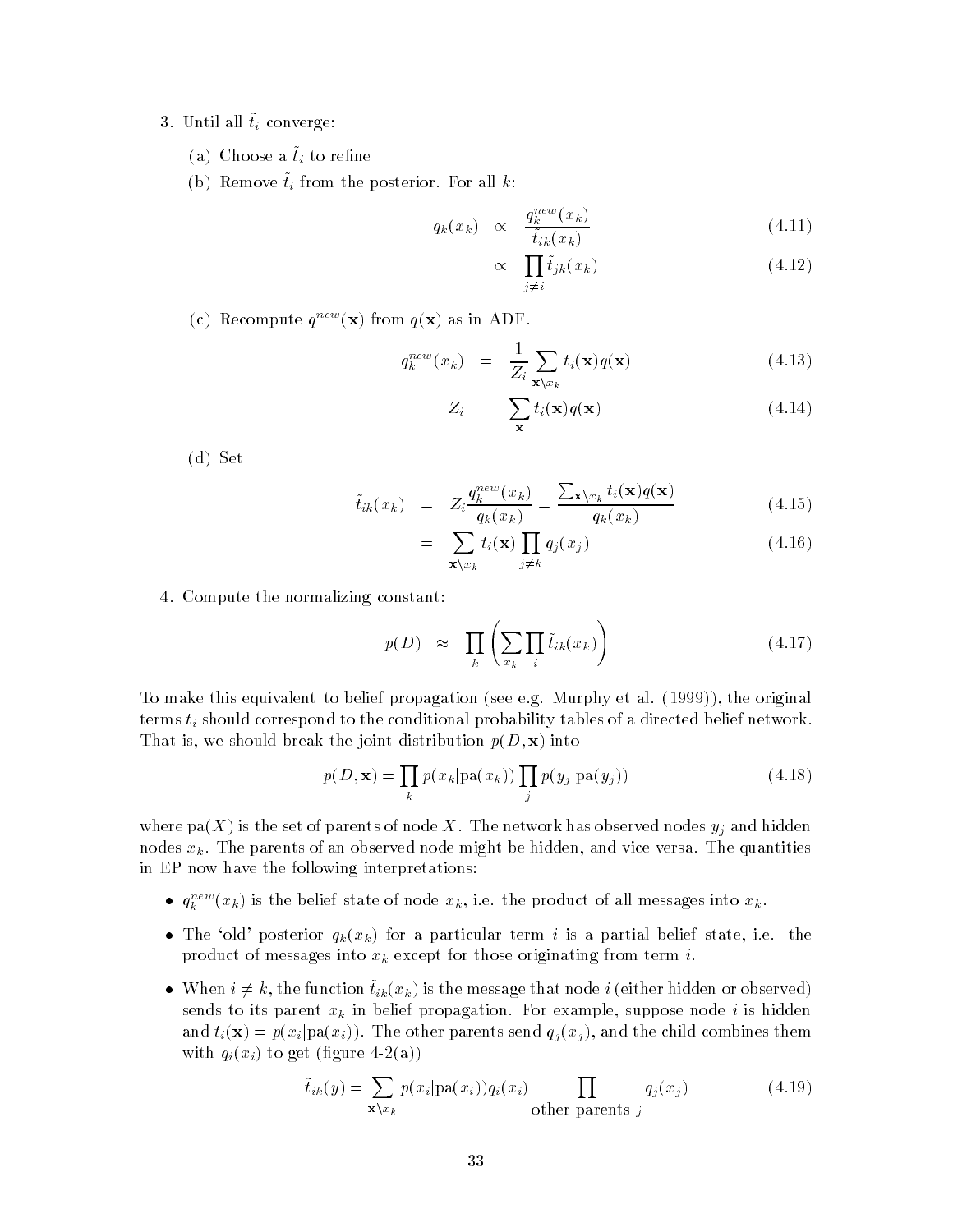

Figure - The messages in belief propagation correspond to term approximations in EP

• When node *i* is hidden, the function  $\tilde{t}_{ii}(x_i)$  is a combination of messages sent to node i from its parents in belief propagation. Each parent sends  $q_j(x_j)$ , and the child combines the contract them a contract of  $\mathbb{R}^n$ 

$$
\tilde{t}_{ii}(x_i) = \sum_{\text{pa}(x_i)} p(x_i | \text{pa}(x_i)) \prod_{\text{parents } j} q_j(x_j) \tag{4.20}
$$

Unlike the traditional derivation of belief propagation in terms of  $\lambda$  and  $\pi$  messages, this derivation is symmetric with respect to parents and children. In fact, it is the form used in in factor graphs Kschischang et al - All of the nodes that participate in a conditional probability table  $p(X|pa(X))$  send messages to each other based on their partial belief states

This algorithm applies generally to any decomposition into terms  $t_i(\mathbf{x})$ , not just that given by  $(4.18)$ . For example, equivalence also holds for undirected networks, if the terms  $t_i$ are the clique potentialscompare to the equations in Yedidia et al - See section for an example with an undirected network

The remaining difference between belief propagation and EP is that belief propagation does not specify the order in which messages are sent. In the EP algorithm above, each node must exchange messages with all of its parents at each step. However, we can relax this condition by considering a simple variation of EP where we do not minimize KL divergence completely at each step, but only partially. Specifically, we only update one of the  $i_k$  functions each time. With this variation, we can pass incosages in any order. This reordering will not change the result at convergence

This equivalence shows that there is a close connection between Boyen & Koller's algorithm and loopy belief propagation. Boyen & Koller's algorithm for dynamic Bayesian networks is simply one pass of loopy belief propagation where each term  $t_i$  is the product of multiple conditional probability tables—all of the tables for a given timeslice. This equivalence was also noticed by MurphyWeiss - though described in terms of modifications to the graph.

The equivalence also tells us two things about EP

 Even though EP is derived as an approximation in some cases the nal expectations may be exact We know this because the marginals resulting from belief propagation are exact on tree-structured networks. But for other EP algorithms we do not yet know how to predict when this will happen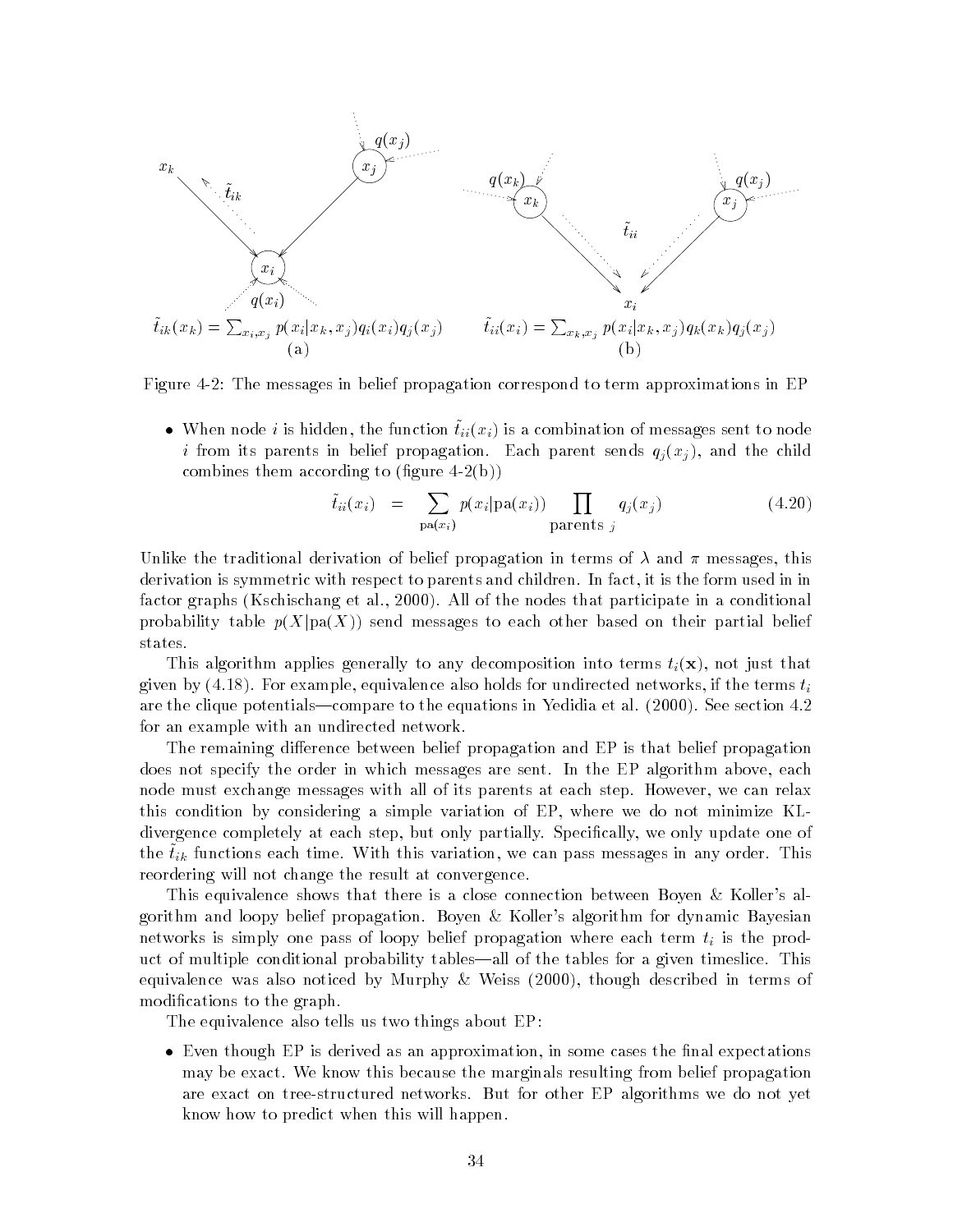$\bullet$  EP may not converge for some models and/or approximating densities. We know this because belief propagation does not always converge on graphs with loops

United the contrat problem of sections and interest and the section constraint material positive co variance that we can use to ensure convergence The convergence of EP can be helped in two ways. One way is to improve the quality of the approximation. For example, Yedidia et al. - have shown that clustering nodes in a belief network can encourage belief propagation to converge (as well as improve its accuracy). Clustering corresponds to an approximating density that is particle such as  $\mathcal{N}$  as  $\mathcal{N}$  as  $\mathcal{N}$  as a  $\mathcal{N}$  as  $\mathcal{N}$  as described in  $\mathcal{N}$ section - - - we can also complete some of the terms  $\{f_{zz}\}$  to  $Q$  , you all he terms to get few we can use a markov chain approximation as described in section as described in section  $\sim$ 

A second way to improve convergence is to devise a better iteration scheme Analogous to belief propagation, EP can be derived by minimizing a free energy-like objective. The expression is similar to that of Yedidia et al - but involving expectation constraints Different EP iterations can be found by applying different optimization techniques to this objective. (The same applies to belief propagation.) This technique will be described more fully in a separate paper

#### 4.2 Extensions to belief propagation

This section shows how the flexibility of EP allows us to extend loopy belief propagation for higher accuracy. In ADF/EP there are two decisions to make: how to factor the joint distribution  $p(\mathbf{x}, D)$  into terms  $t_i(\mathbf{x})$  and what approximating family  $q(\mathbf{x})$  to apply. As a running example, consider the undirected network in figure 4-3. The joint distribution of all nodes is proportional to a product of pairwise potentials, one for each edge:

$$
p(x_1, x_2, x_3, x_4, x_5, x_6) \propto h(x_1, x_2)h(x_2, x_3)h(x_3, x_4)h(x_1, x_4)h(x_4, x_5)h(x_5, x_6)h(x_3, x_6)
$$
\n(4.21)

-

We want to approximate this distribution with a simpler one.



Figure An undirected belief network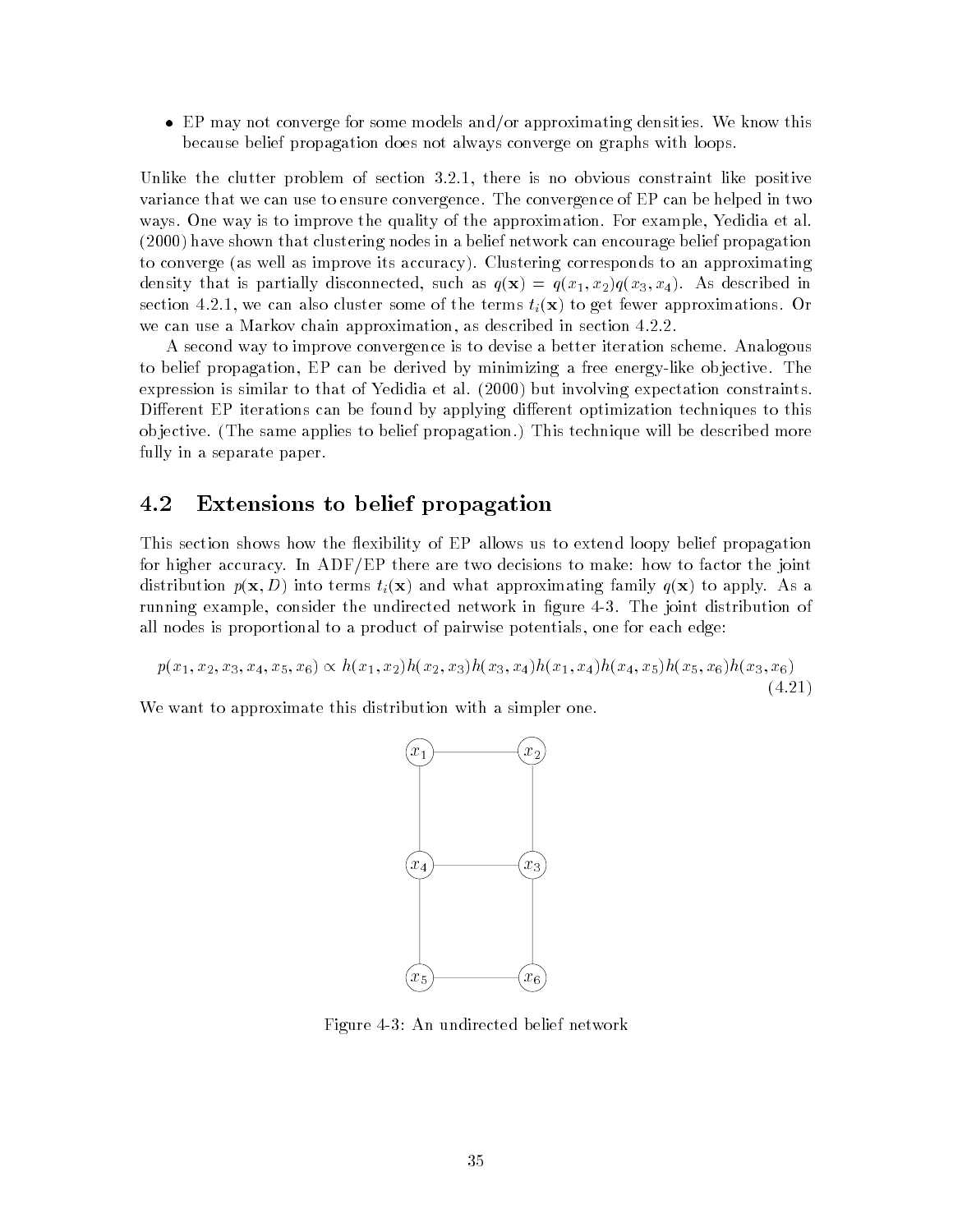### Grouping terms

Belief propagation arises when the EP terms  $t_i(\mathbf{x})$  correspond to the edges of the graph, that is that is that is the first into the first into the first into the joint into seven the joint into seven factors, we could break it into only  $two$  factors, say

$$
t_1(x_1, x_2, x_3, x_4) = h(x_1, x_2)h(x_2, x_3)h(x_3, x_4)h(x_1, x_4)
$$
\n(4.22)

$$
t_2(x_3, x_4, x_5, x_6) = h(x_4, x_5)h(x_5, x_6)h(x_3, x_6)
$$
\n(4.23)

as illustrated in figure 4-4. Let the approximating family  $q(x)$  be completely disconnected as before



Figure Belief propagation can be improved by factoring the joint distribution into subgraphs instead of individual edges

It is sufficient to consider the ADF updates. Start with a uniform distribution on  $x$ (assuming all variables are binary):

$$
q(\mathbf{x}) = \frac{1}{2^6} \tag{4.24}
$$

The first step of ADF will be

$$
Z = \sum_{\mathbf{x}} t_1(x_1, x_2, x_3, x_4) q(\mathbf{x}) \tag{4.25}
$$

$$
\hat{p}(\mathbf{x}) = \frac{1}{Z} t_1(x_1, x_2, x_3, x_4) q(\mathbf{x}) \tag{4.26}
$$

$$
q_1^{new}(x_1) = \hat{p}(x_1) = \frac{1}{Z} \sum_{\mathbf{x} \setminus x_1} t_1(x_1, x_2, x_3, x_4) q(\mathbf{x}) \tag{4.27}
$$

$$
q_2^{new}(x_2) = \frac{1}{Z} \sum_{\mathbf{x} \setminus x_2} t_1(x_1, x_2, x_3, x_4) q(\mathbf{x}) \tag{4.28}
$$

$$
\vdots \tag{4.29}
$$

$$
q_5^{new}(x_5) = q_5(x_5) \qquad \text{(unchanged)} \tag{4.30}
$$

$$
q_6^{new}(x_6) = q_6(x_6) \qquad \text{(unchanged)} \tag{4.31}
$$

 $\mathbf{r} = \mathbf{r}$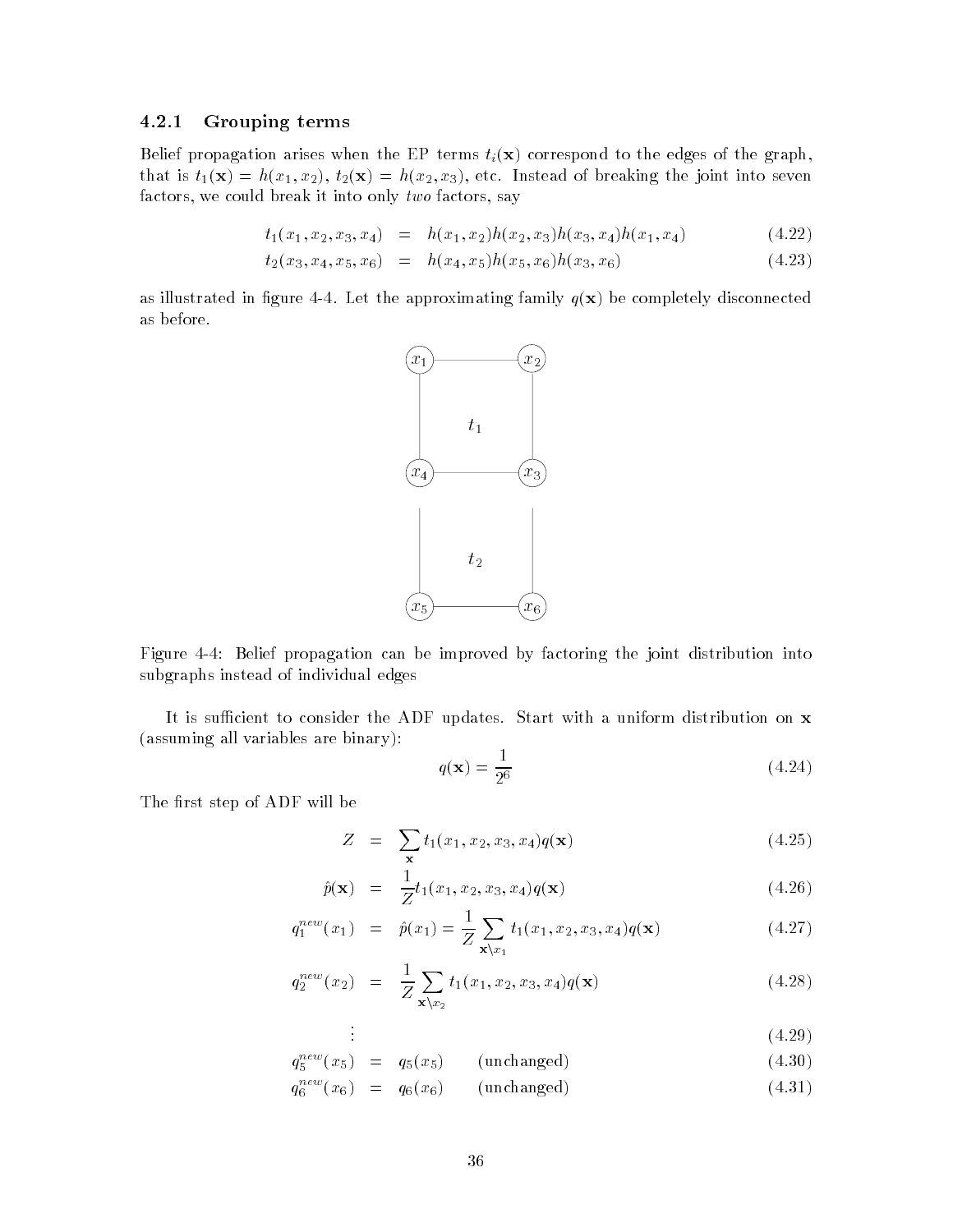The second step of ADF will be

$$
Z = \sum_{\mathbf{x}} t_2(x_3, x_4, x_5, x_6) q(\mathbf{x}) \tag{4.32}
$$

$$
\hat{p}(\mathbf{x}) = \frac{1}{Z} t_2(x_3, x_4, x_5, x_6) q(\mathbf{x}) \tag{4.33}
$$

$$
q_1^{new}(x_1) = q_1(x_1) \qquad \text{(unchanged)} \tag{4.34}
$$

$$
q_2^{new}(x_2) = q_2(x_2) \qquad \text{(unchanged)} \tag{4.35}
$$

$$
q_3^{new}(x_3) = \frac{1}{Z} \sum_{\mathbf{x} \setminus x_3} t_2(x_3, x_4, x_5, x_6) q(\mathbf{x}) \tag{4.36}
$$

$$
\vdots \tag{4.37}
$$

In the usual way, these ADF updates can be turned into an EP algorithm, which will be more accurate than belief propagation. However, it will involve significantly more work, since each message requires marginalizing three variables (the number of variables in each term, minus one) instead of marginalizing just one variable.

### Partially disconnected approximations

Besides the factoring of the joint into individual edges, belief propagation arises when the approximating network is completely disconnected:  $q(\mathbf{x}) = q_1(x_1)q_2(x_2) \cdots$ going to this extreme, we can use a Markov chain approximation, as shown in figure  $4-5$ :

$$
q(\mathbf{x}) = q(x_1)q(x_2|x_1)q(x_3|x_2)q(x_4|x_3)q(x_5|x_4)q(x_6|x_5)
$$
\n(4.38)

Let the terms  $t_i(\mathbf{x})$  be the individual edges, as in belief propagation. Partially disconnected approximations have previously been used in the context of the press  $\mathcal{A}=\{0,1\}$  and in the context of of variational bounds by Ghahramani & Jordan (1997), Barber & Wiegerinck (1998), and references therein



Figure Belief propagation can also be improved by using a Markov chain approximation instead of a completely disconnected approximation

Note that we could equally well parameterize the Markov chain as

$$
q(\mathbf{x}) = q(x_1|x_2)q(x_2|x_3)q(x_3)q(x_4|x_3)q(x_5|x_4)q(x_6|x_5)
$$
\n(4.39)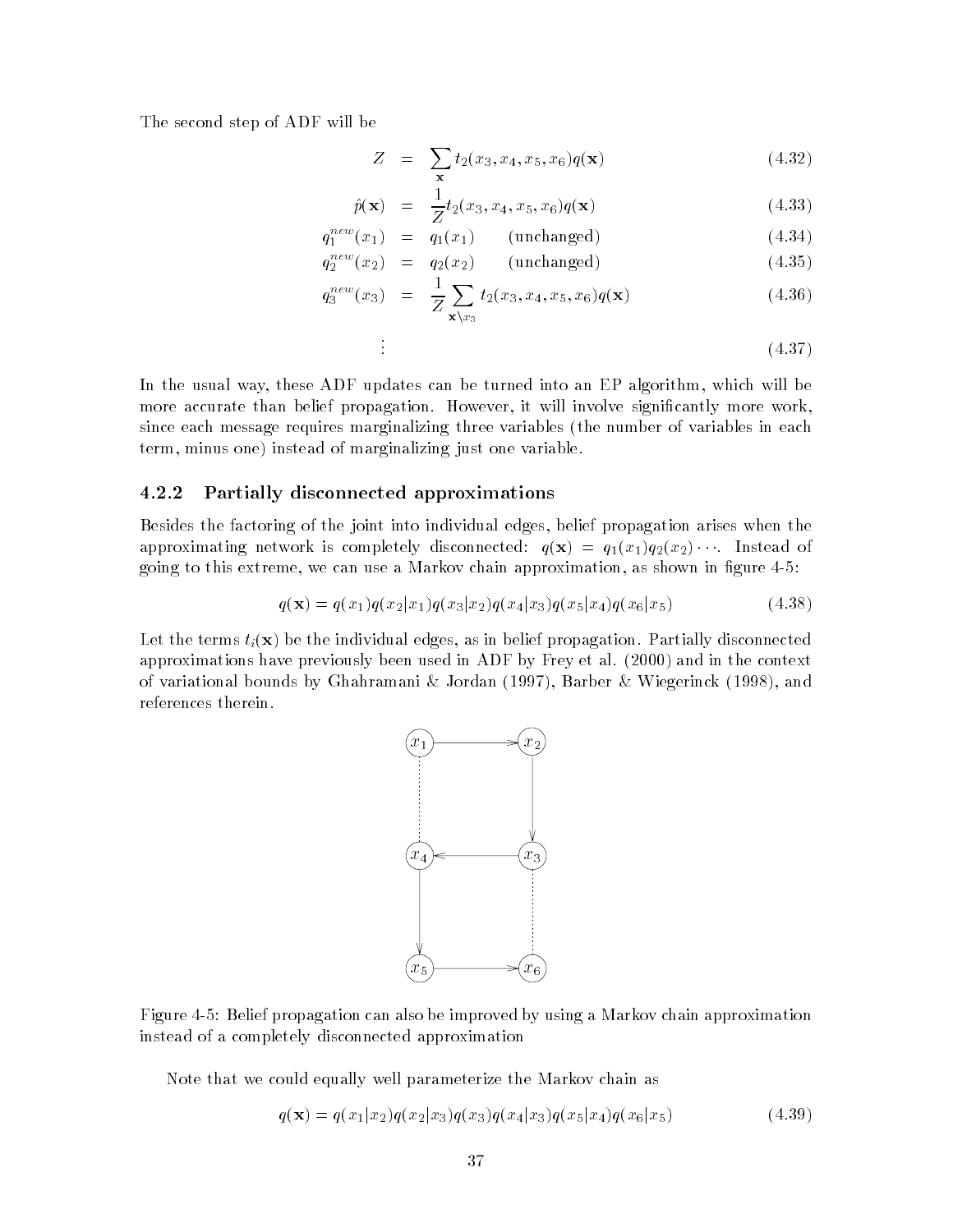Before x- was the root now x is the root Given a distribution in one parameterization it is straightforward to convert to another parameterization. This will be called *changing* the root

In ADF, we incorporate edges  $h(x_i, x_j)$  from the original graph one at a time. We take the exact posterior

$$
\hat{p}(\mathbf{x}) = \frac{t_i(\mathbf{x})q(\mathbf{x})}{\sum_{\mathbf{x}} t_i(\mathbf{x})q(\mathbf{x})}
$$
(4.40)

and minimize the KL-divergence  $D(\hat{p}(\mathbf{x})||q^{new}(\mathbf{x}))$  subject to the constraint that  $q^{new}(\mathbf{x})$ has the form (4.38). Zeroing the gradient with respect to  $q^{new}$  gives the conditions

$$
q^{new}(x_1) = \hat{p}(x_1) \tag{4.41}
$$

$$
q^{new}(x_2|x_1) = \hat{p}(x_2|x_1) \tag{4.42}
$$

$$
q^{new}(x_3|x_2) = \hat{p}(x_3|x_2) \tag{4.43}
$$

These directly generalize the marginal constraints 
$$
(4.3)
$$
 for belief propagation.

The approximation we have chosen preserves all edges in the graph except two. The preserved edges can be incorporated into  $q(\mathbf{x})$  without approximation:

Ð.

$$
q(\mathbf{x}) \propto h(x_1, x_2)h(x_2, x_3)h(x_3, x_4)h(x_4, x_5)h(x_5, x_6)
$$
\n(4.44)

 $\mathbb{R}$  the exact posterior are matter the exact posterior are matter than  $\mathbb{R}$ 

$$
Z = \sum_{\mathbf{x}} h(x_1, x_4) q(\mathbf{x}) \tag{4.45}
$$

$$
= \sum_{x_1, x_2, x_3, x_4} h(x_1, x_4) q(x_1) q(x_2 | x_1) q(x_3 | x_2) q(x_4 | x_3)
$$
(4.46)

$$
\hat{p}(x_1) = \frac{1}{Z} \sum_{\mathbf{x} \setminus x_1} h(x_1, x_4) q(\mathbf{x}) \tag{4.47}
$$

$$
= \frac{1}{Z} \sum_{x_2, x_3, x_4} h(x_1, x_4) q(x_1) q(x_2 | x_1) q(x_3 | x_2) q(x_4 | x_3)
$$
(4.48)

$$
\hat{p}(x_2, x_1) = \frac{1}{Z} \sum_{\mathbf{x} \setminus (x_1, x_2)} h(x_1, x_4) q(\mathbf{x}) \tag{4.49}
$$

$$
= \frac{1}{Z} \sum_{x_3, x_4} h(x_1, x_4) q(x_1) q(x_2 | x_1) q(x_3 | x_2) q(x_4 | x_3)
$$
(4.50)

$$
\hat{p}(x_2|x_1) = \frac{\hat{p}(x_2, x_1)}{\hat{p}(x_1)} \tag{4.51}
$$

 $\therefore$  (same for  $x_3$  and  $x_4$ )

$$
\hat{p}(x_5|x_4) = q(x_5|x_4) \tag{4.52}
$$

$$
\hat{p}(x_6|x_5) = q(x_6|x_5) \tag{4.53}
$$

r is a simple pattern going on the edge x-mattern going the edge x-mattern and the edge x-mattern going the edge x-mattern going the edge x-mattern going the edge x-mattern going the edge x-mattern going the edge x-mattern involving the nodes  $x_1, ..., x_d$  which include the conditional distributions for the conditional distributions for nodes outside the loop do not change. The marginal for a node inside the loop only involves summing over the rest of the loop, and similarly for pairwise marginals.

This leads us to a general update rule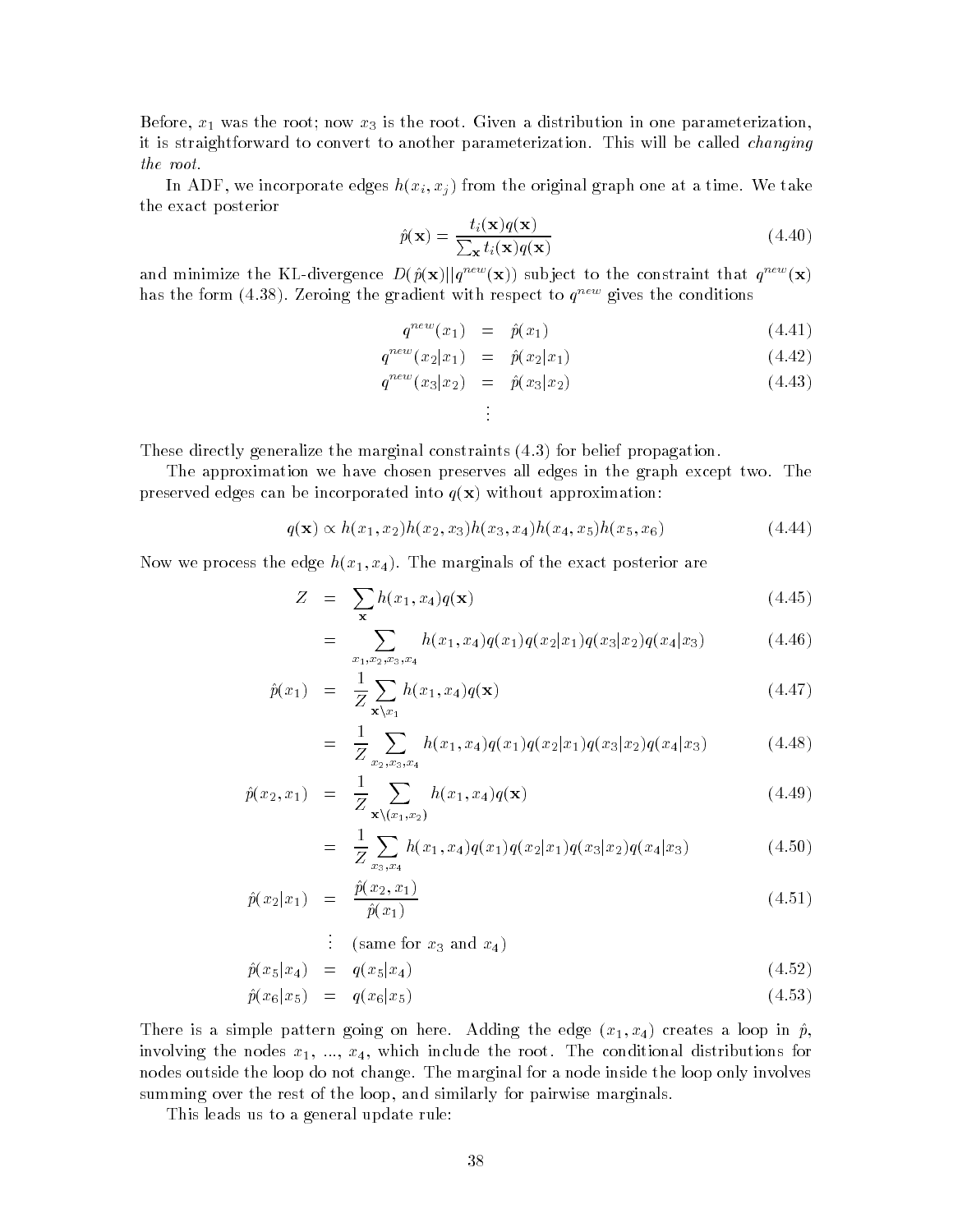- 1. To incorporate an edge  $h(x_a, x_b)$ , first change the root to  $x_a$ .
- Let xL be the set of nodes on the loop created by adding xa xb

$$
Z = \sum_{\mathbf{x}_L} h(x_a, x_b) q(\mathbf{x}_L)
$$
 (4.54)

For nodes  $x_i$  on the loop:

$$
\hat{p}(x_i) = \frac{1}{Z} \sum_{\mathbf{x}_L \setminus x_i} h(x_a, x_b) q(\mathbf{x}_L)
$$
\n(4.55)

For edges  $(x_i, x_j)$  on the loop:

$$
\hat{p}(x_i, x_j) = \frac{1}{Z} \sum_{\mathbf{x}_L \setminus (x_i, x_j)} h(x_a, x_b) q(\mathbf{x}_L)
$$
\n(4.56)

$$
q^{new}(x_i|x_j) = \hat{p}(x_i, x_j) / \hat{p}(x_j) \qquad (4.57)
$$

For a large loop, these sums can be computed efficiently via forward-backward recursions

3. For edges  $(x_i, x_j)$  not on the loop:

$$
q^{new}(x_i|x_j) = q(x_i|x_j) \tag{4.58}
$$

returning to the example after processing hydrogenic processing marginal for young the pairwise marginal for  $\eta$ under  $q(\mathbf{x})$  will be

$$
q(x_3, x_4) \propto \sum_{x_1, x_2} h(x_1, x_4) h(x_1, x_2) h(x_2, x_3) h(x_3, x_4)
$$
\n(4.59)

This is a step forward from section - where  $\alpha$  and  $\alpha$  and  $\alpha$  and  $\alpha$  and  $\alpha$  and  $\alpha$  and  $\alpha$ retained between terms. After processing the second edge,  $h(x_3, x_6)$ , the pairwise marginal will be

$$
q^{new}(x_3, x_4) \propto q(x_3, x_4) \sum_{x_5, x_6} h(x_4, x_5) h(x_5, x_6) h(x_3, x_6)
$$
\n
$$
= \left( \sum_{x_1, x_2} h(x_1, x_4) h(x_1, x_2) h(x_2, x_3) h(x_3, x_4) \right)
$$
\n
$$
\left( \sum_{x_5, x_6} h(x_4, x_5) h(x_5, x_6) h(x_3, x_6) \right)
$$
\n
$$
(4.61)
$$

This is an interesting result it is the exact marginal for x x in the original graph( The same is true for  $q^{new}(x_4, x_5)$  and  $q^{new}(x_5, x_6)$ . This is after processing both edges with ADF. If we use EP to re-process the original edge, then the exact  $q^{new}(x_3, x_4)$  will be used to recompute  $q^{n+1}(x_1, x_2)$  and  $q^{n+1}(x_2, x_3)$ , which will also be exact. Thus by moving from a completely disconnected approximation to a Markov chain, we move from having approximate marginals to having exact marginals throughout the entire chain. Obviously this is a special property of the graph and the approximation we have chosen, and we would not expect it in general. But it demonstrates how effective partially disconnected approximations can be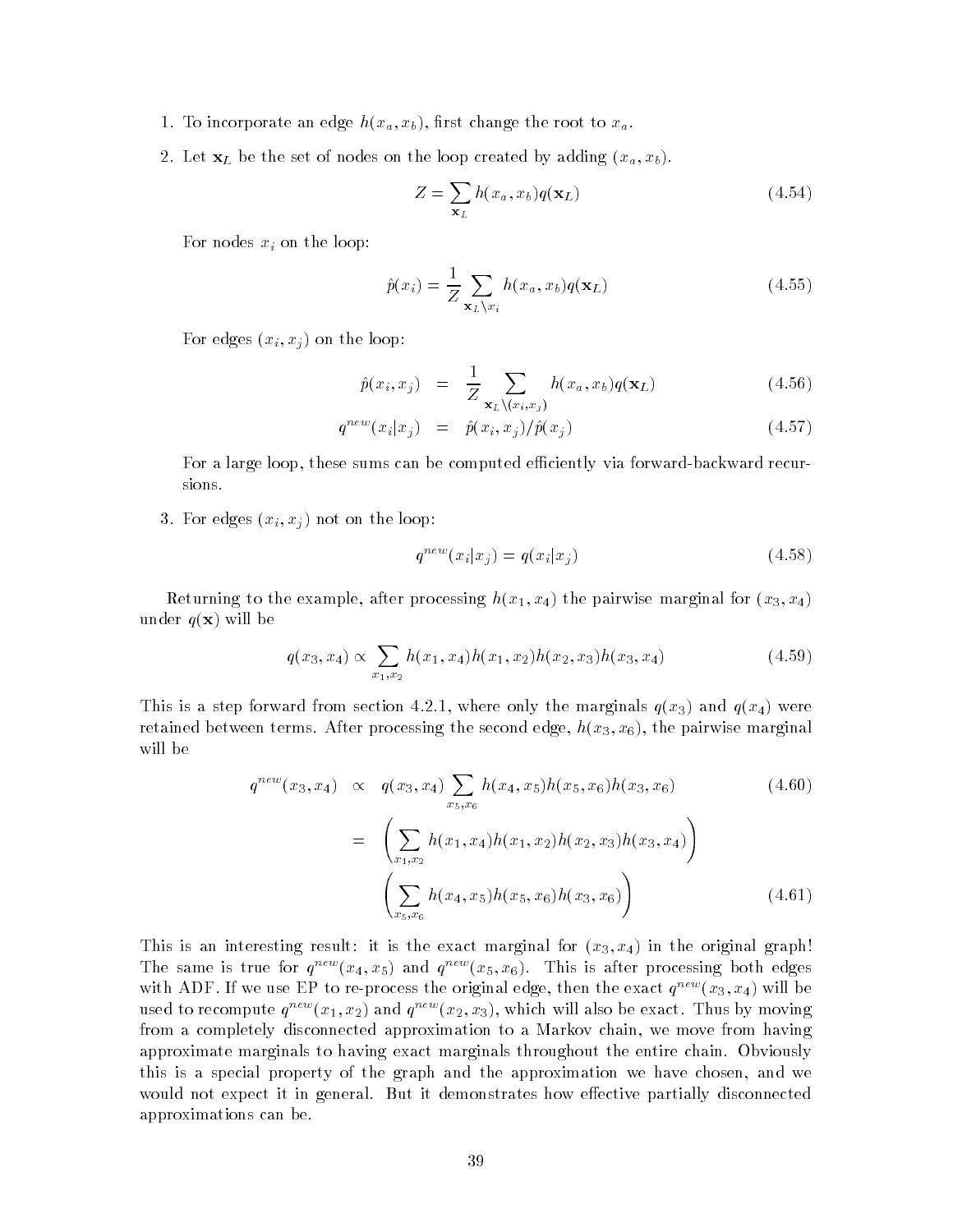## Combining both extensions

The extensions described in the last two sections can be combined in the same algorithm Consider the two-term grouping

$$
t_1(x_1, x_2, x_3, x_4) = h(x_1, x_2)h(x_2, x_3)h(x_3, x_4)h(x_1, x_4)
$$
\n(4.62)

$$
t_2(x_3, x_4, x_5, x_6) = h(x_4, x_5)h(x_5, x_6)h(x_3, x_6)
$$
\n(4.63)

along with the clustered approximation

$$
q(\mathbf{x}) = q(x_1, x_2)q(x_3, x_4)q(x_5, x_6)
$$
\n(4.64)

as shown in figure 4-6.



Figure We can group edges in addition to using a partially disconnected approximation Starting from a uniform  $q(\mathbf{x})$ , the first step of ADF will be

$$
Z = \sum_{\mathbf{x}} t_1(x_1, x_2, x_3, x_4) q(\mathbf{x}) \tag{4.65}
$$

$$
= \sum_{x_1, x_2, x_3, x_4} t_1(x_1, x_2, x_3, x_4) q(x_1, x_2) q(x_3, x_4)
$$
 (4.66)

$$
\hat{p}(\mathbf{x}) = \frac{1}{Z} t_1(x_1, x_2, x_3, x_4) q(\mathbf{x}) \tag{4.67}
$$

$$
q^{new}(x_1, x_2) = \frac{q(x_1, x_2)}{Z} \sum_{x_3, x_4} t_1(x_1, x_2, x_3, x_4) q(x_3, x_4)
$$
 (4.68)

$$
q^{new}(x_3, x_4) = \frac{q(x_3, x_4)}{Z} \sum_{x_1, x_2} t_1(x_1, x_2, x_3, x_4) q(x_1, x_2)
$$
 (4.69)

$$
q^{new}(x_5, x_6) = q(x_5, x_6) \tag{4.70}
$$

The second step will be

$$
Z = \sum_{\mathbf{x}} t_2(x_3, x_4, x_5, x_6) q(\mathbf{x}) \tag{4.71}
$$

$$
= \sum_{x_3, x_4, x_5, x_6} t_2(x_3, x_4, x_5, x_6) q(x_3, x_4) q(x_5, x_6)
$$
 (4.72)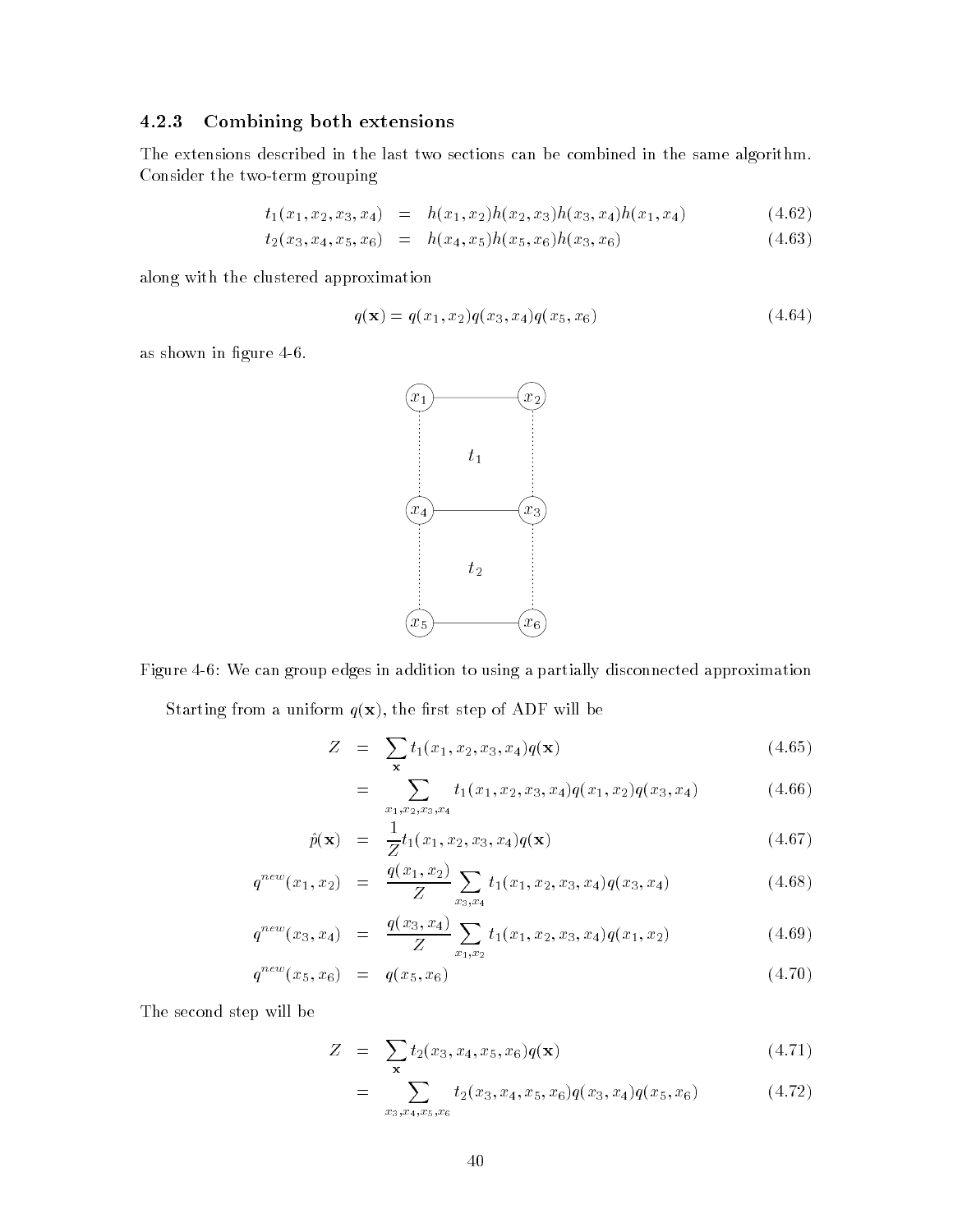$$
\hat{p}(\mathbf{x}) = \frac{1}{Z} t_2(x_3, x_4, x_5, x_6) q(\mathbf{x}) \tag{4.73}
$$

$$
q^{new}(x_1, x_2) = q(x_1, x_2) \tag{4.74}
$$

$$
q^{new}(x_3, x_4) = \frac{q(x_3, x_4)}{Z} \sum_{x_5, x_6} t_2(x_3, x_4, x_5, x_6) q(x_5, x_6)
$$
 (4.75)

$$
q^{new}(x_5, x_6) = \frac{q(x_5, x_6)}{Z} \sum_{x_3, x_4} t_2(x_3, x_4, x_5, x_6) q(x_3, x_4)
$$
 (4.76)

Once again,  $q^{new}(x_3, x_4)$  is the exact pairwise marginal in the original graph. So is  $q=(x_5,x_6)$ , and after one rennement pass  $q=(x_1,x_2)$  will also be exact. In this case, it is clear why the results are exact the algorithm is equivalent to running belief propagation on a contractered are merged into the pairs  $\{x,1\}$  ,  $\{y\}$  and  $\{x,0\}$  are merged into supernodes in the supernodes in

Interestingly, if we did not group terms, and used individual edges, the algorithm would be identical to belief propagation on the remaining edges, and we would have gained little from making the clustered approximation. This is because adding an edge to  $q$  does not create a loop in  $\hat{p}$ . EP approximates each edge by a ratio  $q^{new}/q$ . If the edge joins two disconnected clusters in  $q$ , then there is no way for EP to represent the correlation induced by the edge

### Future work

This section showed that improvements to belief propagation were possible if we grouped terms, used a partially disconnected approximation, or both. For a general graph, it would be useful to know what combination of grouping and disconnection gives the highest ac curacy for the least cost, i.e. which is most *efficient*. Determining the cost of a given grouping/disconnection scheme is straightforward, but estimating the accuracy is not. For example, as described in the last subsection, it is not a good idea to break the graph into disconnected subgraphs, *unless* terms are grouped appropriately. Similar complexities arise when choosing the right approximating structure for variational methods (Jordan et al., 1999). This is a useful area for future work.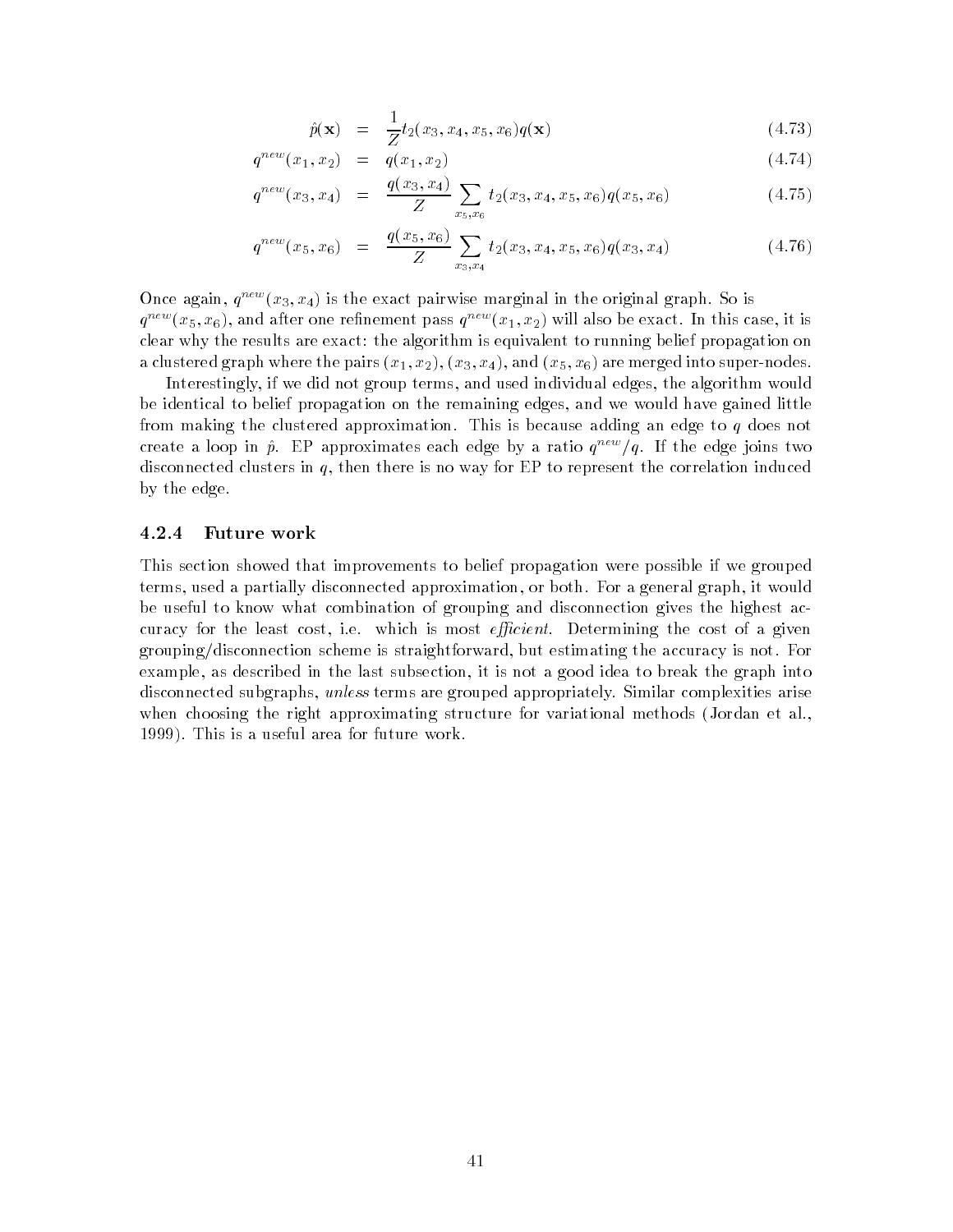## Chapter 5

# Classication using the Bayes Point

This chapter applies Expectation Propagation to inference in the Bayes Point Machine The Bayes Point Machine is a Bayesian approach to linear classification that competes with the popular but non-Bayesian Support Vector Machine (SVM). Bayesian averaging of linear classifiers has been proven both theoretically and empirically optimal in terms of generalization performance (Watkin, 1993; Bouten et al., 1995; Buhot et al., 1997). But an efficient algorithm has remained elusive. The Bayes Point Machine approximates the Bayesian average by choosing one 'average' classifier, the Bayes Point (Watkin, 1993; Rujan, 1997; Herbrich et al., 1999). Computing the Bayes Point is a simpler, but still very difficult task

This chapter shows that Expectation Propagation, using a full-covariance Gaussian approximation to the posterior, provides an accurate estimate of the Bayes Point—an approximation to the full Bayesian average The algorithm turns out to be identical to what Opper Winther -c derived by statistical physics methods However EP uses a dif ferent optimization scheme that is faster and does not require a stepsize parameter EP also provides an estimate of the evidence  $p(D)$ , which is useful for feature selection but not provided by Opper & Winther.

#### $5.1$ The Bayes Point Machine

The Bayes Point Machine (BPM) is a Bayesian approach to linear classification. A linear classifier classifies a point **x** according to  $y = sign(\mathbf{w}^T\mathbf{x})$  for some parameter vector **w** (the two classes are  $y = \pm 1$ . Given a training set  $D = \{(\mathbf{x}_1, y_1), ..., (\mathbf{x}_n, y_n)\}\)$ , the likelihood for w can be written

$$
p(D|\mathbf{w}) = \prod_{i} p(y_i|\mathbf{x}_i, \mathbf{w}) = \prod_{i} \Theta(y_i \mathbf{w}^{\mathrm{T}} \mathbf{x}_i)
$$
(5.1)

$$
\Theta(z) = \begin{cases} 1 & \text{if } z > 0 \\ 0 & \text{if } z \le 0 \end{cases} \tag{5.2}
$$

This is a slight abuse of notation since  $p(D|\mathbf{w})$  is only a distribution for y, not **x**. This likelihood is 1 if  $w$  is a perfect separator and 0 otherwise. A simple way to achieve linear separation is to progressively enlarge the set of features, e.g. by computing squares and third powers, until the data is separable in the new feature space. This has the effect of producing a nonlinear decision boundary in the original measurement space. Feature expansion can be implemented efficiently using the 'kernel trick', where we rewrite the algorithm in terms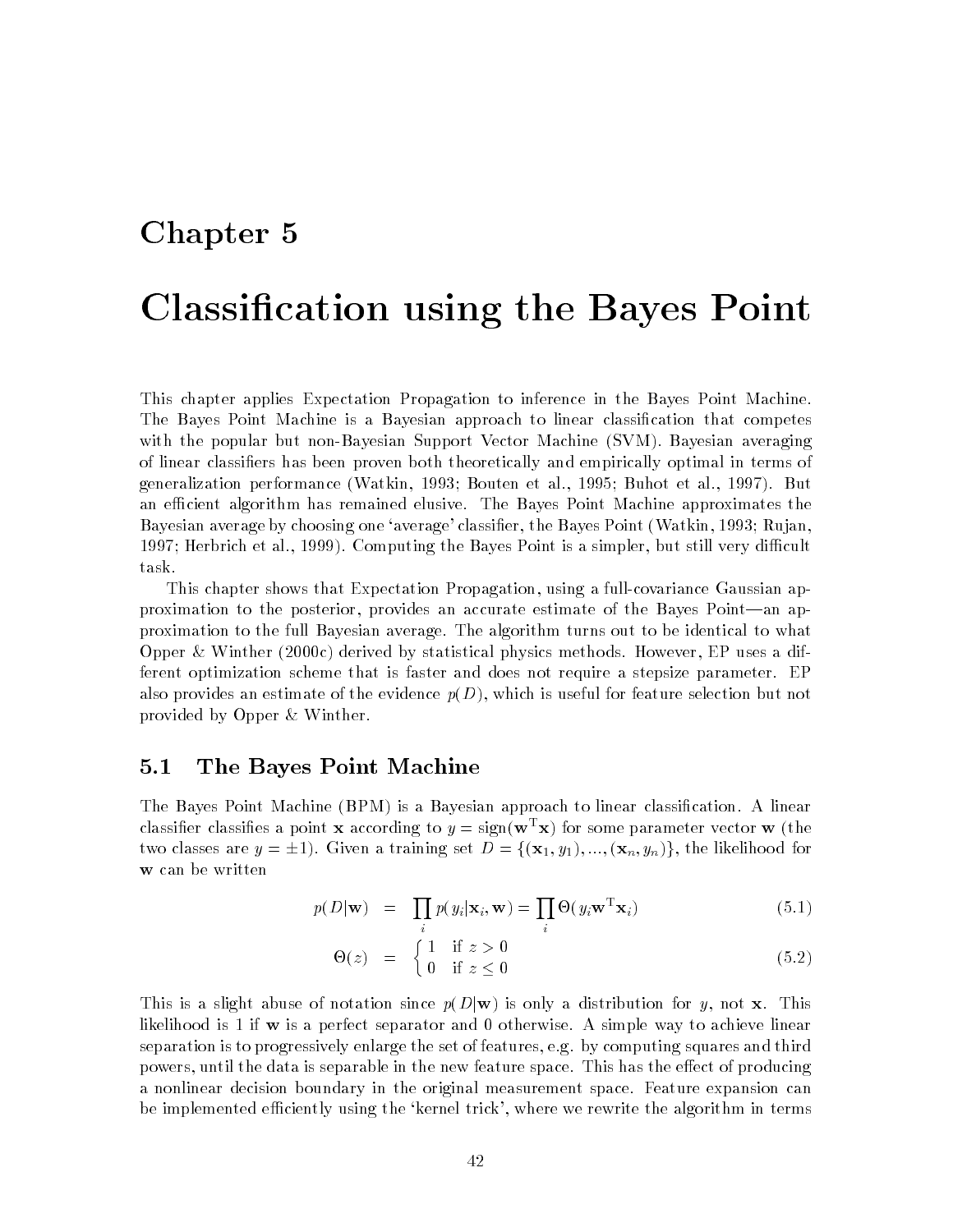

Figure Two dierent classication data sets with label information removed The Bayes Point Machine assumes that, without labels, we cannot infer where the boundary lies. In  $(b)$ , one might be inclined to think that the horizontal axis determines the decision. But the horizontal axis could easily be something irrelevant, like the time of day the datum was collected. Only domain knowledge can determine the validity of the assumption.

of inner products and perform the feature expansion implicitly via the inner product This technique will be described more fully later

Because it is conditional on  $\mathbf{x}_i$ , this model assumes that the distribution of the  $\mathbf{x}$ 's is unrelated to the true decision boundary. That is, if we were given the  $x$ 's without any labels, we would have no information about where the boundary lies. The validity of this assumption must come from domain knowledge—it cannot be determined from the data itself (see figure 5-1). The Support Vector Machine (SVM), for example, does not seem to make this assumption Tong Koller - show that the SVM follows from assuming that the x's follow a Gaussian mixture distribution in each class. In addition, some workers have used the SVM with unlabeled data (Bennett  $\&$  Demiriz, 1998), while the BPM, by design, cannot. The advantage of assuming independence in the BPM is that we avoid stronger assumptions about the nature of the dependence, and thus obtain a more general algorithm. Experiments show it is quite robust (section  $5.6$ ).

A refinement to the basic model is to admit the possibility of errors in labeling or measurement a labeling error rate of  $\sim$  can be modeled using  $\sim$  pp of  $\sim$  . Hence, we have  $\sim$ 

$$
p(y|\mathbf{x}, \mathbf{w}) = \epsilon (1 - \Theta(y\mathbf{w}^T \mathbf{x})) + (1 - \epsilon)\Theta(y\mathbf{w}^T \mathbf{x})
$$
\n(5.3)

$$
= \epsilon + (1 - 2\epsilon)\Theta(y\mathbf{w}^T\mathbf{x}) \tag{5.4}
$$

Under this model, the likelihood  $p(D|\mathbf{w})$  for a given **w** will be  $\epsilon^r(1-\epsilon)^{n-r}$ , where r is the number of errors on the training set. Only the number of errors is important, not where they are. This way of modeling errors can automatically reject outliers, because it doesn't care how far an error is from the boundary. Other approaches based on adding 'slack' to the boundary only allow errors near the boundary and are sensitive to outliers. These approaches can be simulated by using a smooth likelihood function such as

$$
p(y|\mathbf{x}, \mathbf{w}) = \phi(y\mathbf{w}^T \mathbf{x}) \tag{5.5}
$$

where  $\mathbf{u}$ fall like  $\exp(-x^2)$ , so it provides 'quadratic slack'. The logistic function could also be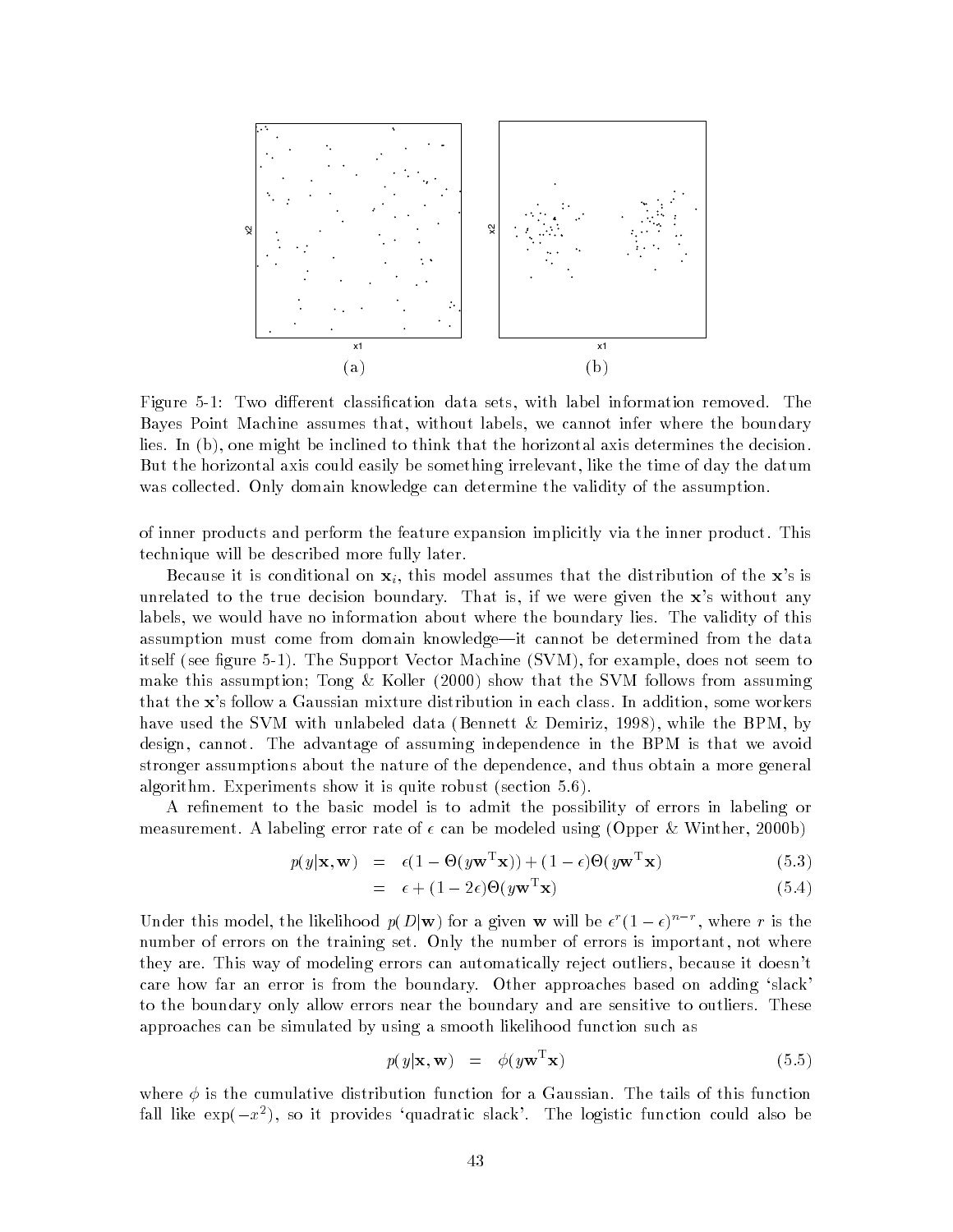used; it falls like  $\exp(-x)$ , providing 'linear slack'. By changing  $\Theta$  to one of these smooth functions, the labeling error model  $(5.3)$  can be combined with slack, with no computational difficulties. However, this chapter focuses on  $(5.3)$  without slack.

To complete our Bayesian model, we need to specify a prior on  $w$ . Since the magnitude of  $w$  is irrelevant for classification, some authors have restricted  $w$  to the unit sphere in d dimensions, and have given w a uniform distribution on the sphere (Rujan, 1997). This distribution is nice because it is fair to all decision boundaries, but it is not very convenient to work with. A more general non-informative prior is an average over spheres. Let  $r = ||w||$ be the magnitude of w. Given r, let w be uniformly distributed on the sphere of radius r. This prior is non-informative for any r. It is also non-informative if r is unknown with distribution  $p(r)$ . For example,  $p(r)$  could be uniform from 0 to 1, allowing w to live in the unit ball instead of on the unit sphere. By choosing  $p(r)$  appropriately, we can also give w a spherical Gaussian distribution  $p(\mathbf{w}) \sim \mathcal{N}(\mathbf{0}, \mathbf{I})$  (5.6)

$$
p(\mathbf{w}) \sim \mathcal{N}(\mathbf{0}, \mathbf{I}) \tag{5.6}
$$

It is a property of the spherical Gaussian distribution that, conditional on any  $r$ , w is uniformly distributed on the sphere of radius  $r$ , so no particular decision boundary is favored by this prior

Given this model, the optimal way to classify a new data point  $x$  is to use the predictive distribution for y given the training data:

$$
p(y|\mathbf{x}, D) = \int_{\mathbf{w}} p(y|\mathbf{x}, \mathbf{w}) p(\mathbf{w}|D) d\mathbf{w}
$$
 (5.7)

However, this requires solving an integral each time. A practical substitute is to use a single value of w which approximates the predictive distribution as well as possible. Watkin  $(1993)$ and Rujan  $(1997)$  have defined the 'Bayes point' as the single best w. However, this point is difficult to find. Thus, following Rujan (1997), we use the posterior mean for  $w, E[w|D]$ . Following convention, we will be sloppy and also call this the 'Bayes point'. Our strategy will be to make a Gaussian approximation to the posterior and use its mean as the estimated Bayes point. Of course, if we really wanted to, we could also use EP to solve the integral  $(5.7)$  for each test point. The normalizing constant of the posterior is also useful because, as an estimate of  $p(D)$ , it allows us to choose among different models (see section 5.7).

#### $\bf 5.2$ Training via ADF

Start with the ADF updates ADF was previously applied to the Bayes Point Machine by Csato et al. (1999). Divide the joint distribution  $p(D, \mathbf{w})$  into n terms, one for each data point. Since y and **x** always appear multiplied together, the formulas will drop y and assume that xi is already scale by  $\mathcal{A}$  is already scale posterior have the form of  $\mathcal{A}$  $y_i$ . Let the approximate posterior have the form<br> $q(\mathbf{w}) \sim \mathcal{N}(\mathbf{m}_w, \mathbf{V}_w)$  (5.8)

$$
q(\mathbf{w}) \sim \mathcal{N}(\mathbf{m}_w, \mathbf{V}_w) \tag{5.8}
$$

From minimizing the KL-divergence we get the expectation constraints

$$
E_{q^{new}}[\mathbf{w}] = E_{\hat{p}}[\mathbf{w}] \tag{5.9}
$$

$$
E_{q^{new}}[\mathbf{w}\mathbf{w}^{\mathrm{T}}] = E_{\hat{p}}[\mathbf{w}\mathbf{w}^{\mathrm{T}}]
$$
(5.10)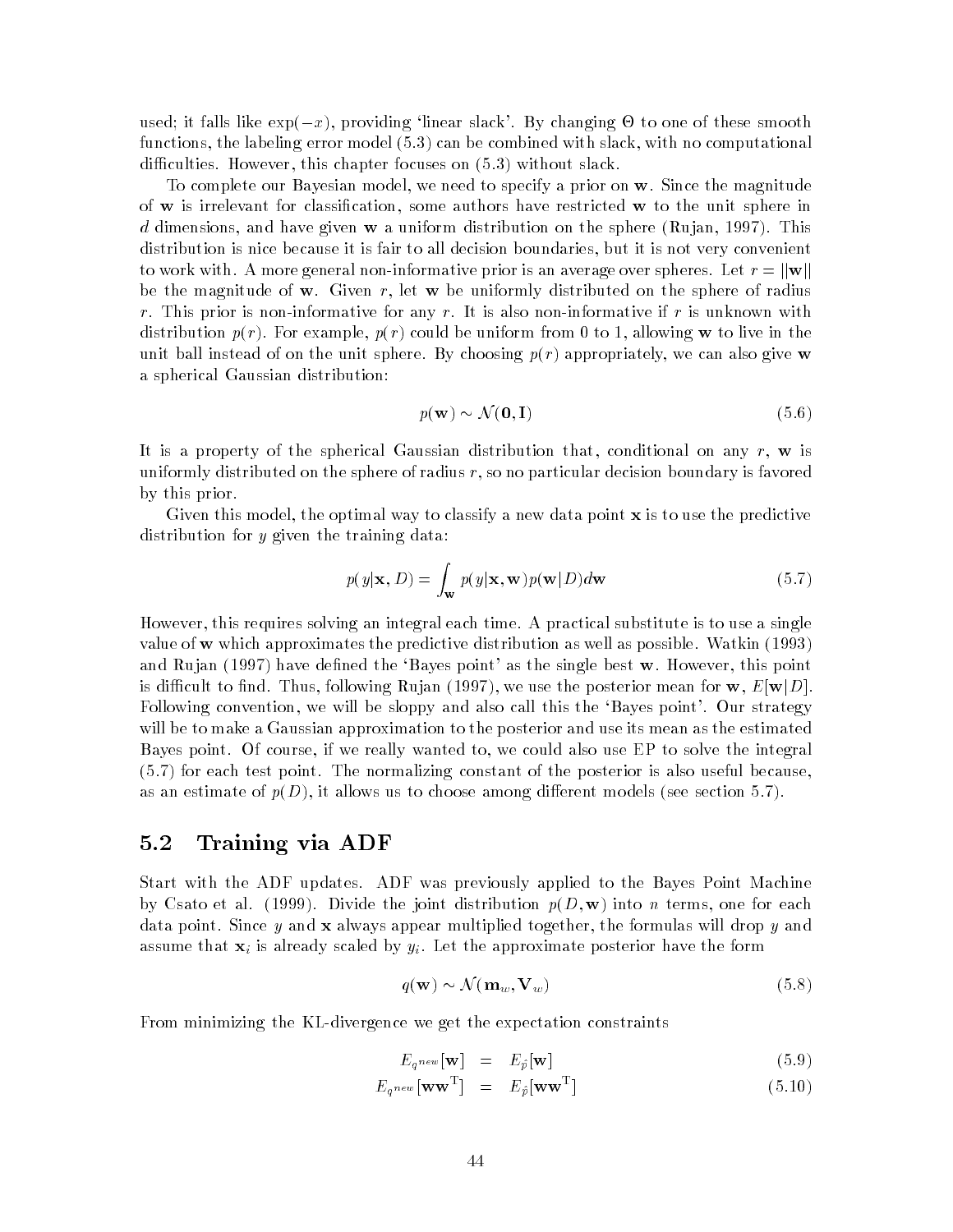To compute these expectations, use the following relations (obtained from integration-byparts):

$$
Z(\mathbf{m}_w, \mathbf{V}_w) = \int_{\mathbf{w}} t(\mathbf{w}) q(\mathbf{w}) d\mathbf{w}
$$
 (5.11)

$$
E_{\hat{p}}[\mathbf{w}] = \mathbf{m}_w + \mathbf{V}_w \nabla_m \log Z(\mathbf{m}_w, \mathbf{V}_w)
$$
(5.12)

$$
E_{\hat{p}}[\mathbf{w}\mathbf{w}^{\mathrm{T}}] - E_{\hat{p}}[\mathbf{w}]E_{\hat{p}}[\mathbf{w}]^{\mathrm{T}} = \mathbf{V}_{w} - \mathbf{V}_{w}(\nabla_{m}\nabla_{m}^{\mathrm{T}} - 2\nabla_{v}\log Z(\mathbf{m}_{w}, \mathbf{V}_{w}))\mathbf{V}_{w} \quad (5.13)
$$

za za na matsa ya mwaka wa 1972, kata wa mwaka wa 1982, and 1982, a matsa ya kutoka mwaka wa 1982, a matsa na

These hold for any  $t(\mathbf{w})$ . For the Bayes Point Machine, we have (combining yx into x):

$$
t(\mathbf{w}) = \epsilon + (1 - 2\epsilon)\Theta(\mathbf{w}^{\mathrm{T}}\mathbf{x}) \tag{5.14}
$$

$$
\phi(z) = \int_{-\infty}^{z} \mathcal{N}(z;0,1)dz \tag{5.15}
$$

$$
z = \frac{\mathbf{m}_w^{\mathrm{T}} \mathbf{x}}{\sqrt{\mathbf{x}^{\mathrm{T}} \mathbf{V}_w \mathbf{x}}} \tag{5.16}
$$

$$
Z(\mathbf{m}_w, \mathbf{V}_w) = \epsilon + (1 - 2\epsilon)\phi(z)
$$
(5.17)  
1  $(1 - 2\epsilon)\mathcal{N}(z; 0, 1)$  (5.18)

$$
\alpha = \frac{1}{\sqrt{\mathbf{x}^T \mathbf{V}_w \mathbf{x}}} \frac{(1 - 2\epsilon)\mathbf{v}(z, 0, 1)}{\epsilon + (1 - 2\epsilon)\phi(z)}
$$
(5.18)

$$
\nabla_m \log Z(\mathbf{m}_w, \mathbf{V}_w) = \alpha \mathbf{x} \tag{5.19}
$$

$$
\nabla_v \log Z(\mathbf{m}_w, \mathbf{V}_w) = -\frac{1}{2} \frac{\alpha \mathbf{m}_w^{\mathsf{T}} \mathbf{x}}{\mathbf{x}^{\mathsf{T}} \mathbf{V}_w \mathbf{x}} \mathbf{x}^{\mathsf{T}} \tag{5.20}
$$

$$
\nabla_m \nabla_m^{\mathrm{T}} - 2 \nabla_v \log Z(\mathbf{m}_w, \mathbf{V}_w) = \alpha^2 \mathbf{x} \mathbf{x}^{\mathrm{T}} + \frac{\alpha \mathbf{m}_w^{\mathrm{T}} \mathbf{x}}{\mathbf{x}^{\mathrm{T}} \mathbf{V}_w \mathbf{x}} \mathbf{x} \mathbf{x}^{\mathrm{T}}
$$
(5.21)

$$
= \frac{\alpha (\mathbf{m}_w + \mathbf{V}_w \alpha \mathbf{x})^{\mathrm{T}} \mathbf{x}}{\mathbf{x}^{\mathrm{T}} \mathbf{V}_w \mathbf{x}} \mathbf{x}^{\mathrm{T}} \tag{5.22}
$$

The ADF algorithm is thus

- 1. Initialize  $\mathbf{m}_w = \mathbf{0}, \mathbf{V}_w = \mathbf{I}$  (the prior). Initialize  $s = 1$  (the scale factor).
- For each data point xi update mw Vw s according to

$$
\mathbf{m}_w^{new} = \mathbf{m}_w + \mathbf{V}_w \alpha_i \mathbf{x}_i \tag{5.23}
$$

$$
\mathbf{V}_{w}^{new} = \mathbf{V}_{w} - (\mathbf{V}_{w}\mathbf{x}_{i}) \left(\frac{\alpha_{i}\mathbf{x}_{i}^{\mathrm{T}}\mathbf{m}_{w}^{new}}{\mathbf{x}_{i}^{\mathrm{T}}\mathbf{V}_{w}\mathbf{x}_{i}}\right) (\mathbf{V}_{w}\mathbf{x}_{i})^{\mathrm{T}}
$$
(5.24)

$$
s^{new} = s \times Z_i(\mathbf{m}_w, \mathbf{V}_w)
$$
 (5.25)

The final  $\mathbf{m}_w$  is the estimate of **w** used for classification. Note that this algorithm does not require matrix inversion. It is the same algorithm obtained by Csato et al. (1999), except they expressed it in terms of kernel inner products which makes it more complex

#### 5.3 Training via EP

Now we turn the ADF algorithm into an EP algorithm. By dividing two consecutive Gaussian posteriors, we find that the term approximations are also Gaussian, parameterized by  $\mathbf{m}_i$  and  $\mathbf{V}_i$ :

$$
\tilde{t}(\mathbf{w}) = Z \frac{q^{new}(\mathbf{w})}{q(\mathbf{w})}
$$
\n(5.26)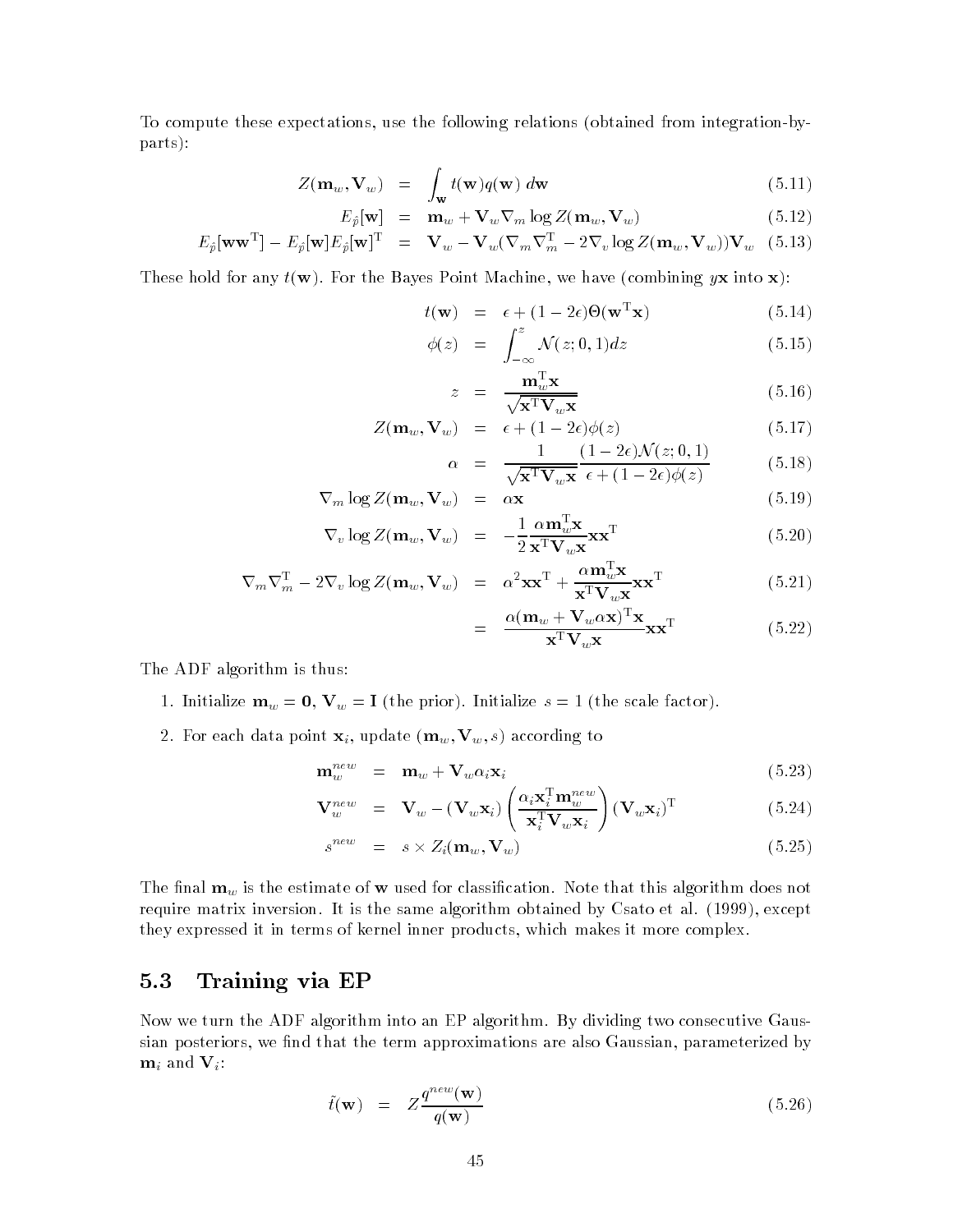$$
= \frac{Z}{\mathcal{N}(\mathbf{m}_i; \mathbf{m}_w; \mathbf{V}_i + \mathbf{V}_w)} \mathcal{N}(\mathbf{w}; \mathbf{m}_i, \mathbf{V}_i)
$$
(5.27)

where 
$$
\mathbf{V}_i^{-1} = (\mathbf{V}_w^{new})^{-1} - \mathbf{V}_w^{-1}
$$
 (5.28)

$$
\mathbf{m}_i = \mathbf{V}_i (\mathbf{V}_w^{new})^{-1} \mathbf{m}_w^{new} - \mathbf{V}_i \mathbf{V}_w^{-1} \mathbf{m}_w \tag{5.29}
$$

$$
= \mathbf{m}_w + (\mathbf{V}_i + \mathbf{V}_w)\mathbf{V}_w^{-1}(\mathbf{m}_w^{new} - \mathbf{m}_w) \tag{5.30}
$$

To simplify this combine it with the ADF updates -- to get mi Vi directly from  $(\mathbf{m}_w, \mathbf{V}_w)$ :

$$
\mathbf{V}_{i} = \left(\frac{\alpha_{i}\mathbf{x}_{i}^{\mathrm{T}}\mathbf{m}_{w}^{new}}{\mathbf{x}_{i}^{\mathrm{T}}\mathbf{V}_{w}\mathbf{x}_{i}}\mathbf{x}_{i}\mathbf{x}_{i}^{\mathrm{T}}\right)^{-1} - \mathbf{V}_{w}
$$
(5.31)

$$
\mathbf{m}_i = \mathbf{m}_w + (\mathbf{V}_i + \mathbf{V}_w)\alpha_i \mathbf{x}_i \tag{5.32}
$$

The matrix  $\frac{\alpha_i\mathbf{x}_i - \mathbf{m}_w\mathbf{x}_i}{\mathbf{x}_i^{\mathrm{T}}\mathbf{V}_w\mathbf{x}_i}$   $\mathbf{x}_i\mathbf{x}_i^{\mathrm{T}}$  has one nonzero eigenvalue, which means  $\mathbf{V}_i$  will have one finite eigenvalue, in the direction of  $x_i$ . This makes sense because term i only constrains the projection of **w** along  $x_i$ . This special structure allows us to represent  $V_i$  with a scalar,  $v_i$ :

$$
\mathbf{V}_i^{-1} = v_i^{-1} \mathbf{x}_i \mathbf{x}_i^{\mathrm{T}}
$$
 (5.33)

$$
\mathbf{x}_i^{\mathrm{T}} \mathbf{V}_i \mathbf{x}_i = v_i \tag{5.34}
$$

From  $(5.31)$ , we know that

$$
\mathbf{x}_i^{\mathrm{T}} \mathbf{V}_i \mathbf{x}_i = \frac{\mathbf{x}_i^{\mathrm{T}} \mathbf{V}_w \mathbf{x}_i}{\alpha_i \mathbf{x}_i^{\mathrm{T}} \mathbf{m}_w^{new}} - \mathbf{x}_i^{\mathrm{T}} \mathbf{V}_w \mathbf{x}_i
$$
(5.35)

which means the update for  $v_i$  is

$$
v_i = \mathbf{x}_i^{\mathrm{T}} \mathbf{V}_w \mathbf{x}_i \left( \frac{1}{\alpha_i \mathbf{x}_i^{\mathrm{T}} \mathbf{m}_w^{new}} - 1 \right)
$$
 (5.36)

Another consequence of this special structure is that instead of the full vector  $m_i$ , we only need the projection  $\mathbf{m}_i^{\top}\mathbf{x}_i$ , which can be stored as a scalar  $m_i$ .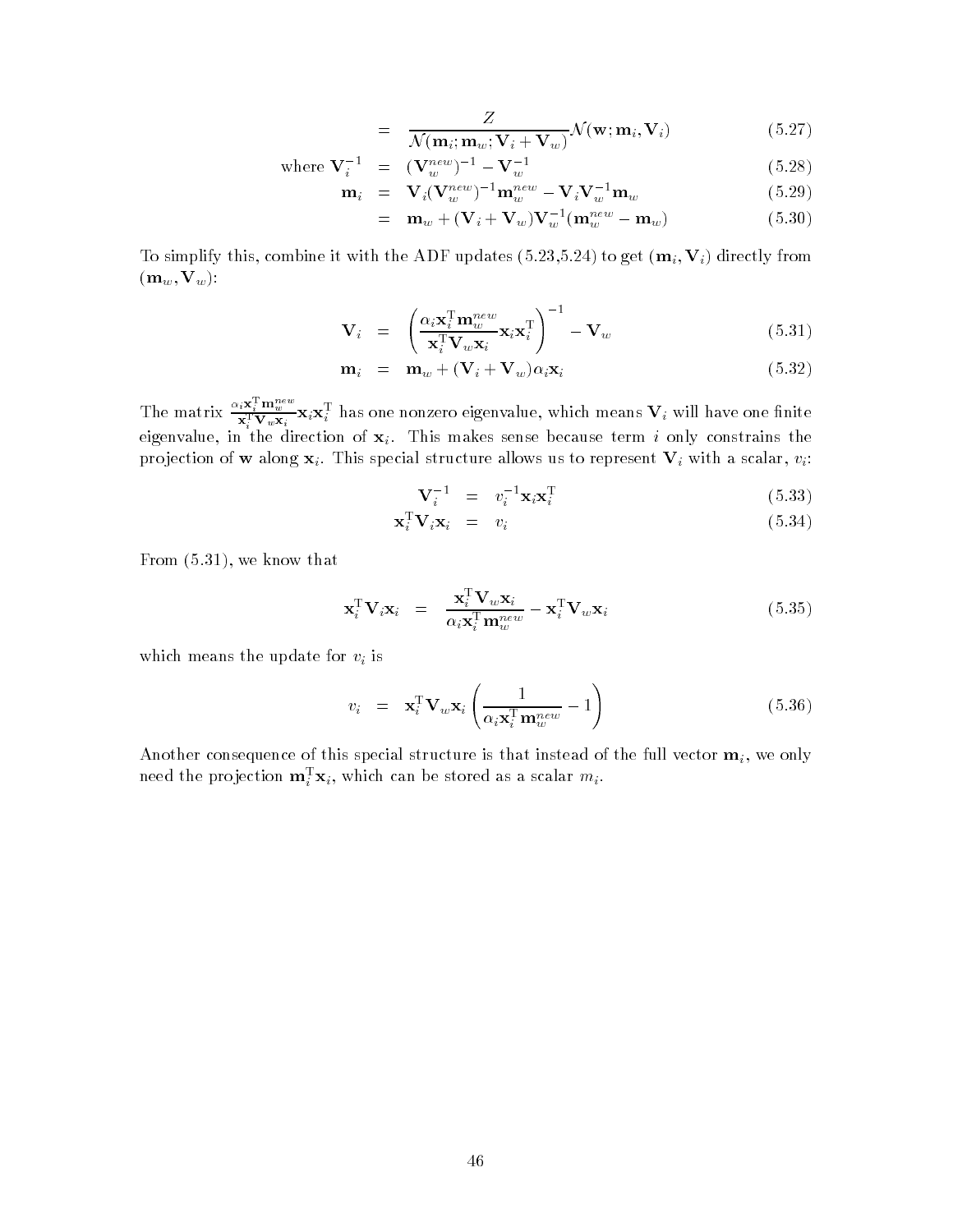Now we can write an efficient EP algorithm:

1. Except for the prior, the term approximations have the form Initialize them to  $v_i = \infty(5.38)$ 

$$
\tilde{t}_i(\mathbf{w}) = s_i \exp(-\frac{1}{2v_i}(\mathbf{w}^T \mathbf{x}_i - m_i)^2) \quad (5.37)
$$
\n
$$
m_i = 0 \quad (5.39)
$$
\n
$$
s_i = 1 \quad (5.40)
$$

- $\mathcal{L}$ .  $\mathbf{m}_w = \mathbf{v}$ ,  $\mathbf{v}_w = \mathbf{I}$  (the prior)
- 3. Until all  $(m_i, v_i, s_i)$  converge (changes are less than 10  $\hspace{0.1 cm}$  ):

loop i --- n

(a) Remove  $\tilde{t}_i$  from the posterior to get an 'old' posterior:

$$
\mathbf{V}_w = ((\mathbf{V}_w^{new})^{-1} - v_i^{-1} \mathbf{x}_i \mathbf{x}_i^{\mathrm{T}})^{-1}
$$
(5.41)

$$
= \mathbf{V}_w^{new} + (\mathbf{V}_w^{new} \mathbf{x}_i)(v_i - \mathbf{x}_i^{\mathrm{T}} \mathbf{V}_w^{new} \mathbf{x}_i)^{-1} (\mathbf{V}_w^{new} \mathbf{x}_i)^{\mathrm{T}} \tag{5.42}
$$

$$
\mathbf{m}_w = \mathbf{m}_w^{new} + \mathbf{V}_w \mathbf{V}_i^{-1} (\mathbf{m}_w^{new} - \mathbf{m}_i) \tag{5.43}
$$

$$
= \mathbf{m}_w^{new} + (\mathbf{V}_w \mathbf{x}_i) v_i^{-1} (\mathbf{x}_i^{\mathrm{T}} \mathbf{m}_w^{new} - m_i)
$$
(5.44)

These expressions involving  $V_w$  can be computed efficiently:

$$
\mathbf{V}_{w}\mathbf{x}_{i} = (\mathbf{V}_{w}^{new}\mathbf{x}_{i})\frac{v_{i}}{v_{i} - \mathbf{x}_{i}^{\mathrm{T}}\mathbf{V}_{w}^{new}\mathbf{x}_{i}} \qquad (5.45)
$$

$$
\mathbf{x}_i^{\mathrm{T}} \mathbf{V}_w \mathbf{x}_i = \left( \frac{1}{\mathbf{x}_i^{\mathrm{T}} \mathbf{V}_w^{new} \mathbf{x}_i} - \frac{1}{v_i} \right)^{-1} \tag{5.46}
$$

- (b) recompute  $(\mathbf{m}_w^-, \mathbf{v}_w^-, \mathbf{z}_i)$  from  $(\mathbf{m}_w, \mathbf{v}_w)$ , as in ADF.
- (c)  $\cup$  puate  $\iota_i$ .

$$
v_i = \mathbf{x}_i^{\mathrm{T}} \mathbf{V}_w \mathbf{x}_i \left( \frac{1}{\alpha_i \mathbf{x}_i^{\mathrm{T}} \mathbf{m}_w^{new}} - 1 \right)
$$
(5.47)

$$
m_i = \mathbf{x}_i^{\mathrm{T}} \mathbf{m}_w + (v_i + \mathbf{x}_i^{\mathrm{T}} \mathbf{V}_w \mathbf{x}_i) \alpha_i
$$
 (5.48)

$$
s_i = Z_i \frac{|\mathbf{V}_i + \mathbf{V}_w|^{1/2}}{|\mathbf{V}_i|^{1/2}} \exp(\frac{1}{2}(\mathbf{m}_i - \mathbf{m}_w)^{\mathrm{T}}(\mathbf{V}_i + \mathbf{V}_w)^{-1}(\mathbf{m}_i - \mathbf{m}_w)) (5.49)
$$

$$
= Z_i \sqrt{1 + v_i^{-1} \mathbf{x}_i^{\mathrm{T}} \mathbf{V}_w \mathbf{x}_i} \exp(\frac{1}{2} \frac{\mathbf{x}_i^{\mathrm{T}} \mathbf{V}_w \mathbf{x}_i}{\mathbf{x}_i^{\mathrm{T}} \mathbf{m}_w^{\mathrm{new}}} \alpha_i)
$$
(5.50)

4. Compute the normalizing constant:

$$
B = (\mathbf{m}_{w}^{new})^{\mathrm{T}} (\mathbf{V}_{w}^{new})^{-1} (\mathbf{m}_{w}^{new}) - \sum_{i} \frac{m_{i}^{2}}{v_{i}} \qquad (5.51)
$$

$$
p(D) \approx |\mathbf{V}_w^{new}|^{1/2} \exp(B/2) \prod_{i=1}^n s_i
$$
 (5.52)

This algorithm processes each data point in  $O(a^+)$  time. Assuming the number of iterations is constant, which seems to be true in practice, computing the Bayes point therefore takes  $O(na^{-})$  time. Computing the normalizing constant at the end requires  $O(a^{-})$  time.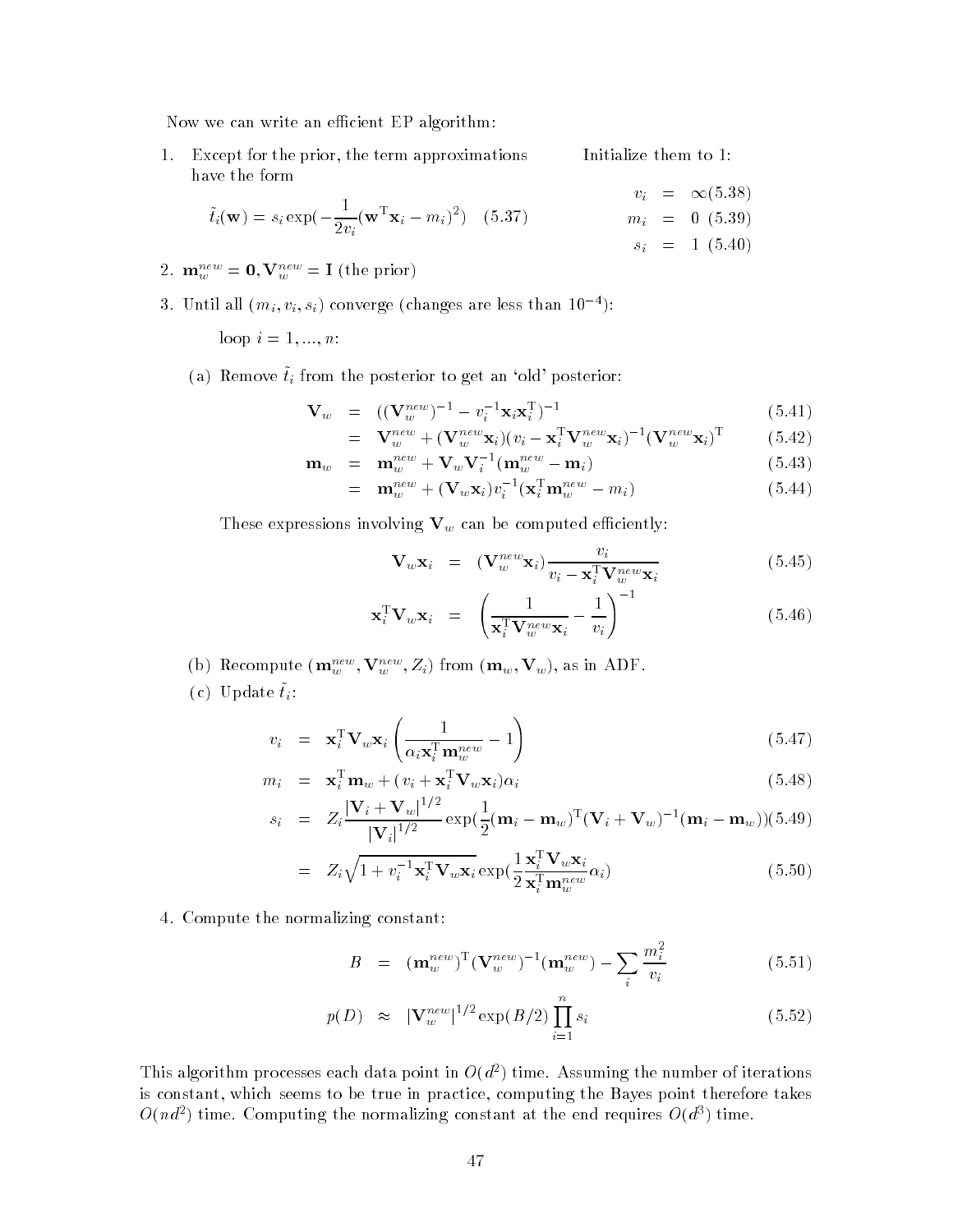#### 5.4 EP with kernels

To use the kernel trick, we need to rewrite EP in terms of inner products. Following the notation of Opper states and opportunities of Opperation of Opperation of Opperation of Opperation of Opperatio

$$
\lambda_i = \mathbf{x}_i^{\mathrm{T}} \mathbf{V}_w^{\backslash i} \mathbf{x}_i \qquad (\mathbf{V}_w^{\backslash i} \text{ is the } \mathbf{V}_w \text{ when term } i \text{ is left out}) \tag{5.53}
$$
\n
$$
C_{ii} = \mathbf{x}_i^{\mathrm{T}} \mathbf{x}_i \tag{5.54}
$$

$$
\Lambda = \text{diag}(v_1, ..., v_n) \tag{5.55}
$$

$$
h_i = \mathbf{x}_i^{\mathrm{T}} \mathbf{m}_w^{new} \tag{5.56}
$$

$$
h_i^{\backslash i} = \mathbf{x}_i^{\mathrm{T}} \mathbf{m}_w^{\backslash i} \tag{5.57}
$$

From the definition of  $q^{++}$  (w) as the product of approximate terms  $\iota_i(\mathbf{w})$ , we know that

$$
\mathbf{V}_{w}^{new} = \left(\mathbf{I} + \sum_{i} \frac{\mathbf{x}_{i} \mathbf{x}_{i}^{\mathrm{T}}}{v_{i}}\right)^{-1} = \left(\mathbf{I} + \mathbf{X} \Lambda^{-1} \mathbf{X}^{\mathrm{T}}\right)^{-1}
$$
(5.58)

$$
\mathbf{m}_w^{new} = \mathbf{V}_w^{new} \sum_j \frac{m_j \mathbf{x}_j}{v_j} \tag{5.59}
$$

$$
\mathbf{x}_i^{\mathrm{T}} \mathbf{m}_w^{new} = \sum_j (\mathbf{x}_i^{\mathrm{T}} \mathbf{V}_w^{new} \mathbf{x}_j) \frac{m_j}{v_j} \tag{5.60}
$$

From the matrix inversion lemma we therefore have

$$
(\mathbf{C} + \Lambda)^{-1} = \Lambda^{-1} - \Lambda^{-1} \mathbf{X}^{\mathrm{T}} \mathbf{V}_w^{new} \mathbf{X} \Lambda^{-1}
$$
(5.61)

$$
\mathbf{X}^{\mathrm{T}} \mathbf{V}_w^{new} \mathbf{X} = \Lambda - \Lambda (\mathbf{C} + \Lambda)^{-1} \Lambda \tag{5.62}
$$

$$
= (\mathbf{C}^{-1} + \Lambda^{-1})^{-1} \tag{5.63}
$$

In this way, we can compute  $\mathbf{x}_i^-\mathbf{v}_w^-\mathbf{x}_j$  for any  $(i,j)$  using only  $\mathbf C$  and  $\Lambda$ . The EP algorithm becomes

- 1. Initialize  $v_i = \infty, m_i = 0, s_i = 1.$
- $\cdots$  in the contract of  $\cdots$  is the contract of  $\cdots$  in the contract of  $\cdots$
- 3. Until all  $(m_i, v_i, s_i)$  converge:

loop in the state of the state of the state of the state of the state of the state of the state of the state o

(a) Remove  $\tilde{t}_i$  from the posterior to get an 'old' posterior:

$$
h_i^{\backslash i} = h_i + \lambda_i v_i^{-1} (h_i - m_i) \tag{5.64}
$$

(b) Recompute (part of) the new posterior, as in ADF:

$$
z = \frac{h_i^{\backslash i}}{\sqrt{\lambda_i}} \tag{5.65}
$$

$$
Z_i = \epsilon + (1 - 2\epsilon)\phi(z) \tag{5.66}
$$

$$
\alpha_i = \frac{1}{\sqrt{\lambda_i}} \frac{(1 - 2\epsilon)\mathcal{N}(z; 0, 1)}{\epsilon + (1 - 2\epsilon)\phi(z)} \tag{5.67}
$$

$$
h_i = h_i^{\backslash i} + \lambda_i \alpha_i \tag{5.68}
$$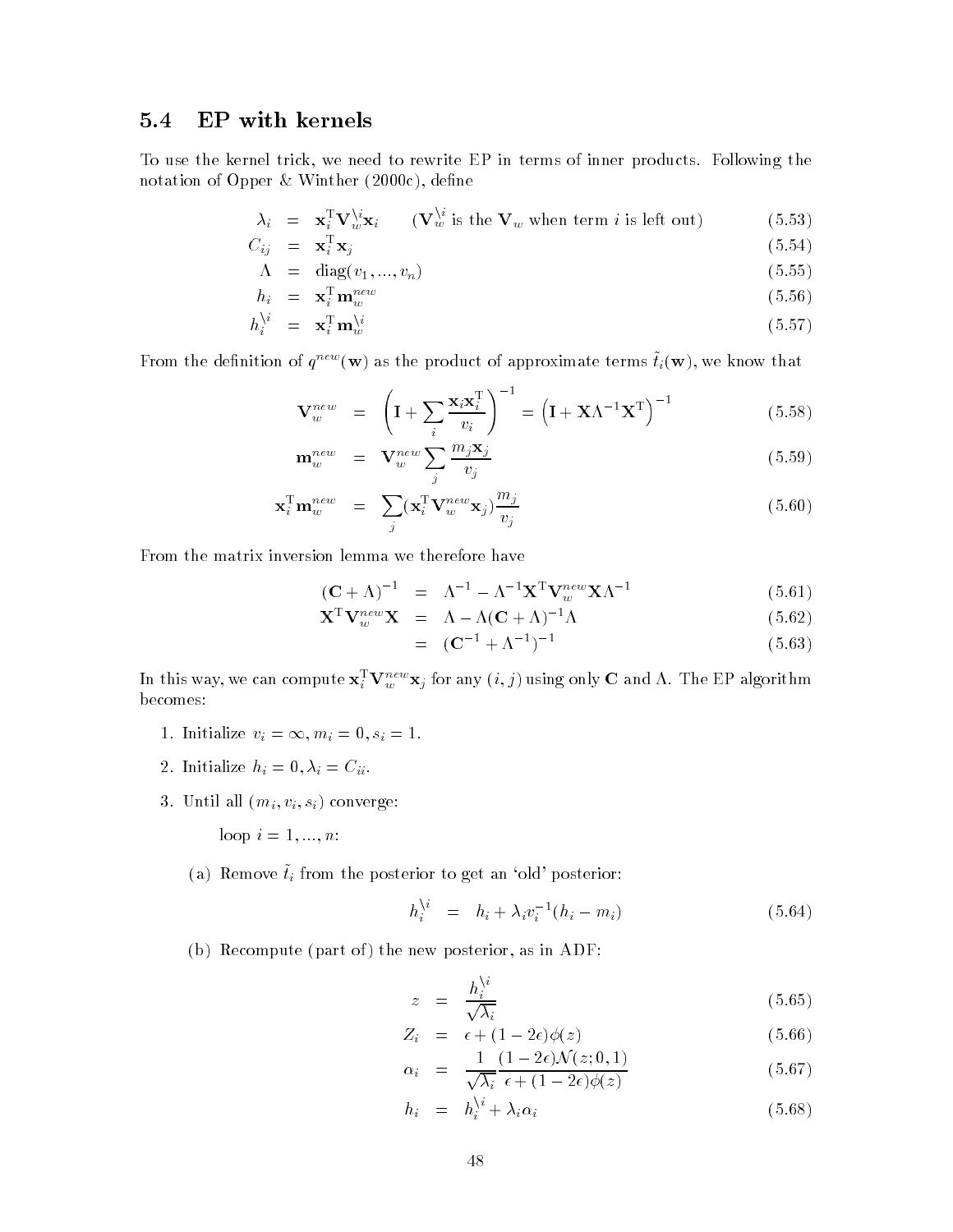$(c)$  Set

$$
v_i = \lambda_i \left( \frac{1}{\alpha_i h_i} - 1 \right) \tag{5.69}
$$

$$
m_i = h_i^{\backslash i} + (v_i + \lambda_i)\alpha_i = h_i + v_i\alpha_i \tag{5.70}
$$

$$
s_i = Z_i \sqrt{1 + v_i^{-1} \lambda_i} \exp(\frac{\lambda_i \alpha_i}{2h_i})
$$
\n(5.71)

(d) Now that  $\Lambda$  is updated, finish recomputing the new posterior:

$$
A = (C^{-1} + \Lambda^{-1})^{-1}
$$
 (5.72)

For all  $i$ :

$$
h_i = \sum_j A_{ij} \frac{m_j}{v_j} \qquad \text{(from (5.60))} \tag{5.73}
$$

$$
\lambda_i = \left(\frac{1}{A_{ii}} - \frac{1}{v_i}\right)^{-1} \qquad \text{(from (5.46))} \tag{5.74}
$$

4. Compute the normalizing constant:

$$
B = \sum_{ij} A_{ij} \frac{m_i m_j}{v_i v_j} - \sum_i \frac{m_i^2}{v_i}
$$
 (5.75)

$$
p(D) \approx \frac{|\Lambda|^{1/2}}{|\mathbf{C} + \Lambda|^{1/2}} \exp(B/2) \prod_{i=1}^{n} s_i
$$
 (5.76)

The determinant expression in  $(5.76)$  follows from  $(5.58)$ :

$$
|\mathbf{V}_{w}^{new}| = |\mathbf{I} + \mathbf{X}\Lambda^{-1}\mathbf{X}^{\mathrm{T}}|^{-1} = |\mathbf{I} + \mathbf{X}^{\mathrm{T}}\mathbf{X}\Lambda^{-1}|^{-1}
$$
(5.77)

$$
= |\mathbf{I} + \mathbf{C}\Lambda^{-1}|^{-1} = \frac{|\Lambda|}{|\mathbf{C} + \Lambda|} \tag{5.78}
$$

In step (5.72), it would appear that we need to invert a matrix, taking  $O(n^+)$  time, for each data point. However, since only one  $v_i$  changes each time, A can be updated incrementally in  $O(n^{-})$  time. Initialize  $\mathbf{A} = \mathbf{C}$  and then update with

$$
\mathbf{A}^{new} = \left( \mathbf{C}^{-1} + \Lambda^{-1} + \Delta \Lambda^{-1} \right)^{-1} \tag{5.79}
$$

$$
= \mathbf{A} - \frac{\mathbf{a}_i \mathbf{a}_i^{\mathrm{T}}}{\delta + a_{ii}} \tag{5.80}
$$

where 
$$
\delta = \left(\frac{1}{v_i^{new}} - \frac{1}{v_i^{old}}\right)^{-1}
$$
 (5.81)

Assuming a constant number of iterations, the algorithm thus runs in  $O(n^2)$  time, plus the time to compute the inner product matrix  $C$ . This is a great improvement over  $O(na^{-})$  if the dimensionality is very large, e.g. if the feature set is artificially expanded.

To show the equivalence with Opper & Winther's algorithm, we make the following observations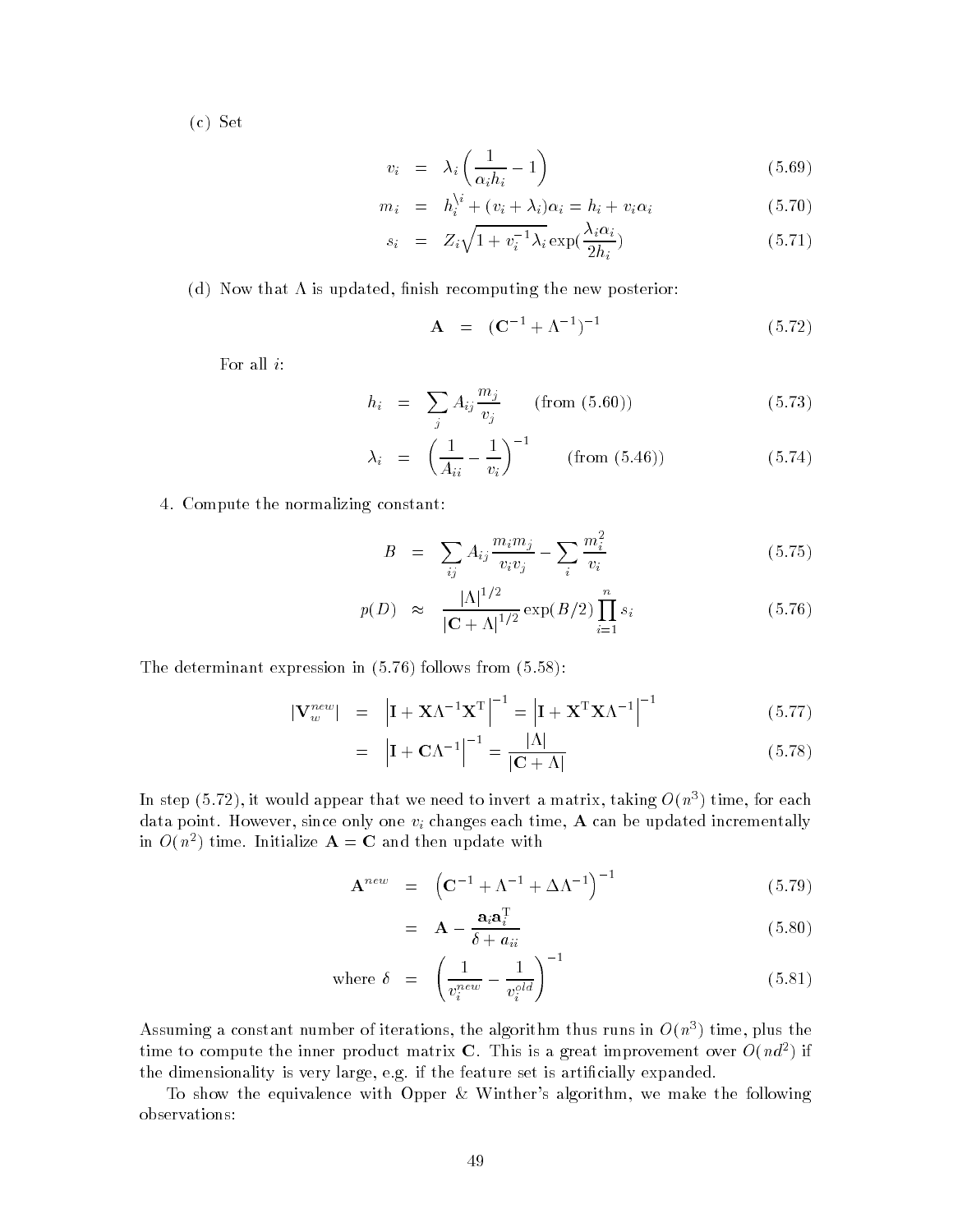At convergence will hold for all i so that

$$
\sum_{j} \frac{m_j \mathbf{x}_j}{v_j} = \sum_{j} \frac{h_j \mathbf{x}_j}{v_j} + \sum_{j} \alpha_j \mathbf{x}_j \tag{5.82}
$$

$$
\mathbf{m}_w^{new} + \sum_j \frac{m_j \mathbf{x}_j}{v_j} = \left( \mathbf{I} + \sum_j \frac{\mathbf{x}_j \mathbf{x}_j^{\mathrm{T}}}{v_j} \right) \mathbf{m}_w^{new} + \sum_j \alpha_j \mathbf{x}_j \tag{5.83}
$$

$$
\mathbf{m}_w^{new} = \sum_j \alpha_j \mathbf{x}_j \tag{5.84}
$$

$$
h_i = \sum_j \alpha_j(\mathbf{x}_i^{\mathrm{T}} \mathbf{x}_j) = \sum_j C_{ij} \alpha_j
$$
 (5.85)

This is the equation Opper & Winther use instead of  $(5.73)$ .

The update is in the update in the update in the update in the update in the update in the update in the update in the update in the update in the update in the update in the update in the update in the update in the upda

$$
\lambda_i = \left( \frac{1}{v_i - v_i^2 \left[ (\mathbf{C} + \Lambda)^{-1} \right]_{ii}} - \frac{1}{v_i} \right)^{-1} \tag{5.86}
$$

$$
= (v_i - v_i^2 \left[ (\mathbf{C} + \Lambda)^{-1} \right]_{ii}) (v_i \left[ (\mathbf{C} + \Lambda)^{-1} \right]_{ii})^{-1}
$$
(5.87)

$$
= \frac{1}{[(\mathbf{C} + \Lambda)^{-1}]_{ii}} - v_i \tag{5.88}
$$

This is the update Opper & Winther use instead of  $(5.74)$ .

- EP computes a normalizing constant for the posterior while Opper Winther do not.
- All other updates are identical to those in Opper Winther -c though carried out in a different order. Reordering the updates does not matter as long as both algorithms converge

The input to the algorithm is simply the matrix  $C$ , which can be computed using an arbitrary inner product function  $\cup$  ( $\mathbf{x}_i$ ,  $\mathbf{x}_j$ ) instead of  $\mathbf{x}_i^{\top} \mathbf{x}_j$ . However, in that case we need to keep  $y_i$  and  $\mathbf{x}_i$  separate:

$$
C_{ij} = y_i y_j C(\mathbf{x}_i, \mathbf{x}_j) \tag{5.89}
$$

Using a nonlinear inner product function is an efficient way to use an expanded feature space, since we don't have to represent each expanded data point. We only have to compute the inner product between two expanded data points, which is a scalar function of the original data

The output of the algorithm is the  $\alpha_i$ , which implicitly represent  $\mathbf{m}_w^{...}$  through (5.84). With these we classify a new data point according to

$$
f(\mathbf{x}) = \text{sign}(\mathbf{x}^{\text{T}} \mathbf{m}_w^{new}) = \text{sign}(\sum_i \alpha_i y_i C(\mathbf{x}, \mathbf{x}_i))
$$
(5.90)

#### $5.5$  Results on synthetic data

Figure -a demonstrates the Bayes point classier vs the SVM classier on 
 training points Besides the two dimensions shown here each point had a third dimension set at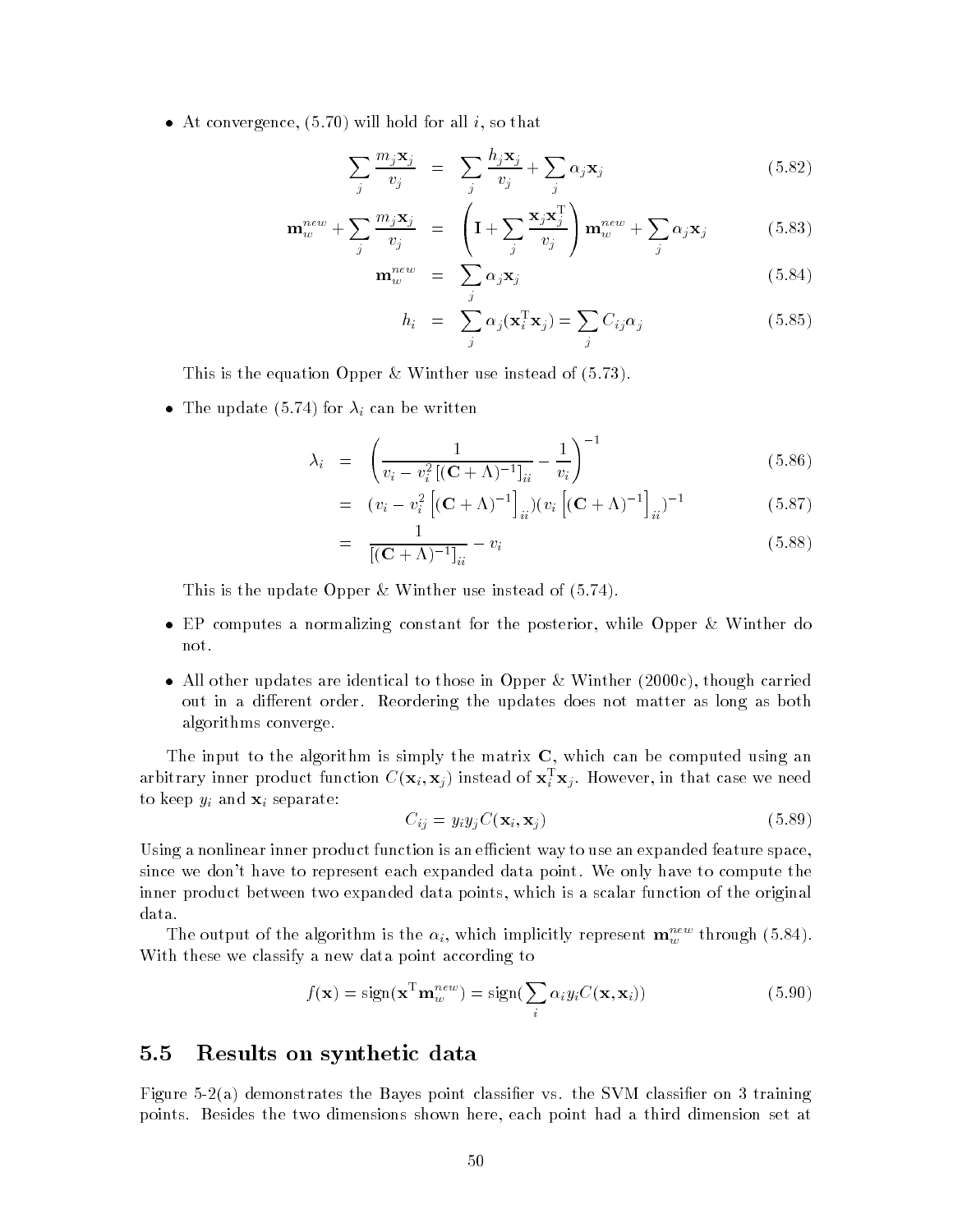1. This provides a 'bias' coefficient  $w_3$  so that the decision boundary doesn't have to pass through  $(0,0)$ . Each classifier is set to zero label noise  $(\epsilon = 0$  and zero slack). The Bayes point classifier approximates a vote between all linear separators, ranging from an angle of U to 159 . The Bayes point chooses an angle in the middle of this range. SVM chooses the decision boundary to maximize 'margin', the distance to the nearest data point. This makes it ignore the topmost data point In fact the Bayes point and SVM would coincide if that point were removed Adding the point reduces the set of linear separators and Bayesian inference must take this into account

Figure 5-3 plots the situation in parameter space. For viewing convenience, we restrict  $\bf{w}$ to the unit sphere. The exact Bayes point was computed by likelihood-weighted sampling, i.e. sampling a random **w** on the sphere and discarding those which are not separators. EP provides an accurate estimate of the posterior mean  $\mathbf{m}_w$  and posterior covariance  $\mathbf{V}_w$ . Compare

$$
\text{Exact }\mathbf{V}_w = \begin{bmatrix} 0.366 & 0.0551 & -0.125 \\ 0.0551 & 0.533 & -0.073 \\ -0.125 & -0.073 & 0.164 \end{bmatrix} \qquad \text{EP }\mathbf{V}_w = \begin{bmatrix} 0.358 & 0.0589 & -0.118 \\ 0.0589 & 0.542 & -0.0809 \\ -0.118 & -0.0809 & 0.163 \end{bmatrix}
$$

Figure -b plots cost vs error for EP versus three other algorithms for estimating the Bayes point the billiard algorithm of Herbrich et al the TAP algorithm of Opper winther and the means of opportunities are meaning the means of Opper in the meaneld MF algorithm of Opper International Competition and the competition of Opper International Competition of Opper International Competition error is measured by Euclidean distance to the exact solution found by importance sampling The error in using the SVM solution is also plotted for reference Its unusually long running time is due to Matlab's quadprog solver. TAP and MF were slower to converge than EP. even with a large initial step size of - As expected EP and TAP converge to the same solution

The billiard algorithm is a Monte Carlo method that bounces a ball inside the region defined by hyperplane constraints. It must be initialized with a linear separator and the SVM was used for that purpose. Since there are many other ways one could initialize the billiard, which may be much cheaper, the initialization step was not counted against the billiard's FLOP count (otherwise the billiard curve would be right of the SVM point). The error axis must also be interpreted carefully. While it is tempting to use the lower envelope of the curve as the measure of error, it is actually more accurate to use the upper envelope, since this is all that the algorithm can consistently achieve as samples accumulate. Nevertheless it is clear that EP is much faster and more accurate

Laplace's method and variational Bayes do not work at all on this problem. Laplace fails because the derivatives of the likelihood are not informative they are either zero or infinity. Variational Bayes fails for  $\epsilon = 0$  because no Gaussian can lower bound the likelihood (Gaussians never reach zero). Even with  $\epsilon > 0$ , a Gaussian bound must be quite narrow so we can't expect competitive performance.

Herbrich Graepel - point out that the SVM is sensitive to scaling an input vector is if we replace  $\mathbb{Z}_1$  will change the solution will change the solution will change the solution will and empirically that data vectors should therefore be normalized to unit length before SVM training. This is quite a shock since no mention of this was made in the original SVM papers. If the data in gure - including the bias dimension is normalized before training then the SVM solution tilts slightly toward the BPM solution, supporting Herbrich  $\&$  Graepel's suggestion. The Bayes Point Machine, by contrast, does not require any normalization, because the data likelihood  $(5.1)$  is correctly invariant to scaling an input vector. The solution found by EP is also invariant.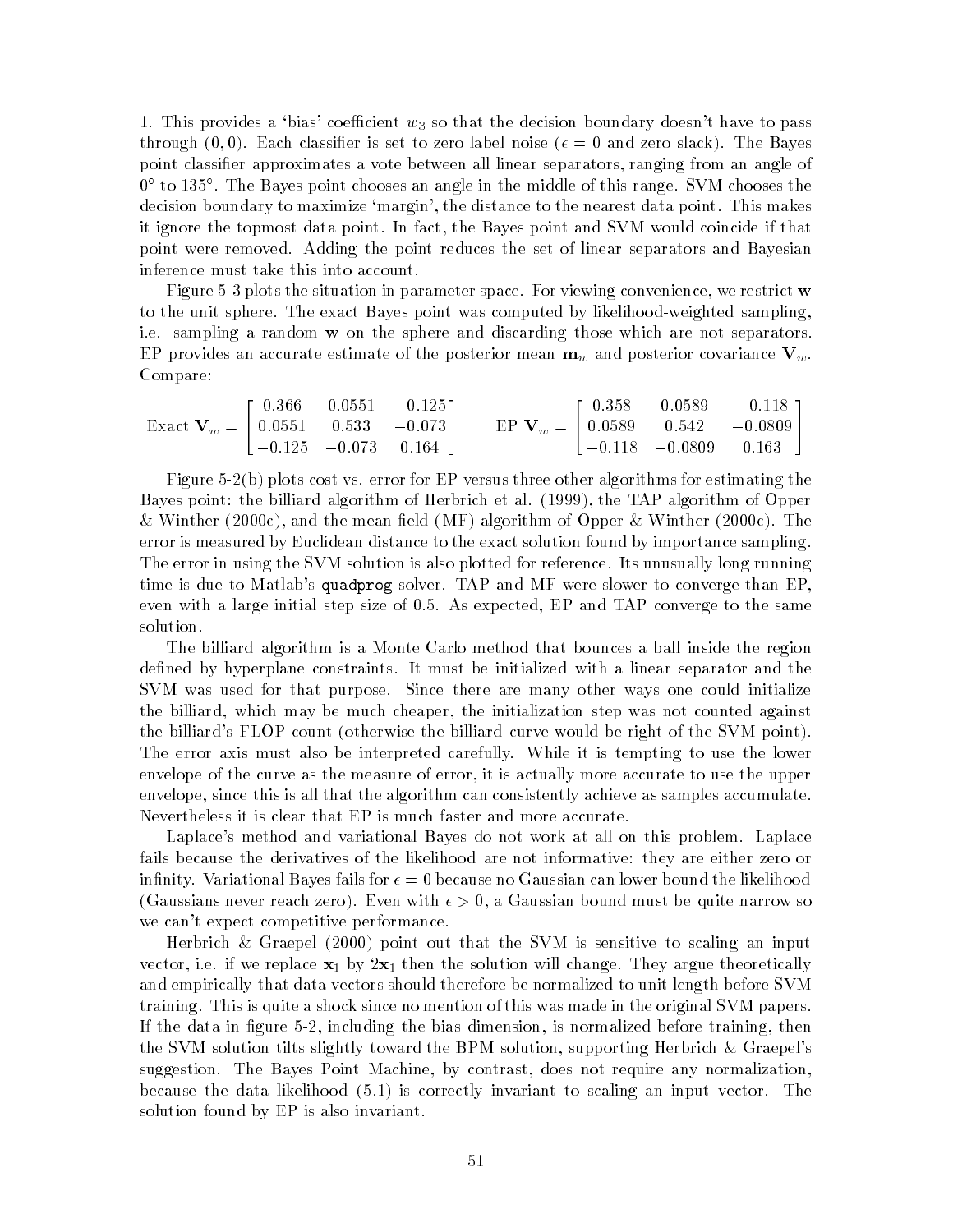

Figure - left Bayes point machine vs Support Vector Machine on a simple data set The Bayes point more closely approximates a vote between all linear separators of the data (right) Cost vs. error in estimating the posterior mean. ADF is the first 'x' on the EP curve



Figure left The same problem viewed in parameter space the unit sphere Each data point imposes a linear constraint, giving an odd-shaped region on the sphere. The Bayes point is the centroid of the region The EP estimate is indistinguishable from the exact Bayes point on this plot. (right) The Gaussian posterior approximation obtained by EP, rendered as a one standard deviation isoprobability ellipsoid.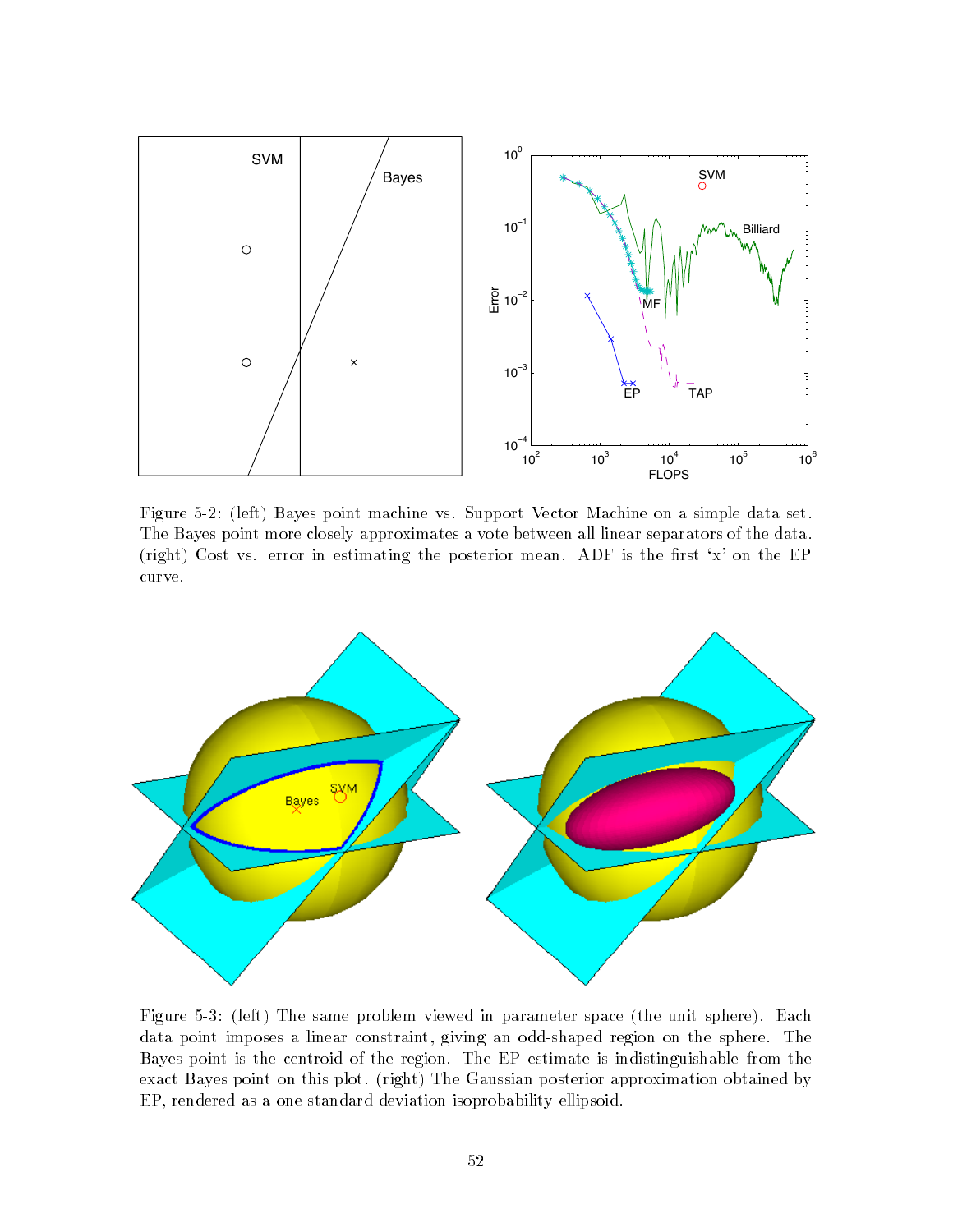

Figure Cost vs error for the 
point problem with one point replicated times

The linear classification problem is special in that some points can have large influence on the solution while adjacent points have zero influence. This is because the constraints imposed by the latter points may be redundant given the constraints already imposed by other points This property allows the support vector machine to focus on a small number of points, the support vectors, when finding its solution. Unfortunately, this property can cause havoc with EP EP uses Gaussians to smooth out the hard constraints and cannot always recognize when a point is redundant and should be ignored. The result is that clusters of points can degrade the  $EP$  estimate. Figure  $5-4$  shows what happens to figure  $5-$ -b when the point at is replicated times As expected the cluster of points counts more than it should, making the EP boundary move slightly away from it. The accuracy of EP, TAP, and MF degrades significantly, while SVM and Billiard are unchanged. On the bright side, the error cannot be made arbitrarily high—using more than 10 replications, or replicating the other points, does not degrade the accuracy any further. One work-around for this behavior would be to reduce the dataset in advance, e.g. to just the support vectors. This idea has not been tested yet

Figure 5-5 compares the EP solution to the exact posterior mean when noisy labels are allowed  $\mathbf{N}$ entire parameter space not just perfect separators EP can handle it with no additional cost. The solution comes out vertical because it is a compromise between the small set of perfect separators at 135<sup>°</sup> and the larger set of boundaries between  $0^{\circ}$  and 135<sup>°</sup> which have one error. (There is also a set of boundaries past  $135^{\circ}$  which also have one error.) On this dataset, a similar result can be achieved with the SVM if we set the slack parameter C - though this would not necessarily be true on another dataset Winther has given extensive evaluations of EP with  $\epsilon = 0$  and  $\epsilon > 0$  on synthetic datasets, showing that it achieves the theoretical performance of Bayesian averaging. Those experiments are not repeated here

Figure 5-6 demonstrates EP with a nonlinear kernel, contrasting it to the SVM solution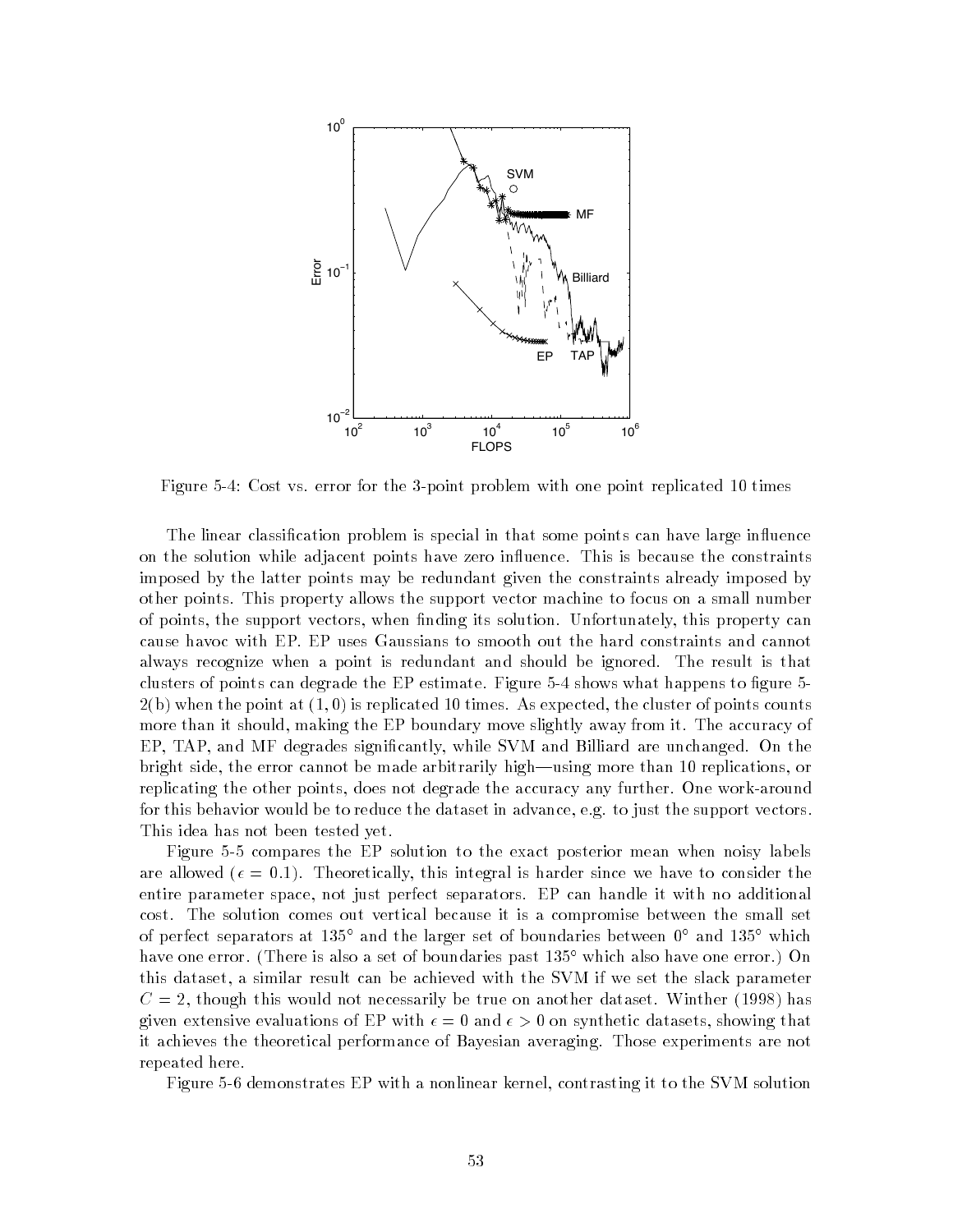

Figure The EP solution has good agreement with the exact posterior mean when noisy  $\blacksquare$ 

with the same kernel. The kernel was Gaussian:

$$
C(\mathbf{x}_i, \mathbf{x}_j) = \exp(-\frac{1}{2\sigma^2}(\mathbf{x}_i - \mathbf{x}_j)^{\mathrm{T}}(\mathbf{x}_i - \mathbf{x}_j))
$$
(5.91)

with width parameter  $\mathbf{r}$  and  $\mathbf{r}$  and  $\mathbf{r}$  and  $\mathbf{r}$  and  $\mathbf{r}$  and  $\mathbf{r}$ has an infinite number of features. The SVM is quite sensitive to the choice of  $\sigma$  as well as the idiosyncrasies of the dataset. This is related to the sparsity of the SVM solution: when the boundary depends on only a few data points, i.e. a few Gaussian kernels, small changes in those kernels have a larger effect on the boundary. Similar results obtain if we use a polynomial kernel

$$
C(\mathbf{x}_i, \mathbf{x}_j) = (\mathbf{x}_i^{\mathrm{T}} \mathbf{x}_j + 1)^p
$$
\n(5.92)

For large  $p$ , the boundaries are almost identical to those for a wide Gaussian kernel.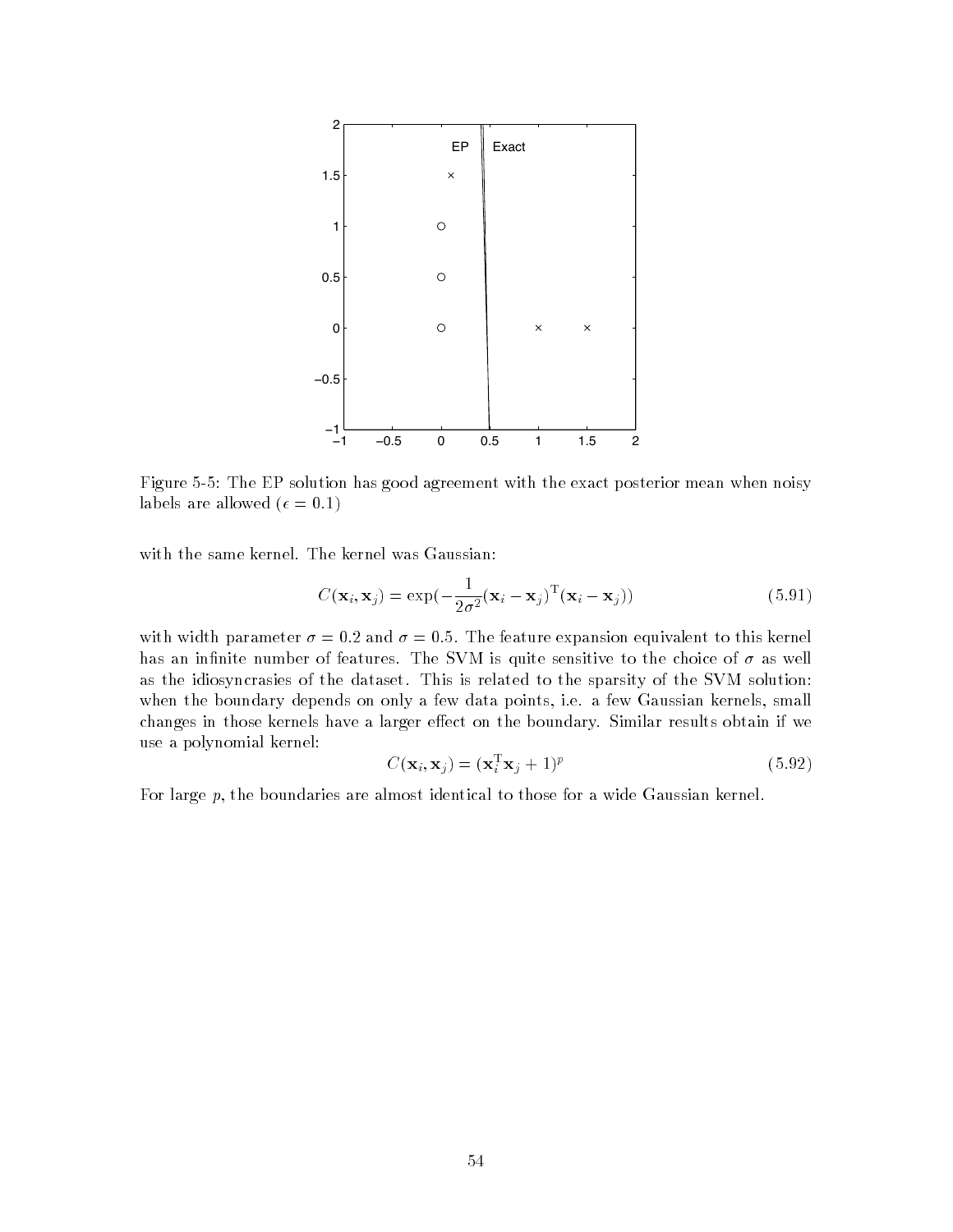

narrow Gaussian kernel wide Gaussian kernel

 $F_{\rm A}$  , and  $F_{\rm A}$  resulting from Support Vector Machine training variant  $F_{\rm A}$ Bayes Point Machine training with EP Both used a Gaussian kernel with the same width parameter. (left) Narrow width. The SVM tends to put extra bumps and kinks in the boundary. (right) Wider width. The SVM chooses an unusual solution in order to maximize margin in the expanded space. The BPM boundary is non-sparse (all  $\alpha_i > 0$ ) but smoother. It is hardly affected by changing the kernel width. Billiard gives results similar to EP.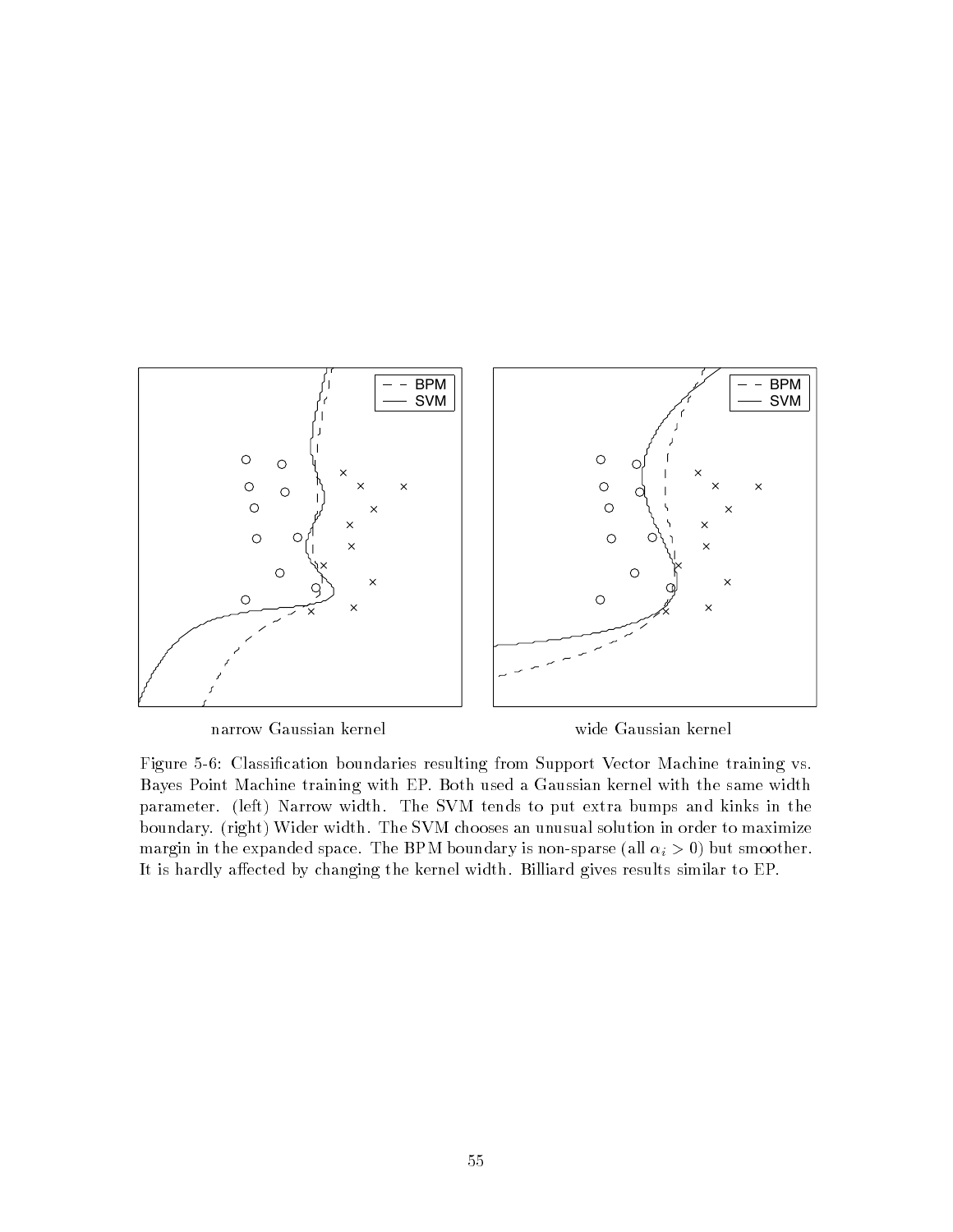### Results on real data

For higher dimensional problems, it is more difficult to compute the exact Bayes point and make cost vs. accuracy comparisons. So instead we'll measure cost vs. test performance on benchmark problems

Figure 5-7 compares EP, Billiard, and SVM on discriminating handwritten digit '3' from '5'. Each data point  $\mathbf{x}_i$  is an  $8 \times 8$  binary image (64 dimensions). The dataset was randomly split 40 times into a (small) training set of 70 points and a test set of 430 points. all algorithms were linear and set for zero noise and set for a linear and set for a run for an algorithm was is far more computation than EP or SVM used. Nevertheless, EP is best.

Figures 5-8 and 5-9 show the same type of comparison on four datasets from the UCI repository (Blake & Merz, 1998). Each dataset was randomly split 40 times into a training set and test set in the ratio , in the features were normalized to have normalized to have normalized to have  $\mathbf{I}(\mathbf{V})$ zero mean and unit variance in the training set. The classifiers used zero label noise and a Gaussian kernel with  $\sigma = 3$ . Billiard was run for 500 iterations. The thyroid dataset was made into a binary classification problem by merging the different classes into normal vs. abnormal. Except for sonar, EP and Billiard beat the SVM a majority of the time, and in all cases EP performed similarly to Billiard. However, the running time for Billiard is significantly higher, since it must be initialized at the SVM solution. Figure 5-10 shows cost vs test error curves on some typical runs The SVM using quadprog is particularly slow on thyroid. The unusual success of the SVM on sonar was also reported by Herbrich et al.  $(1999)$ , and may be related to the different assumptions made by the SVM (see section 5.1).

To give an idea of the actual running time in Matlab, figure 5-11 plots the training time vs. training set size for 40 trials. As expected, the time scales as  $n^+$ . Extrapolating from this, it would take an hour for  $1,000$  data points and 6 weeks for  $10,000$  data points. Finding a way to speed up EP similar to the way that quadratic programming can be sped up for the SVM, will be essential for large data sets.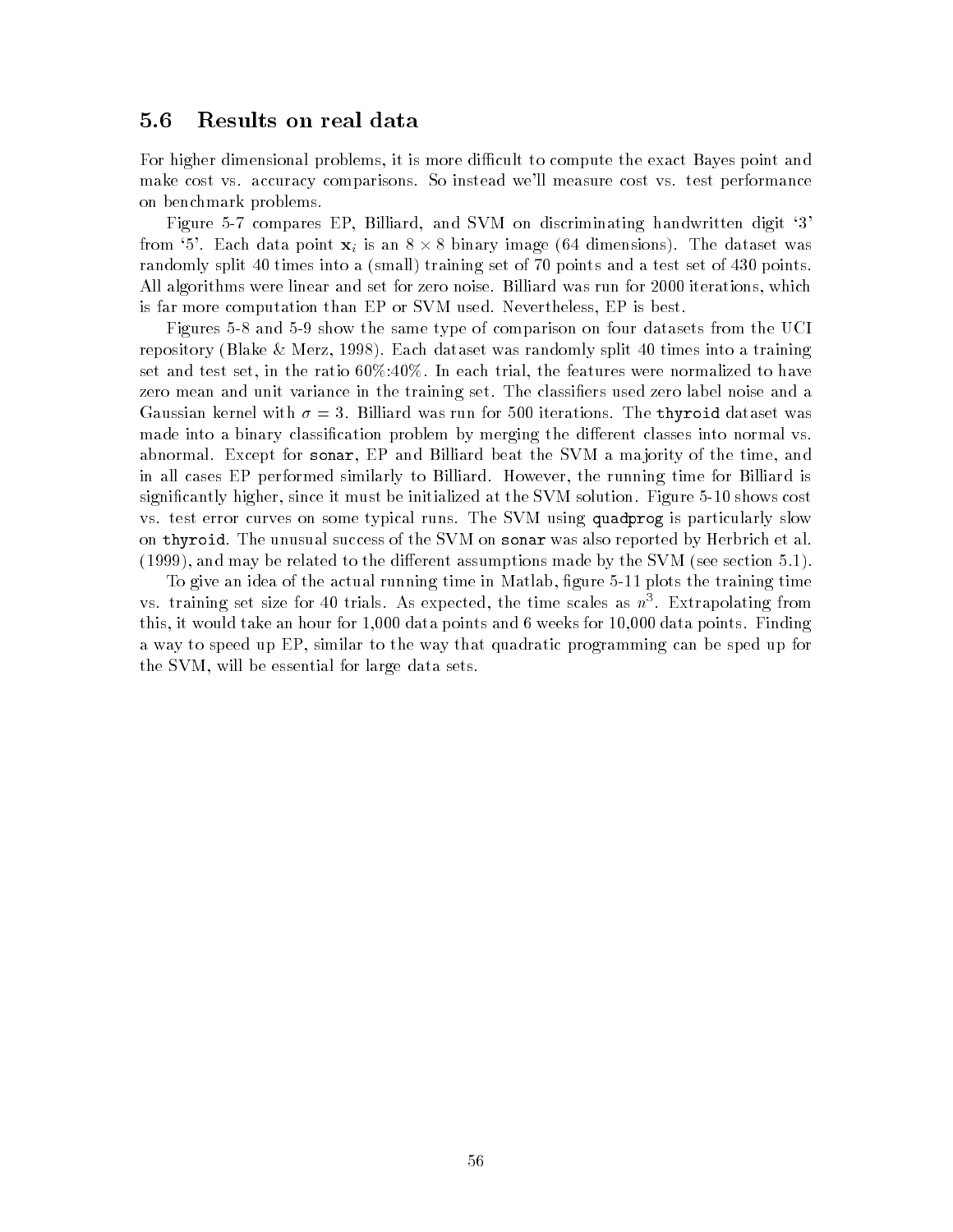

Figure Test error of SVM vs EP left and Billiard vs EP right on digit classication over 40 random train/test splits. Each point is (test error for SVM/Billiard, test error for EP). Points under the line correspond to trials where EP had a lower test error. EP beat SVM 
 times and beat Billiard - times despite being the fastest of all three algorithms of this dataset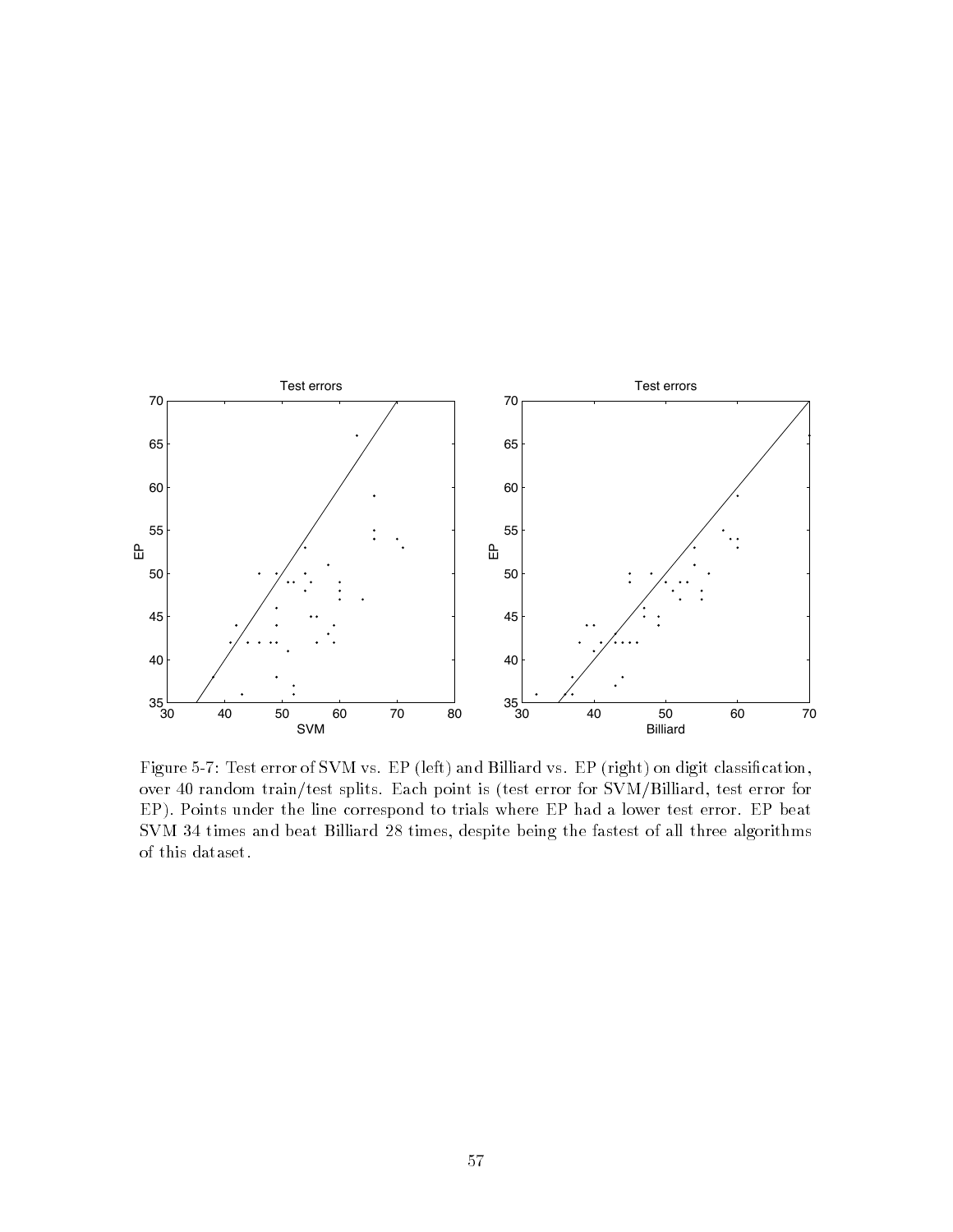

Figure 5-8: Test error rates over 40 train/test splits. Each point is (test error for  $SVM/Billiard$ , test error for EP). Points under the line correspond to trials where EP had a lower test error. For running times, see figure 5-10.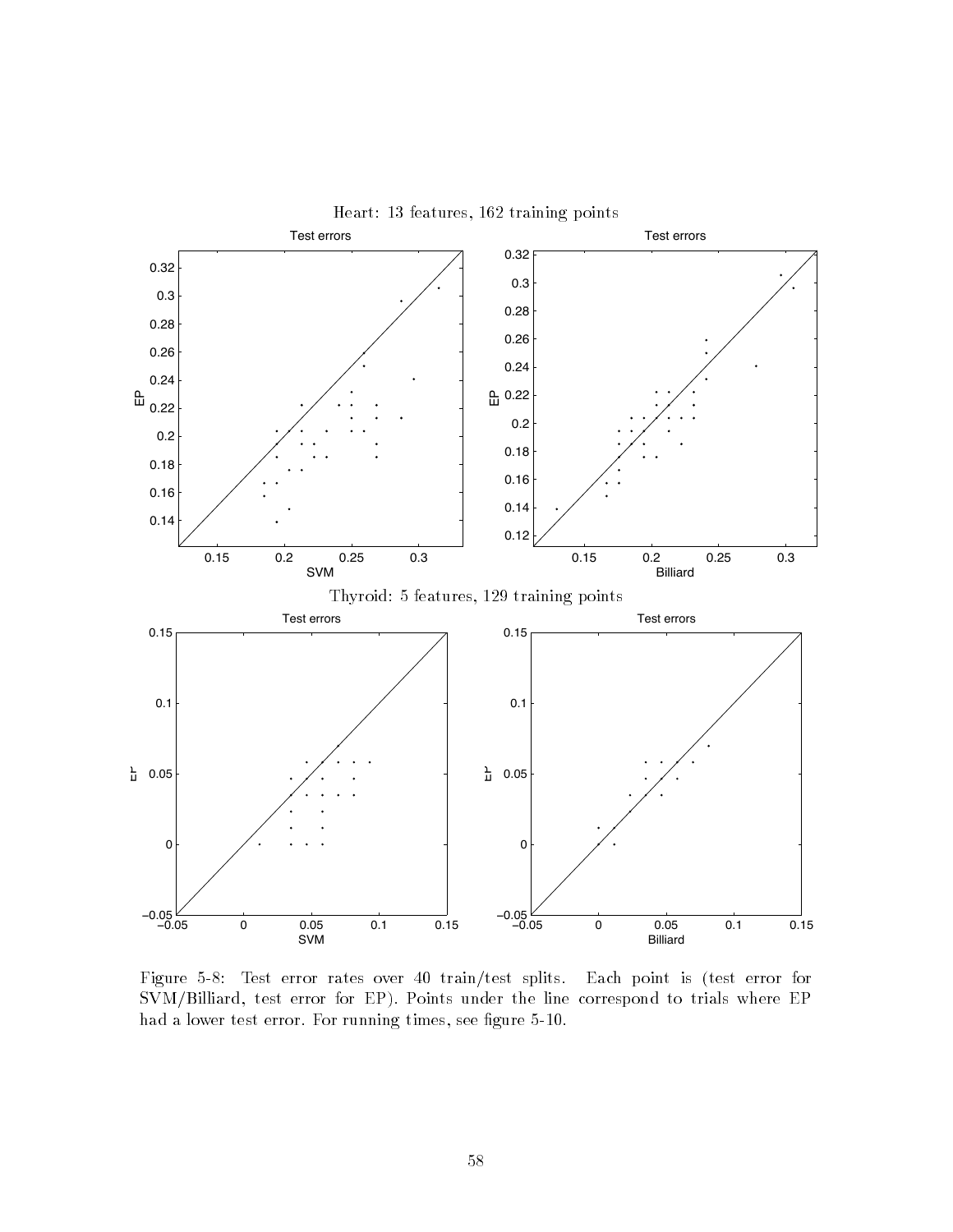

Figure 5-9: Test error rates over 40 train/test splits. Each point is (test error for SVM/Billiard, test error for EP) for one trial. Points under the line correspond to trials where EP had a lower test error. For running times, see figure 5-10.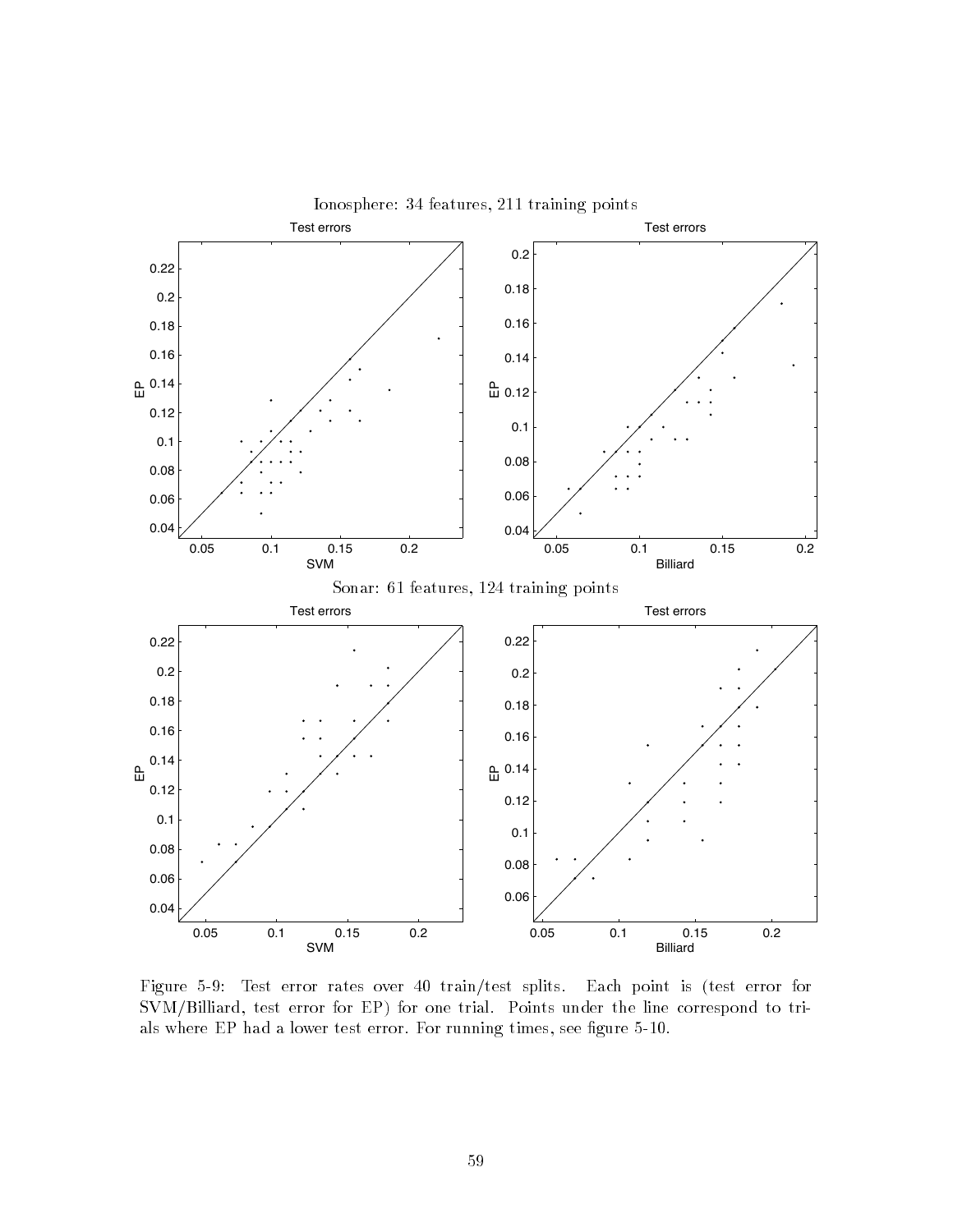

Figure Cost vs test error on a typical trial for each dataset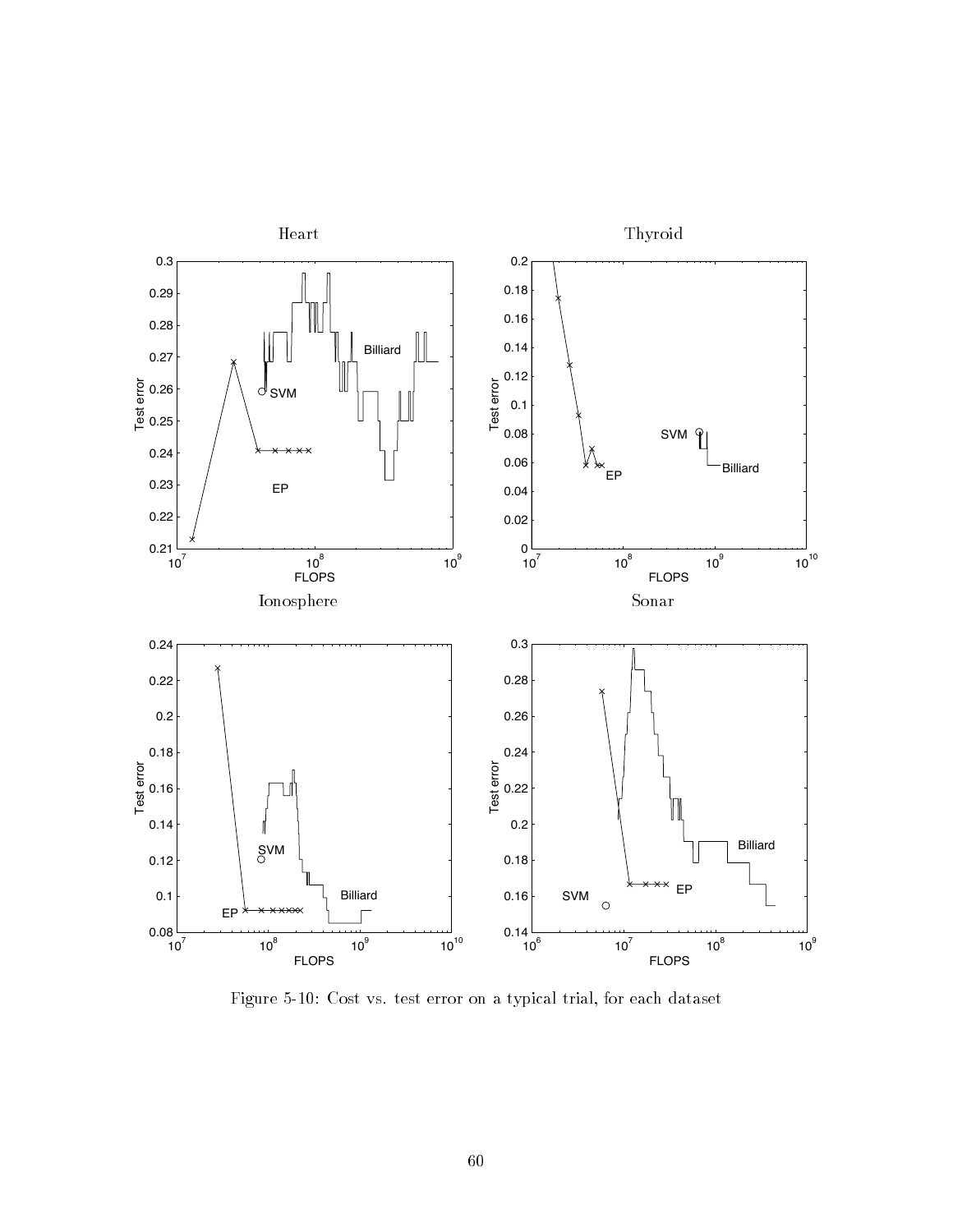

Figure Actual training time in Matlab for EP with kernels for dierent dataset sizes. It nearly perfectly follows  $n$  growth. The time to compute the inner product matrix is not included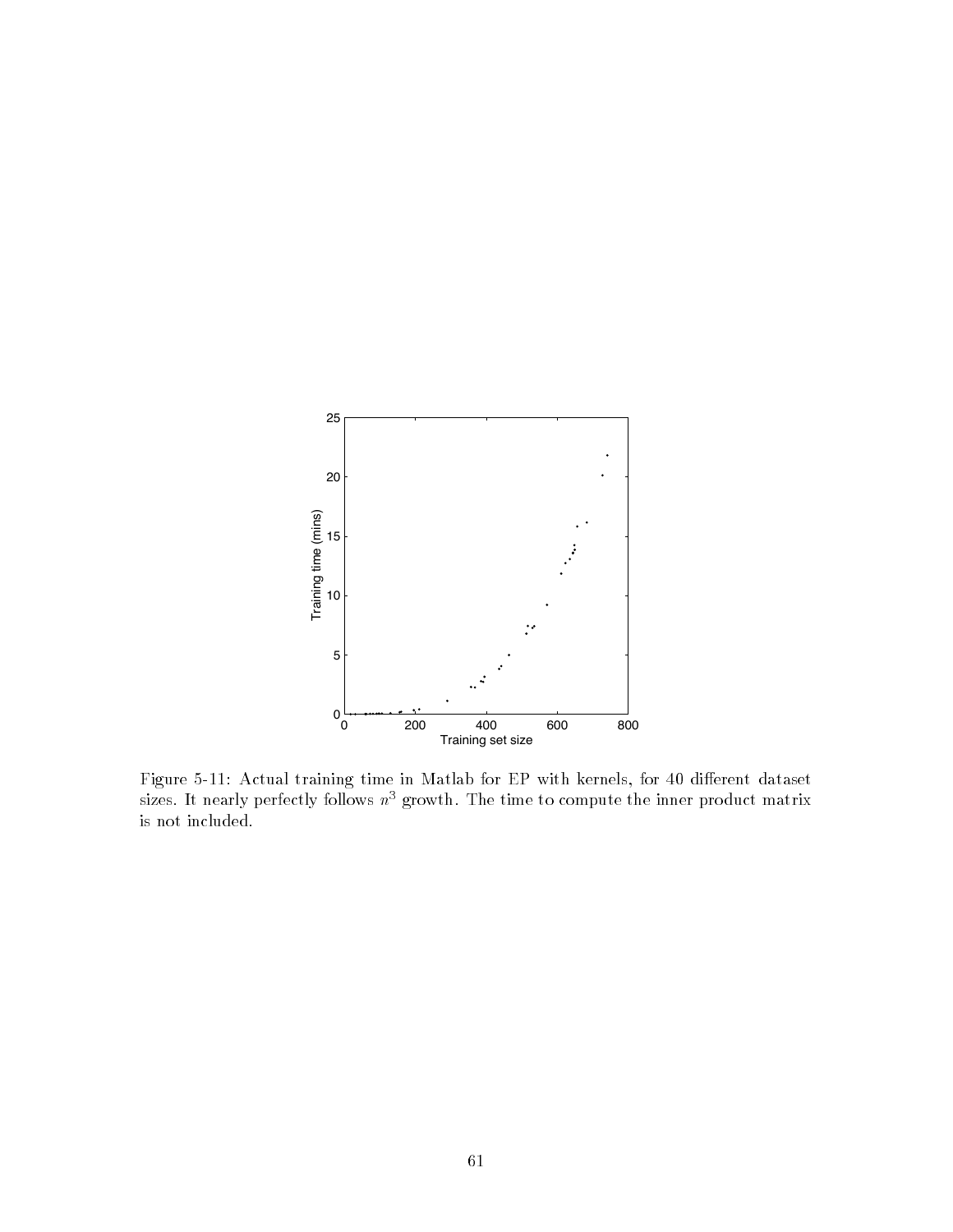#### 5.7 Model selection

This section reports results on Bayesian model selection using the estimated evidence  $p(D)$ . This is a unique feature of EP because the billiard algorithm cannot provide an estimate of  $p(D)$ . By maximizing the evidence, we can select the appropriate feature set, feature kernel, or noise parameter  $\epsilon$ . For background on Bayesian model selection, see MacKay Kass Raftery 
 Minka -a A popular approach to model selection for the SVM is to minimize  $\frac{R}{M^2}$ , v  $M^{2}$  is the radius of the smallest ball containing the smallest ball containing the training the training the training the training  $\alpha$ set (measured in the mapped feature space) and M is the margin (Cristianini et al., 1998). Another approach is to minimize the span bound given by thresholding the  $\alpha$ 's (Chapelle Vapnik Chapelle et al -

$$
S = \sum_{\text{support vectors } i} \Theta(\alpha_i - \left[\mathbf{C}_{\text{sv}}^{-1}\right]_{ii})
$$
\n(5.93)

These three criteria, evidence, margin, and span, can lead to quite different results. Figure - shows a synthetic training set classical according to distance from the original original original  $\mathcal{L}$ i.e. the true decision boundary is a circle. Three different decision boundaries result from training an SVM with three different kernels (the decision boundaries from EP are nearly identical). All of these boundaries achieve zero error so we need to invoke some other rule besides training error to select among them. Over all Gaussian kernels, the margin criterion is minimized by taking  $\mathbb{R}^n$  . This produces a decision boundary with spurious kinks  $\mathbb{R}^n$ and bumps The span bound is minimized by an even narrower kernel  - where the bound is By contrast the best Gaussian kernel according to evidence has  providing a much smoother and more realistic boundary. The quadratic kernel, which is the closest to the true boundary has even greater evidence yet less margin

In the noise-free case, the Bayesian evidence  $p(D)$  has a natural interpretation. It is the fraction of perfect separators out of all representable classifiers. If a particular set of features has a large percentage of perfect separators, then we intuitively should have more faith in that feature set. This is what Bayesian model selection does, and in choosing the Bayes point we follow the same basic argument. Maximizing the margin does not necessarily behave this way

The next example repeats the feature selection experiment of Weston et al chapelle et al - ( = c c j , w ) distributed by radial six features was considered by distribution of the sampling  $y = \pm 1$  with equal probability and then setting

$$
x_1 = \mathcal{N}(y, 1) \tag{5.94}
$$

$$
x_2 = \mathcal{N}(2y, 1) \tag{5.95}
$$

$$
x_3 = \mathcal{N}(3y, 1) \tag{5.96}
$$

$$
x_4 = \mathcal{N}(0, 1) \tag{5.97}
$$

$$
x_5 = \mathcal{N}(0, 1) \tag{5.98}
$$

$$
x_6 = \mathcal{N}(0, 1) \tag{5.99}
$$

With probability features x--x were swapped with features x-x Thus all six features are relevant to some degree. To these six relevant features are appended 14 irrelevant features with distribution  $\mathcal{N}(0,20)$ . The test is to see whether we can reject the 14 irrelevant features In Chapelle et al - the algorithm was forced to keep only two features Here we use a more rigorous test are added one by one by one by one by one by one by one starting with the relevant o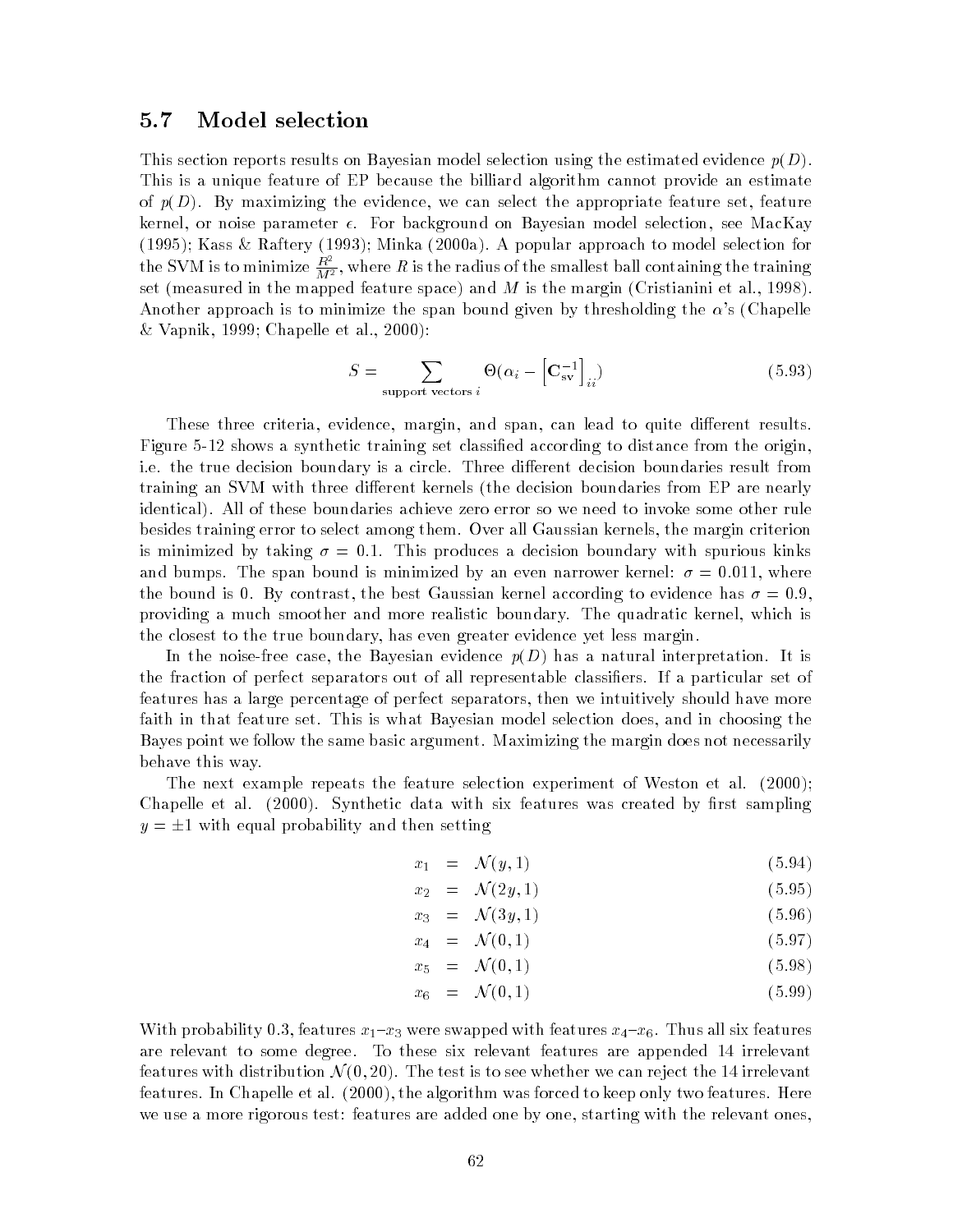

rigure 5-12: A dataset classified with three different kernels. The margin criterion  $R^{\pi}/M^{\pi}$ prefers the Bayesian evidence points the Bayesian evidence pD prefers the quadratic solution  $\mathcal{P}(\mathcal{N})$ the space of the span boundary with the time  $\alpha$  and  $\alpha$  and the time boundary the true boundary of the true boundary is a circle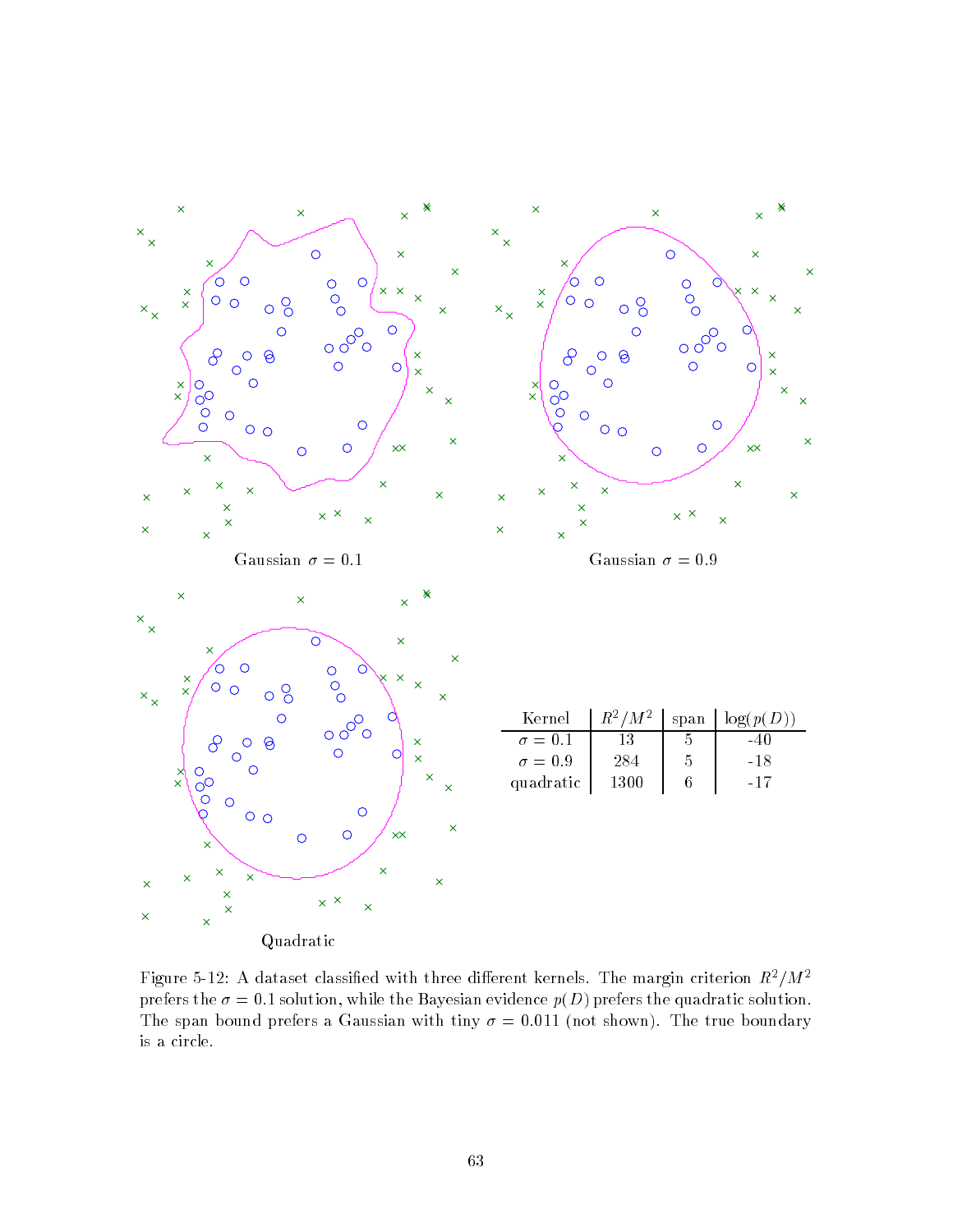

Figure Feature selection curves for the margin bound span bound and Bayesian evidence. The Bayesian evidence has a clear peak at six, the correct answer. The other criteria, which are to be minimized, do not perform as well. The margin bound has only a local minimum at six, and the span bound only a local minimum at five.

and the algorithm must decide when to stop. Figure 5-13 shows the curves for the margin bound, span bound, and Bayesian evidence. Both the SVM and BPM used a linear kernel with zero slack The Bayesian evidence is clearly a better measure of relevance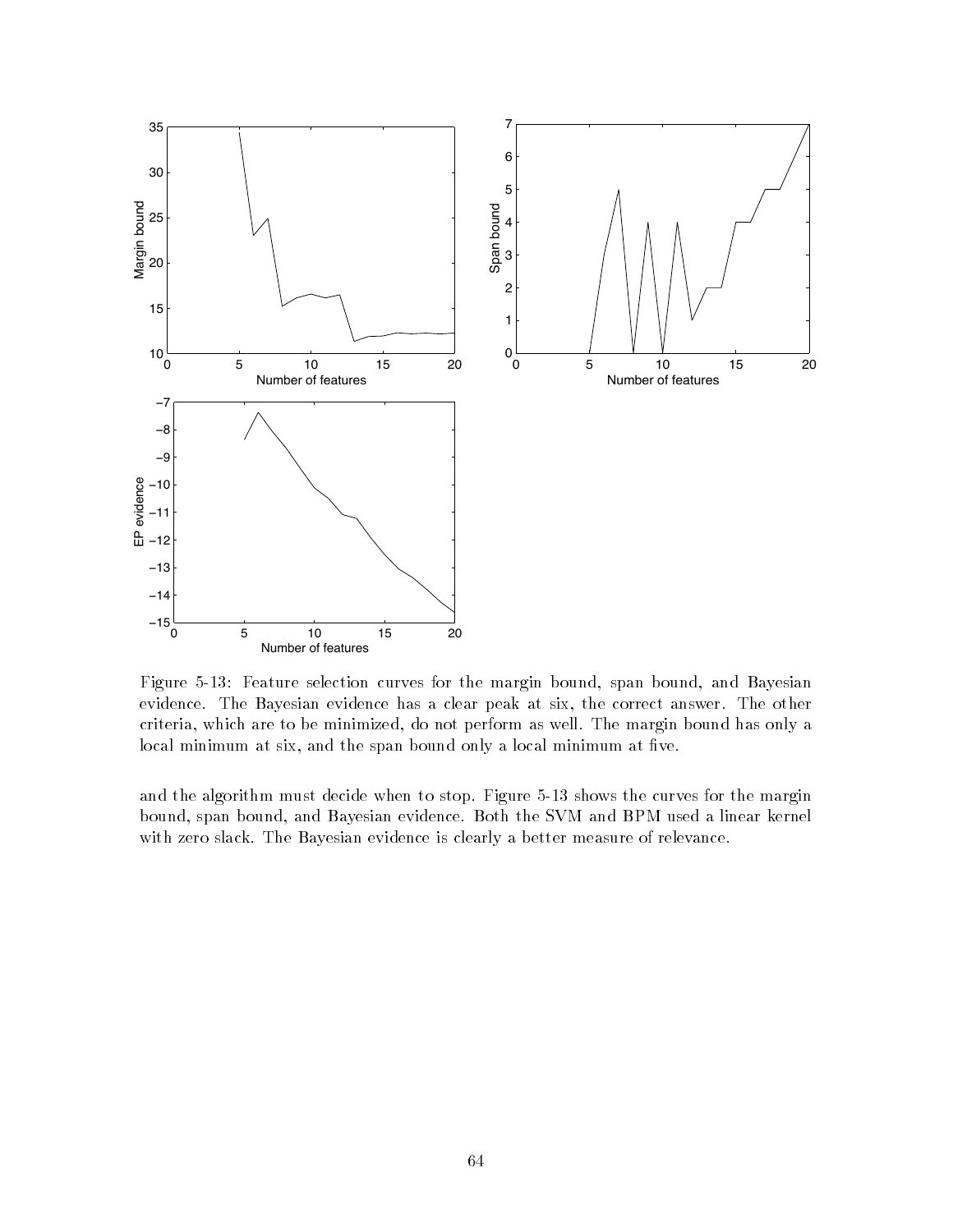

Figure a Conventional billiard algorithms allow the ball to escape They pro ject the collision point onto the surface of the sphere, but preserve the rebound velocity (dashed line). (b) The new algorithm works inside the sphere, using the sphere's surface as an additional wall

#### 5.8  A better billiard algorithm

A major drawback of current billiard algorithms is that they do not really operate on the sphere. The billiard ball always follows a straight line trajectory until it hits a wall, at which point it is projected back onto the sphere (figure  $5-14(a)$ ). Unfortunately, this means the ball can sometimes leave the sphere without ever hitting a wall. On the 3-point problem in figure 5-3, this happens on  $50\%$  of the bounces. Rujan (1997) recovers from this by restarting the billiard at its initial point, with a random velocity. Unfortunately, this introduces severe bias in the estimate, by overcounting the initial point. Herbrich et al. have a better solution leave the ball where it is but choose a new random velocity This has less bias, but doesn't resemble a billiard anymore.

The problem of escaping billiard balls can be avoided entirely if we simply redefine the pool. Remember that the unit sphere was an arbitrary choice; we can use any prior distribution that assigns equal probability to all  $\bf{w}$  vectors of a given length. So let's use the *inside* of the unit sphere, as shown in figure 5-14(b). The sphere's surface is an additional wall that prevents escape. The new algorithm is:

1. Determine the next collision. From position  $w$  and velocity  $v$ , compute the flight time to each wall and take the minimum. The distance from wall  $x_i$  is

$$
d_i = \frac{\mathbf{w}^{\mathrm{T}} \mathbf{x}_i}{\sqrt{\mathbf{x}_i^{\mathrm{T}} \mathbf{x}_i}}
$$
(5.100)

and the velocity normal to  $\mathbf{x}_i$  is

$$
v_i = \frac{\mathbf{v}^{\mathrm{T}} \mathbf{x}_i}{\sqrt{\mathbf{x}_i^{\mathrm{T}} \mathbf{x}_i}}
$$
(5.101)

so the flight time is

$$
\tau_i = \begin{cases}\n-\frac{d_i}{v_i} & \text{if } v_i < 0 \\
\infty & \text{otherwise}\n\end{cases} \tag{5.102}
$$

The flight time to the surface of the sphere satisfies

$$
(\mathbf{w} + \mathbf{v}\tau)^{\mathrm{T}}(\mathbf{w} + \mathbf{v}\tau) = 1 \tag{5.103}
$$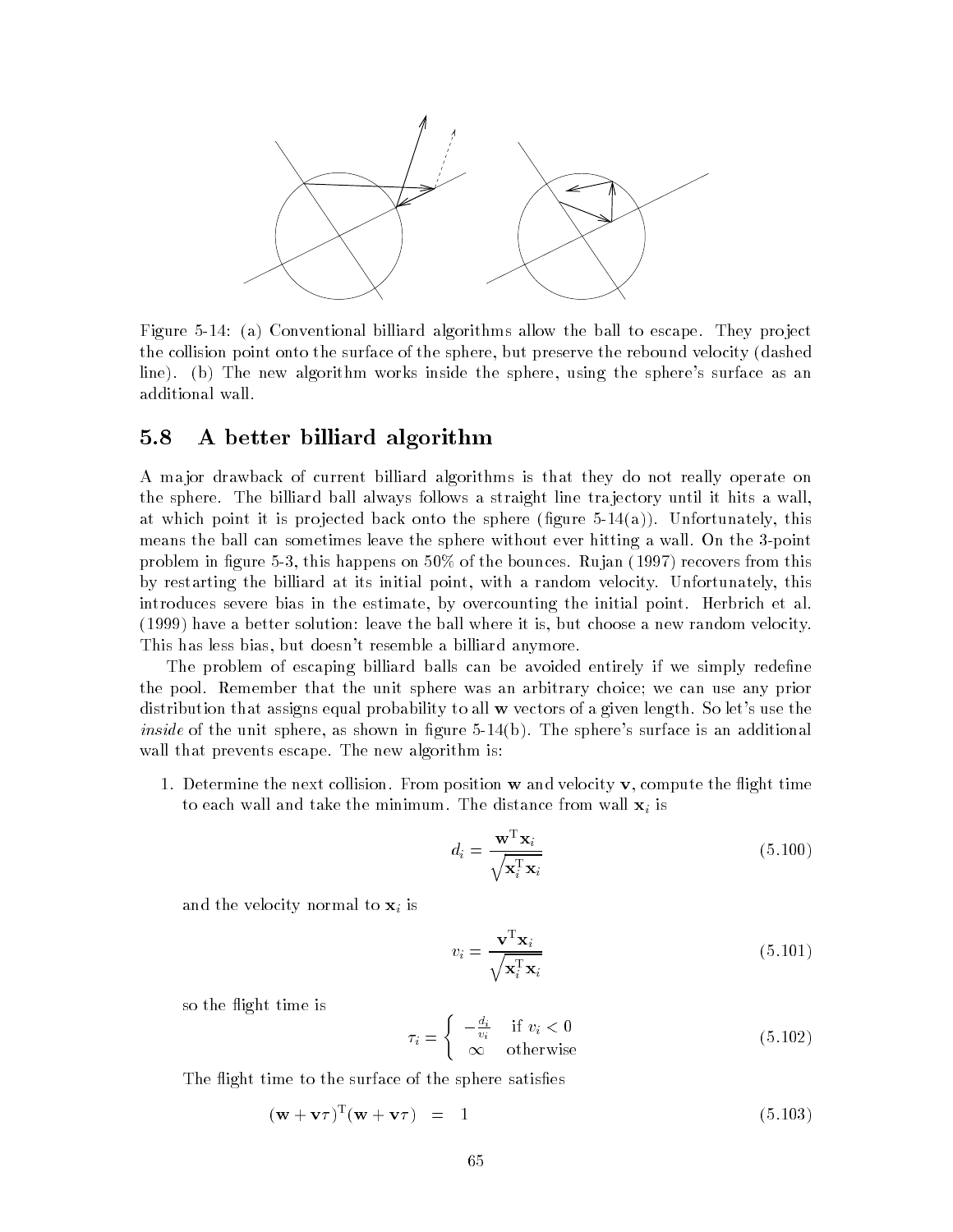$$
\tau = \frac{\sqrt{(\mathbf{w}^{\mathrm{T}}\mathbf{v})^2 + \mathbf{v}^{\mathrm{T}}\mathbf{v}(1 - \mathbf{w}^{\mathrm{T}}\mathbf{w})} - \mathbf{w}^{\mathrm{T}}\mathbf{v}}{\mathbf{v}^{\mathrm{T}}\mathbf{v}}
$$
(5.104)

which is always positive and finite.

- Update the position of the ball the total distance traveled s and the center of mass estimate  $(m)$ .

$$
\mathbf{w}^{new} = \mathbf{w} + \mathbf{v} \tau_{min} \tag{5.105}
$$

$$
z = \|\mathbf{w}^{new} - \mathbf{w}\| \tag{5.106}
$$

$$
\mathbf{m}^{new} = \frac{s}{s+z} \mathbf{m} + \frac{z}{s+z} \frac{\mathbf{w}^{new} + \mathbf{w}}{2}
$$
 (5.107)

$$
s^{new} = s + z \tag{5.108}
$$

3. Update the velocity. If  $\mathbf{x}_i$  was hit,

$$
\mathbf{v}^{new} = \mathbf{v} - 2v_i \frac{\mathbf{x}_i}{\sqrt{\mathbf{x}_i^{\mathrm{T}} \mathbf{x}_i}}
$$
(5.109)

If the surface of the sphere was hit

$$
\mathbf{v}^{new} = \mathbf{v} - 2\mathbf{w}^{new} (\mathbf{w}^{new})^{\mathrm{T}} \mathbf{v}
$$
 (5.110)

The length of **v** is unchanged by these updates, so if we initialize  $\mathbf{v}^T \mathbf{v} = 1$ , it will stay that way throughout the algorithm

The algorithm can also be made use a kernel inner product, as in Herbrich et al. (1999). With this algorithm, we can run one billiard trajectory, without ever restarting. However, that is not a good idea, because the pool is not perfectly ergodic. By periodically randomizing the velocity of the ball, we can achieve a more ergodic sampling. Periodic randomization is important in all Markov chain Monte Carlo schemes, including Gibbs sampling. For the billiard, randomization at every 100 bounces seems to work well.

Figure 5-15 compares the three algorithms on the 3-point problem of section 5.5. Each was run for  $100,000$  iterations, using a comparable number of flops. Because of its bias. Kujan s'algorithm is never more accurate than 10 – in Euclidean distance to the true value. Herbrich's algorithm does better but also seems to level on at 10  $^\circ$  . The new algorithm, with randomization every 100 bounces, converges nicely. These characteristics are typical and hold across many different runs on this dataset.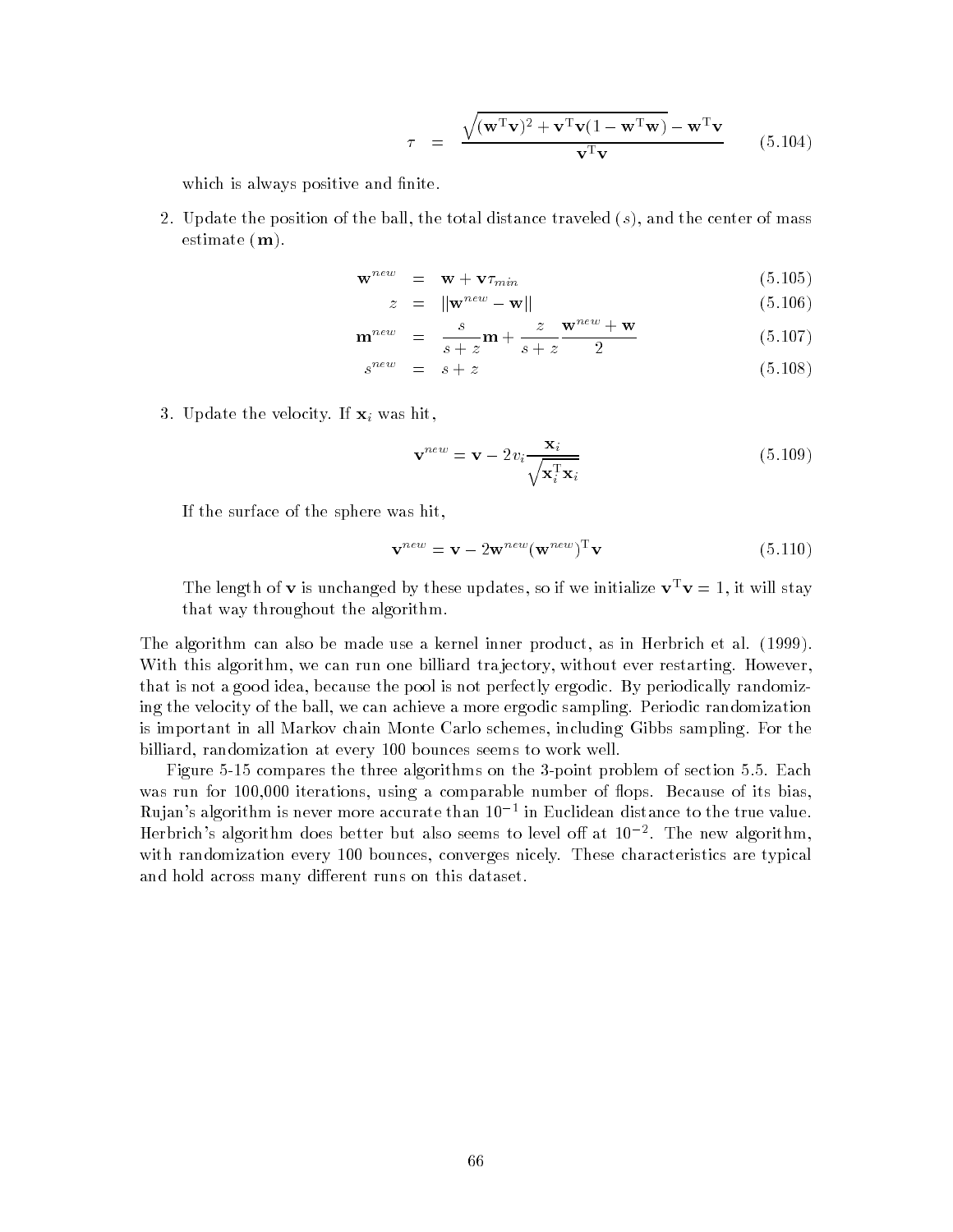

Figure Cost vs error of conventional billiard algorithms vs the new algorithm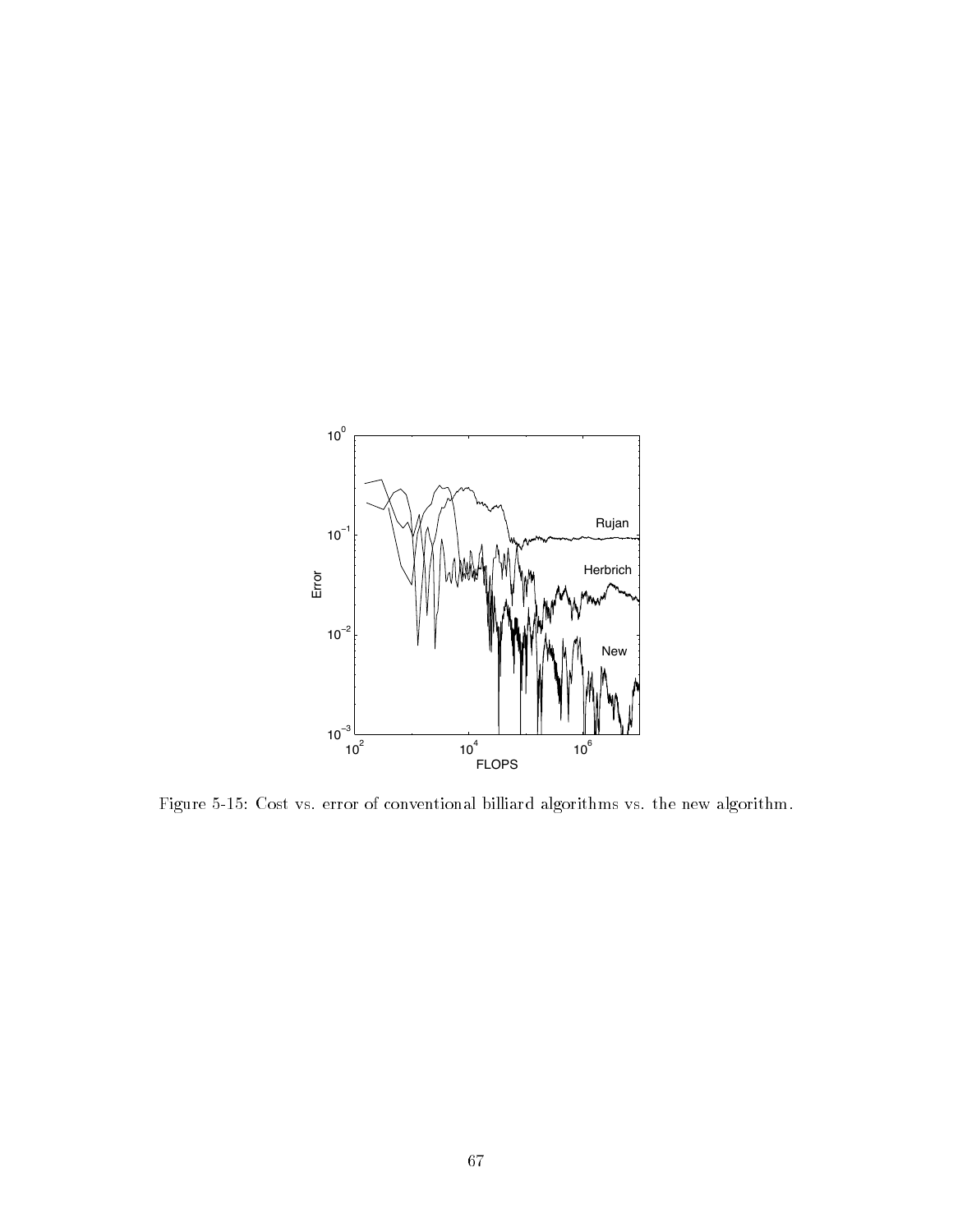## Chapter 6

## Summary and future work

This thesis has developed a family of algorithms for approximate inference, based on extending assumed-density filtering (ADF) to use iterative refinement. This extension removes all order dependence from ADF and increases its accuracy The family includes loopy be lief propagation in Bayesian networks, and extends it to allow approximate messages (for reduced computation) as well as more elaborate messages (for increased accuracy). For inference in the Bayes Point Machine it includes the algorithm of Opper Winther -c and provides an alternative to the costly billiard algorithm

The accuracy of the Expectation Propagation family was demonstrated on a variety of examples, with most emphasis on the Bayes Point Machine:

- . Section state problem in one dimension in the was indicated cases in the cases of was in the case of the cas times more accurate than its nearest competitor, Laplace's method, both in estimating the posterior mean and the normalizing constant  $p(D)$ . In other cases, when the true posterior was strongly multimodal, EP did not converge at all, while Restricted EP and other deterministic methods lagged behind Monte Carlo. The computational cost of EP is slightly higher than Laplace's method but much less than Monte Carlo.
- $\mathcal{F}$  and mixing weight in a mixing weight in a mixing weight in a mixture density of two Gaussians  $\mathcal{F}$  $EP$  was again 10 times more accurate than Laplace's method, its nearest competitor. With modifications inspired by Cowell et al.  $(1996)$ , EP is also faster than Laplace's method. In this problem, the posterior is always unimodal (in fact log-convex), which may explain why EP always converged
- Section - On a toy dataset where the Bayes Point Machine is very dierent from the Support Vector Machine, EP delivers high accuracy at a fraction of the cost of its competitor, the billiard algorithm. The accuracy of EP degrades when points are clustered together, but even then it still beats the billiard algorithm with respect to cost. On separable problems, the posterior is unimodal and EP seems to always converge
- $\mathbb{R}$ namely when there is label noise. This was demonstrated on a toy dataset; more detailed experiments, showing that EP achieves theoretical bounds, are given by Winther  $(1998)$ , since his algorithm is equivalent to EP.
- Section On benchmark datasets with around points and features EP achieves test set error rates consistent with the billiard algorithm. Beating the SVM on 4 out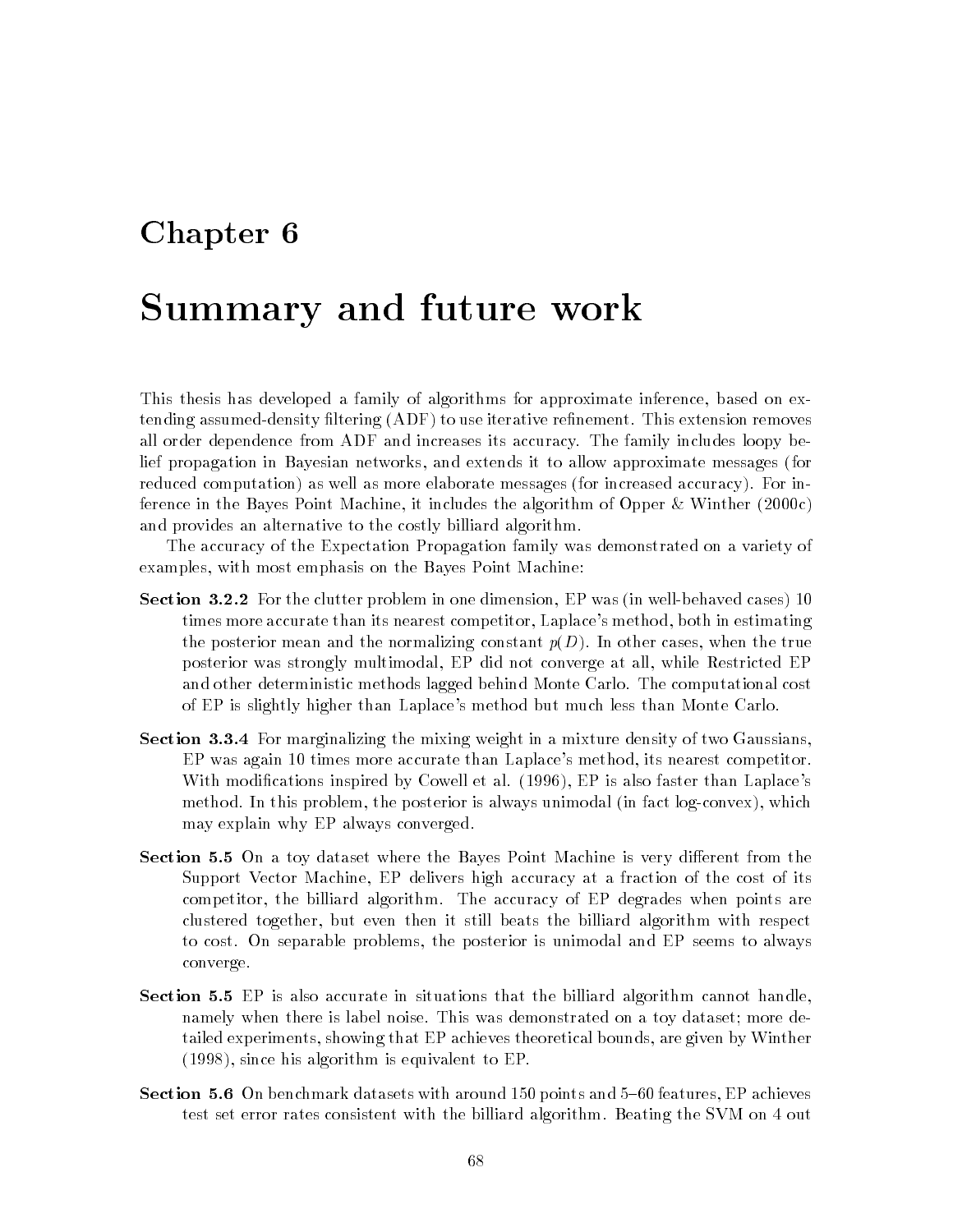of datasets EP realizes in practice the theoretical gains expected with a Bayesian approach

Many opportunities for future work are available both within the framework of EP as well as beyond it. First, how effective is EP for other statistical models? For example, is it useful for inference in coupled hidden Markov models, sigmoid belief networks (Barber  $\&$  $S$  . It easy for Bayesian parameters  $S$  -for  $B$ estimation of classification models beyond linear classifiers, e.g. hidden Markov models? Is any deterministic method effective for nonparametric models such as Dirichlet processes  $(Rasmussen, 1999)$ ?

Second, can we anticipate how EP will perform? Can EP provide an estimate of its error? (The experiments in this paper always used the ADF initialization. Are the fixed points of EP unique, or does initialization matter? What causes EP to diverge? Can it be made to always converge? Can EP be made to give reasonable approximations to multimodal posteriors?

Can EP be made to run faster, especially for the Bayes Point Machine? This thesis compared EP to the original quadratic programming implementation of the Support Vector Machine. But much faster, specialized algorithms for the SVM are now available due to intense research Can we exploit special properties of the Bayes Point Machine to speed up EP? For example, can we represent the  $A$  matrix in a sparse fashion? Can we identify the terms that need to be refined? Having an error estimate for EP could facilitate this.

Is it optimal to minimize KL-divergence at each step, or should we use some other criterion? The modified update inspired by Cowell et al. (1996) shows that we may obtain computational speedups with other criteria. But improvements in accuracy may also be possible, if we replace the greedy KL criterion with something that incorporates lookahead. For example, if we know the posterior has heavy tails and we are approximating it with a Gaussian, then we may choose to use a Gaussian with inflated variance, to better account for the tails

The entire difference between EP and ADF is that EP makes better choices for the approximate terms  $\tilde{t}_i$ . But both algorithms base their choices on the 'old' posterior  $q(x)$ , which is assumed to be accurate. If the true posterior is multimodal, then  $q(x)$  cannot possibly be accurate. Could we propagate additional information about  $q(x)$  to use in choosing  $\tilde{t}_i$ ?

Can iterative refinement be applied to other filtering algorithms? For example, some variants of ADF do not use the exponential family. Cowell et al.  $(1996)$  approximate a mixture posterior with a smaller mixture after processing each data point; see also the and pseudobayes are algorithms in Murphy in Murphy in Murphy and algorithms in Murphy and algorithms in Murphy I the discrete posterior with an arbitrary tree-structured distribution. Conventional EP is not practical with these kinds of approximations because the equivalent terms  $t_l(x)$  =  $q^{new}(x)/q(x)$  do not simplify.

Yedidia et al - give a generalization of belief propagation that is dierent from the generalization afforded by EP. Their algorithm propagates exact marginals and pairwise marginals, which gives it high accuracy but also limits its practicality. Can it be extended to allow approximate messages as in EP? Is there a common parent of their algorithm and EP?

Bayesian inference is a fertile area for developing numerical integration algorithms, especially deterministic ones because of the rich problem structure and prior knowledge about the functions being integrated There is also relatively little research on it compared to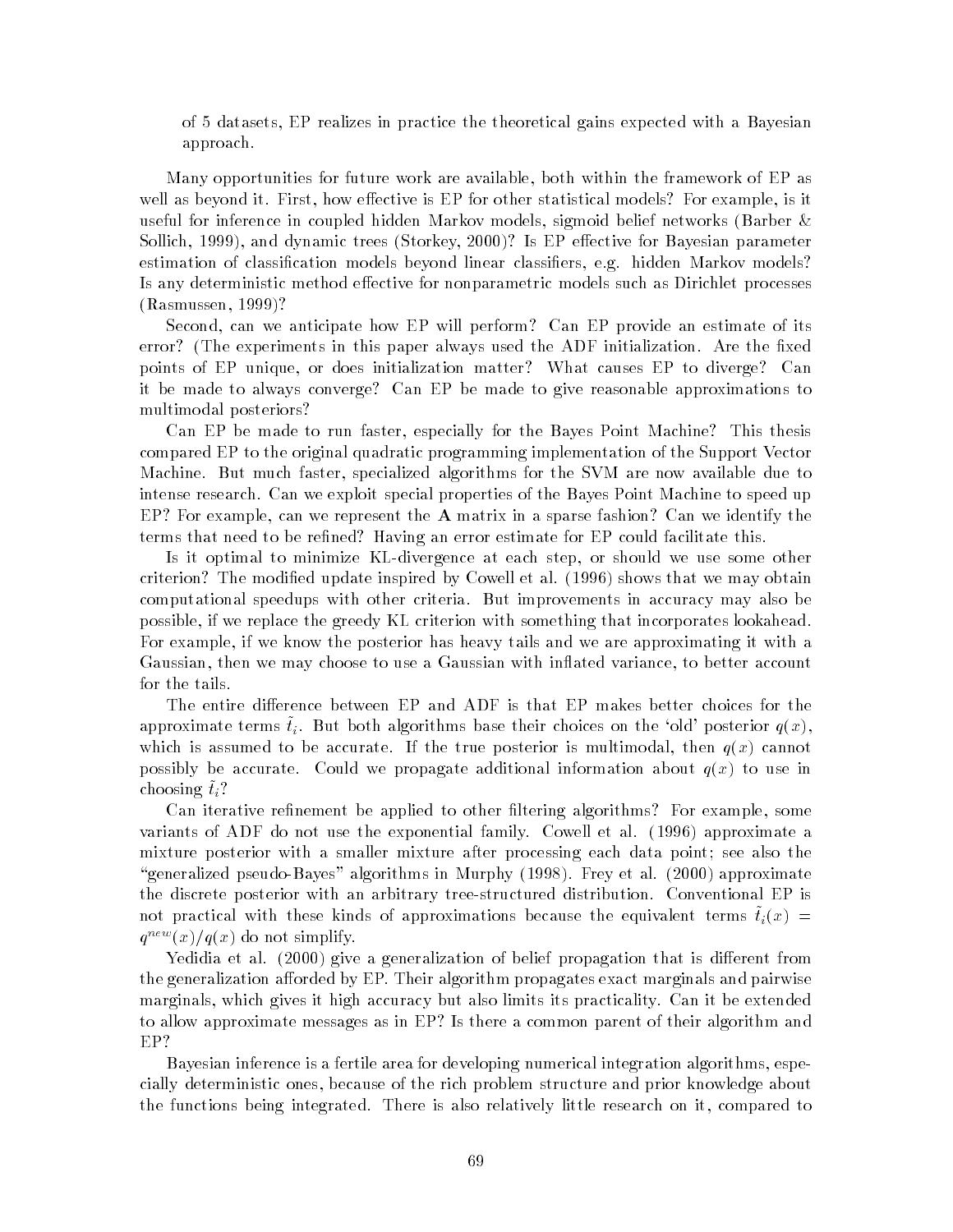optimization for example. Many researchers are swayed enough by this imbalance to use inferior techniques, such as maximum likelihood estimation, because they only involve optimization. As argued in this thesis, it doesn't have to be that way. And I anticipate that there are even better integration algorithms out there, waiting for someone to discover them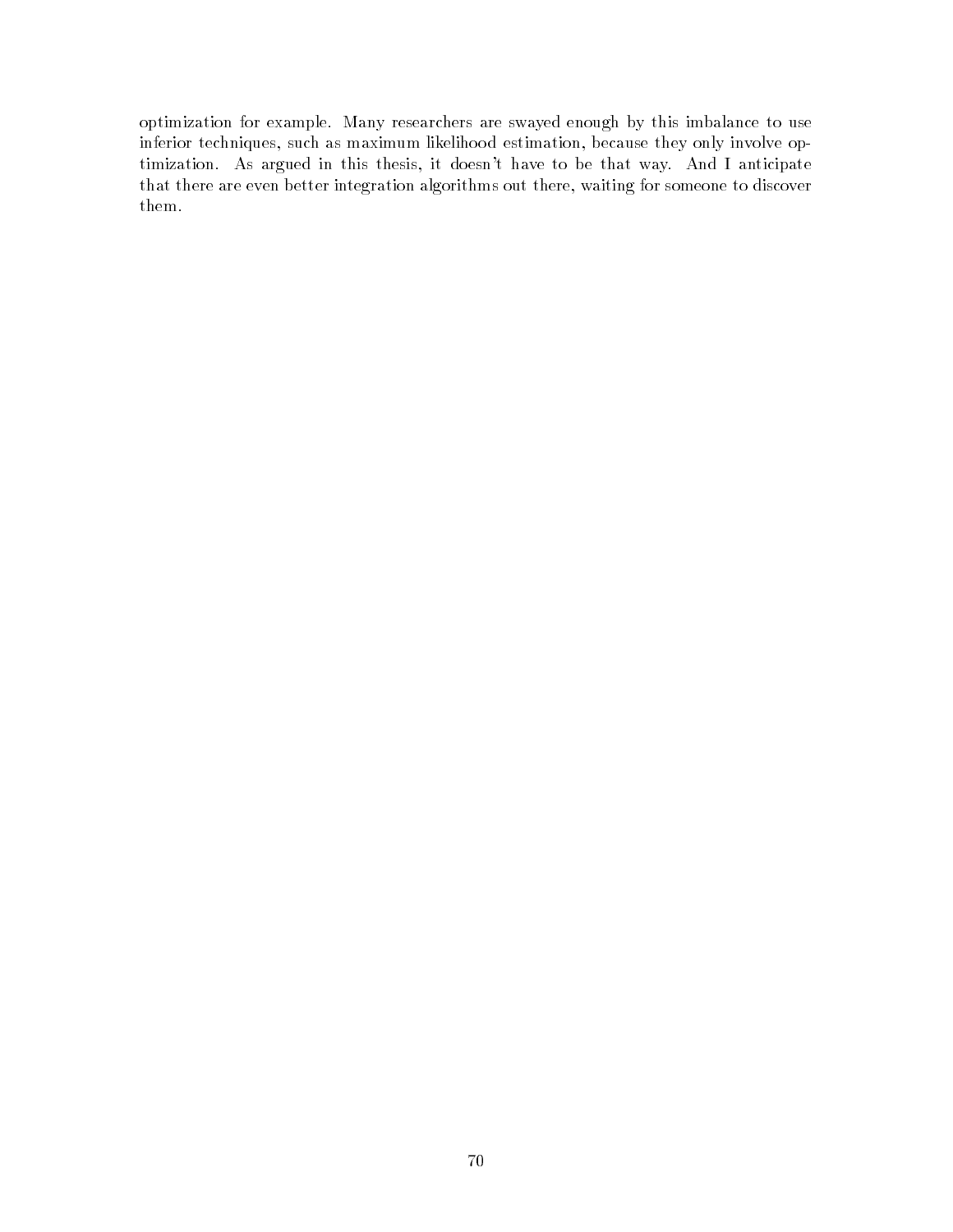# Bibliography

- Aitchison J Shen S M Logisticnormal distributions Some properties and uses Biometrical and the Community of the Community of the Community of the Community of the Community of the
- Attias, H. (1999). Inferring parameters and structure of latent variable models by variational Bayes Uncertainty in Arti-cial Intel ligence http--wwwgatsbyuclacuk-hagai-papershtml
- Barber, D., & Bishop, C. (1997). Ensemble learning for multi-layer networks. NIPS 10. MIT Press http--wwwmbfyskunnl-davidb-papers-kl mlp nipshtml
- Barber, D., & Sollich, P.  $(1999)$ . Gaussian fields for approximate inference in layered sigmoid belief networks. NIPS 12.
- Barber, D., & Wiegerinck, W. (1998). Tractable variational structures for approximating graphical models. NIPS 11.
- Bennett, K., & Demiriz, A. (1998). Semi-supervised support vector machines. NIPS 11. http--wwwrpiedu-bennek-s vmps

ftp--ftpmbfyskunnl-snn-pub-reports-BarbernipspsZ

- Bernardo, J. M., & Giron, F. J.  $(1988)$ . A Bayesian analysis of simple mixture problems. Bayesian Statistics  $\beta$  (pp. 67–78).
- Blake, C. L., & Merz, C. J. (1998). UCI repository of machine learning databases. http--wwwicsuciedu- mlearn-MLRepositoryhtml Irvine CA University of California, Department of Information and Computer Science.
- Bouten, M., Schietse, J., & den Broeck, C. V. (1995). Gradient descent learning in perceptrons a review of its possibilities Physical Review E -
- Boyen, X., & Koller, D. (1998a). Approximate learning of dynamic models. NIPS 11. http--roboticsStanfordEDU-koller-papers-nipshtml
- Boyen, X., & Koller, D. (1998b). Tractable inference for complex stochastic processes. Uncertainty in AI http--roboticsStanfordEDU-koller-papers-uaihtml
- Buhot, A., Moreno, J., & Gordon, M.  $(1997)$ . Finite size scaling of the Bayesian perceptron Physical Review E (2002) and the Physical Review E (2003) and the Physical Review E (2003) and the P
- Carpenter, J., Clifford, P., & Fearnhead, P.  $(1999)$ . Building robust simulation-based filters for evolving data sets (Technical Report). Department of Statistics, Oxford university in the property of the compact of the property of the compact of the common section of the common s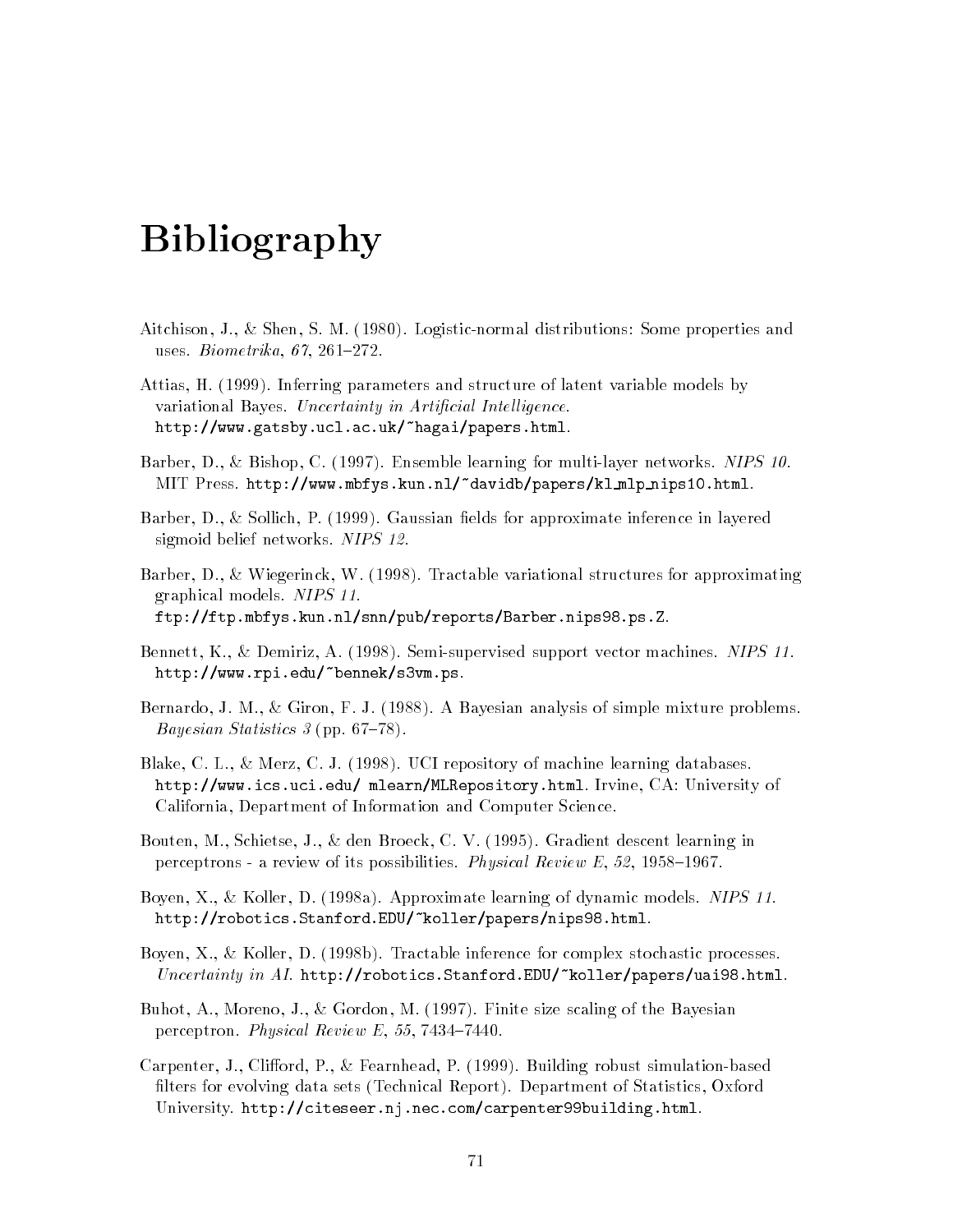- Chapelle O Vapnik V Bousquet O Mukherjee S Choosing kernel parameters for support vector machinesis in the parameters of parameters  $\sim$  , and  $\sim$  , and  $\sim$
- Chapelle,  $O_1$ ,  $\&$  Vapnik, V. N. (1999). Model selection for support vector machines. NIPS http--wwwens lyonfr-ochapell-
- Cowell, R. G., Dawid, A. P., & Sebastiani, P.  $(1996)$ . A comparison of sequential learning methods for incomplete data Bayesian Statistics research-between the contraction of the contraction of the contraction of the contraction of the contraction of
- Cristianini, N., Campbell, C., & Shawe-Taylor, J. (1998). Dynamically adapting kernels in support vector machines. NIPS 11.
- Csato, L., Fokue, E., Opper, M., Schottky, B., & Winther, O.  $(1999)$ . Efficient approaches to Gaussian process classification. NIPS 12.

http--wwwncrgastonacuk-cgi bin-tr availpltrnumber
NCRG--

- Davis, P. J., & Rabinowitz, P.  $(1984)$ . Methods of numerical integration. Academic Press.
- Frey B J MacKay D J A revolution Belief propagation in graphs with revers and a single provision and the contract machine is a property of the second property of the second proper
- Frey B J Patrascu R Jaakkola T Moran J Sequentially tting inclusive trees for inference in noisy-OR networks. NIPS 13.
- Gelfand, A. E., & Smith, A. F. M.  $(1990)$ . Sampling-based approaches to calculating marginal densities J American State Association and the State Association of the State Association of the State Association of the State Association of the State Association of the State Association of the State Associatio
- Ghahramani, Z., & Beal, M. J. (1999). Variational inference for Bayesian mixtures of factor analysers. NIPS 12. http--wwwgatsbyuclacuk-zoubin-papers-nipspsgz
- Ghahramani, Z., & Jordan, M. I.  $(1997)$ . Factorial hidden Markov models. Machine Learning  --- http--citeseernjneccom- html
- Herbrich R Graepel T A PACBayesian margin bound for linear classiers Why SVMs work. NIPS 13.

http--wwwresearchmicrosoftcom-users-rherb-abstract HerGraebhtm

- Herbrich R Graepel T Campbell C Bayes point machines Estimating the Bayes point in kernel space IJCAI Workshop Support Vector Machines pp -- http--statcstu berlinde-ralfh-abstract HerGraeCampahtml
- Hinton, G., & van Camp, D. (1993). Keeping neural networks simple by minimizing the description length of the weights. Sixth ACM conference on Computational Learning theory here  $\mathcal{L}_{\mathcal{P}}$  is a contracted for property commuted the component of  $\mathcal{L}_{\mathcal{P}}$  and  $\mathcal{L}_{\mathcal{P}}$
- Jaakkola, T. S., & Jordan, M. I. (1999a). Variational probabilistic inference and the question in the circumstant of a minimum approached article and article and article and article and article and http--wwwcsberkeleyedu-jordan-papers-varqmrpsZ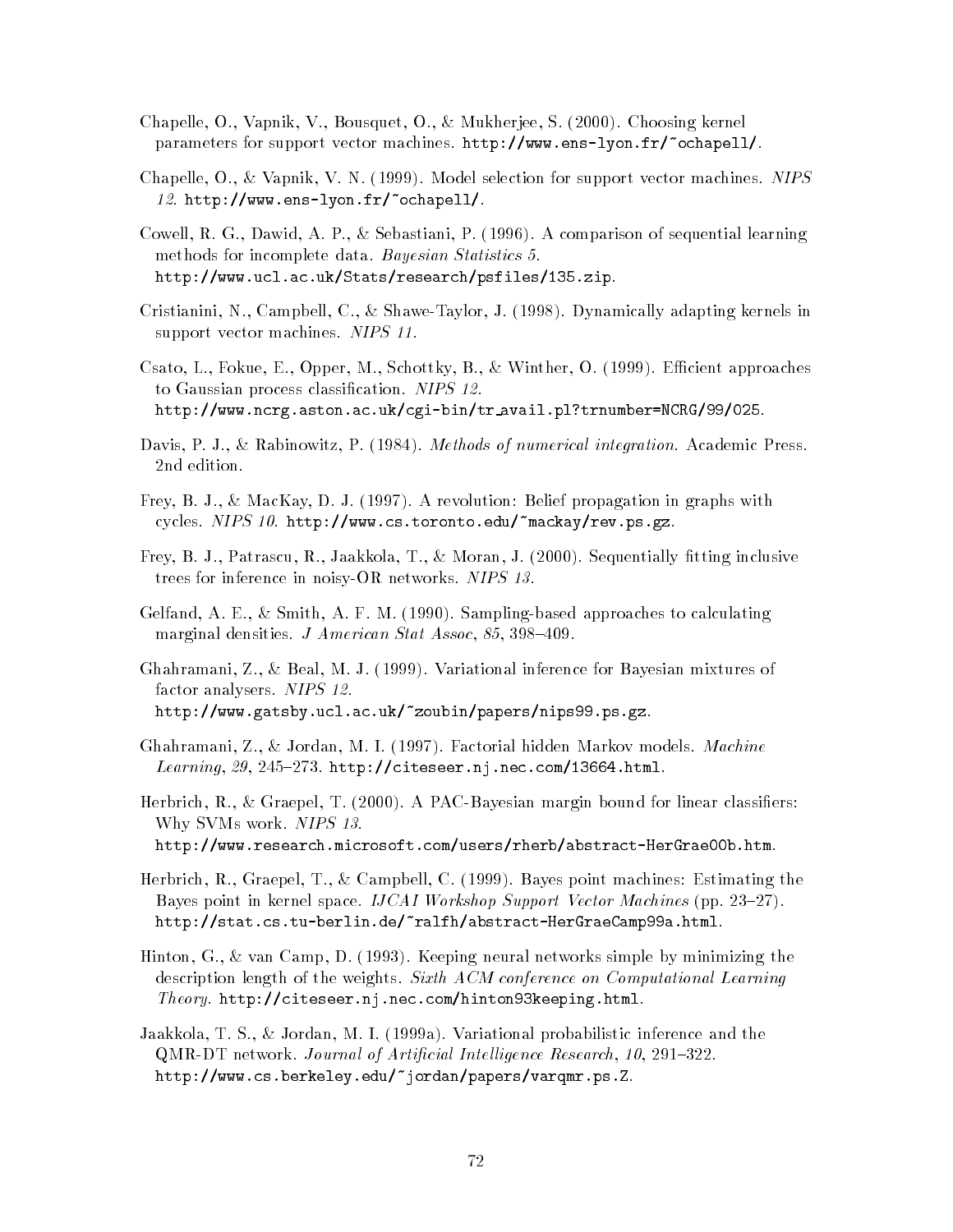- Jaakkola, T. S., & Jordan, M. I. (1999b). Bayesian parameter estimation via variational methods. Statistics and Computing to appear. http--wwwcsberkeleyedu-jordan-papers-variational bayespsZ
- Jaakkola, T. S., & Jordan, M. I. (1999c). Improving the mean field approximation via the use of mixture distributions. In Learning in graphical models. MIT Press. http--wwwcsberkeleyedu-jordan-papers-mixture mean fieldpsZ
- Jordan, M. I., Ghahramani, Z., Jaakkola, T. S., & Saul, L. K. (1999). An introduction to  $\mathcal{N}=\mathcal{N}=\mathcal{N}=\mathcal{N}=\mathcal{N}=\mathcal{N}=\mathcal{N}=\mathcal{N}=\mathcal{N}=\mathcal{N}=\mathcal{N}=\mathcal{N}=\mathcal{N}=\mathcal{N}=\mathcal{N}=\mathcal{N}=\mathcal{N}=\mathcal{N}=\mathcal{N}=\mathcal{N}=\mathcal{N}=\mathcal{N}=\mathcal{N}=\mathcal{N}=\mathcal{N}=\mathcal{N}=\mathcal{N}=\mathcal{N}=\mathcal{N}=\mathcal{N}=\mathcal{N}=\mathcal{N}=\mathcal{N}=\mathcal{N}=\mathcal{N}=\mathcal{N}=\mathcal{$ http--citeseernjneccom-jordanintroductionhtml
- kappen H wie wie wie gerinnen wie gerichten der approximations for probability with the probability of the s , and a contract the state  $f$  production is a public of  $f$  and  $f$  and  $f$  are  $f$  and  $f$  are  $f$  and  $f$  are  $f$  and  $f$  are  $f$  and  $f$  and  $f$  are  $f$  and  $f$  and  $f$  are  $f$  and  $f$  and  $f$  are  $f$  and  $f$  and  $f$  a
- Kass, R. E., & Raftery, A. E. (1993). Bayes factors and model uncertainty (Technical avepse - Osyt Osser tener , to content and the Ma http--wwwstatwashingtonedu-techreports-trps
- Koller, D., Lerner, U., & Angelov, D. (1999). A general algorithm for approximate inference and its application to hybrid Bayes nets Uncertainty in AI pp 
- http--roboticsStanfordEDU-koller-papers-uaiklahtml
- Kschischang F R Frey B J Loeliger HA Factor graphs and the sum-product algorithm. IEEE Trans Info Theory, to appear. http--wwwcommtorontoedu-frank-factor-
- kushner H J Budhira ja A S Budhira ja A s Budhira in an anonline algorithm based on an an an an an an an approximation of the conditional distribution IEEE Trans Automatic Control  $580 - 585$ .
- Lauritzen S L Propagation of probabilities means and variances in mixed graphical association models. J American Statistical Association,  $87$ ,  $1098-1108$ .
- Liu, J. S. (1999). Markov chain Monte Carlo and related topics (Technical Report). Department of Statistics, Stanford University. http--www statstanfordedu-jliu-TechRept-html
- and the statistical statistics of the contract and the contract of the statistical statistical and the contract appear http--www statstanfordedu-jliu-TechRept-html
- MacKay, D. J. C. (1995). Probable networks and plausible predictions  $\sim$  a review of practical Bayesian methods for supervised neural networks. Network: Computation in  $Neural Systems, 6, 469-505.$

http--wolraphycamacuk-mackay-abstracts-networkhtml

- MacKay, D. J. C. (1998). Choice of basis for Laplace approximation. *Machine Learning*, http--wolraphycamacuk-mackay-abstracts-laplacehtml
- Maybeck P S Stockastic models and control chapter and control chapter and control chapter and control chapter and control chapter and control chapter and control chapter and control chapter and control ch Press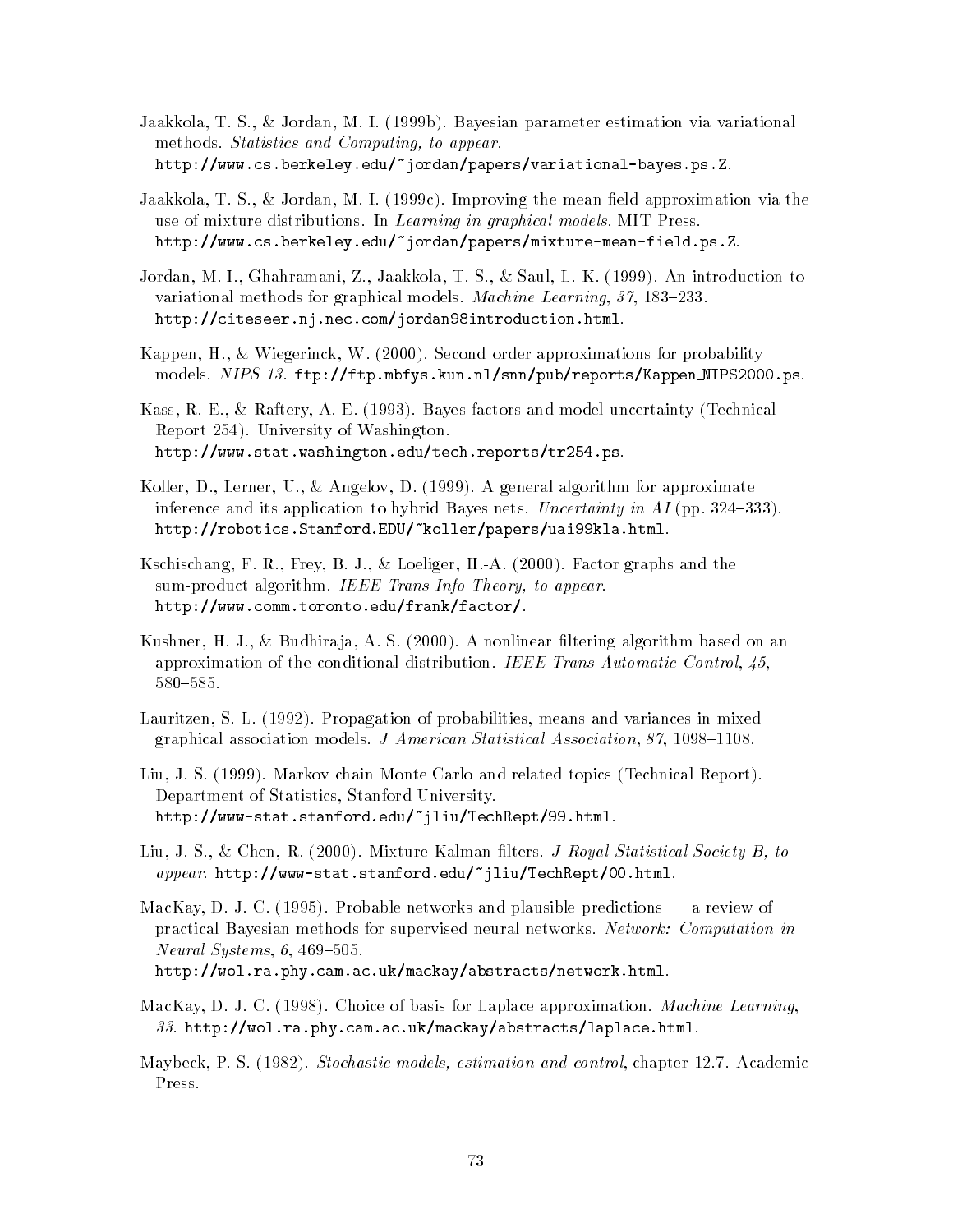- ministry with the three productions in dimensional choice of dimensional terms in the contract of the contract ftp--whitechapelmediamitedu-pub-tech reports-TR ABSTRACThtml
- Minka T P -b Estimating a Dirichlet distribution http--vismodwwwmediamitedu-tpminka-papers-dirichlethtml
- $\mathcal{M}$  -c Variational Bayes for mixture models for mixture models  $\mathcal{M}$ http--vismodwwwmediamitedu-tpminka-papers-remhtml
- Murphy, K. (1998). Learning switching Kalman filter models (Technical Report CSD-98-990). Compaq Cambridge Research Lab. http--wwwcsberkeleyedu-murphyk-Papers-skfpsgz
- murphy that is a contract from the Frontier algorithm for a problem for a pproximate  $\alpha$ inference in DBNs (Technical Report). UC Berkeley. http--wwwcsberkeleyedu-murphyk-Papers-ffpsgz
- Murphy, K., Weiss, Y., & Jordan, M. (1999). Loopy-belief propagation for approximate inference An empirical study Uncertainty in AI http--wwwcsberkeleyedu-murphyk-Papers-loopypsgz
- Neal, R. M. (1993). Probabilistic inference using Markov chain Monte Carlo methods (Technical Report CRG-TR-93-1). Dept. of Computer Science, University of Toronto. http--wwwcstorontoedu-radford-reviewabstracthtml
- Opper, M., & Winther, O. (1999). A Bayesian approach to on-line learning.  $On\text{-}Line$ Learning in Neural Networks. Cambridge University Press. http--wwwncrgastonacuk-cgi bin-tr availpltrnumber
NCRG--
- Opper M Winther O a Adaptive Taper Mean Field Mean Field Mean Field Mean Field Mean Field Mean Field Mean F Methods - Theory and Practice. MIT Press. http--nimisthepluse-tf-staff-winther-opperadaptivepsZ
- Opper M Winther O -b Gaussian Processes and SVM Mean eld results and leaveoneout Advances in Large Margin Classi-ers MIT Press http--nimisthepluse-tf-staff-winther-opperlargemarginpsZ
- opper men winther of the control and communication and controlled the communication of the control of the control of the control of the control of the control of the control of the control of the control of the control of algorithms. Neural Computation.

http--nimisthepluse-tf-staff-winther-opperneuralcomppsZ

- Rasmussen, C. E. (1999). The infinite Gaussian mixture model. NIPS 12. http--bayesimmdtudk-pub-infmixnipsabshtml
- Rujan, P. (1997). Perceptron learning by playing billiards. Neural Computation, 9, --- http--saturnneurouni oldenburgde-rujan-
- Rusmevichientong, P., & Roy, B. V.  $(1999)$ . An analysis of turbo decoding with gaussian densities. NIPS 12.
- Seeger, M. (1999). Bayesian model selection for support vector machines, Gaussian processes and other kernel classifiers. NIPS 12. http--wwwdaiedacuk-homes-seeger-papers-nips paperpsgz